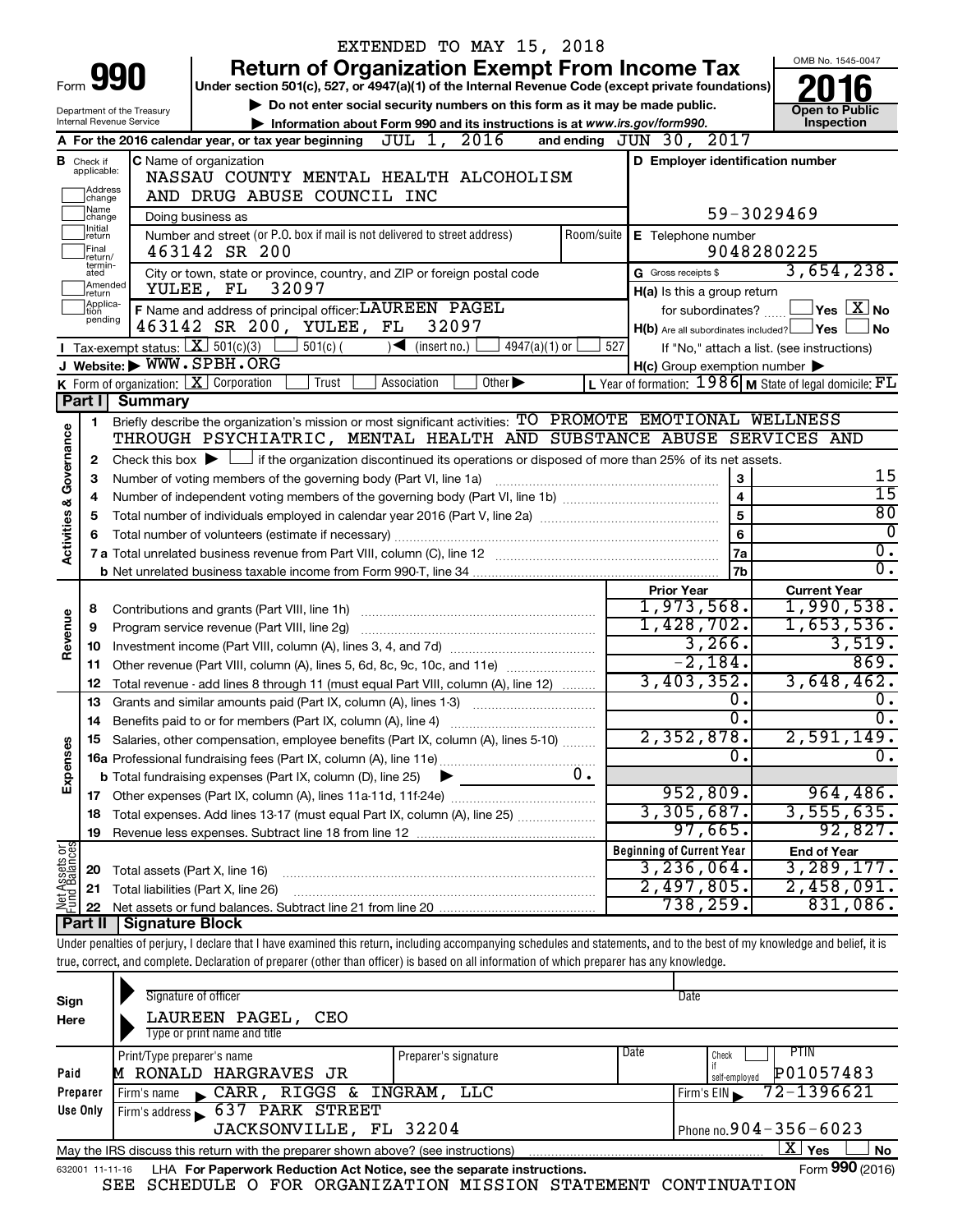|              | NASSAU COUNTY MENTAL HEALTH ALCOHOLISM                                                                                                                                                  |
|--------------|-----------------------------------------------------------------------------------------------------------------------------------------------------------------------------------------|
|              | 59-3029469<br>AND DRUG ABUSE COUNCIL INC<br>Form 990 (2016)<br>Page 2                                                                                                                   |
|              | Part III Statement of Program Service Accomplishments<br>$\boxed{\text{X}}$                                                                                                             |
| 1            | Briefly describe the organization's mission:                                                                                                                                            |
|              | TO PROMOTE EMOTIONAL WELLNESS THROUGH PSYCHIATRIC, MENTAL HEALTH AND                                                                                                                    |
|              | SUBSTANCE ABUSE SERVICES AND COMMUNITY EDUCATION AND AWARENESS.                                                                                                                         |
|              |                                                                                                                                                                                         |
|              |                                                                                                                                                                                         |
| $\mathbf{2}$ | Did the organization undertake any significant program services during the year which were not listed on the                                                                            |
|              | $\exists$ Yes $\boxed{\text{X}}$ No<br>prior Form 990 or 990-EZ?                                                                                                                        |
|              | If "Yes," describe these new services on Schedule O.<br>$\boxed{\phantom{1}}$ Yes $\boxed{\text{X}}$ No                                                                                 |
| 3            | Did the organization cease conducting, or make significant changes in how it conducts, any program services?                                                                            |
| 4            | If "Yes," describe these changes on Schedule O.<br>Describe the organization's program service accomplishments for each of its three largest program services, as measured by expenses. |
|              | Section 501(c)(3) and 501(c)(4) organizations are required to report the amount of grants and allocations to others, the total expenses, and                                            |
|              | revenue, if any, for each program service reported.                                                                                                                                     |
| 4a           | 1, 182, 333.<br>$\overline{1,636}$ , 526. including grants of \$<br>) (Expenses \$<br>) (Revenue \$<br>(Code:                                                                           |
|              | TO PROVIDE ADULT MENTAL HEALTH SERVICES WHICH UTILIZE A                                                                                                                                 |
|              | STRENGTH-BASED APPROACH TO EQUIP ADULTS WITH POSITIVE AND HEALTHY                                                                                                                       |
|              | COPING SKILLS, ENABLING THEM TO LEAD SATISFYING AND PRODUCTIVE                                                                                                                          |
|              | APPROXIMATELY 1,099 CLIENTS WERE SERVED DURING THE FISCAL<br>LIVES.                                                                                                                     |
|              | YEAR ENDED JUNE 30, 2017.                                                                                                                                                               |
|              |                                                                                                                                                                                         |
|              |                                                                                                                                                                                         |
|              |                                                                                                                                                                                         |
|              |                                                                                                                                                                                         |
|              |                                                                                                                                                                                         |
|              |                                                                                                                                                                                         |
| 4b           | 187, 802.<br>$\overline{705}$ , $\overline{841}$ including grants of \$<br>) (Revenue \$<br>(Expenses \$<br>(Code:                                                                      |
|              | TO PROVIDE ADULT SUBSTANCE ABUSE PROGRAM CONSISTING OF                                                                                                                                  |
|              | INTERVENTION AND TREATMENT SERVICES FOR ADULT RESIDENTS OF NASSAU                                                                                                                       |
|              | COUNTY WHO HAVE AN IDENTIFIED SUBSTANCE ABUSE PROBLEM OR WHO MAY                                                                                                                        |
|              | BE AT-RISK FOR SUBSTANCE ABUSE. APPROXIMATELY 719 CLIENTS WERE<br>SERVED DURING THE FISCAL YEAR ENDED JUNE 30, 2017.                                                                    |
|              |                                                                                                                                                                                         |
|              |                                                                                                                                                                                         |
|              |                                                                                                                                                                                         |
|              |                                                                                                                                                                                         |
|              |                                                                                                                                                                                         |
|              |                                                                                                                                                                                         |
|              |                                                                                                                                                                                         |
| 4с           | 268,632.<br>603,962.<br>including grants of \$<br>(Code:<br>) (Expenses \$<br>) (Revenue \$                                                                                             |
|              | TO PROVIDE CHILDREN MENTAL HEALTH SERVICES WHICH WILL EQUIP<br>NECESSARY TOOLS TO MEET A CHILD'S SPECIAL NEEDS,<br>FAMILIES WITH<br>THE                                                 |
|              | TIME PROVIDING THE CHILD WITH THE COPING<br>THE SAME<br>WHILE AT                                                                                                                        |
|              | STRATEGIES NEEDED TO LEAD A HEALTHY, PRODUCTIVE LIFE.                                                                                                                                   |
|              | <b>APPROXIMATELY</b><br>497 CLIENTS WERE SERVED DURING THE FISCAL<br>YEAR                                                                                                               |
|              | ENDED JUNE 30,<br>2017.                                                                                                                                                                 |
|              |                                                                                                                                                                                         |
|              |                                                                                                                                                                                         |
|              |                                                                                                                                                                                         |
|              |                                                                                                                                                                                         |
|              |                                                                                                                                                                                         |
|              |                                                                                                                                                                                         |
| 4d -         | Other program services (Describe in Schedule O.)                                                                                                                                        |
|              | 15,969.<br>$218,904$ . including grants of \$<br>(Expenses \$<br>(Revenue \$<br>3, 165, 233.                                                                                            |
| 4е           | Total program service expenses<br>Form 990 (2016)                                                                                                                                       |
|              |                                                                                                                                                                                         |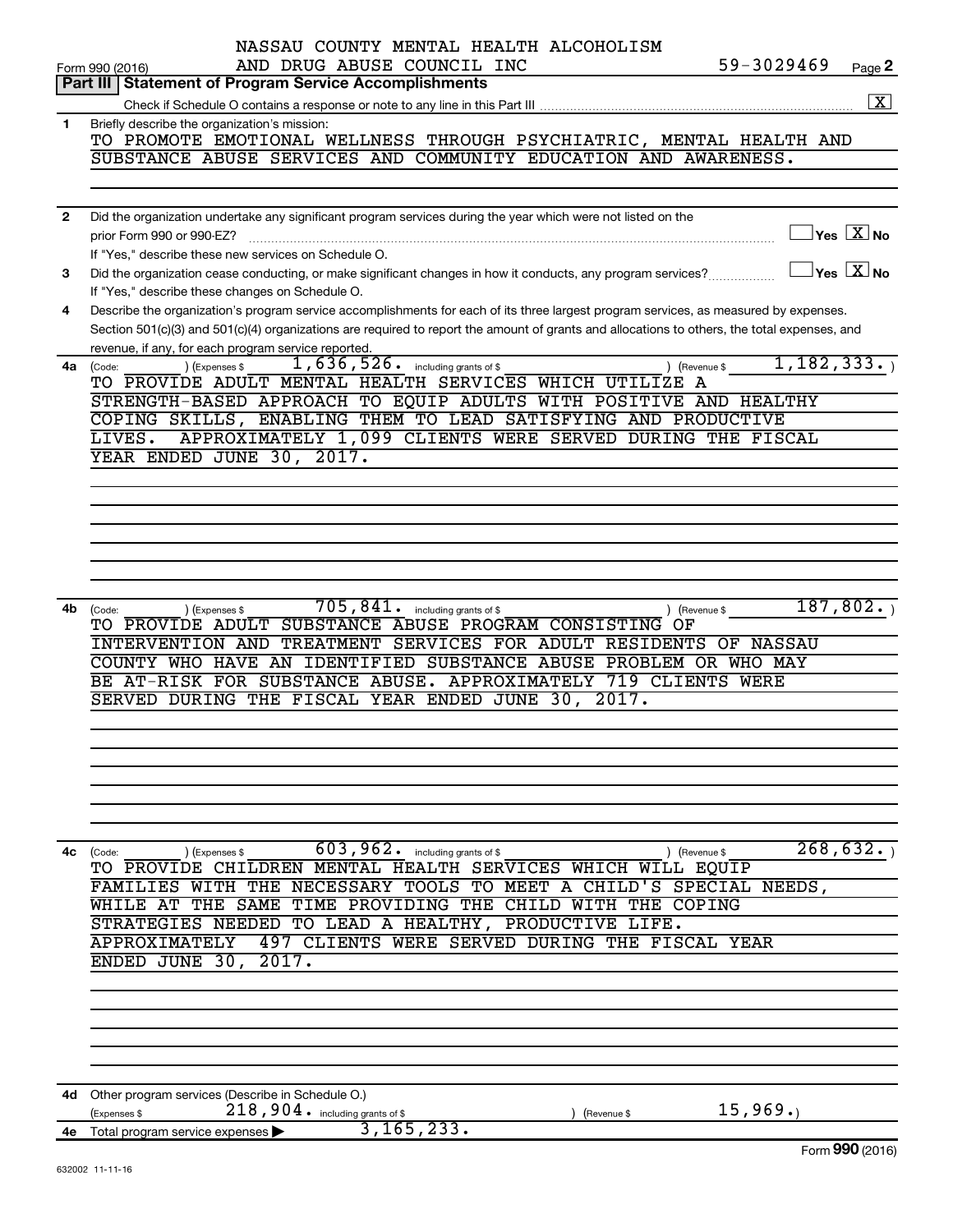| NASSAU COUNTY MENTAL HEALTH ALCOHOLISM |  |  |  |  |  |
|----------------------------------------|--|--|--|--|--|
|----------------------------------------|--|--|--|--|--|

Form 990 (2016) Page **3** AND DRUG ABUSE COUNCIL INC 59-3029469

|    | Part IV   Checklist of Required Schedules                                                                                                                             |                 |                         |                         |
|----|-----------------------------------------------------------------------------------------------------------------------------------------------------------------------|-----------------|-------------------------|-------------------------|
|    |                                                                                                                                                                       |                 | Yes                     | No                      |
| 1  | Is the organization described in section 501(c)(3) or $4947(a)(1)$ (other than a private foundation)?                                                                 |                 |                         |                         |
|    | If "Yes," complete Schedule A                                                                                                                                         | 1               | х                       |                         |
| 2  | Is the organization required to complete Schedule B, Schedule of Contributors? [111] [12] the organization required to complete Schedule B, Schedule of Contributors? | $\overline{2}$  | $\overline{\text{x}}$   |                         |
| 3  | Did the organization engage in direct or indirect political campaign activities on behalf of or in opposition to candidates for                                       |                 |                         |                         |
|    |                                                                                                                                                                       | 3               |                         | x                       |
| 4  | Section 501(c)(3) organizations. Did the organization engage in lobbying activities, or have a section 501(h) election in effect                                      |                 |                         |                         |
|    |                                                                                                                                                                       | 4               | х                       |                         |
| 5  | Is the organization a section 501(c)(4), 501(c)(5), or 501(c)(6) organization that receives membership dues, assessments, or                                          |                 |                         |                         |
|    |                                                                                                                                                                       | 5               |                         | x                       |
| 6  | Did the organization maintain any donor advised funds or any similar funds or accounts for which donors have the right to                                             |                 |                         |                         |
|    | provide advice on the distribution or investment of amounts in such funds or accounts? If "Yes," complete Schedule D, Part I                                          | 6               |                         | x                       |
| 7  | Did the organization receive or hold a conservation easement, including easements to preserve open space,                                                             |                 |                         |                         |
|    | the environment, historic land areas, or historic structures? If "Yes," complete Schedule D, Part II                                                                  | $\overline{7}$  |                         | x                       |
| 8  | Did the organization maintain collections of works of art, historical treasures, or other similar assets? If "Yes," complete                                          |                 |                         |                         |
|    |                                                                                                                                                                       | 8               |                         | x                       |
| 9  | Did the organization report an amount in Part X, line 21, for escrow or custodial account liability, serve as a custodian for                                         |                 |                         |                         |
|    | amounts not listed in Part X; or provide credit counseling, debt management, credit repair, or debt negotiation services?                                             |                 |                         |                         |
|    | If "Yes," complete Schedule D, Part IV                                                                                                                                | 9               |                         | x                       |
| 10 | Did the organization, directly or through a related organization, hold assets in temporarily restricted endowments, permanent                                         |                 |                         |                         |
|    |                                                                                                                                                                       | 10              |                         | x                       |
| 11 | If the organization's answer to any of the following questions is "Yes," then complete Schedule D, Parts VI, VII, VIII, IX, or X                                      |                 |                         |                         |
|    | as applicable.                                                                                                                                                        |                 |                         |                         |
|    | a Did the organization report an amount for land, buildings, and equipment in Part X, line 10? If "Yes," complete Schedule D,                                         |                 |                         |                         |
|    | Part VI                                                                                                                                                               | 11a             | X                       |                         |
|    | <b>b</b> Did the organization report an amount for investments - other securities in Part X, line 12 that is 5% or more of its total                                  |                 |                         |                         |
|    |                                                                                                                                                                       | 11b             |                         | x                       |
|    | c Did the organization report an amount for investments - program related in Part X, line 13 that is 5% or more of its total                                          |                 |                         |                         |
|    |                                                                                                                                                                       | 11c             |                         | x                       |
|    | d Did the organization report an amount for other assets in Part X, line 15 that is 5% or more of its total assets reported in                                        |                 |                         |                         |
|    |                                                                                                                                                                       | 11d             |                         | x                       |
|    | e Did the organization report an amount for other liabilities in Part X, line 25? If "Yes," complete Schedule D, Part X                                               | 11e             | $\overline{\mathbf{X}}$ |                         |
| f. | Did the organization's separate or consolidated financial statements for the tax year include a footnote that addresses                                               |                 |                         |                         |
|    | the organization's liability for uncertain tax positions under FIN 48 (ASC 740)? If "Yes," complete Schedule D, Part X                                                | 11f             | х                       |                         |
|    | 12a Did the organization obtain separate, independent audited financial statements for the tax year? If "Yes," complete                                               |                 |                         |                         |
|    | Schedule D, Parts XI and XII                                                                                                                                          | 12a             | х                       |                         |
|    | b Was the organization included in consolidated, independent audited financial statements for the tax year?                                                           |                 |                         |                         |
|    | If "Yes," and if the organization answered "No" to line 12a, then completing Schedule D, Parts XI and XII is optional                                                 | 12 <sub>b</sub> |                         | х                       |
| 13 |                                                                                                                                                                       | 13              |                         | $\overline{\textbf{X}}$ |
|    |                                                                                                                                                                       | 14a             |                         | $\overline{X}$          |
|    | <b>b</b> Did the organization have aggregate revenues or expenses of more than \$10,000 from grantmaking, fundraising, business,                                      |                 |                         |                         |
|    | investment, and program service activities outside the United States, or aggregate foreign investments valued at \$100,000                                            |                 |                         |                         |
|    |                                                                                                                                                                       | 14b             |                         | Χ                       |
| 15 | Did the organization report on Part IX, column (A), line 3, more than \$5,000 of grants or other assistance to or for any                                             |                 |                         |                         |
|    | foreign organization? If "Yes," complete Schedule F, Parts II and IV                                                                                                  | 15              |                         | x                       |
| 16 | Did the organization report on Part IX, column (A), line 3, more than \$5,000 of aggregate grants or other assistance to                                              |                 |                         |                         |
|    |                                                                                                                                                                       | 16              |                         | x                       |
| 17 | Did the organization report a total of more than \$15,000 of expenses for professional fundraising services on Part IX,                                               |                 |                         |                         |
|    |                                                                                                                                                                       | 17              |                         | X                       |
| 18 | Did the organization report more than \$15,000 total of fundraising event gross income and contributions on Part VIII, lines                                          |                 |                         |                         |

**19** Did the organization report more than \$15,000 of gross income from gaming activities on Part VIII, line 9a? If "Yes,"

1c and 8a? ~~~~~~~~~~~~~~~~~~~~~~~~~~~~~~~~~~~~~

*If "Yes," complete Schedule G, Part II*

*complete Schedule G, Part III*

Form (2016) **990**

X

X

**18**

**19**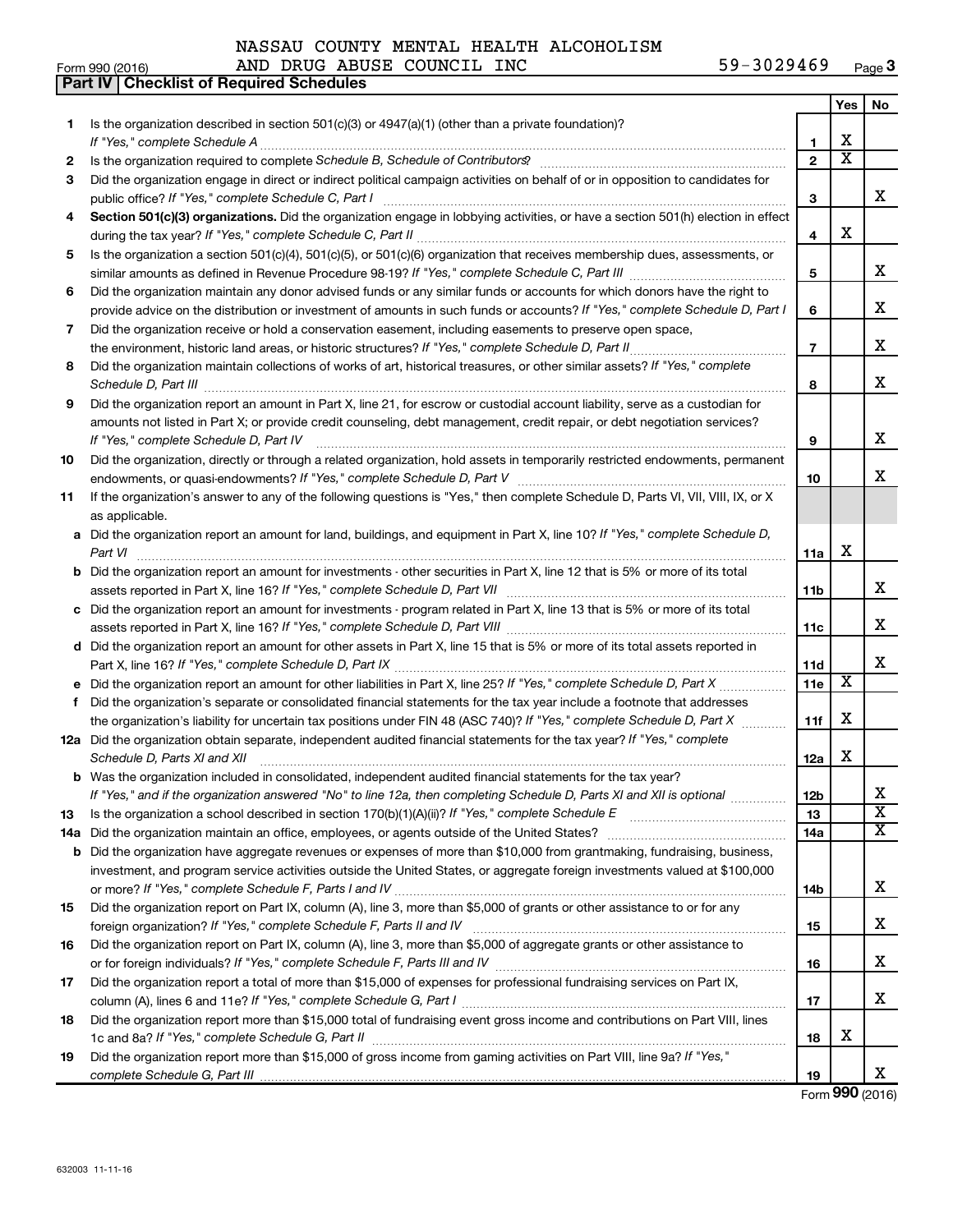|    | AND DRUG ABUSE COUNCIL INC<br>Form 990 (2016)                                                                                       | 59-3029469      |     | Page 4                  |
|----|-------------------------------------------------------------------------------------------------------------------------------------|-----------------|-----|-------------------------|
|    | <b>Part IV   Checklist of Required Schedules (continued)</b>                                                                        |                 |     |                         |
|    |                                                                                                                                     |                 | Yes | No                      |
|    | 20a Did the organization operate one or more hospital facilities? If "Yes," complete Schedule H                                     | 20a             |     | x                       |
|    | <b>b</b> If "Yes" to line 20a, did the organization attach a copy of its audited financial statements to this return?               | 20 <sub>b</sub> |     |                         |
| 21 | Did the organization report more than \$5,000 of grants or other assistance to any domestic organization or                         |                 |     |                         |
|    | domestic government on Part IX, column (A), line 1? If "Yes," complete Schedule I, Parts I and II                                   | 21              |     | x                       |
| 22 | Did the organization report more than \$5,000 of grants or other assistance to or for domestic individuals on                       |                 |     |                         |
|    |                                                                                                                                     | 22              |     | x                       |
| 23 | Did the organization answer "Yes" to Part VII, Section A, line 3, 4, or 5 about compensation of the organization's current          |                 |     |                         |
|    | and former officers, directors, trustees, key employees, and highest compensated employees? If "Yes," complete                      |                 |     |                         |
|    | Schedule J                                                                                                                          | 23              | х   |                         |
|    | 24a Did the organization have a tax-exempt bond issue with an outstanding principal amount of more than \$100,000 as of the         |                 |     |                         |
|    | last day of the year, that was issued after December 31, 2002? If "Yes," answer lines 24b through 24d and complete                  |                 |     |                         |
|    | Schedule K. If "No", go to line 25a                                                                                                 | 24a             |     | x                       |
| b  | Did the organization invest any proceeds of tax-exempt bonds beyond a temporary period exception?                                   | 24 <sub>b</sub> |     |                         |
| с  | Did the organization maintain an escrow account other than a refunding escrow at any time during the year to defease                |                 |     |                         |
|    |                                                                                                                                     | 24c             |     |                         |
|    | d Did the organization act as an "on behalf of" issuer for bonds outstanding at any time during the year?                           | 24d             |     |                         |
|    | 25a Section 501(c)(3), 501(c)(4), and 501(c)(29) organizations. Did the organization engage in an excess benefit                    |                 |     |                         |
|    |                                                                                                                                     | 25a             |     | x                       |
|    | <b>b</b> Is the organization aware that it engaged in an excess benefit transaction with a disqualified person in a prior year, and |                 |     |                         |
|    | that the transaction has not been reported on any of the organization's prior Forms 990 or 990-EZ? If "Yes," complete               |                 |     |                         |
|    | Schedule L, Part I                                                                                                                  | 25 <sub>b</sub> |     | x                       |
| 26 | Did the organization report any amount on Part X, line 5, 6, or 22 for receivables from or payables to any current or               |                 |     |                         |
|    | former officers, directors, trustees, key employees, highest compensated employees, or disqualified persons? If "Yes,"              |                 |     |                         |
|    | complete Schedule L, Part II                                                                                                        | 26              |     | x                       |
| 27 | Did the organization provide a grant or other assistance to an officer, director, trustee, key employee, substantial                |                 |     |                         |
|    | contributor or employee thereof, a grant selection committee member, or to a 35% controlled entity or family member                 |                 |     |                         |
|    |                                                                                                                                     | 27              |     | х                       |
| 28 | Was the organization a party to a business transaction with one of the following parties (see Schedule L, Part IV                   |                 |     |                         |
|    | instructions for applicable filing thresholds, conditions, and exceptions):                                                         |                 |     |                         |
| а  | A current or former officer, director, trustee, or key employee? If "Yes," complete Schedule L, Part IV                             | 28a             |     | х                       |
| b  | A family member of a current or former officer, director, trustee, or key employee? If "Yes," complete Schedule L, Part IV          | 28 <sub>b</sub> |     | $\overline{\textbf{X}}$ |
|    | c An entity of which a current or former officer, director, trustee, or key employee (or a family member thereof) was an officer,   |                 |     |                         |
|    | director, trustee, or direct or indirect owner? If "Yes," complete Schedule L, Part IV                                              | 28c             |     | х                       |
| 29 |                                                                                                                                     | 29              |     | $\overline{\textbf{X}}$ |
| 30 | Did the organization receive contributions of art, historical treasures, or other similar assets, or qualified conservation         |                 |     |                         |
|    |                                                                                                                                     | 30              |     | x                       |
| 31 | Did the organization liquidate, terminate, or dissolve and cease operations?                                                        |                 |     |                         |
|    |                                                                                                                                     | 31              |     | х                       |
| 32 | Did the organization sell, exchange, dispose of, or transfer more than 25% of its net assets? If "Yes," complete                    |                 |     |                         |
|    | Schedule N, Part II                                                                                                                 | 32              |     | х                       |
| 33 | Did the organization own 100% of an entity disregarded as separate from the organization under Regulations                          |                 |     |                         |
|    |                                                                                                                                     | 33              |     | x                       |
| 34 | Was the organization related to any tax-exempt or taxable entity? If "Yes," complete Schedule R, Part II, III, or IV, and           |                 |     |                         |
|    | Part V, line 1                                                                                                                      | 34              |     | х                       |
|    |                                                                                                                                     | 35a             |     | $\overline{\text{X}}$   |
|    | b If "Yes" to line 35a, did the organization receive any payment from or engage in any transaction with a controlled entity         |                 |     |                         |
|    |                                                                                                                                     | 35 <sub>b</sub> |     |                         |
| 36 | Section 501(c)(3) organizations. Did the organization make any transfers to an exempt non-charitable related organization?          |                 |     |                         |
|    |                                                                                                                                     | 36              |     | x                       |
| 37 | Did the organization conduct more than 5% of its activities through an entity that is not a related organization                    |                 |     |                         |
|    |                                                                                                                                     | 37              |     | x                       |
| 38 | Did the organization complete Schedule O and provide explanations in Schedule O for Part VI, lines 11b and 19?                      |                 |     |                         |
|    |                                                                                                                                     | 38              | х   |                         |
|    |                                                                                                                                     |                 |     |                         |

Form (2016) **990**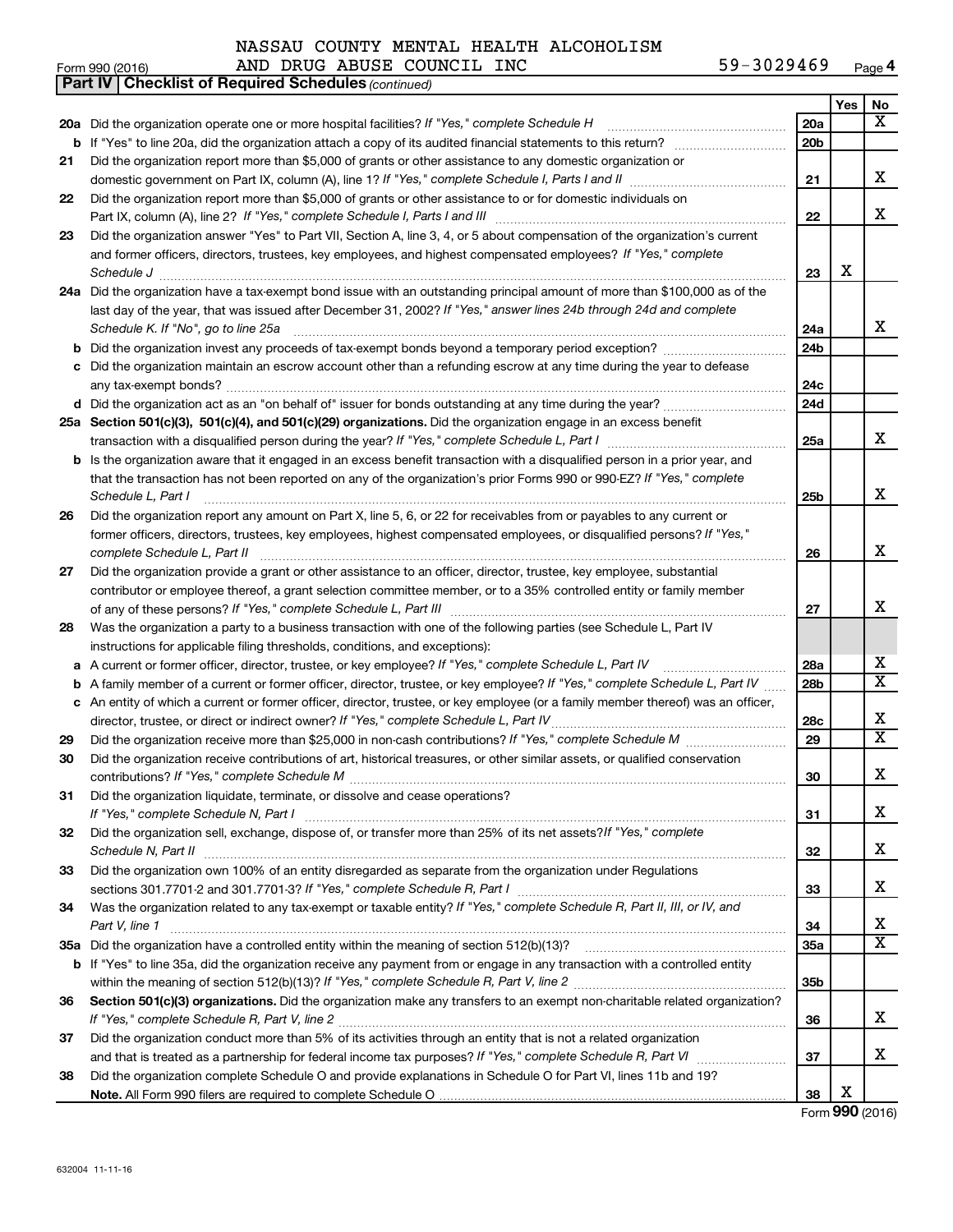|     | NASSAU COUNII MENIAU HEAUIR AUCOROUISM<br>59-3029469<br>AND DRUG ABUSE COUNCIL INC                                                              |                |     | Page 5                  |  |
|-----|-------------------------------------------------------------------------------------------------------------------------------------------------|----------------|-----|-------------------------|--|
|     | Form 990 (2016)<br><b>Statements Regarding Other IRS Filings and Tax Compliance</b><br>Part V                                                   |                |     |                         |  |
|     | Check if Schedule O contains a response or note to any line in this Part V                                                                      |                |     |                         |  |
|     |                                                                                                                                                 |                | Yes | No                      |  |
|     | 1a Enter the number reported in Box 3 of Form 1096. Enter -0- if not applicable<br>1a                                                           | 15             |     |                         |  |
| b   | 1 <sub>b</sub><br>Enter the number of Forms W-2G included in line 1a. Enter -0- if not applicable                                               |                |     |                         |  |
| c   | Did the organization comply with backup withholding rules for reportable payments to vendors and reportable gaming                              |                |     |                         |  |
|     |                                                                                                                                                 | 1c             | х   |                         |  |
|     | 2a Enter the number of employees reported on Form W-3, Transmittal of Wage and Tax Statements,                                                  |                |     |                         |  |
|     | 80<br>filed for the calendar year ending with or within the year covered by this return <i>manumumumum</i><br>2a                                |                |     |                         |  |
|     |                                                                                                                                                 | 2 <sub>b</sub> | X   |                         |  |
|     | Note. If the sum of lines 1a and 2a is greater than 250, you may be required to e-file (see instructions) <i>managererigion</i> ,               |                |     |                         |  |
| За  | Did the organization have unrelated business gross income of \$1,000 or more during the year?                                                   | За             |     | x                       |  |
| b   | If "Yes," has it filed a Form 990-T for this year? If "No," to line 3b, provide an explanation in Schedule O                                    | 3b             |     |                         |  |
|     | 4a At any time during the calendar year, did the organization have an interest in, or a signature or other authority over, a                    |                |     |                         |  |
|     | financial account in a foreign country (such as a bank account, securities account, or other financial account)?                                | 4a             |     | х                       |  |
|     | <b>b</b> If "Yes," enter the name of the foreign country:                                                                                       |                |     |                         |  |
|     | See instructions for filing requirements for FinCEN Form 114, Report of Foreign Bank and Financial Accounts (FBAR).                             |                |     |                         |  |
| 5a  |                                                                                                                                                 | 5a             |     | x                       |  |
| b   |                                                                                                                                                 | 5b             |     | $\overline{\mathtt{x}}$ |  |
| с   | If "Yes," to line 5a or 5b, did the organization file Form 8886-T?                                                                              | 5c             |     |                         |  |
|     | 6a Does the organization have annual gross receipts that are normally greater than \$100,000, and did the organization solicit                  |                |     |                         |  |
|     | any contributions that were not tax deductible as charitable contributions?                                                                     |                |     |                         |  |
|     | 6a<br><b>b</b> If "Yes," did the organization include with every solicitation an express statement that such contributions or gifts             |                |     |                         |  |
|     | were not tax deductible?<br>6b                                                                                                                  |                |     |                         |  |
| 7   | Organizations that may receive deductible contributions under section 170(c).                                                                   |                | х   |                         |  |
| а   | Did the organization receive a payment in excess of \$75 made partly as a contribution and partly for goods and services provided to the payor? |                |     |                         |  |
| b   | If "Yes," did the organization notify the donor of the value of the goods or services provided?                                                 |                |     |                         |  |
| с   | Did the organization sell, exchange, or otherwise dispose of tangible personal property for which it was required                               |                |     |                         |  |
|     | to file Form 8282?                                                                                                                              | 7c             |     | x                       |  |
|     | 7d<br>d If "Yes," indicate the number of Forms 8282 filed during the year                                                                       |                |     | х                       |  |
| е   |                                                                                                                                                 |                |     |                         |  |
|     |                                                                                                                                                 |                |     |                         |  |
| g   | If the organization received a contribution of qualified intellectual property, did the organization file Form 8899 as required?                |                |     |                         |  |
| h   | If the organization received a contribution of cars, boats, airplanes, or other vehicles, did the organization file a Form 1098-C?              | 7h             |     |                         |  |
| 8   | Sponsoring organizations maintaining donor advised funds. Did a donor advised fund maintained by the                                            |                |     |                         |  |
|     | sponsoring organization have excess business holdings at any time during the year?                                                              | 8              |     |                         |  |
| 9   | Sponsoring organizations maintaining donor advised funds.                                                                                       |                |     |                         |  |
| а   | Did the sponsoring organization make any taxable distributions under section 4966?                                                              | 9а             |     |                         |  |
| b   | Did the sponsoring organization make a distribution to a donor, donor advisor, or related person?                                               | 9b             |     |                         |  |
| 10  | Section 501(c)(7) organizations. Enter:                                                                                                         |                |     |                         |  |
| а   | 10a                                                                                                                                             |                |     |                         |  |
| b   | 10 <sub>b</sub><br>Gross receipts, included on Form 990, Part VIII, line 12, for public use of club facilities                                  |                |     |                         |  |
| 11  | Section 501(c)(12) organizations. Enter:                                                                                                        |                |     |                         |  |
| а   | 11a<br>Gross income from members or shareholders                                                                                                |                |     |                         |  |
| b   | Gross income from other sources (Do not net amounts due or paid to other sources against                                                        |                |     |                         |  |
|     | 11b<br>amounts due or received from them.)                                                                                                      |                |     |                         |  |
| 12a | Section 4947(a)(1) non-exempt charitable trusts. Is the organization filing Form 990 in lieu of Form 1041?                                      | 12a            |     |                         |  |
| b   | 12 <sub>b</sub><br>If "Yes," enter the amount of tax-exempt interest received or accrued during the year                                        |                |     |                         |  |
| 13  | Section 501(c)(29) qualified nonprofit health insurance issuers.                                                                                |                |     |                         |  |
| а   | Is the organization licensed to issue qualified health plans in more than one state?                                                            | 1За            |     |                         |  |
|     | Note. See the instructions for additional information the organization must report on Schedule O.                                               |                |     |                         |  |
| b   | Enter the amount of reserves the organization is required to maintain by the states in which the                                                |                |     |                         |  |
|     | 13 <sub>b</sub><br>13 <sub>c</sub>                                                                                                              |                |     |                         |  |
| с   | Did the organization receive any payments for indoor tanning services during the tax year?                                                      | 14a            |     | $\overline{\mathbf{X}}$ |  |
| 14a | <b>b</b> If "Yes," has it filed a Form 720 to report these payments? If "No," provide an explanation in Schedule O                              | 14b            |     |                         |  |
|     |                                                                                                                                                 |                |     |                         |  |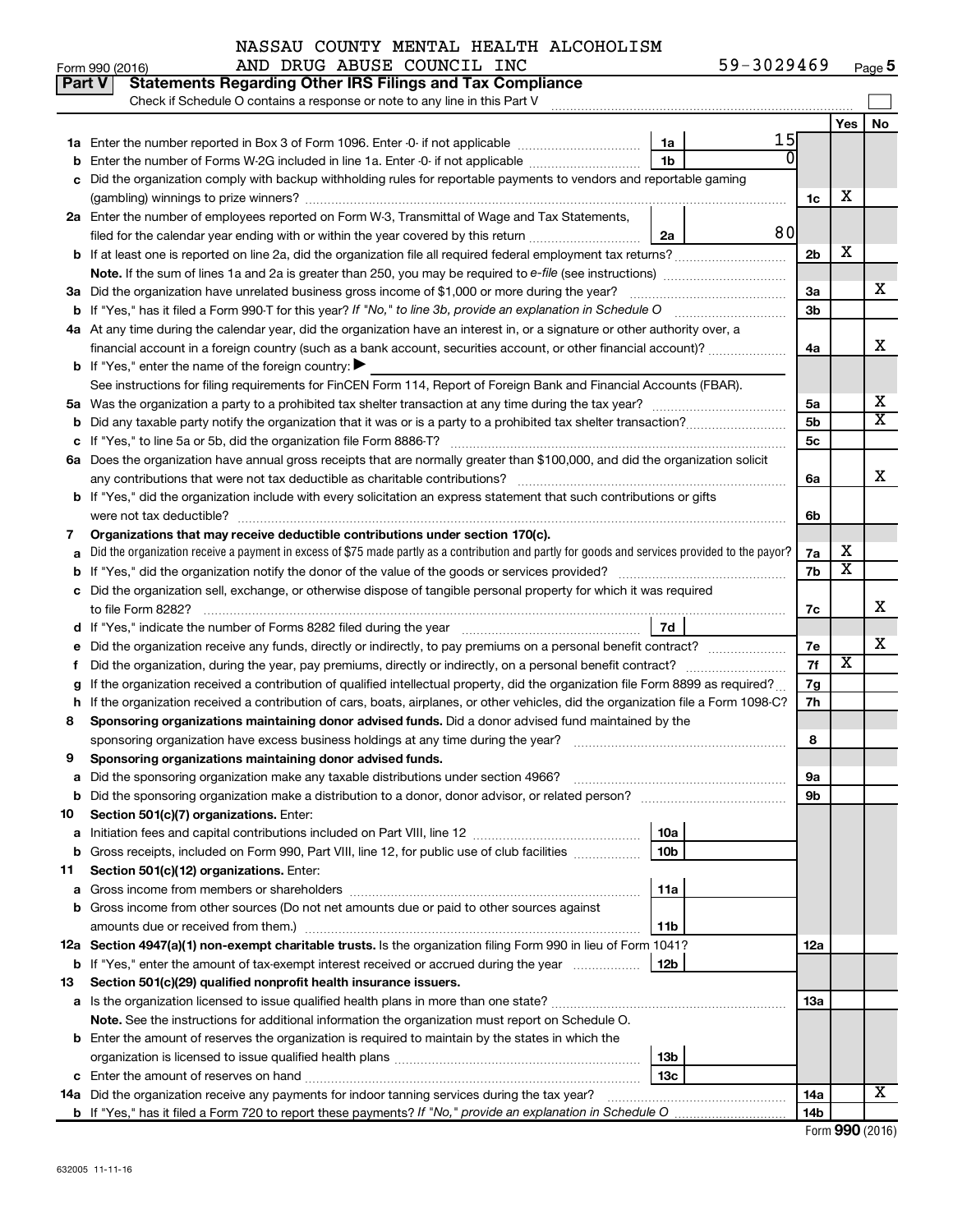# Form 990 (2016) Page AND DRUG ABUSE COUNCIL INC 59-3029469 NASSAU COUNTY MENTAL HEALTH ALCOHOLISM

|  |  | Part VI   Governance, Management, and Disclosure For each "Yes" response to lines 2 through 7b below, and for a "No" response |  |  |  |
|--|--|-------------------------------------------------------------------------------------------------------------------------------|--|--|--|
|  |  | to line 8a, 8b, or 10b below, describe the circumstances, processes, or changes in Schedule O. See instructions.              |  |  |  |

| $\boxed{\text{X}}$ |                                                                                                                                                                                                                                |                         |                         |                         |  |  |
|--------------------|--------------------------------------------------------------------------------------------------------------------------------------------------------------------------------------------------------------------------------|-------------------------|-------------------------|-------------------------|--|--|
|                    | <b>Section A. Governing Body and Management</b>                                                                                                                                                                                |                         |                         |                         |  |  |
|                    |                                                                                                                                                                                                                                |                         | Yes                     | No                      |  |  |
|                    | 15<br>1a<br>1a Enter the number of voting members of the governing body at the end of the tax year                                                                                                                             |                         |                         |                         |  |  |
|                    | If there are material differences in voting rights among members of the governing body, or if the governing                                                                                                                    |                         |                         |                         |  |  |
|                    | body delegated broad authority to an executive committee or similar committee, explain in Schedule O.                                                                                                                          |                         |                         |                         |  |  |
|                    | 15<br><b>b</b> Enter the number of voting members included in line 1a, above, who are independent <i>manument</i><br>1b                                                                                                        |                         |                         |                         |  |  |
| 2                  | Did any officer, director, trustee, or key employee have a family relationship or a business relationship with any other                                                                                                       |                         |                         |                         |  |  |
|                    |                                                                                                                                                                                                                                | $\mathbf{2}$            | X                       |                         |  |  |
| 3                  | Did the organization delegate control over management duties customarily performed by or under the direct supervision                                                                                                          |                         |                         |                         |  |  |
|                    | of officers, directors, or trustees, or key employees to a management company or other person?                                                                                                                                 | 3                       |                         | x                       |  |  |
| 4                  | Did the organization make any significant changes to its governing documents since the prior Form 990 was filed?                                                                                                               | $\overline{\mathbf{4}}$ |                         | $\overline{\mathtt{x}}$ |  |  |
| 5                  |                                                                                                                                                                                                                                | 5                       |                         | $\overline{\text{x}}$   |  |  |
| 6                  |                                                                                                                                                                                                                                | 6                       |                         | $\overline{\text{x}}$   |  |  |
|                    | 7a Did the organization have members, stockholders, or other persons who had the power to elect or appoint one or                                                                                                              |                         |                         |                         |  |  |
|                    |                                                                                                                                                                                                                                | 7a                      |                         | x                       |  |  |
|                    | <b>b</b> Are any governance decisions of the organization reserved to (or subject to approval by) members, stockholders, or                                                                                                    |                         |                         |                         |  |  |
|                    | persons other than the governing body?                                                                                                                                                                                         | 7b                      |                         | X                       |  |  |
| 8                  | Did the organization contemporaneously document the meetings held or written actions undertaken during the year by the following:                                                                                              |                         |                         |                         |  |  |
|                    |                                                                                                                                                                                                                                | 8а                      | х                       |                         |  |  |
|                    |                                                                                                                                                                                                                                | 8b                      | $\overline{\textbf{x}}$ |                         |  |  |
| 9                  | Is there any officer, director, trustee, or key employee listed in Part VII, Section A, who cannot be reached at the                                                                                                           |                         |                         |                         |  |  |
|                    |                                                                                                                                                                                                                                | 9                       |                         | x                       |  |  |
|                    | Section B. Policies (This Section B requests information about policies not required by the Internal Revenue Code.)                                                                                                            |                         |                         |                         |  |  |
|                    |                                                                                                                                                                                                                                |                         | Yes                     | No                      |  |  |
|                    |                                                                                                                                                                                                                                | 10a                     |                         | $\overline{\mathbf{X}}$ |  |  |
|                    | <b>b</b> If "Yes," did the organization have written policies and procedures governing the activities of such chapters, affiliates,                                                                                            |                         |                         |                         |  |  |
|                    |                                                                                                                                                                                                                                | 10 <sub>b</sub>         |                         |                         |  |  |
|                    | 11a Has the organization provided a complete copy of this Form 990 to all members of its governing body before filing the form?                                                                                                | 11a                     | X                       |                         |  |  |
|                    | <b>b</b> Describe in Schedule O the process, if any, used by the organization to review this Form 990.                                                                                                                         |                         |                         |                         |  |  |
|                    | 12a Did the organization have a written conflict of interest policy? If "No," go to line 13                                                                                                                                    | 12a                     | х                       |                         |  |  |
|                    | <b>b</b> Were officers, directors, or trustees, and key employees required to disclose annually interests that could give rise to conflicts?                                                                                   | 12 <sub>b</sub>         | $\overline{\textbf{x}}$ |                         |  |  |
|                    | c Did the organization regularly and consistently monitor and enforce compliance with the policy? If "Yes," describe                                                                                                           |                         |                         |                         |  |  |
|                    | in Schedule O how this was done manufactured and an according to the way to the state of the state of the state of the state of the state of the state of the state of the state of the state of the state of the state of the | 12c                     | х                       |                         |  |  |
| 13                 |                                                                                                                                                                                                                                | 13                      | $\overline{\texttt{x}}$ |                         |  |  |
| 14                 |                                                                                                                                                                                                                                | 14                      | $\overline{\mathbf{x}}$ |                         |  |  |
| 15                 | Did the process for determining compensation of the following persons include a review and approval by independent                                                                                                             |                         |                         |                         |  |  |
|                    | persons, comparability data, and contemporaneous substantiation of the deliberation and decision?                                                                                                                              |                         |                         |                         |  |  |
|                    | a The organization's CEO, Executive Director, or top management official manufactured content content of the o                                                                                                                 | 15a                     | х                       |                         |  |  |
|                    |                                                                                                                                                                                                                                | 15b                     | X                       |                         |  |  |
|                    | If "Yes" to line 15a or 15b, describe the process in Schedule O (see instructions).                                                                                                                                            |                         |                         |                         |  |  |
|                    | 16a Did the organization invest in, contribute assets to, or participate in a joint venture or similar arrangement with a                                                                                                      |                         | х                       |                         |  |  |
|                    | taxable entity during the year?                                                                                                                                                                                                | 16a                     |                         |                         |  |  |
|                    | b If "Yes," did the organization follow a written policy or procedure requiring the organization to evaluate its participation                                                                                                 |                         |                         |                         |  |  |
|                    | in joint venture arrangements under applicable federal tax law, and take steps to safeguard the organization's                                                                                                                 |                         | х                       |                         |  |  |
|                    | exempt status with respect to such arrangements?<br><b>Section C. Disclosure</b>                                                                                                                                               | 16b                     |                         |                         |  |  |
|                    | List the states with which a copy of this Form 990 is required to be filed $\blacktriangleright\mathbf{FL}$                                                                                                                    |                         |                         |                         |  |  |
| 17<br>18           | Section 6104 requires an organization to make its Forms 1023 (or 1024 if applicable), 990, and 990-T (Section 501(c)(3)s only) available                                                                                       |                         |                         |                         |  |  |
|                    | for public inspection. Indicate how you made these available. Check all that apply.                                                                                                                                            |                         |                         |                         |  |  |
|                    | $\lfloor x \rfloor$ Upon request<br>Own website<br>Another's website<br>Other (explain in Schedule O)                                                                                                                          |                         |                         |                         |  |  |
| 19                 | Describe in Schedule O whether (and if so, how) the organization made its governing documents, conflict of interest policy, and financial                                                                                      |                         |                         |                         |  |  |
|                    | statements available to the public during the tax year.                                                                                                                                                                        |                         |                         |                         |  |  |
| 20                 | State the name, address, and telephone number of the person who possesses the organization's books and records:                                                                                                                |                         |                         |                         |  |  |
|                    | LAUREEN PAGEL - (904)225-8280                                                                                                                                                                                                  |                         |                         |                         |  |  |
|                    | 463142 SR 200, YULEE, FL<br>32097                                                                                                                                                                                              |                         |                         |                         |  |  |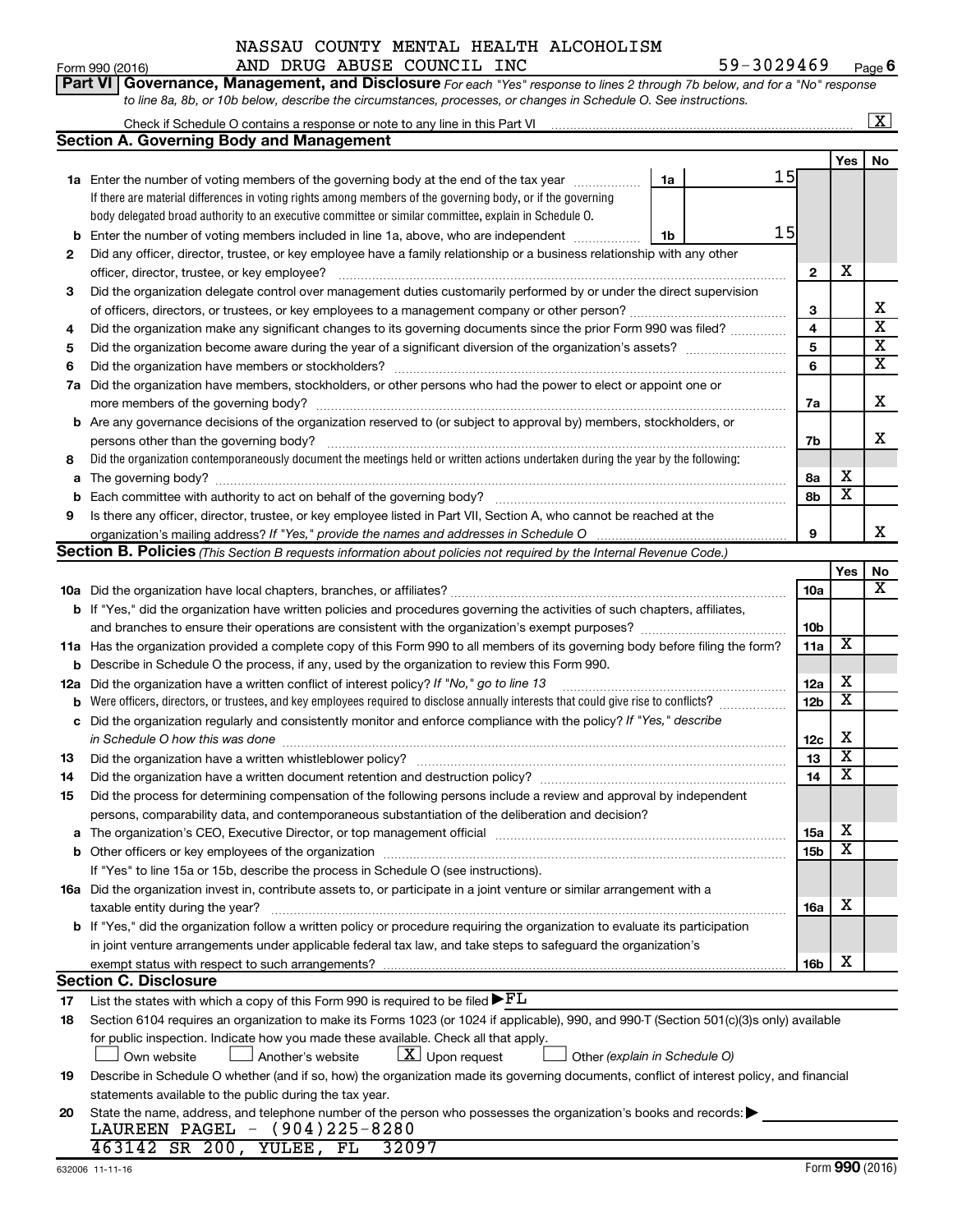| NASSAU COUNTY MENTAL HEALTH ALCOHOLISM |  |
|----------------------------------------|--|
|----------------------------------------|--|

 $\Box$ 

|  | Part VII Compensation of Officers, Directors, Trustees, Key Employees, Highest Compensated |
|--|--------------------------------------------------------------------------------------------|
|  | <b>Employees, and Independent Contractors</b>                                              |

## Check if Schedule O contains a response or note to any line in this Part VII

**Section A. Officers, Directors, Trustees, Key Employees, and Highest Compensated Employees**

**1a**  Complete this table for all persons required to be listed. Report compensation for the calendar year ending with or within the organization's tax year.

**•** List all of the organization's current officers, directors, trustees (whether individuals or organizations), regardless of amount of compensation.

Enter  $-0$ - in columns  $(D)$ ,  $(E)$ , and  $(F)$  if no compensation was paid.

**•** List all of the organization's **current** key employees, if any. See instructions for definition of "key employee."

**•** List the organization's five current highest compensated employees (other than an officer, director, trustee, or key employee) who received reportable compensation (Box 5 of Form W-2 and/or Box 7 of Form 1099-MISC) of more than \$100,000 from the organization and any related organizations.

**•** List all of the organization's former officers, key employees, and highest compensated employees who received more than \$100,000 of reportable compensation from the organization and any related organizations.

**•** List all of the organization's former directors or trustees that received, in the capacity as a former director or trustee of the organization, more than \$10,000 of reportable compensation from the organization and any related organizations.

List persons in the following order: individual trustees or directors; institutional trustees; officers; key employees; highest compensated employees; and former such persons.

Check this box if neither the organization nor any related organization compensated any current officer, director, or trustee.  $\overline{a}$ 

| (A)                        | (B)               |                                |                                                                  | (C)         |              |                                 |        | (D)             | (E)                           | (F)                   |
|----------------------------|-------------------|--------------------------------|------------------------------------------------------------------|-------------|--------------|---------------------------------|--------|-----------------|-------------------------------|-----------------------|
| Name and Title             | Average           |                                | (do not check more than one                                      | Position    |              |                                 |        | Reportable      | Reportable                    | Estimated             |
|                            | hours per         |                                | box, unless person is both an<br>officer and a director/trustee) |             |              |                                 |        | compensation    | compensation                  | amount of             |
|                            | week<br>(list any |                                |                                                                  |             |              |                                 |        | from<br>the     | from related<br>organizations | other<br>compensation |
|                            | hours for         |                                |                                                                  |             |              |                                 |        | organization    | (W-2/1099-MISC)               | from the              |
|                            | related           |                                |                                                                  |             |              |                                 |        | (W-2/1099-MISC) |                               | organization          |
|                            | organizations     |                                |                                                                  |             |              |                                 |        |                 |                               | and related           |
|                            | below             | Individual trustee or director | Institutional trustee                                            |             | Key employee | Highest compensated<br>employee |        |                 |                               | organizations         |
|                            | line)             |                                |                                                                  | Officer     |              |                                 | Former |                 |                               |                       |
| (1)<br>CHERIE BILLINGS     | 1.00              |                                |                                                                  |             |              |                                 |        |                 |                               |                       |
| <b>DIRECTOR</b>            |                   | X                              |                                                                  |             |              |                                 |        | $\mathbf 0$ .   | $\mathbf 0$ .                 | $\mathbf 0$ .         |
| (2)<br>DRUE ASHWELL        | 1.00              |                                |                                                                  |             |              |                                 |        |                 |                               |                       |
| PRESIDENT                  |                   | X                              |                                                                  |             |              |                                 |        | 0               | $\mathbf 0$ .                 | $\mathbf 0$ .         |
| DAVID SAMSON<br>(3)        | 1.00              |                                |                                                                  |             |              |                                 |        |                 |                               |                       |
| <b>TREASURER</b>           |                   | X                              |                                                                  |             |              |                                 |        | $\mathbf 0$ .   | $\mathbf 0$ .                 | $\mathbf 0$ .         |
| PAUL BARNES<br>(4)         | 1.00              |                                |                                                                  |             |              |                                 |        |                 |                               |                       |
| VICE PRESIDENT             |                   | X                              |                                                                  |             |              |                                 |        | $\mathbf 0$ .   | $\mathbf 0$ .                 | $\mathbf 0$ .         |
| THOMAS MCKENNA<br>(5)      | 1.00              |                                |                                                                  |             |              |                                 |        |                 |                               |                       |
| <b>DIRECTOR</b>            |                   | X                              |                                                                  |             |              |                                 |        | $\mathbf 0$     | $\mathbf 0$ .                 | $\mathbf 0$ .         |
| (6)<br>WILLIAM FRANK       | 1.00              |                                |                                                                  |             |              |                                 |        |                 |                               |                       |
| <b>DIRECTOR</b>            |                   | X                              |                                                                  |             |              |                                 |        | $\mathbf 0$     | $\mathbf 0$ .                 | $\mathbf 0$ .         |
| (7)<br>NANCY BELL          | 1.00              |                                |                                                                  |             |              |                                 |        |                 |                               |                       |
| <b>SECRETARY</b>           |                   | X                              |                                                                  |             |              |                                 |        | $\mathbf 0$ .   | $\mathbf 0$ .                 | $\mathbf 0$ .         |
| ROODY JOINVILLE<br>(8)     | 1.00              |                                |                                                                  |             |              |                                 |        |                 |                               |                       |
| <b>DIRECTOR</b>            |                   | $\mathbf X$                    |                                                                  |             |              |                                 |        | $\mathbf 0$ .   | $\mathbf 0$ .                 | $\mathbf 0$ .         |
| CATHY DECOU<br>(9)         | 1.00              |                                |                                                                  |             |              |                                 |        |                 |                               |                       |
| <b>DIRECTOR</b>            |                   | X                              |                                                                  |             |              |                                 |        | $\mathbf 0$ .   | $\mathbf 0$ .                 | $\boldsymbol{0}$ .    |
| (10) SARAH BELL            | 1.00              |                                |                                                                  |             |              |                                 |        |                 |                               |                       |
| <b>DIRECTOR</b>            |                   | $\mathbf X$                    |                                                                  |             |              |                                 |        | $\mathbf 0$     | $\mathbf 0$ .                 | $\mathbf 0$ .         |
| (11) KELLENE SAULS         | 1.00              |                                |                                                                  |             |              |                                 |        |                 |                               |                       |
| <b>DIRECTOR</b>            |                   | $\mathbf X$                    |                                                                  |             |              |                                 |        | $\mathbf 0$ .   | $\mathbf 0$ .                 | $\mathbf 0$ .         |
| (12) DIANE JORDAN          | 1.00              |                                |                                                                  |             |              |                                 |        |                 |                               |                       |
| <b>DIRECTOR</b>            |                   | $\rm X$                        |                                                                  |             |              |                                 |        | $\mathbf 0$ .   | $\mathbf 0$ .                 | $\mathbf 0$ .         |
| (13) LUTHER OSMENT         | 1.00              |                                |                                                                  |             |              |                                 |        |                 |                               |                       |
| <b>DIRECTOR</b>            |                   | $\mathbf X$                    |                                                                  |             |              |                                 |        | $\mathbf 0$ .   | $\mathbf 0$ .                 | 0.                    |
| (14) LAUREEN PAGEL         | 40.00             |                                |                                                                  |             |              |                                 |        |                 |                               |                       |
| CHIEF EXECUTIVE OFFICER    |                   |                                |                                                                  | X           |              |                                 |        | 108,114.        | $\mathbf 0$ .                 | 14,178.               |
| (15) JOHN MOSLEY           | 40.00             |                                |                                                                  |             |              |                                 |        |                 |                               |                       |
| CHIEF FINANCIAL OFFICER    |                   |                                |                                                                  | $\mathbf X$ |              |                                 |        | 22,491.         | $\mathbf 0$ .                 | $\mathbf 0$ .         |
| (16) DR AKUA OWUSU         | 40.00             |                                |                                                                  |             |              |                                 |        |                 |                               |                       |
| MEDICAL DIRECTOR/PSYCHIATR |                   |                                |                                                                  |             |              | X                               |        | 197,993.        | $\mathbf 0$ .                 | $\mathbf 0$ .         |
| (17) EMMANUEL APPIADU      | 40.00             |                                |                                                                  |             |              |                                 |        |                 |                               |                       |
| ADV REG NURSE PRACTITIONER |                   |                                |                                                                  |             |              | $\mathbf X$                     |        | 124, 271.       | $\mathbf 0$ .                 | $\mathbf 0$ .         |

632007 11-11-16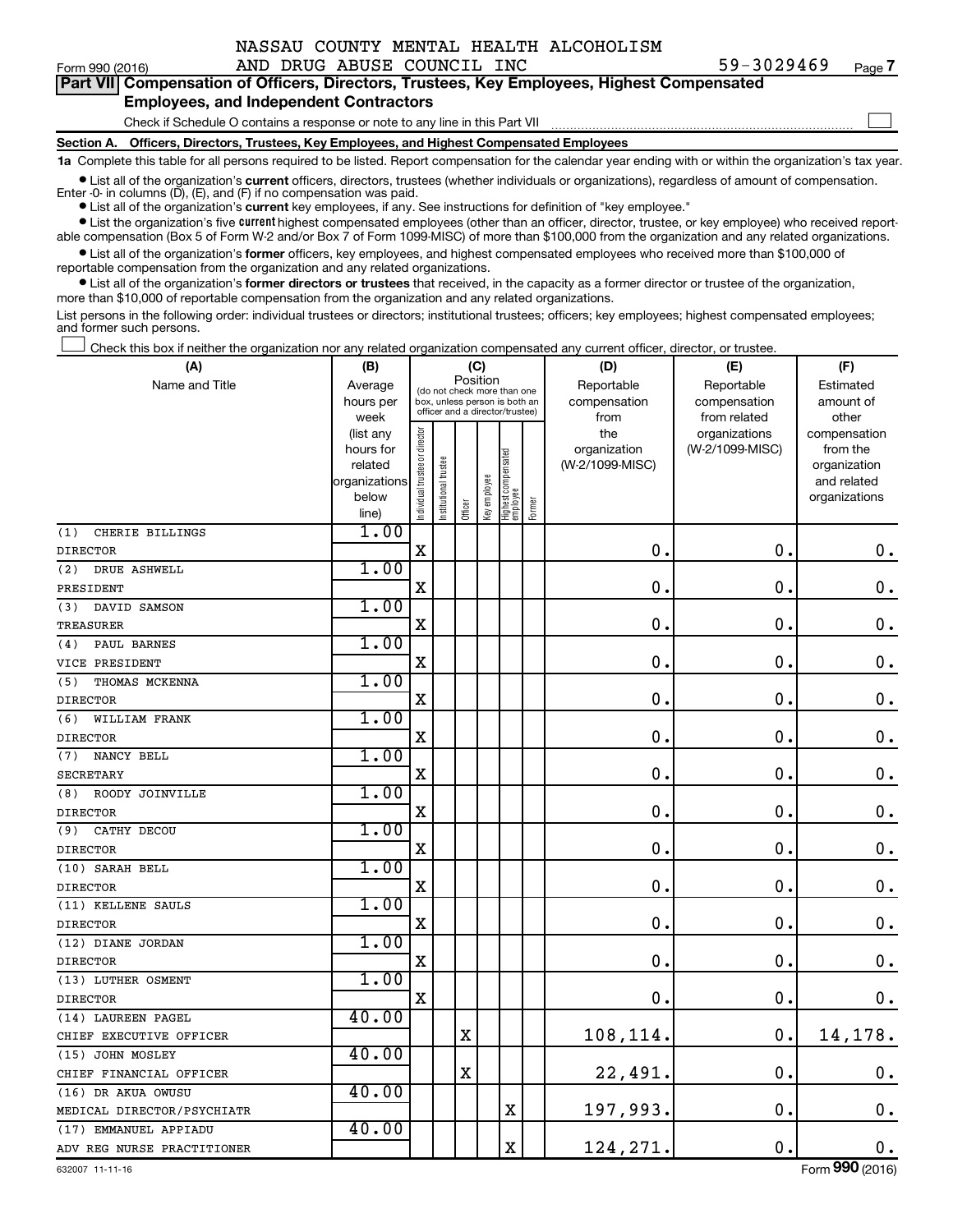|  |  | NASSAU COUNTY MENTAL HEALTH ALCOHOLISM |
|--|--|----------------------------------------|
|  |  |                                        |

| 59-3029469 | Page 8 |
|------------|--------|
|------------|--------|

|   | AND DRUG ABUSE COUNCIL INC<br>Form 990 (2016)                                                                                                                                                                                                                      |                                                         |                                |                       |                 |              |                                                                                                 |        |                                           | 59-3029469                                        |                        |                     |                                                          | Page 8                       |  |
|---|--------------------------------------------------------------------------------------------------------------------------------------------------------------------------------------------------------------------------------------------------------------------|---------------------------------------------------------|--------------------------------|-----------------------|-----------------|--------------|-------------------------------------------------------------------------------------------------|--------|-------------------------------------------|---------------------------------------------------|------------------------|---------------------|----------------------------------------------------------|------------------------------|--|
|   | <b>Part VII</b><br>Section A. Officers, Directors, Trustees, Key Employees, and Highest Compensated Employees (continued)                                                                                                                                          |                                                         |                                |                       |                 |              |                                                                                                 |        |                                           |                                                   |                        |                     |                                                          |                              |  |
|   | (A)<br>Name and title                                                                                                                                                                                                                                              | (B)<br>Average<br>hours per<br>week<br>(list any        |                                |                       | (C)<br>Position |              | (do not check more than one<br>box, unless person is both an<br>officer and a director/trustee) |        | (D)<br>Reportable<br>compensation<br>from | (E)<br>Reportable<br>compensation<br>from related |                        |                     | (F)<br>Estimated<br>amount of<br>other<br>compensation   |                              |  |
|   |                                                                                                                                                                                                                                                                    | hours for<br>related<br>organizations<br>below<br>line) | Individual trustee or director | Institutional trustee | Officer         | Key employee | Highest compensated<br>employee                                                                 | Former | the<br>organization<br>(W-2/1099-MISC)    | organizations<br>(W-2/1099-MISC)                  |                        |                     | from the<br>organization<br>and related<br>organizations |                              |  |
|   | (18) PAULA SLAYTON                                                                                                                                                                                                                                                 | 40.00                                                   |                                |                       |                 |              |                                                                                                 |        |                                           |                                                   |                        |                     |                                                          |                              |  |
|   | FORMER CHIEF FINANCIAL OFFICER                                                                                                                                                                                                                                     |                                                         |                                |                       |                 |              |                                                                                                 | X      | 44,390.                                   |                                                   | 0.                     |                     |                                                          | 0.                           |  |
|   |                                                                                                                                                                                                                                                                    |                                                         |                                |                       |                 |              |                                                                                                 |        |                                           |                                                   |                        |                     |                                                          |                              |  |
|   |                                                                                                                                                                                                                                                                    |                                                         |                                |                       |                 |              |                                                                                                 |        |                                           |                                                   |                        |                     |                                                          |                              |  |
|   |                                                                                                                                                                                                                                                                    |                                                         |                                |                       |                 |              |                                                                                                 |        |                                           |                                                   |                        |                     |                                                          |                              |  |
|   |                                                                                                                                                                                                                                                                    |                                                         |                                |                       |                 |              |                                                                                                 |        |                                           |                                                   |                        |                     |                                                          |                              |  |
|   |                                                                                                                                                                                                                                                                    |                                                         |                                |                       |                 |              |                                                                                                 |        |                                           |                                                   |                        |                     |                                                          |                              |  |
|   |                                                                                                                                                                                                                                                                    |                                                         |                                |                       |                 |              |                                                                                                 |        |                                           |                                                   |                        |                     |                                                          |                              |  |
|   |                                                                                                                                                                                                                                                                    |                                                         |                                |                       |                 |              |                                                                                                 |        |                                           |                                                   |                        |                     |                                                          |                              |  |
|   | 1b Sub-total                                                                                                                                                                                                                                                       |                                                         |                                |                       |                 |              |                                                                                                 |        | 497, 259.                                 |                                                   | $\overline{0}$ .       |                     |                                                          | 14, 178.                     |  |
|   | c Total from continuation sheets to Part VII, Section A manufactured by                                                                                                                                                                                            |                                                         |                                |                       |                 |              |                                                                                                 |        | 0.<br>497,259.                            |                                                   | $\overline{0}$ .<br>0. |                     |                                                          | $\overline{0}$ .<br>14, 178. |  |
| 2 | Total number of individuals (including but not limited to those listed above) who received more than \$100,000 of reportable<br>compensation from the organization $\blacktriangleright$                                                                           |                                                         |                                |                       |                 |              |                                                                                                 |        |                                           |                                                   |                        |                     |                                                          | 3                            |  |
|   |                                                                                                                                                                                                                                                                    |                                                         |                                |                       |                 |              |                                                                                                 |        |                                           |                                                   |                        |                     | Yes                                                      | No                           |  |
| 3 | Did the organization list any former officer, director, or trustee, key employee, or highest compensated employee on<br>line 1a? If "Yes," complete Schedule J for such individual manufacture content to the set of the set of the schedule J for such individual |                                                         |                                |                       |                 |              |                                                                                                 |        |                                           |                                                   |                        | 3                   | х                                                        |                              |  |
|   | For any individual listed on line 1a, is the sum of reportable compensation and other compensation from the organization<br>and related organizations greater than \$150,000? If "Yes," complete Schedule J for such individual                                    |                                                         |                                |                       |                 |              |                                                                                                 |        |                                           |                                                   |                        | 4                   | х                                                        |                              |  |
| 5 | Did any person listed on line 1a receive or accrue compensation from any unrelated organization or individual for services                                                                                                                                         |                                                         |                                |                       |                 |              |                                                                                                 |        |                                           |                                                   |                        | 5                   |                                                          | x                            |  |
|   | <b>Section B. Independent Contractors</b>                                                                                                                                                                                                                          |                                                         |                                |                       |                 |              |                                                                                                 |        |                                           |                                                   |                        |                     |                                                          |                              |  |
| 1 | Complete this table for your five highest compensated independent contractors that received more than \$100,000 of compensation from<br>the organization. Report compensation for the calendar year ending with or within the organization's tax year.             |                                                         |                                |                       |                 |              |                                                                                                 |        |                                           |                                                   |                        |                     |                                                          |                              |  |
|   | (A)<br>Name and business address                                                                                                                                                                                                                                   |                                                         |                                | <b>NONE</b>           |                 |              |                                                                                                 |        | (B)<br>Description of services            |                                                   |                        | (C)<br>Compensation |                                                          |                              |  |
|   |                                                                                                                                                                                                                                                                    |                                                         |                                |                       |                 |              |                                                                                                 |        |                                           |                                                   |                        |                     |                                                          |                              |  |
|   |                                                                                                                                                                                                                                                                    |                                                         |                                |                       |                 |              |                                                                                                 |        |                                           |                                                   |                        |                     |                                                          |                              |  |
|   |                                                                                                                                                                                                                                                                    |                                                         |                                |                       |                 |              |                                                                                                 |        |                                           |                                                   |                        |                     |                                                          |                              |  |
|   |                                                                                                                                                                                                                                                                    |                                                         |                                |                       |                 |              |                                                                                                 |        |                                           |                                                   |                        |                     |                                                          |                              |  |
|   |                                                                                                                                                                                                                                                                    |                                                         |                                |                       |                 |              |                                                                                                 |        |                                           |                                                   |                        |                     |                                                          |                              |  |
| 2 | Total number of independent contractors (including but not limited to those listed above) who received more than<br>\$100,000 of compensation from the organization                                                                                                |                                                         |                                |                       |                 |              | 0                                                                                               |        |                                           |                                                   |                        |                     |                                                          |                              |  |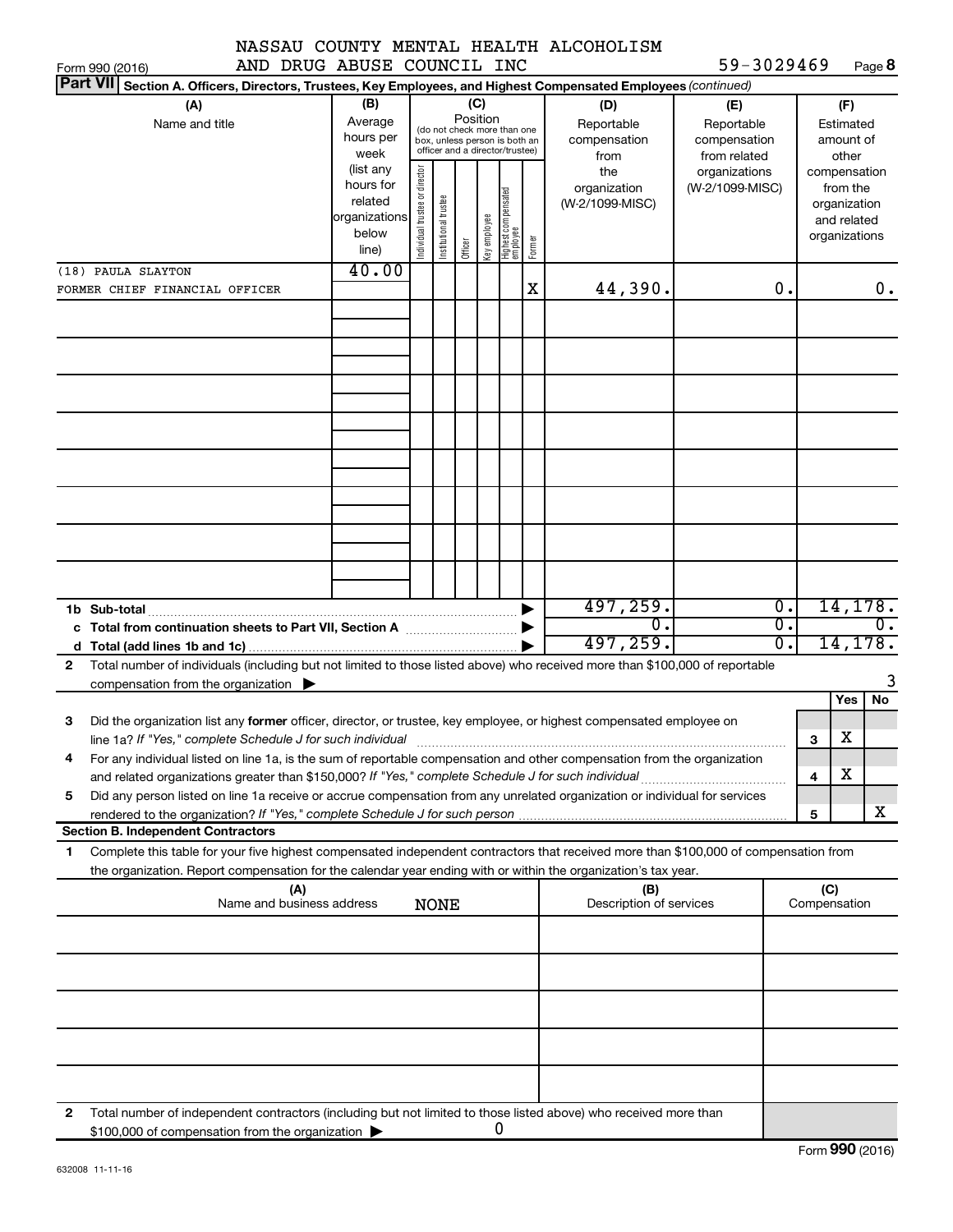| $\sim$ $\sim$ |  |  |  |
|---------------|--|--|--|

# Form 990 (2016) Page AND DRUG ABUSE COUNCIL INC 59-3029469 NASSAU COUNTY MENTAL HEALTH ALCOHOLISM

|                              | <b>Part VIII</b> |        | <b>Statement of Revenue</b>                                                                                                                                                                                                                                                                                                                                      |                                                                                        |                                                                                             |                                                 |                                         |                                                                    |  |  |  |  |  |  |  |
|------------------------------|------------------|--------|------------------------------------------------------------------------------------------------------------------------------------------------------------------------------------------------------------------------------------------------------------------------------------------------------------------------------------------------------------------|----------------------------------------------------------------------------------------|---------------------------------------------------------------------------------------------|-------------------------------------------------|-----------------------------------------|--------------------------------------------------------------------|--|--|--|--|--|--|--|
|                              |                  |        |                                                                                                                                                                                                                                                                                                                                                                  |                                                                                        |                                                                                             |                                                 |                                         |                                                                    |  |  |  |  |  |  |  |
|                              |                  |        |                                                                                                                                                                                                                                                                                                                                                                  |                                                                                        | (A)<br>Total revenue                                                                        | (B)<br>Related or<br>exempt function<br>revenue | (C)<br>Unrelated<br>business<br>revenue | (D)<br>Revenue excluded<br>from tax under<br>sections<br>512 - 514 |  |  |  |  |  |  |  |
| Contributions, Gifts, Grants |                  | g      | 1 a Federated campaigns<br>1a<br>1 <sub>b</sub><br><b>b</b> Membership dues<br>1 <sub>c</sub><br>c Fundraising events<br>1 <sub>d</sub><br>d Related organizations<br>.<br>e Government grants (contributions)<br>f All other contributions, gifts, grants, and<br>1f<br>similar amounts not included above<br>Noncash contributions included in lines 1a-1f: \$ | 15,680.<br>$1e$ <sup>1</sup> ,802,613.<br>172,245.<br>$\overline{\blacktriangleright}$ | 1,990,538.                                                                                  |                                                 |                                         |                                                                    |  |  |  |  |  |  |  |
| Program Service<br>Revenue   |                  | b<br>d | 2 a MEDICAID/MEDICARE PAYM<br>THIRD PARTY INSURANCE<br><b>CLIENT FEES</b><br>f All other program service revenue                                                                                                                                                                                                                                                 | <b>Business Code</b><br>624100<br>$\blacktriangleright$                                | $\frac{624100}{624100}$ $\frac{1,361,873}{177,202}$ $\frac{177,202}{177,202}$<br>1,653,536. | $114, 461.$ $114, 461.$                         |                                         |                                                                    |  |  |  |  |  |  |  |
|                              | З<br>4<br>5      |        | Investment income (including dividends, interest, and<br>Income from investment of tax-exempt bond proceeds                                                                                                                                                                                                                                                      |                                                                                        | 3,519.                                                                                      |                                                 |                                         | 3,519.                                                             |  |  |  |  |  |  |  |
|                              |                  | b<br>с | (i) Real<br><b>6 a</b> Gross rents<br>Less: rental expenses<br>Rental income or (loss)                                                                                                                                                                                                                                                                           | (ii) Personal                                                                          |                                                                                             |                                                 |                                         |                                                                    |  |  |  |  |  |  |  |
|                              |                  |        | 7 a Gross amount from sales of<br>(i) Securities<br>assets other than inventory<br><b>b</b> Less: cost or other basis<br>and sales expenses                                                                                                                                                                                                                      | ▶<br>(ii) Other                                                                        |                                                                                             |                                                 |                                         |                                                                    |  |  |  |  |  |  |  |
|                              |                  |        | 8 a Gross income from fundraising events (not<br>$15$ ,680. $_{\rm of}$<br>including \$                                                                                                                                                                                                                                                                          | ▶                                                                                      |                                                                                             |                                                 |                                         |                                                                    |  |  |  |  |  |  |  |
| <b>Other Revenue</b>         |                  |        | contributions reported on line 1c). See<br>c Net income or (loss) from fundraising events                                                                                                                                                                                                                                                                        | 5,445.<br>5,776.<br>$\mathbf b$<br>▶                                                   | $-331.$                                                                                     |                                                 |                                         | $-331.$                                                            |  |  |  |  |  |  |  |
|                              |                  |        | 9 a Gross income from gaming activities. See<br>c Net income or (loss) from gaming activities                                                                                                                                                                                                                                                                    | b<br>▶                                                                                 |                                                                                             |                                                 |                                         |                                                                    |  |  |  |  |  |  |  |
|                              |                  |        | 10 a Gross sales of inventory, less returns<br>c Net income or (loss) from sales of inventory                                                                                                                                                                                                                                                                    | ▶                                                                                      |                                                                                             |                                                 |                                         |                                                                    |  |  |  |  |  |  |  |
|                              |                  | b<br>с | Miscellaneous Revenue<br>11 a OTHER INCOME<br>the control of the control of the control of                                                                                                                                                                                                                                                                       | <b>Business Code</b><br>900099                                                         | 1,200.                                                                                      | 1,200.                                          |                                         |                                                                    |  |  |  |  |  |  |  |
|                              | 12               |        |                                                                                                                                                                                                                                                                                                                                                                  |                                                                                        | 1,200.<br>$\blacktriangleright$ 3,648,462.1,654,736.                                        |                                                 | 0.1                                     | 3,188.                                                             |  |  |  |  |  |  |  |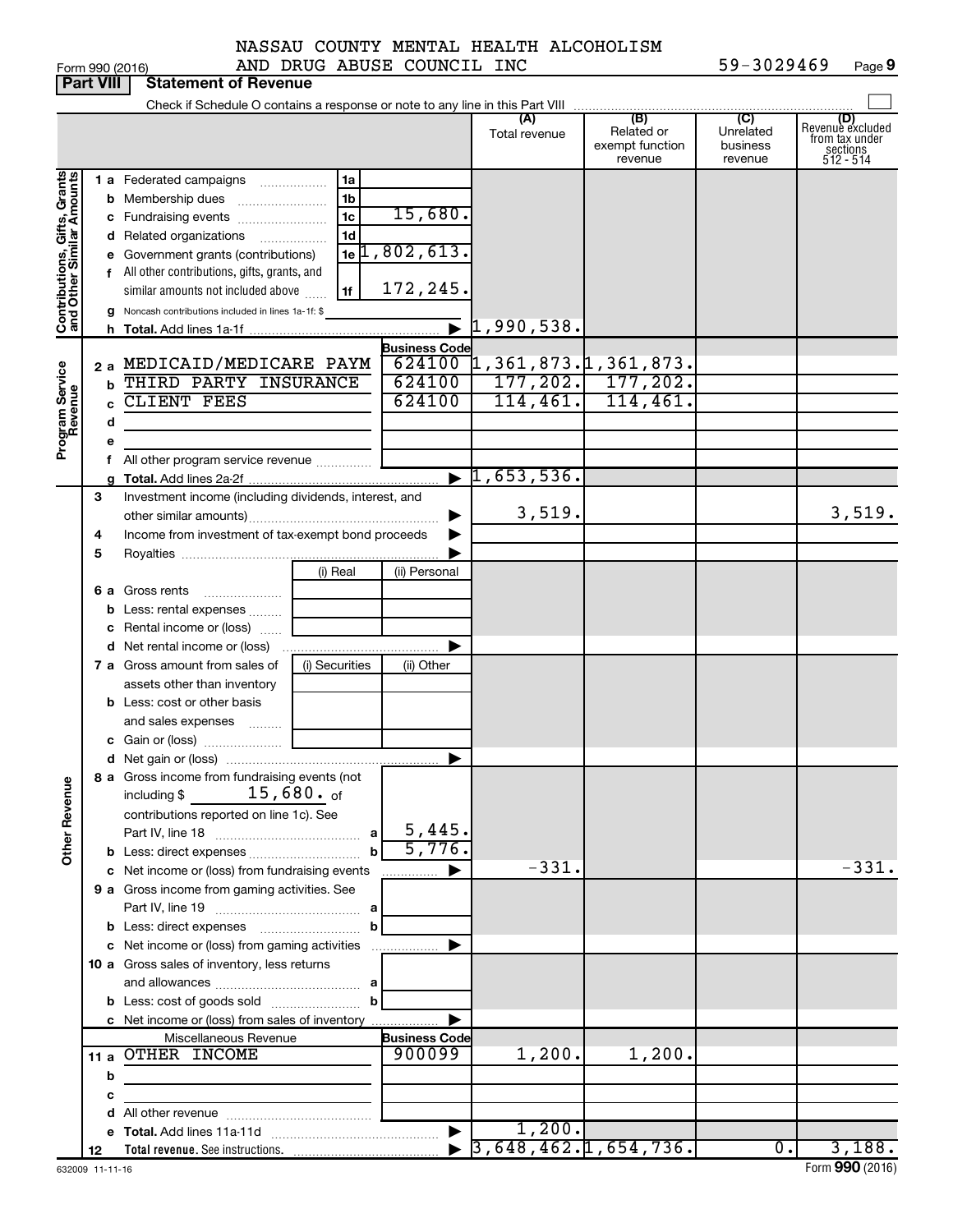#### Form 990 (2016) Page NASSAU COUNTY MENTAL HEALTH ALCOHOLISM AND DRUG ABUSE COUNCIL INC  $59-3029469$

59-3029469 Page 10

| Part IX   Statement of Functional Expenses                                                                                 |                                                                                                                                                                                                             |                       |                                    |                                           |                                |  |  |  |  |  |  |  |
|----------------------------------------------------------------------------------------------------------------------------|-------------------------------------------------------------------------------------------------------------------------------------------------------------------------------------------------------------|-----------------------|------------------------------------|-------------------------------------------|--------------------------------|--|--|--|--|--|--|--|
| Section 501(c)(3) and 501(c)(4) organizations must complete all columns. All other organizations must complete column (A). |                                                                                                                                                                                                             |                       |                                    |                                           |                                |  |  |  |  |  |  |  |
|                                                                                                                            | Check if Schedule O contains a response or note to any line in this Part IX                                                                                                                                 |                       |                                    |                                           |                                |  |  |  |  |  |  |  |
|                                                                                                                            | Do not include amounts reported on lines 6b,<br>7b, 8b, 9b, and 10b of Part VIII.                                                                                                                           | (A)<br>Total expenses | (B)<br>Program service<br>expenses | (C)<br>Management and<br>general expenses | (D)<br>Fundraising<br>expenses |  |  |  |  |  |  |  |
| 1                                                                                                                          | Grants and other assistance to domestic organizations                                                                                                                                                       |                       |                                    |                                           |                                |  |  |  |  |  |  |  |
|                                                                                                                            | and domestic governments. See Part IV, line 21                                                                                                                                                              |                       |                                    |                                           |                                |  |  |  |  |  |  |  |
| $\mathbf{2}$                                                                                                               | Grants and other assistance to domestic                                                                                                                                                                     |                       |                                    |                                           |                                |  |  |  |  |  |  |  |
|                                                                                                                            | individuals. See Part IV, line 22                                                                                                                                                                           |                       |                                    |                                           |                                |  |  |  |  |  |  |  |
| 3                                                                                                                          | Grants and other assistance to foreign                                                                                                                                                                      |                       |                                    |                                           |                                |  |  |  |  |  |  |  |
|                                                                                                                            | organizations, foreign governments, and foreign                                                                                                                                                             |                       |                                    |                                           |                                |  |  |  |  |  |  |  |
|                                                                                                                            | individuals. See Part IV, lines 15 and 16                                                                                                                                                                   |                       |                                    |                                           |                                |  |  |  |  |  |  |  |
| 4                                                                                                                          | Benefits paid to or for members                                                                                                                                                                             |                       |                                    |                                           |                                |  |  |  |  |  |  |  |
| 5                                                                                                                          | Compensation of current officers, directors,                                                                                                                                                                | 175,029.              | 56,181.                            | 118,848.                                  |                                |  |  |  |  |  |  |  |
|                                                                                                                            | trustees, and key employees                                                                                                                                                                                 |                       |                                    |                                           |                                |  |  |  |  |  |  |  |
| 6                                                                                                                          | Compensation not included above, to disqualified<br>persons (as defined under section 4958(f)(1)) and                                                                                                       |                       |                                    |                                           |                                |  |  |  |  |  |  |  |
|                                                                                                                            | persons described in section 4958(c)(3)(B)                                                                                                                                                                  |                       |                                    |                                           |                                |  |  |  |  |  |  |  |
| 7                                                                                                                          |                                                                                                                                                                                                             | 1,991,560.            | 1,864,722.                         | 126,838.                                  |                                |  |  |  |  |  |  |  |
| 8                                                                                                                          | Pension plan accruals and contributions (include                                                                                                                                                            |                       |                                    |                                           |                                |  |  |  |  |  |  |  |
|                                                                                                                            | section 401(k) and 403(b) employer contributions)                                                                                                                                                           |                       |                                    |                                           |                                |  |  |  |  |  |  |  |
| 9                                                                                                                          | Other employee benefits                                                                                                                                                                                     | 267,018.              | 230,637.                           | 36,381.                                   |                                |  |  |  |  |  |  |  |
| 10                                                                                                                         |                                                                                                                                                                                                             | 157,542.              | 140, 525.                          | 17,017.                                   |                                |  |  |  |  |  |  |  |
| 11                                                                                                                         | Fees for services (non-employees):                                                                                                                                                                          |                       |                                    |                                           |                                |  |  |  |  |  |  |  |
| а                                                                                                                          |                                                                                                                                                                                                             |                       |                                    |                                           |                                |  |  |  |  |  |  |  |
| b                                                                                                                          |                                                                                                                                                                                                             | 250.                  |                                    | 250.                                      |                                |  |  |  |  |  |  |  |
| с                                                                                                                          |                                                                                                                                                                                                             | 19,500.               | 18, 135.                           | 1,365.                                    |                                |  |  |  |  |  |  |  |
| d                                                                                                                          |                                                                                                                                                                                                             |                       |                                    |                                           |                                |  |  |  |  |  |  |  |
| е                                                                                                                          | Professional fundraising services. See Part IV, line 17                                                                                                                                                     |                       |                                    |                                           |                                |  |  |  |  |  |  |  |
| f                                                                                                                          | Investment management fees                                                                                                                                                                                  |                       |                                    |                                           |                                |  |  |  |  |  |  |  |
| g                                                                                                                          | Other. (If line 11g amount exceeds 10% of line 25,                                                                                                                                                          |                       |                                    |                                           |                                |  |  |  |  |  |  |  |
|                                                                                                                            | column (A) amount, list line 11g expenses on Sch O.)                                                                                                                                                        | 100, 534.             | 95,838.                            | $\frac{4,696}{529}$                       |                                |  |  |  |  |  |  |  |
| 12                                                                                                                         |                                                                                                                                                                                                             | 11,849.               | 11,320.                            |                                           |                                |  |  |  |  |  |  |  |
| 13                                                                                                                         |                                                                                                                                                                                                             | 72,997.               | 60, 286.                           | 12,711.                                   |                                |  |  |  |  |  |  |  |
| 14                                                                                                                         |                                                                                                                                                                                                             | 65,087.               | 62,029.                            | 3,058.                                    |                                |  |  |  |  |  |  |  |
| 15                                                                                                                         |                                                                                                                                                                                                             | 83,667.               | 81,399.                            | 2,268.                                    |                                |  |  |  |  |  |  |  |
| 16                                                                                                                         |                                                                                                                                                                                                             | 56,866.               | 45,001.                            | $11,865$ .                                |                                |  |  |  |  |  |  |  |
| 17<br>18                                                                                                                   | Travel<br>Payments of travel or entertainment expenses                                                                                                                                                      |                       |                                    |                                           |                                |  |  |  |  |  |  |  |
|                                                                                                                            | for any federal, state, or local public officials                                                                                                                                                           |                       |                                    |                                           |                                |  |  |  |  |  |  |  |
| 19                                                                                                                         | Conferences, conventions, and meetings                                                                                                                                                                      |                       |                                    |                                           |                                |  |  |  |  |  |  |  |
| 20                                                                                                                         | Interest                                                                                                                                                                                                    | 122,661.              | 120, 443.                          | 2,218.                                    |                                |  |  |  |  |  |  |  |
| 21                                                                                                                         |                                                                                                                                                                                                             |                       |                                    |                                           |                                |  |  |  |  |  |  |  |
| 22                                                                                                                         | Depreciation, depletion, and amortization                                                                                                                                                                   | 111,489.              | 100, 340.                          | 11,149.                                   |                                |  |  |  |  |  |  |  |
| 23                                                                                                                         | Insurance                                                                                                                                                                                                   | 60, 861.              | 54,843.                            | 6,018.                                    |                                |  |  |  |  |  |  |  |
| 24                                                                                                                         | Other expenses. Itemize expenses not covered<br>above. (List miscellaneous expenses in line 24e. If line<br>24e amount exceeds 10% of line 25, column (A)<br>amount, list line 24e expenses on Schedule O.) |                       |                                    |                                           |                                |  |  |  |  |  |  |  |
| a                                                                                                                          | REPAIRS & MAINTENANCE                                                                                                                                                                                       | 61,539.               | 46,979.                            | 14,560.                                   |                                |  |  |  |  |  |  |  |
| b                                                                                                                          | <b>EDUCATION &amp; TRAINING</b>                                                                                                                                                                             | 46, 433.              | 43,990.                            | 2,443.                                    |                                |  |  |  |  |  |  |  |
|                                                                                                                            | CLIENT SERVICES                                                                                                                                                                                             | 34, 375.              | 34, 375.                           |                                           |                                |  |  |  |  |  |  |  |
| d                                                                                                                          | FOOD SERVICES                                                                                                                                                                                               | 27,733.               | 27,733.                            |                                           |                                |  |  |  |  |  |  |  |
|                                                                                                                            | e All other expenses                                                                                                                                                                                        | 88,645.               | 70,457.                            | 18, 188.                                  |                                |  |  |  |  |  |  |  |
| 25                                                                                                                         | Total functional expenses. Add lines 1 through 24e                                                                                                                                                          | 3,555,635.            | 3, 165, 233.                       | 390, 402.                                 | $\overline{0}$ .               |  |  |  |  |  |  |  |
| 26                                                                                                                         | Joint costs. Complete this line only if the organization                                                                                                                                                    |                       |                                    |                                           |                                |  |  |  |  |  |  |  |
|                                                                                                                            | reported in column (B) joint costs from a combined                                                                                                                                                          |                       |                                    |                                           |                                |  |  |  |  |  |  |  |
|                                                                                                                            | educational campaign and fundraising solicitation.<br>Check here $\blacktriangleright$                                                                                                                      |                       |                                    |                                           |                                |  |  |  |  |  |  |  |
|                                                                                                                            | if following SOP 98-2 (ASC 958-720)                                                                                                                                                                         |                       |                                    |                                           |                                |  |  |  |  |  |  |  |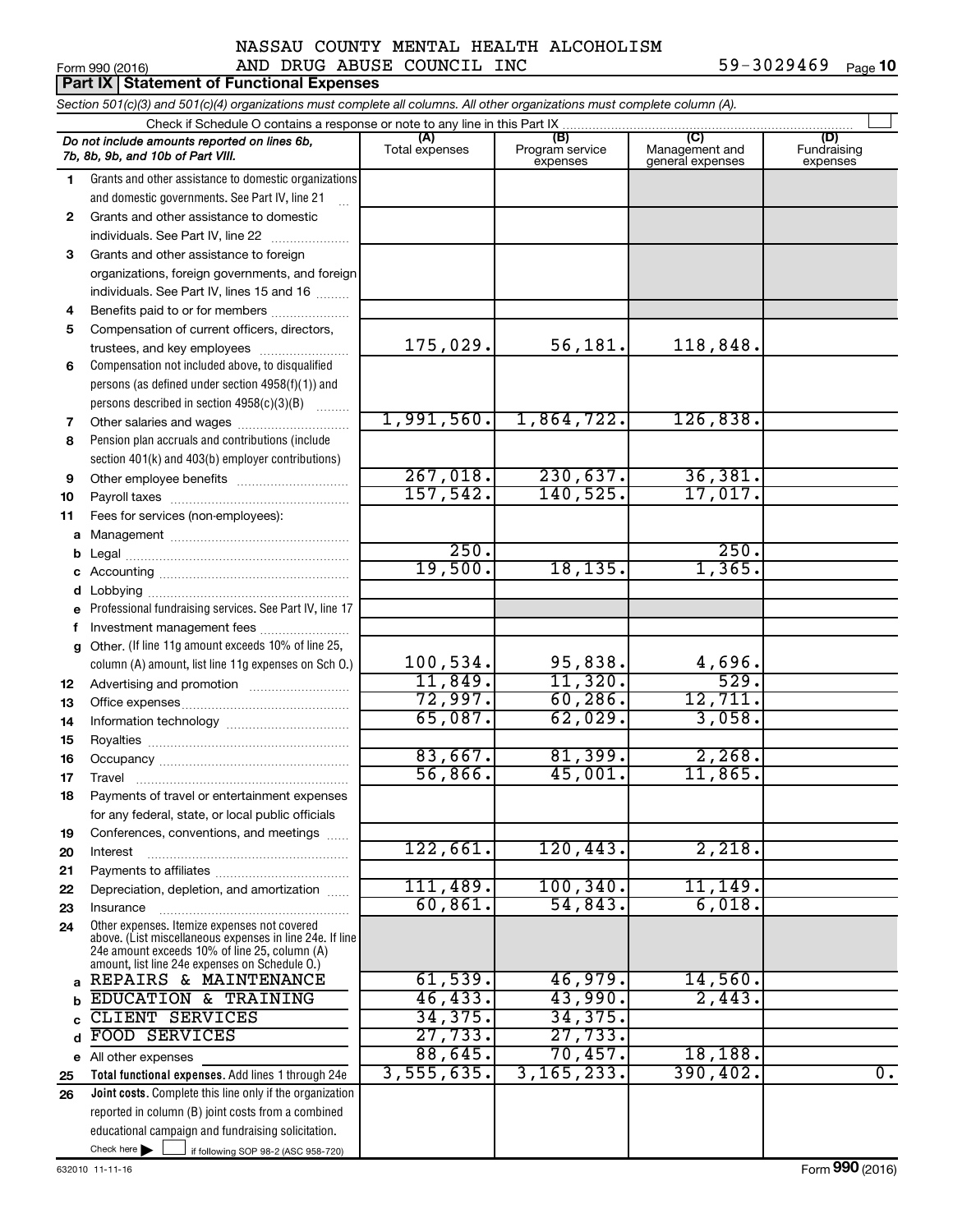# Form 990 (2016) Page AND DRUG ABUSE COUNCIL INC 59-3029469 NASSAU COUNTY MENTAL HEALTH ALCOHOLISM

59-3029469 Page 11

|                             |          |                                                                                                                                                                                                                               |        |            | (A)<br>Beginning of year |                         | (B)<br>End of year |
|-----------------------------|----------|-------------------------------------------------------------------------------------------------------------------------------------------------------------------------------------------------------------------------------|--------|------------|--------------------------|-------------------------|--------------------|
|                             | 1        |                                                                                                                                                                                                                               |        |            | 229,050.                 | $\mathbf{1}$            | 260, 831.          |
|                             | 2        |                                                                                                                                                                                                                               |        |            |                          | $\mathbf{2}$            |                    |
|                             | з        |                                                                                                                                                                                                                               |        |            |                          | 3                       |                    |
|                             | 4        |                                                                                                                                                                                                                               |        |            | 293,993.                 | $\overline{\mathbf{4}}$ | 329,769.           |
|                             | 5        | Loans and other receivables from current and former officers, directors,                                                                                                                                                      |        |            |                          |                         |                    |
|                             |          | trustees, key employees, and highest compensated employees. Complete                                                                                                                                                          |        |            |                          |                         |                    |
|                             |          | Part II of Schedule L                                                                                                                                                                                                         |        |            |                          | 5                       |                    |
|                             | 6        | Loans and other receivables from other disqualified persons (as defined under                                                                                                                                                 |        |            |                          |                         |                    |
|                             |          | section $4958(f)(1)$ , persons described in section $4958(c)(3)(B)$ , and contributing                                                                                                                                        |        |            |                          |                         |                    |
|                             |          | employers and sponsoring organizations of section 501(c)(9) voluntary                                                                                                                                                         |        |            |                          |                         |                    |
|                             |          | employees' beneficiary organizations (see instr). Complete Part II of Sch L                                                                                                                                                   |        |            |                          | 6                       |                    |
| Assets                      | 7        |                                                                                                                                                                                                                               |        |            |                          | $\overline{7}$          |                    |
|                             | 8        |                                                                                                                                                                                                                               |        |            |                          | 8                       |                    |
|                             | 9        | Prepaid expenses and deferred charges [11] [11] Prepaid expenses and deferred charges [11] [11] Martin Marian Marian Marian Marian Marian Marian Marian Marian Marian Marian Marian Marian Marian Marian Marian Marian Marian |        |            | 27,568.                  | 9                       | 58,639.            |
|                             |          | 10a Land, buildings, and equipment: cost or other                                                                                                                                                                             |        |            |                          |                         |                    |
|                             |          | basis. Complete Part VI of Schedule D  10a                                                                                                                                                                                    |        | 3,371,688. |                          |                         |                    |
|                             |          |                                                                                                                                                                                                                               |        | 768,690.   | 2,647,309.               | 10 <sub>c</sub>         | 2,602,998.         |
|                             | 11       |                                                                                                                                                                                                                               |        |            |                          | 11                      |                    |
|                             | 12       |                                                                                                                                                                                                                               |        |            | 35,218.                  | 12                      | 34,014.            |
|                             | 13       |                                                                                                                                                                                                                               |        |            |                          | 13                      |                    |
|                             | 14       |                                                                                                                                                                                                                               |        | 14         |                          |                         |                    |
|                             | 15       |                                                                                                                                                                                                                               | 2,926. | 15         | 2,926.                   |                         |                    |
|                             | 16       |                                                                                                                                                                                                                               |        |            | 3, 236, 064.             | 16                      | 3, 289, 177.       |
|                             | 17       |                                                                                                                                                                                                                               |        |            | 95, 351.                 | 17                      | 117,672.           |
|                             | 18       |                                                                                                                                                                                                                               |        | 18         |                          |                         |                    |
|                             | 19       |                                                                                                                                                                                                                               |        |            |                          | 19                      |                    |
|                             | 20       |                                                                                                                                                                                                                               |        |            |                          | 20                      |                    |
|                             | 21       | Escrow or custodial account liability. Complete Part IV of Schedule D                                                                                                                                                         |        |            |                          | 21                      |                    |
|                             | 22       | Loans and other payables to current and former officers, directors, trustees,                                                                                                                                                 |        |            |                          |                         |                    |
|                             |          | key employees, highest compensated employees, and disqualified persons.                                                                                                                                                       |        |            |                          |                         |                    |
| Liabilities                 |          |                                                                                                                                                                                                                               |        |            |                          | 22                      |                    |
|                             | 23       | Secured mortgages and notes payable to unrelated third parties                                                                                                                                                                |        |            | 2,341,811.               | 23                      | 2, 265, 131.       |
|                             | 24       | Unsecured notes and loans payable to unrelated third parties                                                                                                                                                                  |        |            |                          | 24                      |                    |
|                             | 25       | Other liabilities (including federal income tax, payables to related third                                                                                                                                                    |        |            |                          |                         |                    |
|                             |          | parties, and other liabilities not included on lines 17-24). Complete Part X of                                                                                                                                               |        |            | 60, 643.                 |                         | 75,288.            |
|                             |          | Schedule D                                                                                                                                                                                                                    |        |            | 2,497,805.               | 25                      | 2,458,091.         |
|                             | 26       |                                                                                                                                                                                                                               |        |            |                          | 26                      |                    |
|                             |          | Organizations that follow SFAS 117 (ASC 958), check here $\blacktriangleright \begin{array}{c} \perp X \\ \end{array}$ and                                                                                                    |        |            |                          |                         |                    |
|                             |          | complete lines 27 through 29, and lines 33 and 34.                                                                                                                                                                            |        |            | 738,259.                 | 27                      | 831,086.           |
|                             | 27<br>28 |                                                                                                                                                                                                                               |        |            | 28                       |                         |                    |
|                             | 29       | Permanently restricted net assets                                                                                                                                                                                             |        |            | 29                       |                         |                    |
|                             |          | Organizations that do not follow SFAS 117 (ASC 958), check here $\blacktriangleright$                                                                                                                                         |        |            |                          |                         |                    |
|                             |          | and complete lines 30 through 34.                                                                                                                                                                                             |        |            |                          |                         |                    |
| Net Assets or Fund Balances | 30       |                                                                                                                                                                                                                               |        |            |                          | 30                      |                    |
|                             | 31       | Paid-in or capital surplus, or land, building, or equipment fund                                                                                                                                                              |        |            |                          | 31                      |                    |
|                             | 32       | Retained earnings, endowment, accumulated income, or other funds                                                                                                                                                              |        |            |                          | 32                      |                    |
|                             | 33       |                                                                                                                                                                                                                               |        |            | 738, 259.                | 33                      | 831,086.           |
|                             | 34       |                                                                                                                                                                                                                               |        |            | 3, 236, 064.             | 34                      | 3, 289, 177.       |

Form (2016) **990**

# **Part X Balance Sheet**

| Form 990 (2016 |  |  |
|----------------|--|--|
|                |  |  |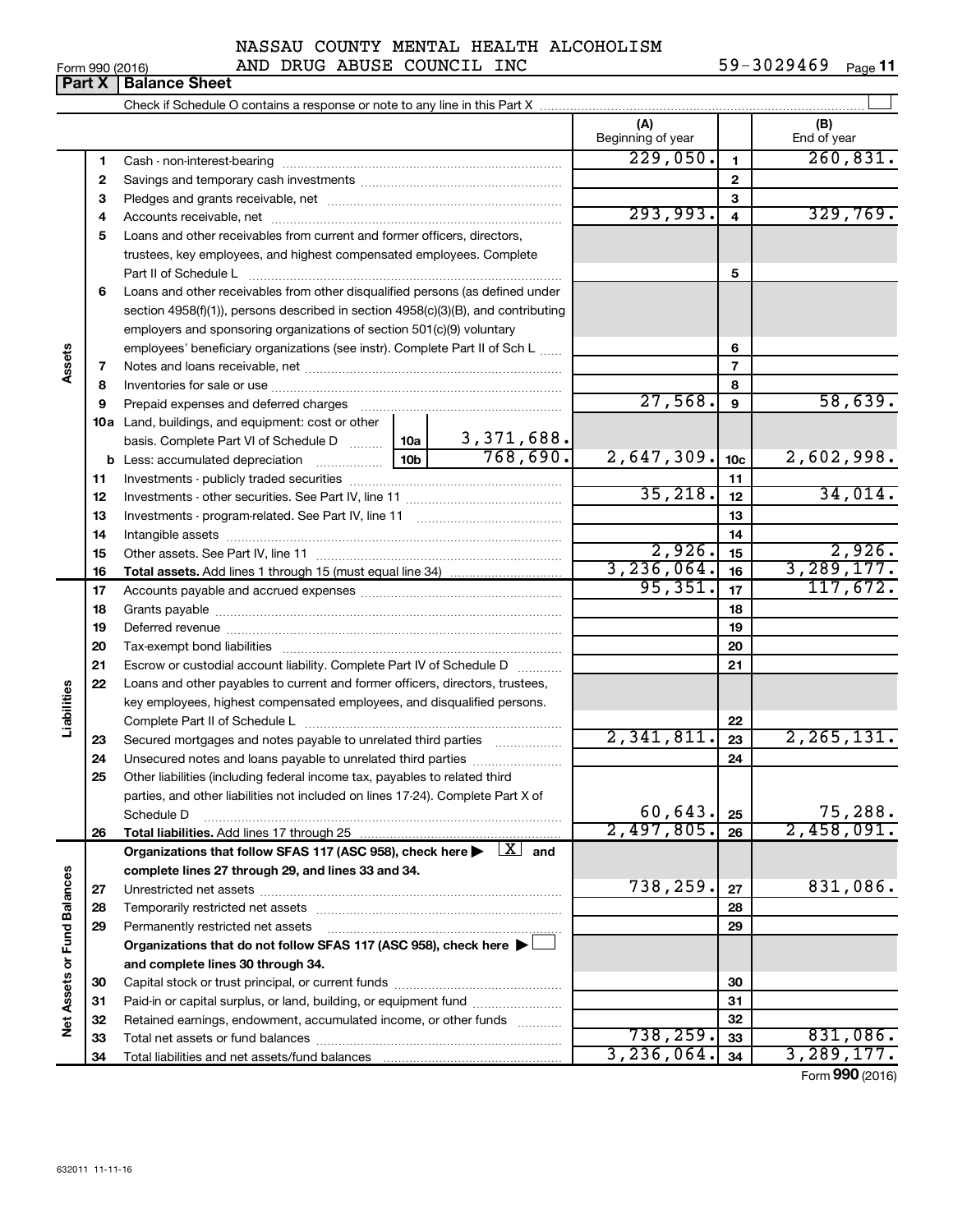|              | NASSAU COUNTY MENTAL HEALTH ALCOHOLISM                                                                                                                                                                                         |                |            |                |     |                      |  |  |  |  |
|--------------|--------------------------------------------------------------------------------------------------------------------------------------------------------------------------------------------------------------------------------|----------------|------------|----------------|-----|----------------------|--|--|--|--|
|              | AND DRUG ABUSE COUNCIL INC<br>Form 990 (2016)                                                                                                                                                                                  |                | 59-3029469 |                |     | Page 12              |  |  |  |  |
|              | Part XI   Reconciliation of Net Assets                                                                                                                                                                                         |                |            |                |     |                      |  |  |  |  |
|              | Check if Schedule O contains a response or note to any line in this Part XI [11] [12] Check if Schedule O contains a response or note to any line in this Part XI                                                              |                |            |                |     |                      |  |  |  |  |
|              |                                                                                                                                                                                                                                |                |            |                |     |                      |  |  |  |  |
| 1            |                                                                                                                                                                                                                                | 1.             |            |                |     | 3,648,462.           |  |  |  |  |
| $\mathbf{2}$ |                                                                                                                                                                                                                                | $\overline{2}$ |            |                |     | 3,555,635.           |  |  |  |  |
| З            |                                                                                                                                                                                                                                | 3              |            |                |     | 92,827.<br>738, 259. |  |  |  |  |
| 4            | 4                                                                                                                                                                                                                              |                |            |                |     |                      |  |  |  |  |
| 5            | Net unrealized gains (losses) on investments [11] matter in the contract of the contract of the contract of the contract of the contract of the contract of the contract of the contract of the contract of the contract of th | 5              |            |                |     |                      |  |  |  |  |
| 6            | Donated services and use of facilities                                                                                                                                                                                         | 6              |            |                |     |                      |  |  |  |  |
| 7            | Investment expenses                                                                                                                                                                                                            | $\overline{7}$ |            |                |     |                      |  |  |  |  |
| 8            | Prior period adjustments                                                                                                                                                                                                       | 8              |            |                |     |                      |  |  |  |  |
| 9            |                                                                                                                                                                                                                                | 9              |            |                |     | $\overline{0}$ .     |  |  |  |  |
| 10           | Net assets or fund balances at end of year. Combine lines 3 through 9 (must equal Part X, line 33,                                                                                                                             |                |            |                |     |                      |  |  |  |  |
|              | column (B))                                                                                                                                                                                                                    | 10             |            |                |     | 831,086.             |  |  |  |  |
|              | Part XII Financial Statements and Reporting                                                                                                                                                                                    |                |            |                |     |                      |  |  |  |  |
|              |                                                                                                                                                                                                                                |                |            |                |     |                      |  |  |  |  |
|              |                                                                                                                                                                                                                                |                |            |                | Yes | No                   |  |  |  |  |
| 1            | $\boxed{\text{X}}$ Accrual<br>Accounting method used to prepare the Form 990: $\Box$ Cash<br>Other                                                                                                                             |                |            |                |     |                      |  |  |  |  |
|              | If the organization changed its method of accounting from a prior year or checked "Other," explain in Schedule O.                                                                                                              |                |            |                |     |                      |  |  |  |  |
|              |                                                                                                                                                                                                                                |                |            | 2a             |     | х                    |  |  |  |  |
|              | If "Yes," check a box below to indicate whether the financial statements for the year were compiled or reviewed on a                                                                                                           |                |            |                |     |                      |  |  |  |  |
|              | separate basis, consolidated basis, or both:                                                                                                                                                                                   |                |            |                |     |                      |  |  |  |  |
|              | Separate basis<br><b>Consolidated basis</b><br>Both consolidated and separate basis                                                                                                                                            |                |            |                |     |                      |  |  |  |  |
|              |                                                                                                                                                                                                                                |                |            | 2 <sub>b</sub> | х   |                      |  |  |  |  |
|              | If "Yes," check a box below to indicate whether the financial statements for the year were audited on a separate basis,                                                                                                        |                |            |                |     |                      |  |  |  |  |
|              | consolidated basis, or both:                                                                                                                                                                                                   |                |            |                |     |                      |  |  |  |  |
|              | $\lfloor \underline{X} \rfloor$ Separate basis<br>Consolidated basis<br>Both consolidated and separate basis                                                                                                                   |                |            |                |     |                      |  |  |  |  |
|              | c If "Yes" to line 2a or 2b, does the organization have a committee that assumes responsibility for oversight of the audit,                                                                                                    |                |            |                |     |                      |  |  |  |  |
|              |                                                                                                                                                                                                                                |                |            | 2c             | х   |                      |  |  |  |  |
|              | If the organization changed either its oversight process or selection process during the tax year, explain in Schedule O.                                                                                                      |                |            |                |     |                      |  |  |  |  |
|              | 3a As a result of a federal award, was the organization required to undergo an audit or audits as set forth in the Single Audit                                                                                                |                |            |                |     |                      |  |  |  |  |
|              |                                                                                                                                                                                                                                |                |            |                |     |                      |  |  |  |  |
|              | b If "Yes," did the organization undergo the required audit or audits? If the organization did not undergo the required audit                                                                                                  |                |            |                |     |                      |  |  |  |  |
|              | or audits, explain why in Schedule O and describe any steps taken to undergo such audits matures and the matur                                                                                                                 |                |            | 3b             |     |                      |  |  |  |  |

Form (2016) **990**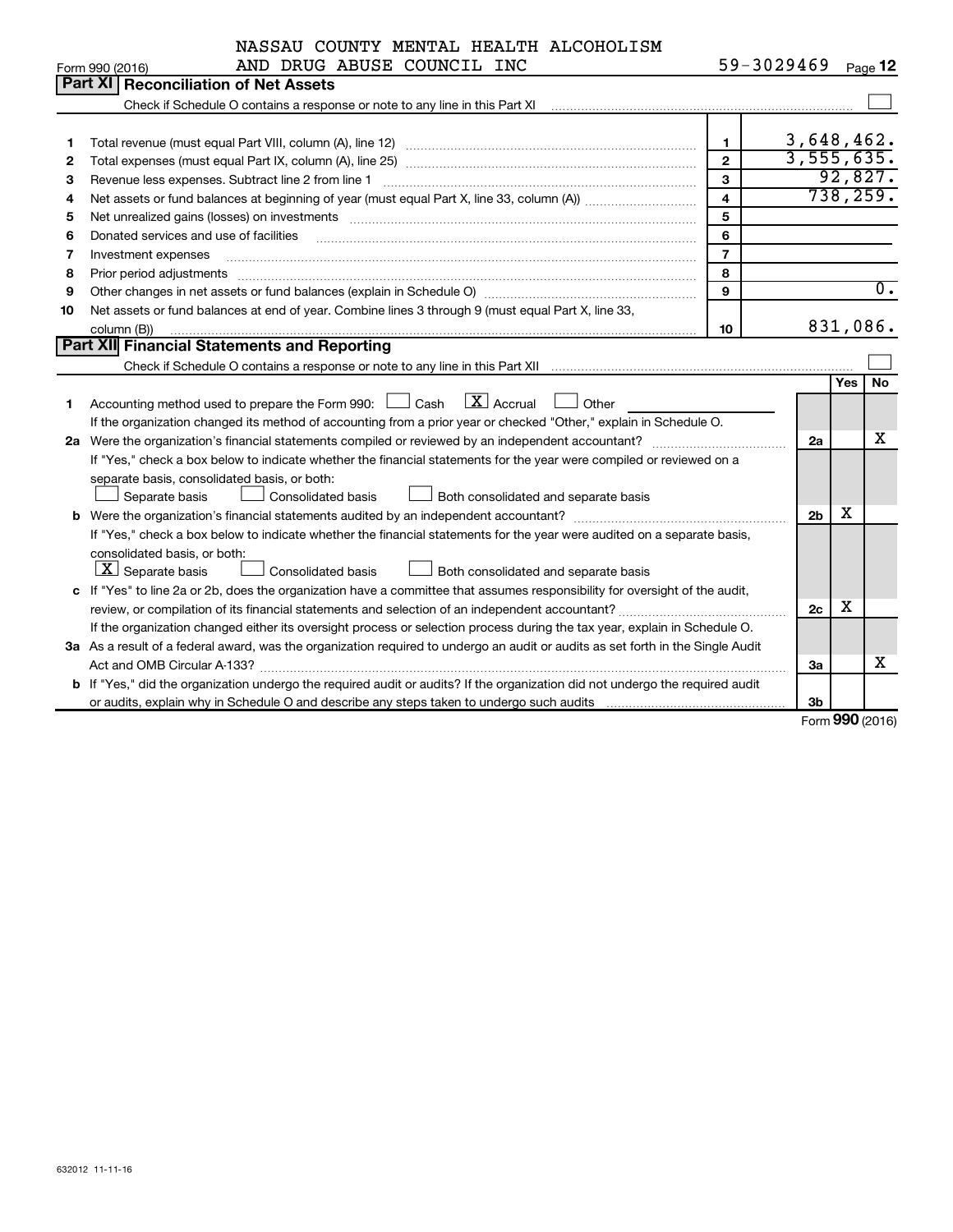| <b>SCHEDULE A</b> |                                               |                                       |  |                                                                          |                                                                                                                                                                                                                                                                                        |                                 |                            |                                                      |  | OMB No. 1545-0047                                  |  |  |
|-------------------|-----------------------------------------------|---------------------------------------|--|--------------------------------------------------------------------------|----------------------------------------------------------------------------------------------------------------------------------------------------------------------------------------------------------------------------------------------------------------------------------------|---------------------------------|----------------------------|------------------------------------------------------|--|----------------------------------------------------|--|--|
|                   |                                               | (Form 990 or 990-EZ)                  |  |                                                                          | <b>Public Charity Status and Public Support</b><br>Complete if the organization is a section 501(c)(3) organization or a section                                                                                                                                                       |                                 |                            |                                                      |  |                                                    |  |  |
|                   |                                               |                                       |  |                                                                          | 4947(a)(1) nonexempt charitable trust.                                                                                                                                                                                                                                                 |                                 |                            |                                                      |  |                                                    |  |  |
|                   |                                               | Department of the Treasury            |  |                                                                          | Attach to Form 990 or Form 990-EZ.                                                                                                                                                                                                                                                     |                                 |                            |                                                      |  | <b>Open to Public</b>                              |  |  |
|                   |                                               | Internal Revenue Service              |  |                                                                          | Information about Schedule A (Form 990 or 990-EZ) and its instructions is at WWW.irs.gov/form990.                                                                                                                                                                                      |                                 |                            |                                                      |  | Inspection                                         |  |  |
|                   |                                               | Name of the organization              |  |                                                                          | NASSAU COUNTY MENTAL HEALTH ALCOHOLISM                                                                                                                                                                                                                                                 |                                 |                            |                                                      |  | <b>Employer identification number</b>              |  |  |
|                   | Part I                                        |                                       |  |                                                                          | AND DRUG ABUSE COUNCIL INC<br>Reason for Public Charity Status (All organizations must complete this part.) See instructions.                                                                                                                                                          |                                 |                            |                                                      |  | 59-3029469                                         |  |  |
|                   |                                               |                                       |  |                                                                          |                                                                                                                                                                                                                                                                                        |                                 |                            |                                                      |  |                                                    |  |  |
| 1                 |                                               |                                       |  |                                                                          | The organization is not a private foundation because it is: (For lines 1 through 12, check only one box.)<br>A church, convention of churches, or association of churches described in section 170(b)(1)(A)(i).                                                                        |                                 |                            |                                                      |  |                                                    |  |  |
| 2                 |                                               |                                       |  |                                                                          | A school described in section 170(b)(1)(A)(ii). (Attach Schedule E (Form 990 or 990-EZ).)                                                                                                                                                                                              |                                 |                            |                                                      |  |                                                    |  |  |
| з                 |                                               |                                       |  |                                                                          | A hospital or a cooperative hospital service organization described in section 170(b)(1)(A)(iii).                                                                                                                                                                                      |                                 |                            |                                                      |  |                                                    |  |  |
| 4                 |                                               |                                       |  |                                                                          | A medical research organization operated in conjunction with a hospital described in section 170(b)(1)(A)(iii). Enter the hospital's name,                                                                                                                                             |                                 |                            |                                                      |  |                                                    |  |  |
|                   |                                               | city, and state:                      |  |                                                                          |                                                                                                                                                                                                                                                                                        |                                 |                            |                                                      |  |                                                    |  |  |
| 5                 |                                               |                                       |  |                                                                          | An organization operated for the benefit of a college or university owned or operated by a governmental unit described in                                                                                                                                                              |                                 |                            |                                                      |  |                                                    |  |  |
|                   | section 170(b)(1)(A)(iv). (Complete Part II.) |                                       |  |                                                                          |                                                                                                                                                                                                                                                                                        |                                 |                            |                                                      |  |                                                    |  |  |
| 6                 |                                               |                                       |  |                                                                          | A federal, state, or local government or governmental unit described in section 170(b)(1)(A)(v).                                                                                                                                                                                       |                                 |                            |                                                      |  |                                                    |  |  |
| $\overline{7}$    | <u>x  </u>                                    |                                       |  |                                                                          | An organization that normally receives a substantial part of its support from a governmental unit or from the general public described in                                                                                                                                              |                                 |                            |                                                      |  |                                                    |  |  |
|                   |                                               |                                       |  | section 170(b)(1)(A)(vi). (Complete Part II.)                            |                                                                                                                                                                                                                                                                                        |                                 |                            |                                                      |  |                                                    |  |  |
| 8                 |                                               |                                       |  |                                                                          | A community trust described in section 170(b)(1)(A)(vi). (Complete Part II.)                                                                                                                                                                                                           |                                 |                            |                                                      |  |                                                    |  |  |
| 9                 |                                               |                                       |  |                                                                          | An agricultural research organization described in section 170(b)(1)(A)(ix) operated in conjunction with a land-grant college                                                                                                                                                          |                                 |                            |                                                      |  |                                                    |  |  |
|                   |                                               |                                       |  |                                                                          | or university or a non-land-grant college of agriculture (see instructions). Enter the name, city, and state of the college or                                                                                                                                                         |                                 |                            |                                                      |  |                                                    |  |  |
|                   |                                               | university:                           |  |                                                                          |                                                                                                                                                                                                                                                                                        |                                 |                            |                                                      |  |                                                    |  |  |
| 10                |                                               |                                       |  |                                                                          | An organization that normally receives: (1) more than 33 1/3% of its support from contributions, membership fees, and gross receipts from                                                                                                                                              |                                 |                            |                                                      |  |                                                    |  |  |
|                   |                                               |                                       |  |                                                                          | activities related to its exempt functions - subject to certain exceptions, and (2) no more than 33 1/3% of its support from gross investment<br>income and unrelated business taxable income (less section 511 tax) from businesses acquired by the organization after June 30, 1975. |                                 |                            |                                                      |  |                                                    |  |  |
|                   |                                               |                                       |  | See section 509(a)(2). (Complete Part III.)                              |                                                                                                                                                                                                                                                                                        |                                 |                            |                                                      |  |                                                    |  |  |
| 11                |                                               |                                       |  |                                                                          | An organization organized and operated exclusively to test for public safety. See section 509(a)(4).                                                                                                                                                                                   |                                 |                            |                                                      |  |                                                    |  |  |
| 12                |                                               |                                       |  |                                                                          | An organization organized and operated exclusively for the benefit of, to perform the functions of, or to carry out the purposes of one or                                                                                                                                             |                                 |                            |                                                      |  |                                                    |  |  |
|                   |                                               |                                       |  |                                                                          | more publicly supported organizations described in section 509(a)(1) or section 509(a)(2). See section 509(a)(3). Check the box in                                                                                                                                                     |                                 |                            |                                                      |  |                                                    |  |  |
|                   |                                               |                                       |  |                                                                          | lines 12a through 12d that describes the type of supporting organization and complete lines 12e, 12f, and 12g.                                                                                                                                                                         |                                 |                            |                                                      |  |                                                    |  |  |
| a                 |                                               |                                       |  |                                                                          | Type I. A supporting organization operated, supervised, or controlled by its supported organization(s), typically by giving                                                                                                                                                            |                                 |                            |                                                      |  |                                                    |  |  |
|                   |                                               |                                       |  |                                                                          | the supported organization(s) the power to regularly appoint or elect a majority of the directors or trustees of the supporting                                                                                                                                                        |                                 |                            |                                                      |  |                                                    |  |  |
|                   |                                               |                                       |  | organization. You must complete Part IV, Sections A and B.               |                                                                                                                                                                                                                                                                                        |                                 |                            |                                                      |  |                                                    |  |  |
| b                 |                                               |                                       |  |                                                                          | Type II. A supporting organization supervised or controlled in connection with its supported organization(s), by having                                                                                                                                                                |                                 |                            |                                                      |  |                                                    |  |  |
|                   |                                               |                                       |  |                                                                          | control or management of the supporting organization vested in the same persons that control or manage the supported                                                                                                                                                                   |                                 |                            |                                                      |  |                                                    |  |  |
|                   |                                               |                                       |  | organization(s). You must complete Part IV, Sections A and C.            |                                                                                                                                                                                                                                                                                        |                                 |                            |                                                      |  |                                                    |  |  |
| с                 |                                               |                                       |  |                                                                          | Type III functionally integrated. A supporting organization operated in connection with, and functionally integrated with,                                                                                                                                                             |                                 |                            |                                                      |  |                                                    |  |  |
| d                 |                                               |                                       |  |                                                                          | its supported organization(s) (see instructions). You must complete Part IV, Sections A, D, and E.<br>Type III non-functionally integrated. A supporting organization operated in connection with its supported organization(s)                                                        |                                 |                            |                                                      |  |                                                    |  |  |
|                   |                                               |                                       |  |                                                                          | that is not functionally integrated. The organization generally must satisfy a distribution requirement and an attentiveness                                                                                                                                                           |                                 |                            |                                                      |  |                                                    |  |  |
|                   |                                               |                                       |  |                                                                          | requirement (see instructions). You must complete Part IV, Sections A and D, and Part V.                                                                                                                                                                                               |                                 |                            |                                                      |  |                                                    |  |  |
| е                 |                                               |                                       |  |                                                                          | Check this box if the organization received a written determination from the IRS that it is a Type I, Type II, Type III                                                                                                                                                                |                                 |                            |                                                      |  |                                                    |  |  |
|                   |                                               |                                       |  |                                                                          | functionally integrated, or Type III non-functionally integrated supporting organization.                                                                                                                                                                                              |                                 |                            |                                                      |  |                                                    |  |  |
|                   |                                               |                                       |  |                                                                          |                                                                                                                                                                                                                                                                                        |                                 |                            |                                                      |  |                                                    |  |  |
|                   |                                               |                                       |  | g Provide the following information about the supported organization(s). |                                                                                                                                                                                                                                                                                        |                                 |                            |                                                      |  |                                                    |  |  |
|                   |                                               | (i) Name of supported<br>organization |  | (ii) EIN                                                                 | (iii) Type of organization<br>(described on lines 1-10                                                                                                                                                                                                                                 | (iv) Is the organization listed | n your governing document? | (v) Amount of monetary<br>support (see instructions) |  | (vi) Amount of other<br>support (see instructions) |  |  |
|                   |                                               |                                       |  |                                                                          | above (see instructions))                                                                                                                                                                                                                                                              | Yes                             | No                         |                                                      |  |                                                    |  |  |
|                   |                                               |                                       |  |                                                                          |                                                                                                                                                                                                                                                                                        |                                 |                            |                                                      |  |                                                    |  |  |
|                   |                                               |                                       |  |                                                                          |                                                                                                                                                                                                                                                                                        |                                 |                            |                                                      |  |                                                    |  |  |
|                   |                                               |                                       |  |                                                                          |                                                                                                                                                                                                                                                                                        |                                 |                            |                                                      |  |                                                    |  |  |
|                   |                                               |                                       |  |                                                                          |                                                                                                                                                                                                                                                                                        |                                 |                            |                                                      |  |                                                    |  |  |
|                   |                                               |                                       |  |                                                                          |                                                                                                                                                                                                                                                                                        |                                 |                            |                                                      |  |                                                    |  |  |
|                   |                                               |                                       |  |                                                                          |                                                                                                                                                                                                                                                                                        |                                 |                            |                                                      |  |                                                    |  |  |
|                   |                                               |                                       |  |                                                                          |                                                                                                                                                                                                                                                                                        |                                 |                            |                                                      |  |                                                    |  |  |
|                   |                                               |                                       |  |                                                                          |                                                                                                                                                                                                                                                                                        |                                 |                            |                                                      |  |                                                    |  |  |
|                   |                                               |                                       |  |                                                                          |                                                                                                                                                                                                                                                                                        |                                 |                            |                                                      |  |                                                    |  |  |
| Total             |                                               |                                       |  |                                                                          |                                                                                                                                                                                                                                                                                        |                                 |                            |                                                      |  |                                                    |  |  |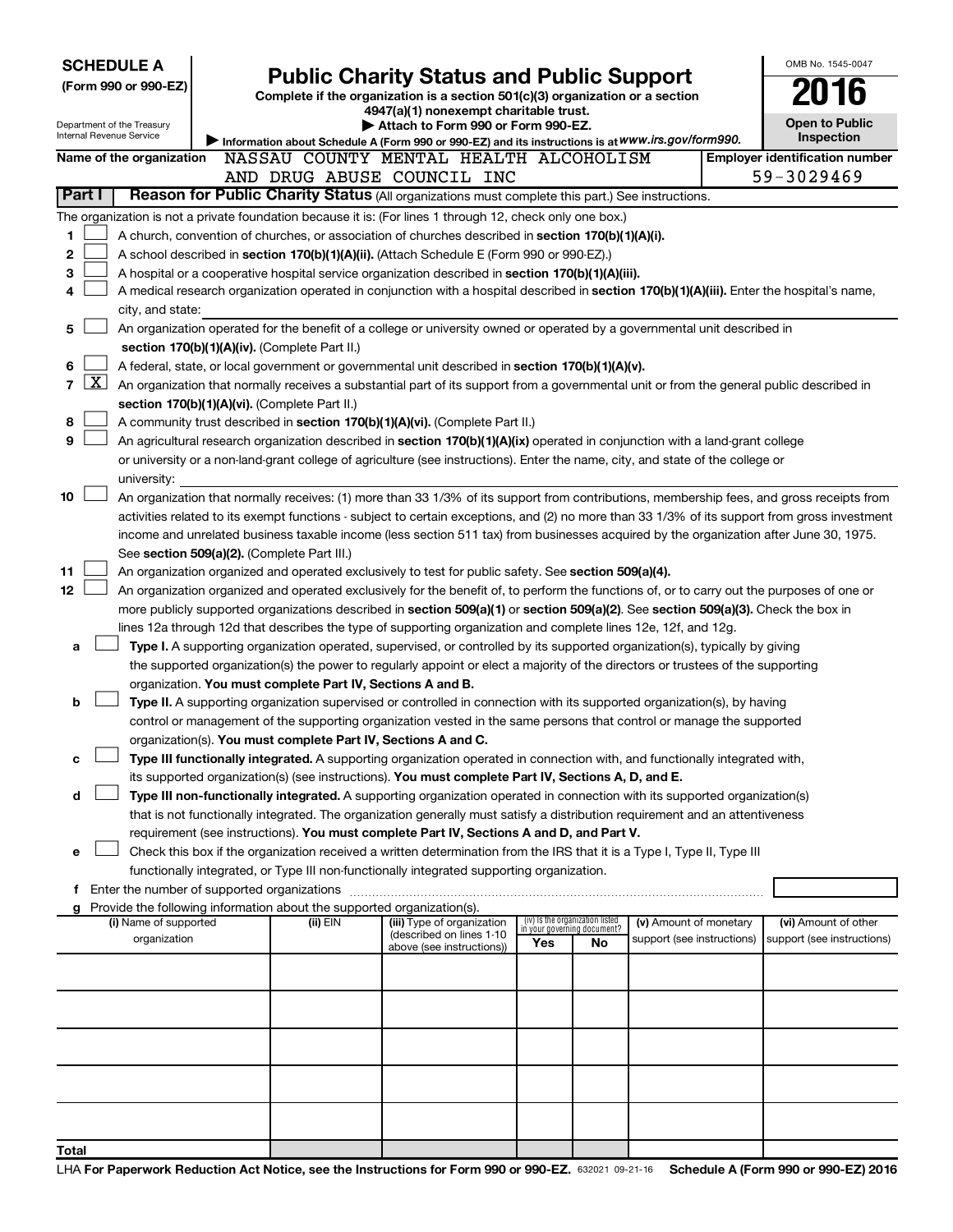# Schedule A (Form 990 or 990-EZ) 2016 AND DRUG ABUSE COUNCIL INC  $59-3029469$  Page

59-3029469 Page 2

(Complete only if you checked the box on line 5, 7, or 8 of Part I or if the organization failed to qualify under Part III. If the organization **Part II Support Schedule for Organizations Described in Sections 170(b)(1)(A)(iv) and 170(b)(1)(A)(vi)**

fails to qualify under the tests listed below, please complete Part III.)

| <b>Section A. Public Support</b> |                                                                                                                                                                                                                                                                                                                                                                           |            |            |            |            |                 |                                    |  |  |  |  |  |
|----------------------------------|---------------------------------------------------------------------------------------------------------------------------------------------------------------------------------------------------------------------------------------------------------------------------------------------------------------------------------------------------------------------------|------------|------------|------------|------------|-----------------|------------------------------------|--|--|--|--|--|
|                                  | Calendar year (or fiscal year beginning in)                                                                                                                                                                                                                                                                                                                               | (a) 2012   | (b) 2013   | $(c)$ 2014 | $(d)$ 2015 | (e) 2016        | (f) Total                          |  |  |  |  |  |
|                                  | 1 Gifts, grants, contributions, and                                                                                                                                                                                                                                                                                                                                       |            |            |            |            |                 |                                    |  |  |  |  |  |
|                                  | membership fees received. (Do not                                                                                                                                                                                                                                                                                                                                         |            |            |            |            |                 |                                    |  |  |  |  |  |
|                                  | include any "unusual grants.")                                                                                                                                                                                                                                                                                                                                            | 1,915,569. | 1,891,435. | 1,963,060. | 1,956,534. | 1,974,858.      | 9,701,456.                         |  |  |  |  |  |
|                                  | 2 Tax revenues levied for the organ-                                                                                                                                                                                                                                                                                                                                      |            |            |            |            |                 |                                    |  |  |  |  |  |
|                                  | ization's benefit and either paid to                                                                                                                                                                                                                                                                                                                                      |            |            |            |            |                 |                                    |  |  |  |  |  |
|                                  | or expended on its behalf                                                                                                                                                                                                                                                                                                                                                 |            |            |            |            |                 |                                    |  |  |  |  |  |
|                                  | 3 The value of services or facilities                                                                                                                                                                                                                                                                                                                                     |            |            |            |            |                 |                                    |  |  |  |  |  |
|                                  | furnished by a governmental unit to                                                                                                                                                                                                                                                                                                                                       |            |            |            |            |                 |                                    |  |  |  |  |  |
|                                  | the organization without charge                                                                                                                                                                                                                                                                                                                                           |            |            |            |            |                 |                                    |  |  |  |  |  |
|                                  | 4 Total. Add lines 1 through 3                                                                                                                                                                                                                                                                                                                                            | 1,915,569. | 1,891,435. | 1,963,060. | 1,956,534. | 1,974,858.      | 9,701,456.                         |  |  |  |  |  |
| 5.                               | The portion of total contributions                                                                                                                                                                                                                                                                                                                                        |            |            |            |            |                 |                                    |  |  |  |  |  |
|                                  | by each person (other than a                                                                                                                                                                                                                                                                                                                                              |            |            |            |            |                 |                                    |  |  |  |  |  |
|                                  | governmental unit or publicly                                                                                                                                                                                                                                                                                                                                             |            |            |            |            |                 |                                    |  |  |  |  |  |
|                                  | supported organization) included                                                                                                                                                                                                                                                                                                                                          |            |            |            |            |                 |                                    |  |  |  |  |  |
|                                  | on line 1 that exceeds 2% of the                                                                                                                                                                                                                                                                                                                                          |            |            |            |            |                 |                                    |  |  |  |  |  |
|                                  | amount shown on line 11,                                                                                                                                                                                                                                                                                                                                                  |            |            |            |            |                 |                                    |  |  |  |  |  |
|                                  | column (f)                                                                                                                                                                                                                                                                                                                                                                |            |            |            |            |                 |                                    |  |  |  |  |  |
|                                  | 6 Public support. Subtract line 5 from line 4.                                                                                                                                                                                                                                                                                                                            |            |            |            |            |                 | 9,701,456.                         |  |  |  |  |  |
|                                  | <b>Section B. Total Support</b>                                                                                                                                                                                                                                                                                                                                           |            |            |            |            |                 |                                    |  |  |  |  |  |
|                                  | Calendar year (or fiscal year beginning in)                                                                                                                                                                                                                                                                                                                               | (a) 2012   | (b) 2013   | $(c)$ 2014 | $(d)$ 2015 | (e) 2016        | (f) Total                          |  |  |  |  |  |
|                                  | 7 Amounts from line 4                                                                                                                                                                                                                                                                                                                                                     | 1,915,569  | 1,891,435. | 1,963,060  | 1,956,534  | 1,974,858.      | 9,701,456.                         |  |  |  |  |  |
|                                  | 8 Gross income from interest,                                                                                                                                                                                                                                                                                                                                             |            |            |            |            |                 |                                    |  |  |  |  |  |
|                                  | dividends, payments received on                                                                                                                                                                                                                                                                                                                                           |            |            |            |            |                 |                                    |  |  |  |  |  |
|                                  | securities loans, rents, royalties                                                                                                                                                                                                                                                                                                                                        |            |            |            |            |                 |                                    |  |  |  |  |  |
|                                  | and income from similar sources                                                                                                                                                                                                                                                                                                                                           | 4,634.     | 4,630.     | 2,828.     | 5,674.     | 3,519.          | 21, 285.                           |  |  |  |  |  |
|                                  | <b>9</b> Net income from unrelated business                                                                                                                                                                                                                                                                                                                               |            |            |            |            |                 |                                    |  |  |  |  |  |
|                                  | activities, whether or not the                                                                                                                                                                                                                                                                                                                                            |            |            |            |            |                 |                                    |  |  |  |  |  |
|                                  | business is regularly carried on                                                                                                                                                                                                                                                                                                                                          |            |            |            |            |                 |                                    |  |  |  |  |  |
|                                  | 10 Other income. Do not include gain                                                                                                                                                                                                                                                                                                                                      |            |            |            |            |                 |                                    |  |  |  |  |  |
|                                  | or loss from the sale of capital                                                                                                                                                                                                                                                                                                                                          |            |            |            |            |                 |                                    |  |  |  |  |  |
|                                  | assets (Explain in Part VI.)                                                                                                                                                                                                                                                                                                                                              | 248.       | 2,971.     | 3,516.     | 1,912.     |                 | $1,200.$ 9,847.                    |  |  |  |  |  |
|                                  | 11 Total support. Add lines 7 through 10                                                                                                                                                                                                                                                                                                                                  |            |            |            |            |                 | 9,732,588.                         |  |  |  |  |  |
|                                  | 12 Gross receipts from related activities, etc. (see instructions)                                                                                                                                                                                                                                                                                                        |            |            |            |            | 12 <sup>2</sup> | 7,850,810.                         |  |  |  |  |  |
|                                  | 13 First five years. If the Form 990 is for the organization's first, second, third, fourth, or fifth tax year as a section 501(c)(3)                                                                                                                                                                                                                                     |            |            |            |            |                 |                                    |  |  |  |  |  |
|                                  | organization, check this box and stop here                                                                                                                                                                                                                                                                                                                                |            |            |            |            |                 |                                    |  |  |  |  |  |
|                                  | Section C. Computation of Public Support Percentage                                                                                                                                                                                                                                                                                                                       |            |            |            |            |                 | 99.68                              |  |  |  |  |  |
|                                  |                                                                                                                                                                                                                                                                                                                                                                           |            |            |            |            | 14              | %<br>99.69                         |  |  |  |  |  |
|                                  |                                                                                                                                                                                                                                                                                                                                                                           |            |            |            |            | 15              | $\%$                               |  |  |  |  |  |
|                                  | 16a 33 1/3% support test - 2016. If the organization did not check the box on line 13, and line 14 is 33 1/3% or more, check this box and                                                                                                                                                                                                                                 |            |            |            |            |                 | $\blacktriangleright$ $\mathbf{X}$ |  |  |  |  |  |
|                                  | stop here. The organization qualifies as a publicly supported organization manufaction manufacture content and the organization manufacture of the organization of the organization of the state of the state of the state of<br>b 33 1/3% support test - 2015. If the organization did not check a box on line 13 or 16a, and line 15 is 33 1/3% or more, check this box |            |            |            |            |                 |                                    |  |  |  |  |  |
|                                  |                                                                                                                                                                                                                                                                                                                                                                           |            |            |            |            |                 |                                    |  |  |  |  |  |
|                                  | 17a 10% -facts-and-circumstances test - 2016. If the organization did not check a box on line 13, 16a, or 16b, and line 14 is 10% or more,                                                                                                                                                                                                                                |            |            |            |            |                 |                                    |  |  |  |  |  |
|                                  | and if the organization meets the "facts-and-circumstances" test, check this box and stop here. Explain in Part VI how the organization                                                                                                                                                                                                                                   |            |            |            |            |                 |                                    |  |  |  |  |  |
|                                  |                                                                                                                                                                                                                                                                                                                                                                           |            |            |            |            |                 |                                    |  |  |  |  |  |
|                                  | b 10% -facts-and-circumstances test - 2015. If the organization did not check a box on line 13, 16a, 16b, or 17a, and line 15 is 10% or                                                                                                                                                                                                                                   |            |            |            |            |                 |                                    |  |  |  |  |  |
|                                  | more, and if the organization meets the "facts-and-circumstances" test, check this box and stop here. Explain in Part VI how the                                                                                                                                                                                                                                          |            |            |            |            |                 |                                    |  |  |  |  |  |
|                                  | organization meets the "facts-and-circumstances" test. The organization qualifies as a publicly supported organization                                                                                                                                                                                                                                                    |            |            |            |            |                 |                                    |  |  |  |  |  |
| 18                               | <b>Private foundation.</b> If the organization did not check a box on line 13, 16a, 16b, 17a, or 17b, check this box and see instructions                                                                                                                                                                                                                                 |            |            |            |            |                 |                                    |  |  |  |  |  |
|                                  |                                                                                                                                                                                                                                                                                                                                                                           |            |            |            |            |                 |                                    |  |  |  |  |  |

**Schedule A (Form 990 or 990-EZ) 2016**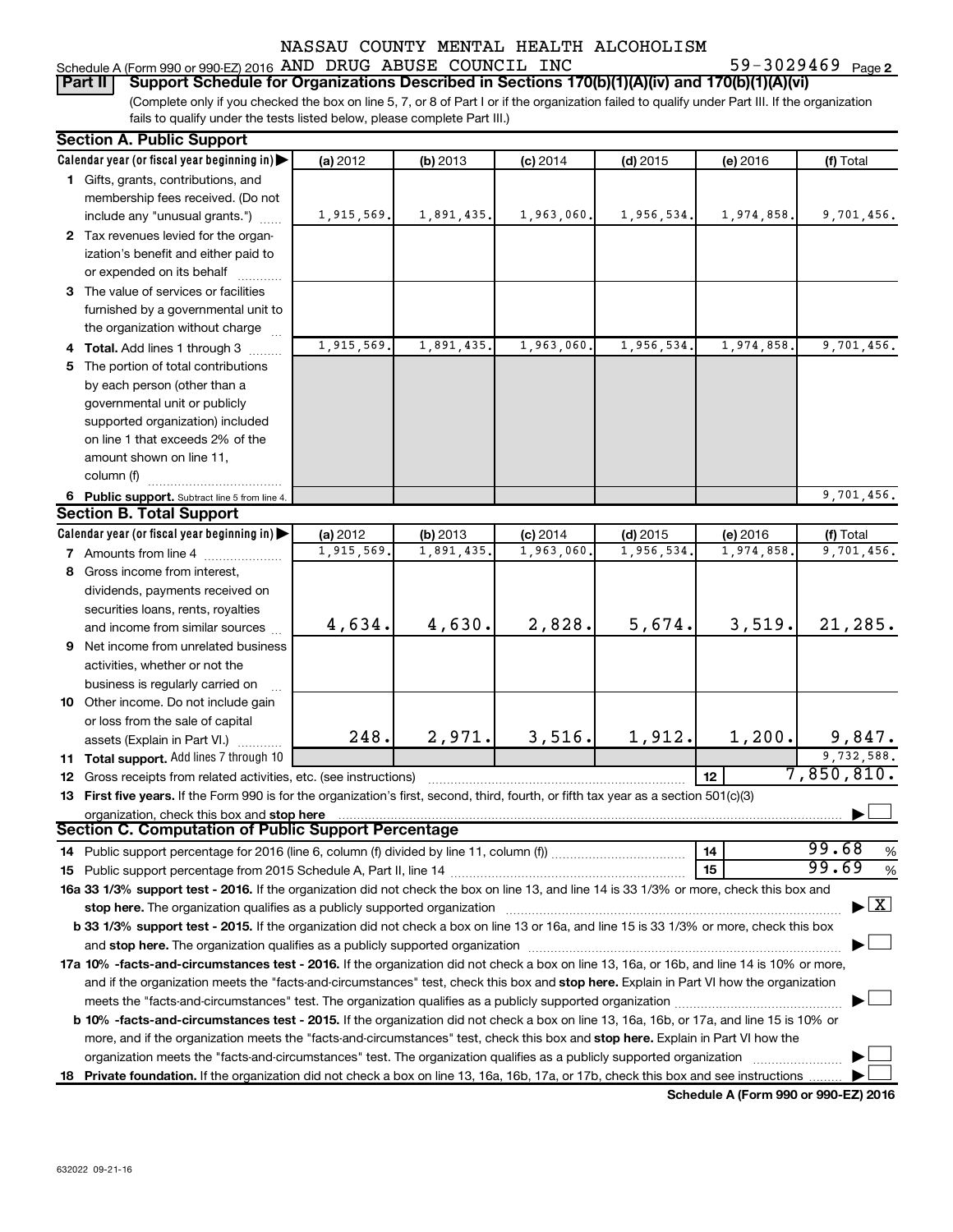### Schedule A (Form 990 or 990-EZ) 2016 AND DRUG ABUSE COUNCIL INC  $59-3029469$  Page **Part III Support Schedule for Organizations Described in Section 509(a)(2)**

(Complete only if you checked the box on line 10 of Part I or if the organization failed to qualify under Part II. If the organization fails to qualify under the tests listed below, please complete Part II.)

| <b>Section A. Public Support</b>                                                                                                                    |          |          |            |            |          |           |
|-----------------------------------------------------------------------------------------------------------------------------------------------------|----------|----------|------------|------------|----------|-----------|
| Calendar year (or fiscal year beginning in)                                                                                                         | (a) 2012 | (b) 2013 | $(c)$ 2014 | $(d)$ 2015 | (e) 2016 | (f) Total |
| 1 Gifts, grants, contributions, and                                                                                                                 |          |          |            |            |          |           |
| membership fees received. (Do not                                                                                                                   |          |          |            |            |          |           |
| include any "unusual grants.")                                                                                                                      |          |          |            |            |          |           |
| <b>2</b> Gross receipts from admissions,                                                                                                            |          |          |            |            |          |           |
| merchandise sold or services per-                                                                                                                   |          |          |            |            |          |           |
| formed, or facilities furnished in<br>any activity that is related to the                                                                           |          |          |            |            |          |           |
| organization's tax-exempt purpose                                                                                                                   |          |          |            |            |          |           |
| 3 Gross receipts from activities that                                                                                                               |          |          |            |            |          |           |
| are not an unrelated trade or bus-                                                                                                                  |          |          |            |            |          |           |
| iness under section 513                                                                                                                             |          |          |            |            |          |           |
| 4 Tax revenues levied for the organ-                                                                                                                |          |          |            |            |          |           |
| ization's benefit and either paid to                                                                                                                |          |          |            |            |          |           |
| or expended on its behalf                                                                                                                           |          |          |            |            |          |           |
| 5 The value of services or facilities                                                                                                               |          |          |            |            |          |           |
| furnished by a governmental unit to                                                                                                                 |          |          |            |            |          |           |
| the organization without charge                                                                                                                     |          |          |            |            |          |           |
| <b>6 Total.</b> Add lines 1 through 5                                                                                                               |          |          |            |            |          |           |
| 7a Amounts included on lines 1, 2, and                                                                                                              |          |          |            |            |          |           |
| 3 received from disqualified persons                                                                                                                |          |          |            |            |          |           |
| <b>b</b> Amounts included on lines 2 and 3 received                                                                                                 |          |          |            |            |          |           |
| from other than disqualified persons that                                                                                                           |          |          |            |            |          |           |
| exceed the greater of \$5,000 or 1% of the<br>amount on line 13 for the year                                                                        |          |          |            |            |          |           |
| c Add lines 7a and 7b                                                                                                                               |          |          |            |            |          |           |
|                                                                                                                                                     |          |          |            |            |          |           |
| 8 Public support. (Subtract line 7c from line 6.)<br><b>Section B. Total Support</b>                                                                |          |          |            |            |          |           |
| Calendar year (or fiscal year beginning in)                                                                                                         | (a) 2012 | (b) 2013 | $(c)$ 2014 | $(d)$ 2015 | (e) 2016 | (f) Total |
| 9 Amounts from line 6                                                                                                                               |          |          |            |            |          |           |
| <b>10a</b> Gross income from interest,                                                                                                              |          |          |            |            |          |           |
| dividends, payments received on                                                                                                                     |          |          |            |            |          |           |
| securities loans, rents, royalties                                                                                                                  |          |          |            |            |          |           |
| and income from similar sources<br><b>b</b> Unrelated business taxable income                                                                       |          |          |            |            |          |           |
| (less section 511 taxes) from businesses                                                                                                            |          |          |            |            |          |           |
| acquired after June 30, 1975                                                                                                                        |          |          |            |            |          |           |
|                                                                                                                                                     |          |          |            |            |          |           |
| c Add lines 10a and 10b<br><b>11</b> Net income from unrelated business                                                                             |          |          |            |            |          |           |
| activities not included in line 10b.                                                                                                                |          |          |            |            |          |           |
| whether or not the business is                                                                                                                      |          |          |            |            |          |           |
| regularly carried on<br>12 Other income. Do not include gain                                                                                        |          |          |            |            |          |           |
| or loss from the sale of capital                                                                                                                    |          |          |            |            |          |           |
| assets (Explain in Part VI.)                                                                                                                        |          |          |            |            |          |           |
| <b>13</b> Total support. (Add lines 9, 10c, 11, and 12.)                                                                                            |          |          |            |            |          |           |
| 14 First five years. If the Form 990 is for the organization's first, second, third, fourth, or fifth tax year as a section 501(c)(3) organization, |          |          |            |            |          |           |
| check this box and stop here                                                                                                                        |          |          |            |            |          |           |
| Section C. Computation of Public Support Percentage                                                                                                 |          |          |            |            |          |           |
|                                                                                                                                                     |          |          |            |            | 15       | %         |
|                                                                                                                                                     |          |          |            |            | 16       | %         |
| Section D. Computation of Investment Income Percentage                                                                                              |          |          |            |            |          |           |
| 17 Investment income percentage for 2016 (line 10c, column (f) divided by line 13, column (f))                                                      |          |          |            |            | 17       | %         |
| 18 Investment income percentage from 2015 Schedule A, Part III, line 17                                                                             |          |          |            |            | 18       | %         |
| 19a 33 1/3% support tests - 2016. If the organization did not check the box on line 14, and line 15 is more than 33 1/3%, and line 17 is not        |          |          |            |            |          |           |
| more than 33 1/3%, check this box and stop here. The organization qualifies as a publicly supported organization                                    |          |          |            |            |          |           |
| b 33 1/3% support tests - 2015. If the organization did not check a box on line 14 or line 19a, and line 16 is more than 33 1/3%, and               |          |          |            |            |          |           |
| line 18 is not more than 33 1/3%, check this box and stop here. The organization qualifies as a publicly supported organization                     |          |          |            |            |          |           |
|                                                                                                                                                     |          |          |            |            |          |           |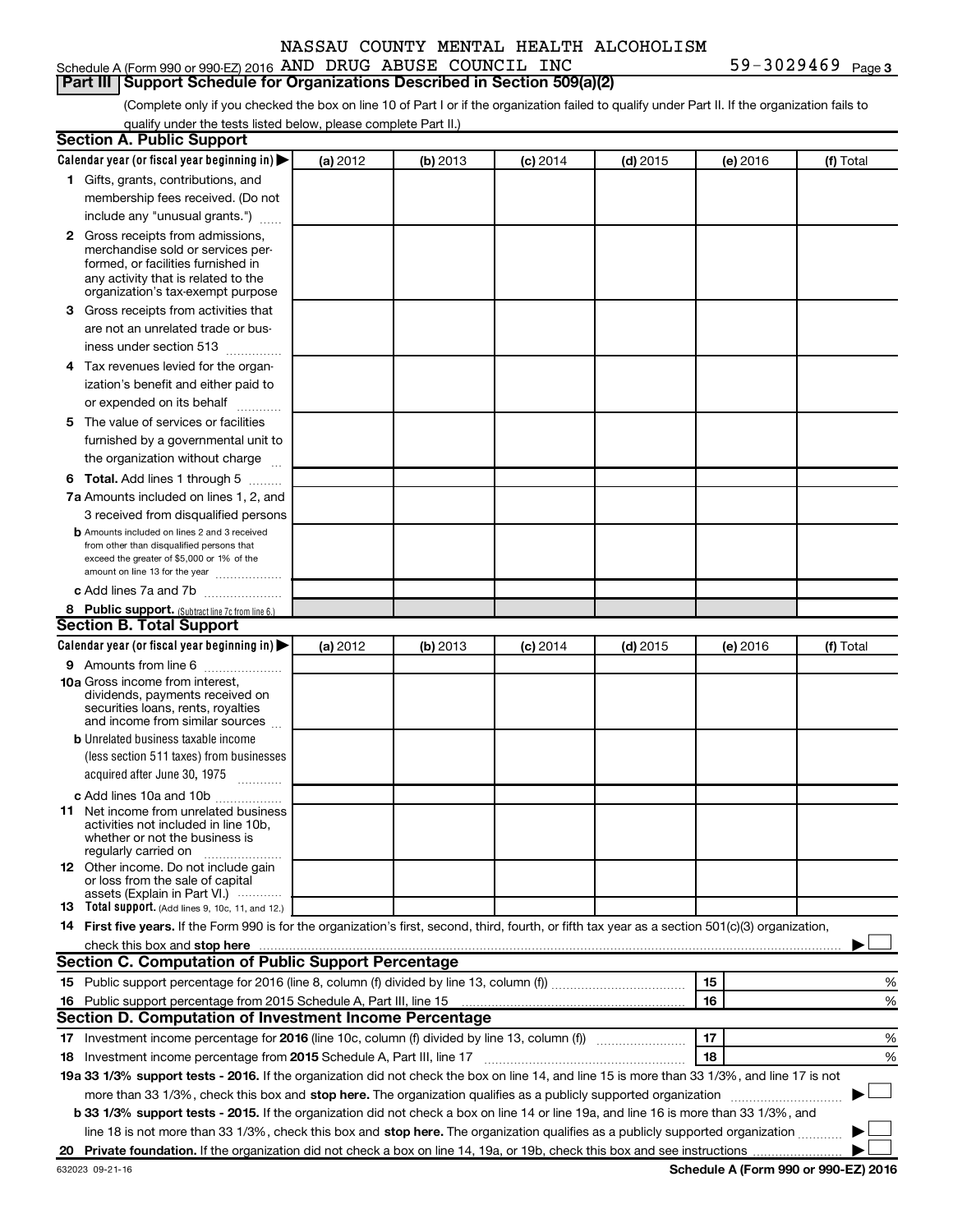### Schedule A (Form 990 or 990-EZ) 2016 AND DRUG ABUSE COUNCIL INC  $59-3029469$  Page

59-3029469 <sub>Page 4</sub>

**1**

**Yes No**

# **Part IV Supporting Organizations**

(Complete only if you checked a box in line 12 on Part I. If you checked 12a of Part I, complete Sections A and B. If you checked 12b of Part I, complete Sections A and C. If you checked 12c of Part I, complete Sections A, D, and E. If you checked 12d of Part I, complete Sections A and D, and complete Part V.)

### **Section A. All Supporting Organizations**

- **1** Are all of the organization's supported organizations listed by name in the organization's governing documents? If "No," describe in Part VI how the supported organizations are designated. If designated by *class or purpose, describe the designation. If historic and continuing relationship, explain.*
- **2** Did the organization have any supported organization that does not have an IRS determination of status under section 509(a)(1) or (2)? If "Yes," explain in Part VI how the organization determined that the supported *organization was described in section 509(a)(1) or (2).*
- **3a** Did the organization have a supported organization described in section 501(c)(4), (5), or (6)? If "Yes," answer *(b) and (c) below.*
- **b** Did the organization confirm that each supported organization qualified under section 501(c)(4), (5), or (6) and satisfied the public support tests under section 509(a)(2)? If "Yes," describe in Part VI when and how the *organization made the determination.*
- **c** Did the organization ensure that all support to such organizations was used exclusively for section 170(c)(2)(B) purposes? If "Yes," explain in Part VI what controls the organization put in place to ensure such use.
- **4 a** *If* Was any supported organization not organized in the United States ("foreign supported organization")? *"Yes," and if you checked 12a or 12b in Part I, answer (b) and (c) below.*
- **b** Did the organization have ultimate control and discretion in deciding whether to make grants to the foreign supported organization? If "Yes," describe in Part VI how the organization had such control and discretion *despite being controlled or supervised by or in connection with its supported organizations.*
- **c** Did the organization support any foreign supported organization that does not have an IRS determination under sections 501(c)(3) and 509(a)(1) or (2)? If "Yes," explain in Part VI what controls the organization used *to ensure that all support to the foreign supported organization was used exclusively for section 170(c)(2)(B) purposes.*
- **5a** Did the organization add, substitute, or remove any supported organizations during the tax year? If "Yes," answer (b) and (c) below (if applicable). Also, provide detail in Part VI, including (i) the names and EIN *numbers of the supported organizations added, substituted, or removed; (ii) the reasons for each such action; (iii) the authority under the organization's organizing document authorizing such action; and (iv) how the action was accomplished (such as by amendment to the organizing document).*
- **b** Type I or Type II only. Was any added or substituted supported organization part of a class already designated in the organization's organizing document?
- **c Substitutions only.**  Was the substitution the result of an event beyond the organization's control?
- **6** Did the organization provide support (whether in the form of grants or the provision of services or facilities) to support or benefit one or more of the filing organization's supported organizations? If "Yes," provide detail in anyone other than (i) its supported organizations, (ii) individuals that are part of the charitable class benefited by one or more of its supported organizations, or (iii) other supporting organizations that also *Part VI.*
- **7** Did the organization provide a grant, loan, compensation, or other similar payment to a substantial contributor regard to a substantial contributor? If "Yes," complete Part I of Schedule L (Form 990 or 990-EZ). (defined in section 4958(c)(3)(C)), a family member of a substantial contributor, or a 35% controlled entity with
- **8** Did the organization make a loan to a disqualified person (as defined in section 4958) not described in line 7? *If "Yes," complete Part I of Schedule L (Form 990 or 990-EZ).*
- **9 a** Was the organization controlled directly or indirectly at any time during the tax year by one or more in section 509(a)(1) or (2))? If "Yes," provide detail in Part VI. disqualified persons as defined in section 4946 (other than foundation managers and organizations described
- **b** Did one or more disqualified persons (as defined in line 9a) hold a controlling interest in any entity in which the supporting organization had an interest? If "Yes," provide detail in Part VI.
- **c** Did a disqualified person (as defined in line 9a) have an ownership interest in, or derive any personal benefit from, assets in which the supporting organization also had an interest? If "Yes," provide detail in Part VI.
- **10 a** Was the organization subject to the excess business holdings rules of section 4943 because of section supporting organizations)? If "Yes," answer 10b below. 4943(f) (regarding certain Type II supporting organizations, and all Type III non-functionally integrated
- **b** Did the organization have any excess business holdings in the tax year? (Use Schedule C, Form 4720, to *determine whether the organization had excess business holdings.)*

**2 3a 3b 3c 4a 4b 4c 5a 5b 5c 6 7 8 9a 9b 9c 10a 10b**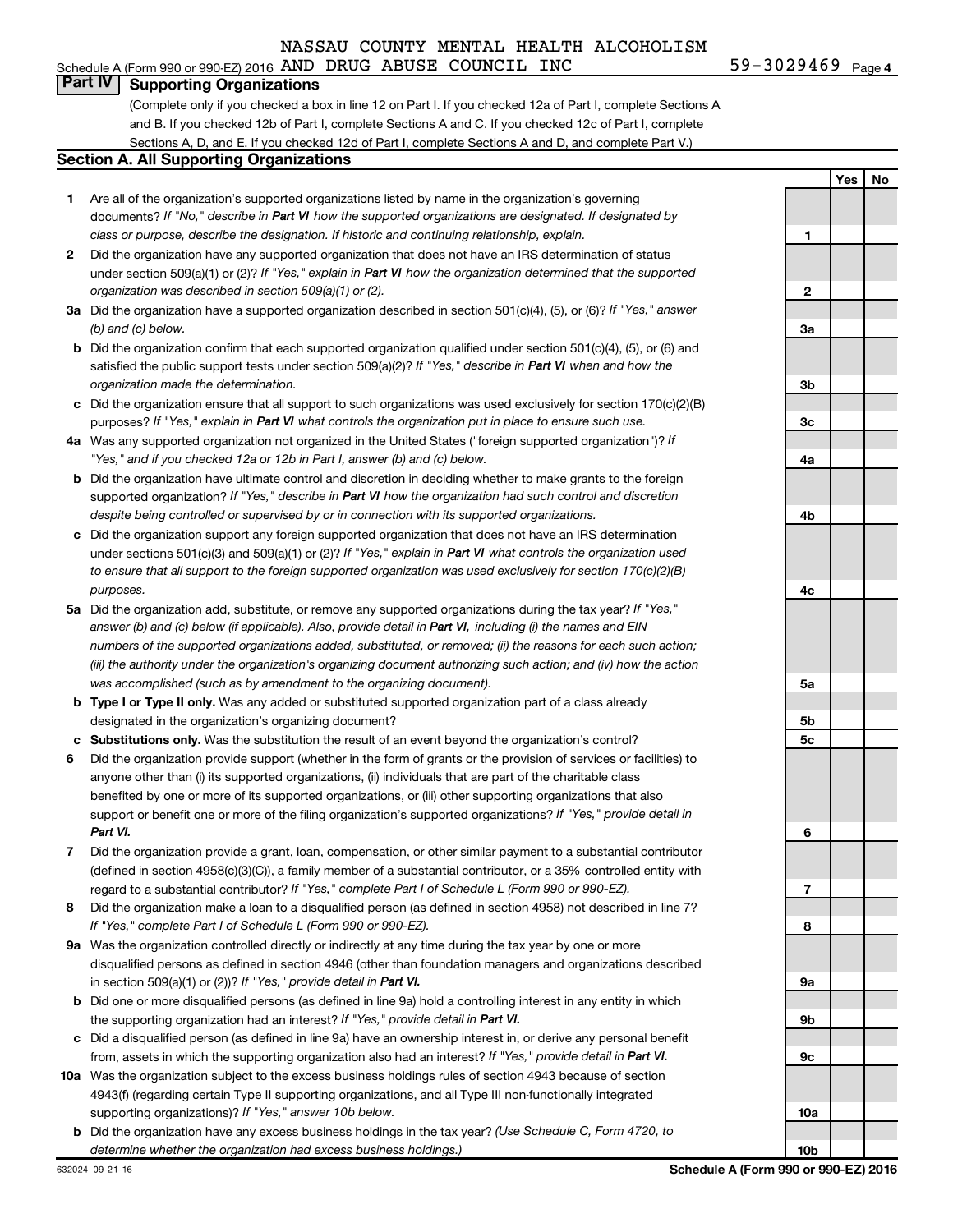#### 59-3029469 Page 5 Schedule A (Form 990 or 990-EZ) 2016 AND DRUG ABUSE COUNCILI INC 59-3UZ9469 Page AND DRUG ABUSE COUNCIL INC 59-3029469

|    | Part IV<br><b>Supporting Organizations (continued)</b>                                                                                                                                                              |                 |     |    |
|----|---------------------------------------------------------------------------------------------------------------------------------------------------------------------------------------------------------------------|-----------------|-----|----|
|    |                                                                                                                                                                                                                     |                 | Yes | No |
| 11 | Has the organization accepted a gift or contribution from any of the following persons?                                                                                                                             |                 |     |    |
|    | a A person who directly or indirectly controls, either alone or together with persons described in (b) and (c)                                                                                                      |                 |     |    |
|    | below, the governing body of a supported organization?                                                                                                                                                              | 11a             |     |    |
|    | <b>b</b> A family member of a person described in (a) above?                                                                                                                                                        | 11 <sub>b</sub> |     |    |
|    | c A 35% controlled entity of a person described in (a) or (b) above? If "Yes" to a, b, or c, provide detail in Part VI.                                                                                             | 11c             |     |    |
|    | <b>Section B. Type I Supporting Organizations</b>                                                                                                                                                                   |                 |     |    |
|    |                                                                                                                                                                                                                     |                 | Yes | No |
| 1  | Did the directors, trustees, or membership of one or more supported organizations have the power to                                                                                                                 |                 |     |    |
|    | regularly appoint or elect at least a majority of the organization's directors or trustees at all times during the                                                                                                  |                 |     |    |
|    | tax year? If "No," describe in Part VI how the supported organization(s) effectively operated, supervised, or                                                                                                       |                 |     |    |
|    | controlled the organization's activities. If the organization had more than one supported organization,                                                                                                             |                 |     |    |
|    | describe how the powers to appoint and/or remove directors or trustees were allocated among the supported                                                                                                           |                 |     |    |
|    | organizations and what conditions or restrictions, if any, applied to such powers during the tax year.                                                                                                              | 1               |     |    |
| 2  | Did the organization operate for the benefit of any supported organization other than the supported                                                                                                                 |                 |     |    |
|    | organization(s) that operated, supervised, or controlled the supporting organization? If "Yes," explain in                                                                                                          |                 |     |    |
|    | Part VI how providing such benefit carried out the purposes of the supported organization(s) that operated,                                                                                                         |                 |     |    |
|    | supervised, or controlled the supporting organization.                                                                                                                                                              | $\mathbf{2}$    |     |    |
|    | <b>Section C. Type II Supporting Organizations</b>                                                                                                                                                                  |                 |     |    |
|    |                                                                                                                                                                                                                     |                 | Yes | No |
| 1. | Were a majority of the organization's directors or trustees during the tax year also a majority of the directors                                                                                                    |                 |     |    |
|    | or trustees of each of the organization's supported organization(s)? If "No," describe in Part VI how control                                                                                                       |                 |     |    |
|    | or management of the supporting organization was vested in the same persons that controlled or managed                                                                                                              |                 |     |    |
|    | the supported organization(s).                                                                                                                                                                                      | 1               |     |    |
|    | <b>Section D. All Type III Supporting Organizations</b>                                                                                                                                                             |                 |     |    |
|    |                                                                                                                                                                                                                     |                 | Yes | No |
| 1  | Did the organization provide to each of its supported organizations, by the last day of the fifth month of the                                                                                                      |                 |     |    |
|    | organization's tax year, (i) a written notice describing the type and amount of support provided during the prior tax                                                                                               |                 |     |    |
|    | year, (ii) a copy of the Form 990 that was most recently filed as of the date of notification, and (iii) copies of the                                                                                              |                 |     |    |
|    | organization's governing documents in effect on the date of notification, to the extent not previously provided?                                                                                                    | 1               |     |    |
| 2  | Were any of the organization's officers, directors, or trustees either (i) appointed or elected by the supported                                                                                                    |                 |     |    |
|    | organization(s) or (ii) serving on the governing body of a supported organization? If "No," explain in Part VI how                                                                                                  |                 |     |    |
| 3  | the organization maintained a close and continuous working relationship with the supported organization(s).                                                                                                         | 2               |     |    |
|    | By reason of the relationship described in (2), did the organization's supported organizations have a<br>significant voice in the organization's investment policies and in directing the use of the organization's |                 |     |    |
|    | income or assets at all times during the tax year? If "Yes," describe in Part VI the role the organization's                                                                                                        |                 |     |    |
|    | supported organizations played in this regard.                                                                                                                                                                      | з               |     |    |
|    | Section E. Type III Functionally Integrated Supporting Organizations                                                                                                                                                |                 |     |    |
| 1  | Check the box next to the method that the organization used to satisfy the Integral Part Test during the yealsee instructions).                                                                                     |                 |     |    |
| a  | The organization satisfied the Activities Test. Complete line 2 below.                                                                                                                                              |                 |     |    |
| b  | The organization is the parent of each of its supported organizations. Complete line 3 below.                                                                                                                       |                 |     |    |
| c  | The organization supported a governmental entity. Describe in Part VI how you supported a government entity (see instructions).                                                                                     |                 |     |    |
| 2  | Activities Test. Answer (a) and (b) below.                                                                                                                                                                          |                 | Yes | No |
| а  | Did substantially all of the organization's activities during the tax year directly further the exempt purposes of                                                                                                  |                 |     |    |
|    | the supported organization(s) to which the organization was responsive? If "Yes," then in Part VI identify                                                                                                          |                 |     |    |
|    | how these activities directly furthered their exempt purposes,<br>those supported organizations and explain                                                                                                         |                 |     |    |
|    | how the organization was responsive to those supported organizations, and how the organization determined                                                                                                           |                 |     |    |
|    | that these activities constituted substantially all of its activities.                                                                                                                                              | 2a              |     |    |
|    | <b>b</b> Did the activities described in (a) constitute activities that, but for the organization's involvement, one or more                                                                                        |                 |     |    |
|    | of the organization's supported organization(s) would have been engaged in? If "Yes," explain in Part VI the                                                                                                        |                 |     |    |
|    | reasons for the organization's position that its supported organization(s) would have engaged in these                                                                                                              |                 |     |    |
|    | activities but for the organization's involvement.                                                                                                                                                                  | 2b              |     |    |
| З  | Parent of Supported Organizations. Answer (a) and (b) below.                                                                                                                                                        |                 |     |    |
| а  | Did the organization have the power to regularly appoint or elect a majority of the officers, directors, or                                                                                                         |                 |     |    |
|    | trustees of each of the supported organizations? Provide details in Part VI.                                                                                                                                        | За              |     |    |
| b  | Did the organization exercise a substantial degree of direction over the policies, programs, and activities of each                                                                                                 |                 |     |    |
|    | of its supported organizations? If "Yes," describe in Part VI the role played by the organization in this regard.                                                                                                   | 3b              |     |    |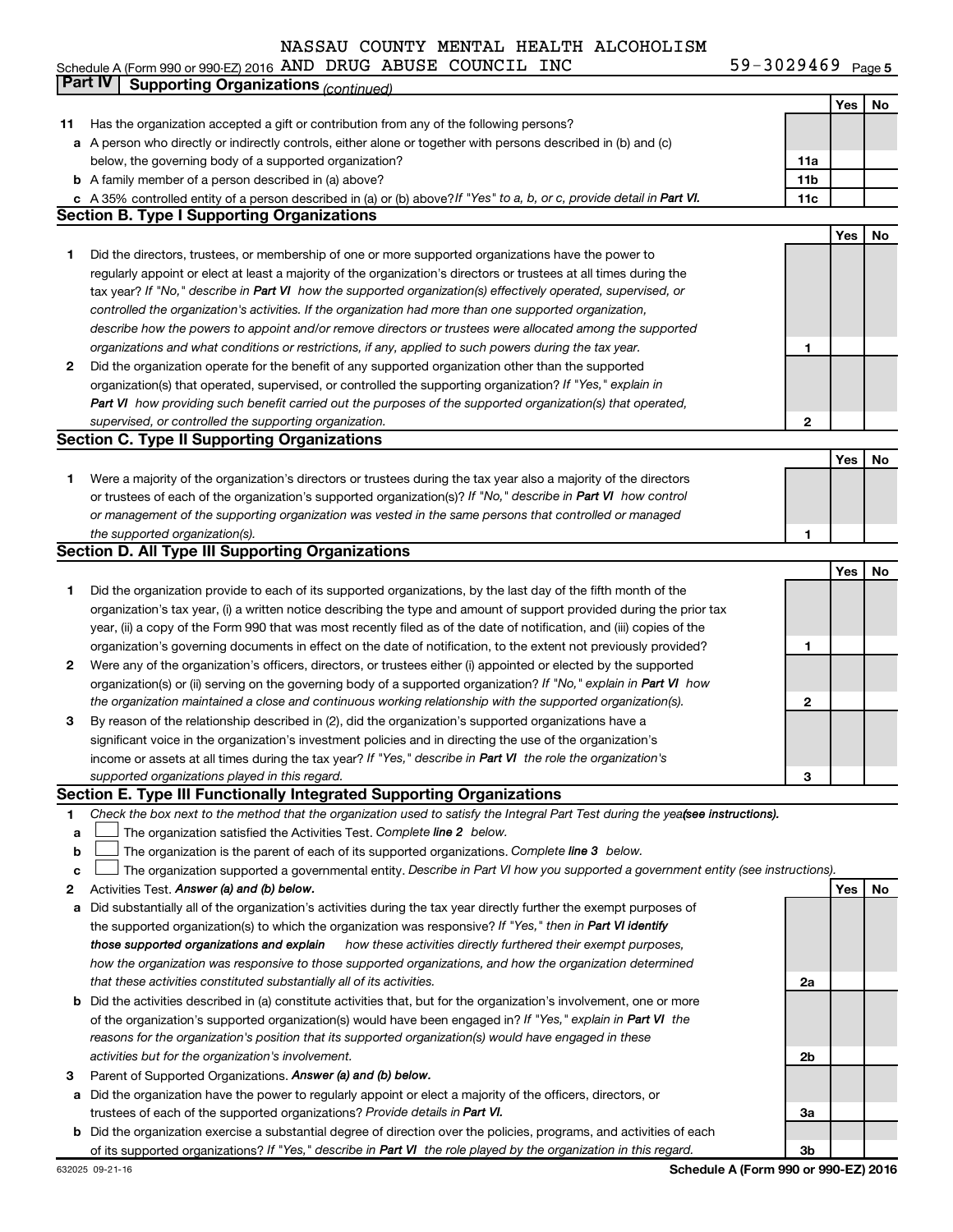|  | Schedule A (Form 990 or 990-EZ) 2016 AND DRUG ABUSE COUNCIL INC |  |  |  |  |  | 59-3029469 $Page 6$ |  |
|--|-----------------------------------------------------------------|--|--|--|--|--|---------------------|--|
|--|-----------------------------------------------------------------|--|--|--|--|--|---------------------|--|

# **Part V Type III Non-Functionally Integrated 509(a)(3) Supporting Organizations**

1 **Letter See instructions.** All Check here if the organization satisfied the Integral Part Test as a qualifying trust on Nov. 20, 1970 (explain in Part VI.) See instructions. All other Type III non-functionally integrated supporting organizations must complete Sections A through E.

|    | Section A - Adjusted Net Income                                              |                | (A) Prior Year | (B) Current Year<br>(optional) |
|----|------------------------------------------------------------------------------|----------------|----------------|--------------------------------|
| 1  | Net short-term capital gain                                                  | 1              |                |                                |
| 2  | Recoveries of prior-year distributions                                       | $\overline{2}$ |                |                                |
| З  | Other gross income (see instructions)                                        | 3              |                |                                |
| 4  | Add lines 1 through 3                                                        | 4              |                |                                |
| 5  | Depreciation and depletion                                                   | 5              |                |                                |
| 6  | Portion of operating expenses paid or incurred for production or             |                |                |                                |
|    | collection of gross income or for management, conservation, or               |                |                |                                |
|    | maintenance of property held for production of income (see instructions)     | 6              |                |                                |
| 7  | Other expenses (see instructions)                                            | $\overline{7}$ |                |                                |
| 8  | Adjusted Net Income (subtract lines 5, 6, and 7 from line 4)                 | 8              |                |                                |
|    | <b>Section B - Minimum Asset Amount</b>                                      |                | (A) Prior Year | (B) Current Year<br>(optional) |
| 1. | Aggregate fair market value of all non-exempt-use assets (see                |                |                |                                |
|    | instructions for short tax year or assets held for part of year):            |                |                |                                |
|    | a Average monthly value of securities                                        | 1a             |                |                                |
|    | <b>b</b> Average monthly cash balances                                       | 1b             |                |                                |
|    | c Fair market value of other non-exempt-use assets                           | 1c             |                |                                |
|    | d Total (add lines 1a, 1b, and 1c)                                           | 1d             |                |                                |
|    | e Discount claimed for blockage or other                                     |                |                |                                |
|    | factors (explain in detail in Part VI):                                      |                |                |                                |
| 2  | Acquisition indebtedness applicable to non-exempt-use assets                 | 2              |                |                                |
| 3  | Subtract line 2 from line 1d                                                 | 3              |                |                                |
| 4  | Cash deemed held for exempt use. Enter 1-1/2% of line 3 (for greater amount, |                |                |                                |
|    | see instructions)                                                            | 4              |                |                                |
| 5  | Net value of non-exempt-use assets (subtract line 4 from line 3)             | 5              |                |                                |
| 6  | Multiply line 5 by .035                                                      | 6              |                |                                |
| 7  | Recoveries of prior-year distributions                                       | 7              |                |                                |
| 8  | Minimum Asset Amount (add line 7 to line 6)                                  | 8              |                |                                |
|    | <b>Section C - Distributable Amount</b>                                      |                |                | <b>Current Year</b>            |
| 1  | Adjusted net income for prior year (from Section A, line 8, Column A)        | 1              |                |                                |
| 2  | Enter 85% of line 1                                                          | $\overline{2}$ |                |                                |
| 3  | Minimum asset amount for prior year (from Section B, line 8, Column A)       | 3              |                |                                |
| 4  | Enter greater of line 2 or line 3                                            | 4              |                |                                |
| 5  | Income tax imposed in prior year                                             | 5              |                |                                |
| 6  | <b>Distributable Amount.</b> Subtract line 5 from line 4, unless subject to  |                |                |                                |
|    | emergency temporary reduction (see instructions)                             | 6              |                |                                |

**7** Let Check here if the current year is the organization's first as a non-functionally integrated Type III supporting organization (see instructions).

**Schedule A (Form 990 or 990-EZ) 2016**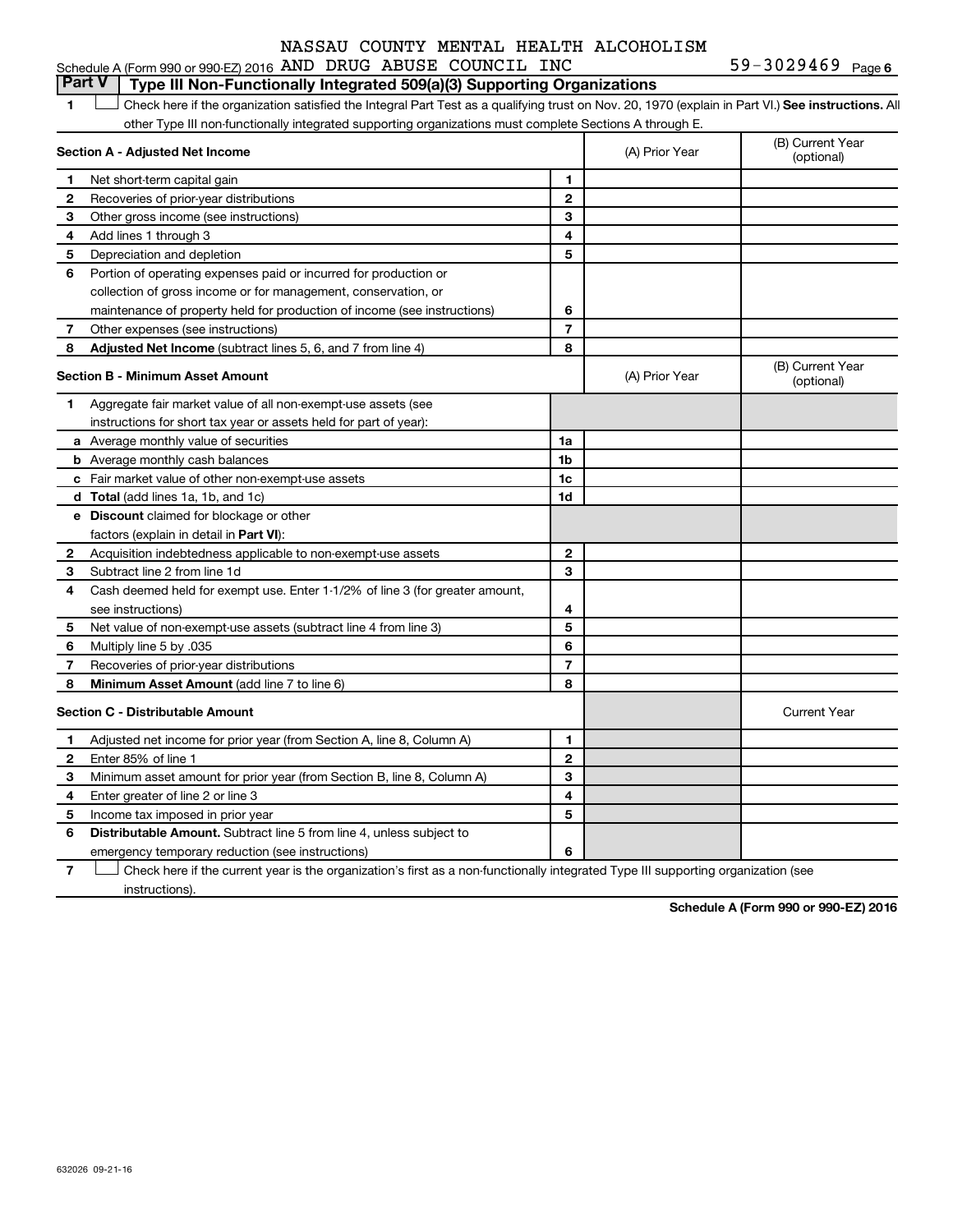|    | Part V   Type III Non-Functionally Integrated 509(a)(3) Supporting Organizations (continued) |                             |                                       |                                         |
|----|----------------------------------------------------------------------------------------------|-----------------------------|---------------------------------------|-----------------------------------------|
|    | <b>Section D - Distributions</b>                                                             |                             |                                       | <b>Current Year</b>                     |
| 1. | Amounts paid to supported organizations to accomplish exempt purposes                        |                             |                                       |                                         |
| 2  | Amounts paid to perform activity that directly furthers exempt purposes of supported         |                             |                                       |                                         |
|    | organizations, in excess of income from activity                                             |                             |                                       |                                         |
| 3  | Administrative expenses paid to accomplish exempt purposes of supported organizations        |                             |                                       |                                         |
| 4  | Amounts paid to acquire exempt-use assets                                                    |                             |                                       |                                         |
| 5  | Qualified set-aside amounts (prior IRS approval required)                                    |                             |                                       |                                         |
| 6  | Other distributions (describe in Part VI). See instructions                                  |                             |                                       |                                         |
| 7  | <b>Total annual distributions.</b> Add lines 1 through 6                                     |                             |                                       |                                         |
| 8  | Distributions to attentive supported organizations to which the organization is responsive   |                             |                                       |                                         |
|    | (provide details in Part VI). See instructions                                               |                             |                                       |                                         |
| 9  | Distributable amount for 2016 from Section C, line 6                                         |                             |                                       |                                         |
| 10 | Line 8 amount divided by Line 9 amount                                                       |                             |                                       |                                         |
|    |                                                                                              | (i)                         | (ii)                                  | (iii)                                   |
|    | Section E - Distribution Allocations (see instructions)                                      | <b>Excess Distributions</b> | <b>Underdistributions</b><br>Pre-2016 | <b>Distributable</b><br>Amount for 2016 |
|    |                                                                                              |                             |                                       |                                         |
| 1. | Distributable amount for 2016 from Section C, line 6                                         |                             |                                       |                                         |
| 2  | Underdistributions, if any, for years prior to 2016 (reason-                                 |                             |                                       |                                         |
|    | able cause required-explain in Part VI). See instructions                                    |                             |                                       |                                         |
| 3  | Excess distributions carryover, if any, to 2016:                                             |                             |                                       |                                         |
| a  |                                                                                              |                             |                                       |                                         |
| b  |                                                                                              |                             |                                       |                                         |
|    | c From 2013                                                                                  |                             |                                       |                                         |
|    | <b>d</b> From 2014                                                                           |                             |                                       |                                         |
|    | e From 2015                                                                                  |                             |                                       |                                         |
|    | f Total of lines 3a through e                                                                |                             |                                       |                                         |
|    | g Applied to underdistributions of prior years                                               |                             |                                       |                                         |
|    | <b>h</b> Applied to 2016 distributable amount                                                |                             |                                       |                                         |
| j. | Carryover from 2011 not applied (see instructions)                                           |                             |                                       |                                         |
| 4  | Remainder. Subtract lines 3g, 3h, and 3i from 3f.<br>Distributions for 2016 from Section D,  |                             |                                       |                                         |
|    | line $7:$<br>\$                                                                              |                             |                                       |                                         |
|    | a Applied to underdistributions of prior years                                               |                             |                                       |                                         |
|    | <b>b</b> Applied to 2016 distributable amount                                                |                             |                                       |                                         |
|    | <b>c</b> Remainder. Subtract lines 4a and 4b from 4                                          |                             |                                       |                                         |
| 5  | Remaining underdistributions for years prior to 2016, if                                     |                             |                                       |                                         |
|    | any. Subtract lines 3g and 4a from line 2. For result greater                                |                             |                                       |                                         |
|    | than zero, explain in Part VI. See instructions                                              |                             |                                       |                                         |
| 6  | Remaining underdistributions for 2016. Subtract lines 3h                                     |                             |                                       |                                         |
|    | and 4b from line 1. For result greater than zero, explain in                                 |                             |                                       |                                         |
|    | Part VI. See instructions                                                                    |                             |                                       |                                         |
| 7  | Excess distributions carryover to 2017. Add lines 3j                                         |                             |                                       |                                         |
|    | and 4c                                                                                       |                             |                                       |                                         |
| 8  | Breakdown of line 7:                                                                         |                             |                                       |                                         |
| a  |                                                                                              |                             |                                       |                                         |
|    | <b>b</b> Excess from 2013                                                                    |                             |                                       |                                         |
|    | c Excess from 2014                                                                           |                             |                                       |                                         |
|    | d Excess from 2015                                                                           |                             |                                       |                                         |
|    | e Excess from 2016                                                                           |                             |                                       |                                         |

**Schedule A (Form 990 or 990-EZ) 2016**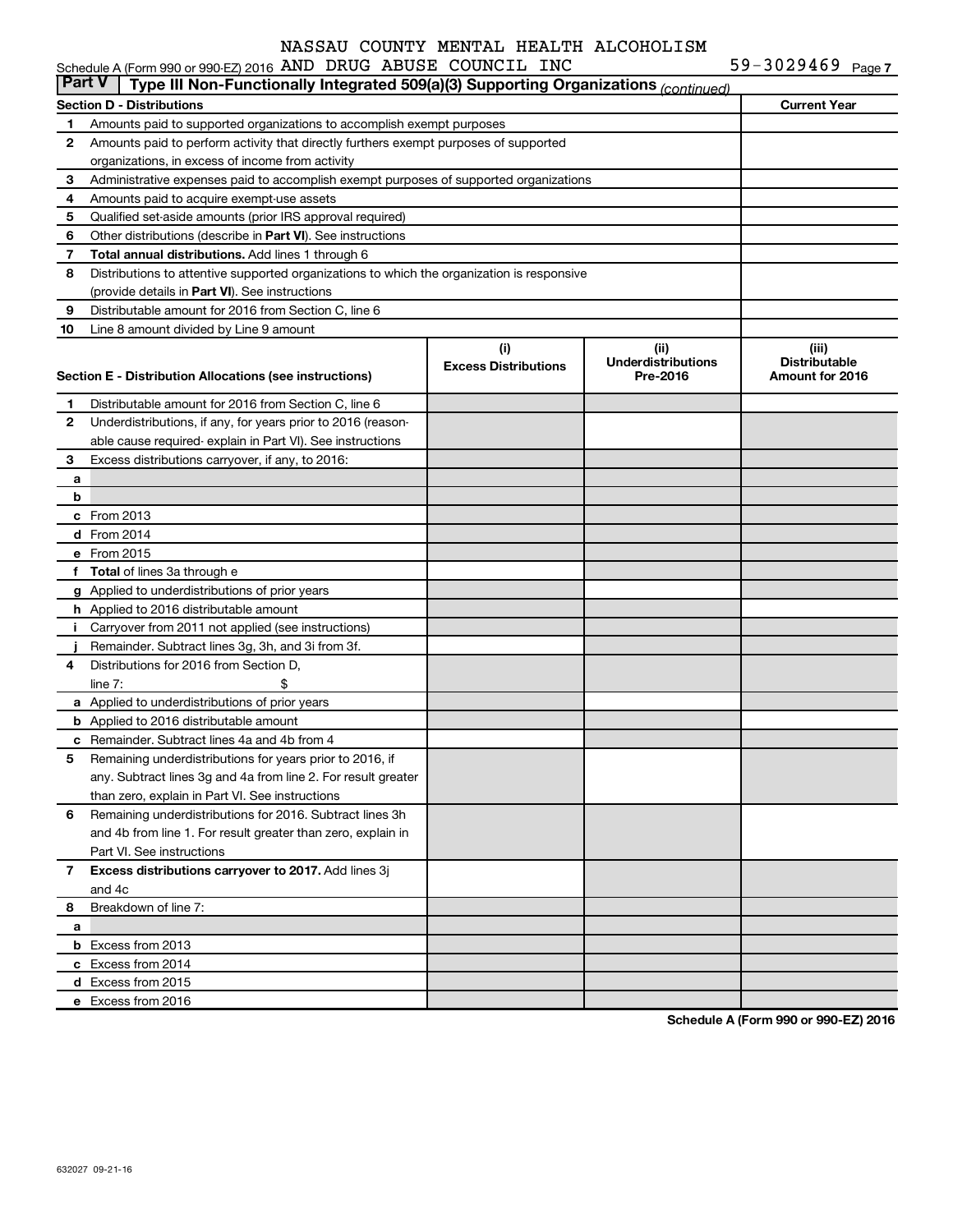|                |                                                                                                                                                                                                                                                                                         |  |  | NASSAU COUNTY MENTAL HEALTH ALCOHOLISM |                                                                                                                                                                                                                                                                                                  |  |
|----------------|-----------------------------------------------------------------------------------------------------------------------------------------------------------------------------------------------------------------------------------------------------------------------------------------|--|--|----------------------------------------|--------------------------------------------------------------------------------------------------------------------------------------------------------------------------------------------------------------------------------------------------------------------------------------------------|--|
|                | Schedule A (Form 990 or 990-EZ) 2016 AND DRUG ABUSE COUNCIL INC                                                                                                                                                                                                                         |  |  |                                        | 59-3029469 Page 8                                                                                                                                                                                                                                                                                |  |
| <b>Part VI</b> | Supplemental Information. Provide the explanations required by Part II, line 10; Part II, line 17a or 17b; Part III, line 12;<br>Section D, lines 5, 6, and 8; and Part V, Section E, lines 2, 5, and 6. Also complete this part for any additional information.<br>(See instructions.) |  |  |                                        | Part IV, Section A, lines 1, 2, 3b, 3c, 4b, 4c, 5a, 6, 9a, 9b, 9c, 11a, 11b, and 11c; Part IV, Section B, lines 1 and 2; Part IV, Section C,<br>line 1; Part IV, Section D, lines 2 and 3; Part IV, Section E, lines 1c, 2a, 2b, 3a, and 3b; Part V, line 1; Part V, Section B, line 1e; Part V, |  |
|                |                                                                                                                                                                                                                                                                                         |  |  |                                        |                                                                                                                                                                                                                                                                                                  |  |
|                |                                                                                                                                                                                                                                                                                         |  |  |                                        |                                                                                                                                                                                                                                                                                                  |  |
|                |                                                                                                                                                                                                                                                                                         |  |  |                                        |                                                                                                                                                                                                                                                                                                  |  |
|                |                                                                                                                                                                                                                                                                                         |  |  |                                        |                                                                                                                                                                                                                                                                                                  |  |
|                |                                                                                                                                                                                                                                                                                         |  |  |                                        |                                                                                                                                                                                                                                                                                                  |  |
|                |                                                                                                                                                                                                                                                                                         |  |  |                                        |                                                                                                                                                                                                                                                                                                  |  |
|                |                                                                                                                                                                                                                                                                                         |  |  |                                        |                                                                                                                                                                                                                                                                                                  |  |
|                |                                                                                                                                                                                                                                                                                         |  |  |                                        |                                                                                                                                                                                                                                                                                                  |  |
|                |                                                                                                                                                                                                                                                                                         |  |  |                                        |                                                                                                                                                                                                                                                                                                  |  |
|                |                                                                                                                                                                                                                                                                                         |  |  |                                        |                                                                                                                                                                                                                                                                                                  |  |
|                |                                                                                                                                                                                                                                                                                         |  |  |                                        |                                                                                                                                                                                                                                                                                                  |  |
|                |                                                                                                                                                                                                                                                                                         |  |  |                                        |                                                                                                                                                                                                                                                                                                  |  |
|                |                                                                                                                                                                                                                                                                                         |  |  |                                        |                                                                                                                                                                                                                                                                                                  |  |
|                |                                                                                                                                                                                                                                                                                         |  |  |                                        |                                                                                                                                                                                                                                                                                                  |  |
|                |                                                                                                                                                                                                                                                                                         |  |  |                                        |                                                                                                                                                                                                                                                                                                  |  |
|                |                                                                                                                                                                                                                                                                                         |  |  |                                        |                                                                                                                                                                                                                                                                                                  |  |
|                |                                                                                                                                                                                                                                                                                         |  |  |                                        |                                                                                                                                                                                                                                                                                                  |  |
|                |                                                                                                                                                                                                                                                                                         |  |  |                                        |                                                                                                                                                                                                                                                                                                  |  |
|                |                                                                                                                                                                                                                                                                                         |  |  |                                        |                                                                                                                                                                                                                                                                                                  |  |
|                |                                                                                                                                                                                                                                                                                         |  |  |                                        |                                                                                                                                                                                                                                                                                                  |  |
|                |                                                                                                                                                                                                                                                                                         |  |  |                                        |                                                                                                                                                                                                                                                                                                  |  |
|                |                                                                                                                                                                                                                                                                                         |  |  |                                        |                                                                                                                                                                                                                                                                                                  |  |
|                |                                                                                                                                                                                                                                                                                         |  |  |                                        |                                                                                                                                                                                                                                                                                                  |  |
|                |                                                                                                                                                                                                                                                                                         |  |  |                                        |                                                                                                                                                                                                                                                                                                  |  |
|                |                                                                                                                                                                                                                                                                                         |  |  |                                        |                                                                                                                                                                                                                                                                                                  |  |
|                |                                                                                                                                                                                                                                                                                         |  |  |                                        |                                                                                                                                                                                                                                                                                                  |  |
|                |                                                                                                                                                                                                                                                                                         |  |  |                                        |                                                                                                                                                                                                                                                                                                  |  |
|                |                                                                                                                                                                                                                                                                                         |  |  |                                        |                                                                                                                                                                                                                                                                                                  |  |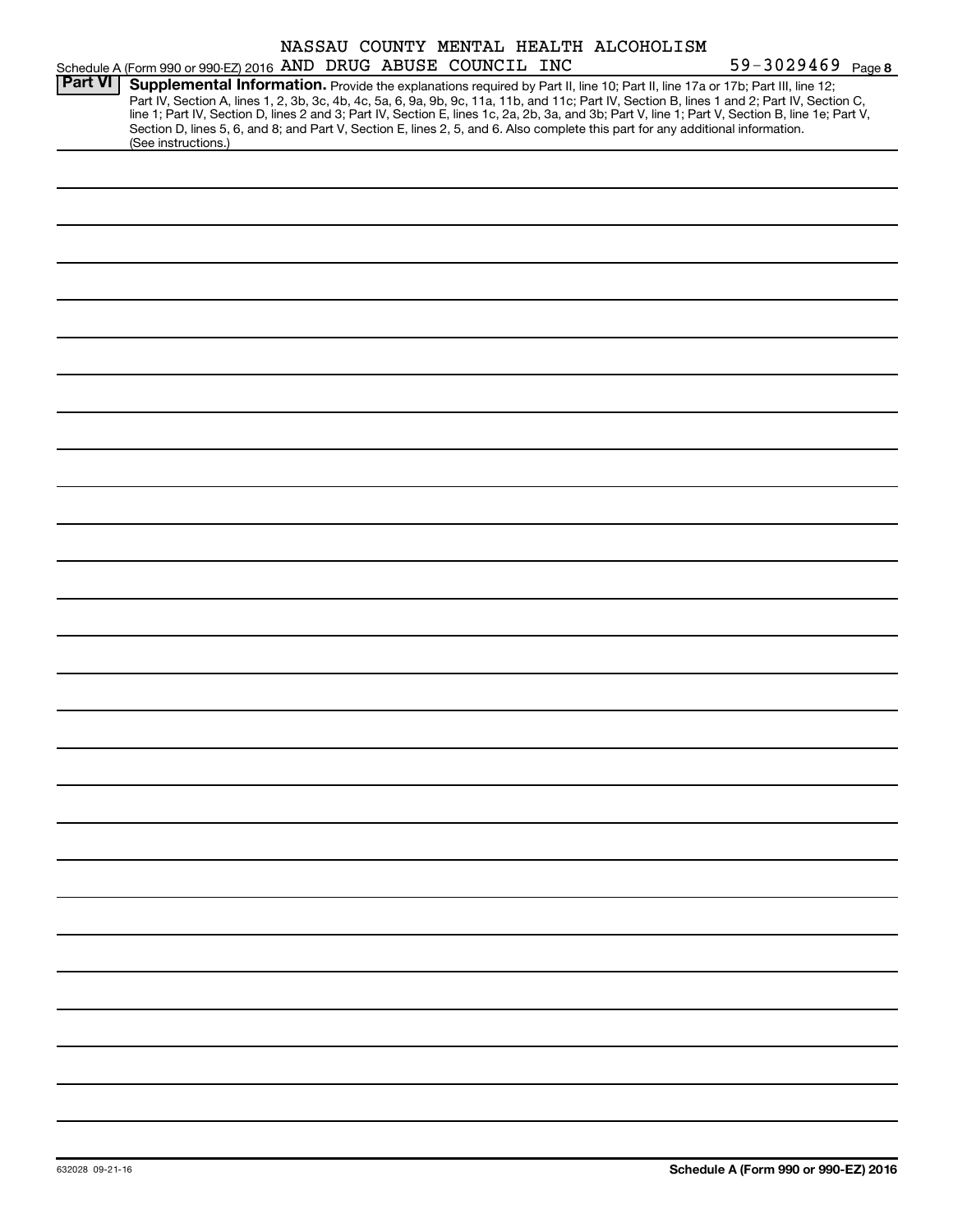Department of the Treasury Internal Revenue Service **(Form 990, 990-EZ,**

# **Schedule B Schedule of Contributors**

**or 990-PF) | Attach to Form 990, Form 990-EZ, or Form 990-PF. | Information about Schedule B (Form 990, 990-EZ, or 990-PF) and** its instructions is at www.irs.gov/form990.

OMB No. 1545-0047

**2016**

**Name of the organization Employer identification number**

**Organization type** (check one):

### NASSAU COUNTY MENTAL HEALTH ALCOHOLISM

AND DRUG ABUSE COUNCIL INC  $\vert$  59-3029469

| Filers of:         | Section:                                                                           |
|--------------------|------------------------------------------------------------------------------------|
| Form 990 or 990-EZ | $\lfloor x \rfloor$ 501(c)( 3) (enter number) organization                         |
|                    | $4947(a)(1)$ nonexempt charitable trust <b>not</b> treated as a private foundation |
|                    | 527 political organization                                                         |
| Form 990-PF        | 501(c)(3) exempt private foundation                                                |
|                    | 4947(a)(1) nonexempt charitable trust treated as a private foundation              |
|                    | 501(c)(3) taxable private foundation                                               |

Check if your organization is covered by the General Rule or a Special Rule.

**Note:**  Only a section 501(c)(7), (8), or (10) organization can check boxes for both the General Rule and a Special Rule. See instructions.

### **General Rule**

 $\Box$ 

 $\Box$ 

For an organization filing Form 990, 990-EZ, or 990-PF that received, during the year, contributions totaling \$5,000 or more (in money or property) from any one contributor. Complete Parts I and II. See instructions for determining a contributor's total contributions.

#### **Special Rules**

any one contributor, during the year, total contributions of the greater of **(1)** \$5,000 or **(2)** 2% of the amount on (i) Form 990, Part VIII, line 1h,  $\boxed{\text{X}}$  For an organization described in section 501(c)(3) filing Form 990 or 990-EZ that met the 33 1/3% support test of the regulations under sections 509(a)(1) and 170(b)(1)(A)(vi), that checked Schedule A (Form 990 or 990-EZ), Part II, line 13, 16a, or 16b, and that received from or (ii) Form 990-EZ, line 1. Complete Parts I and II.

year, total contributions of more than \$1,000 *exclusively* for religious, charitable, scientific, literary, or educational purposes, or for For an organization described in section 501(c)(7), (8), or (10) filing Form 990 or 990-EZ that received from any one contributor, during the the prevention of cruelty to children or animals. Complete Parts I, II, and III.  $\Box$ 

purpose. Don't complete any of the parts unless the General Rule applies to this organization because it received nonexclusively year, contributions exclusively for religious, charitable, etc., purposes, but no such contributions totaled more than \$1,000. If this box is checked, enter here the total contributions that were received during the year for an exclusively religious, charitable, etc., For an organization described in section 501(c)(7), (8), or (10) filing Form 990 or 990-EZ that received from any one contributor, during the religious, charitable, etc., contributions totaling \$5,000 or more during the year  $\ldots$  $\ldots$  $\ldots$  $\ldots$  $\ldots$  $\ldots$ 

**Caution:**  An organization that isn't covered by the General Rule and/or the Special Rules doesn't file Schedule B (Form 990, 990-EZ, or 990-PF),  **must** but it answer "No" on Part IV, line 2, of its Form 990; or check the box on line H of its Form 990-EZ or on its Form 990-PF, Part I, line 2, to certify that it doesn't meet the filing requirements of Schedule B (Form 990, 990-EZ, or 990-PF).

LHA For Paperwork Reduction Act Notice, see the Instructions for Form 990, 990-EZ, or 990-PF. Schedule B (Form 990, 990-EZ, or 990-PF) (2016)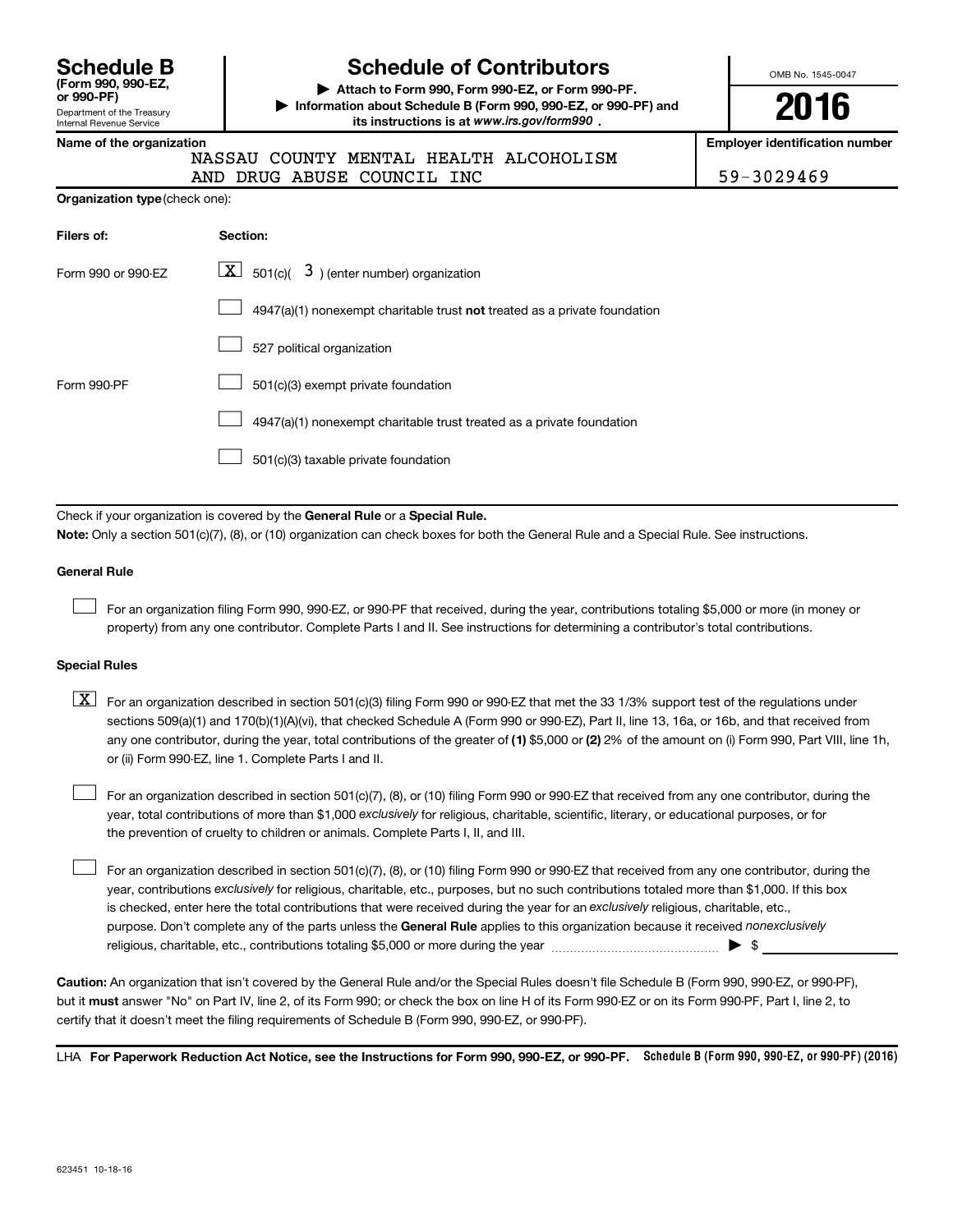### Schedule B (Form 990, 990-EZ, or 990-PF) (2016)

**Name of organization Employer identification number**

NASSAU COUNTY MENTAL HEALTH ALCOHOLISM AND DRUG ABUSE COUNCIL INC 59-3029469

| Part I     | <b>Contributors</b> (See instructions). Use duplicate copies of Part I if additional space is needed. |                                              |                                                                                                                                 |
|------------|-------------------------------------------------------------------------------------------------------|----------------------------------------------|---------------------------------------------------------------------------------------------------------------------------------|
| (a)<br>No. | (b)<br>Name, address, and ZIP + 4                                                                     | (c)<br><b>Total contributions</b>            | (d)<br>Type of contribution                                                                                                     |
| 1          | DEPARTMENT OF CHILDREN & FAMILIES<br>5920 ARLINGTON EXPRESSWAY<br>JACKSONVILLE, FL 32231-0083         | 1,574,409.<br>\$                             | $\mathbf{X}$<br>Person<br>Payroll<br><b>Noncash</b><br>(Complete Part II for<br>noncash contributions.)                         |
| (a)<br>No. | (b)<br>Name, address, and ZIP + 4                                                                     | (c)<br><b>Total contributions</b>            | (d)<br>Type of contribution                                                                                                     |
| 2          | NASSAU COUNTY BOARD OF COMMISSIONERS<br>76347 VETERANS WAY<br>YULEE, FL 32097                         | 233, 233.<br>\$                              | $\overline{\mathbf{X}}$<br>Person<br>Payroll<br><b>Noncash</b><br>(Complete Part II for<br>noncash contributions.)              |
| (a)<br>No. | (b)<br>Name, address, and ZIP + 4                                                                     | (c)<br><b>Total contributions</b>            | (d)<br>Type of contribution                                                                                                     |
| 3          | CORRECTIONAL HEALTHCARE COMPANIES<br>6200 S SYRACUSE WAY, STE 440<br>GREENWOOD VILLAGE, CO 80111      | 61,000.<br>\$                                | $\mathbf{X}$<br>Person<br><b>Pavroll</b><br><b>Noncash</b><br>(Complete Part II for<br>noncash contributions.)                  |
| (a)        | (b)                                                                                                   | (c)                                          | (d)                                                                                                                             |
| No.<br>4   | Name, address, and ZIP + 4<br>BAPTIST MEDICAL CENTER<br>800 PRUDENTIAL DR<br>JACKSONVILLE, FL 32207   | <b>Total contributions</b><br>50, 250.<br>\$ | Type of contribution<br>$\mathbf{X}$<br>Person<br>Payroll<br><b>Noncash</b><br>(Complete Part II for<br>noncash contributions.) |
| (a)<br>No. | (b)<br>Name, address, and ZIP + 4                                                                     | (c)<br><b>Total contributions</b>            | (d)<br>Type of contribution                                                                                                     |
|            |                                                                                                       | \$                                           | Person<br><b>Payroll</b><br><b>Noncash</b><br>(Complete Part II for<br>noncash contributions.)                                  |
| (a)<br>No. | (b)<br>Name, address, and ZIP + 4                                                                     | (c)<br><b>Total contributions</b>            | (d)<br>Type of contribution                                                                                                     |
|            |                                                                                                       | \$                                           | Person<br><b>Payroll</b><br><b>Noncash</b><br>(Complete Part II for<br>noncash contributions.)                                  |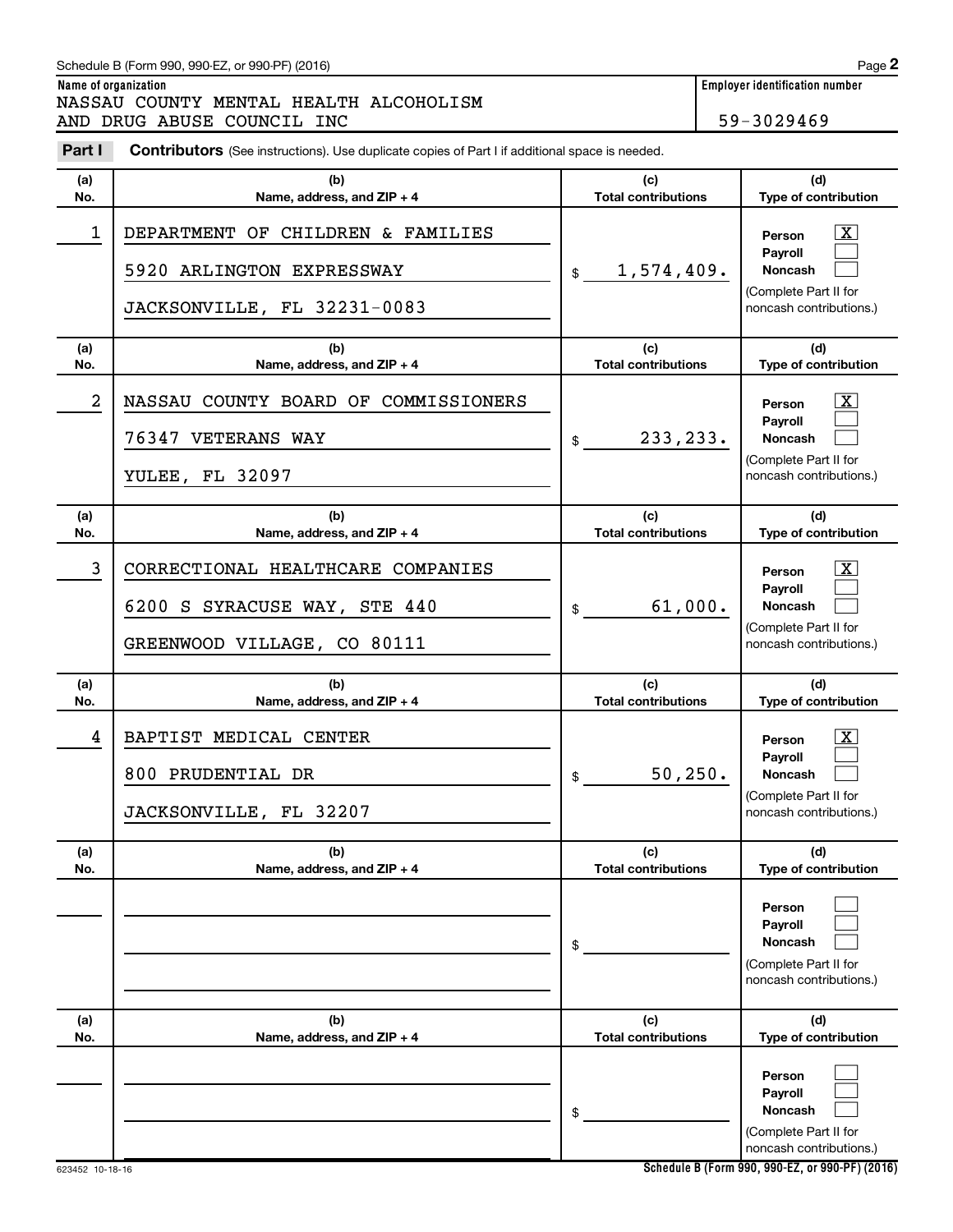| (d)<br>No.<br>from<br>Part I | (b)<br>Description of noncash property given | (c)<br>FMV (or estimate)<br>(See instructions) | (d)<br>Date received |
|------------------------------|----------------------------------------------|------------------------------------------------|----------------------|
|                              |                                              | \$                                             |                      |
| (a)<br>No.<br>from<br>Part I | (b)<br>Description of noncash property given | (c)<br>FMV (or estimate)<br>(See instructions) | (d)<br>Date received |
|                              |                                              | \$                                             |                      |
| (a)<br>No.<br>from<br>Part I | (b)<br>Description of noncash property given | (c)<br>FMV (or estimate)<br>(See instructions) | (d)<br>Date received |
|                              |                                              | \$                                             |                      |
| (a)<br>No.<br>from<br>Part I | (b)<br>Description of noncash property given | (c)<br>FMV (or estimate)<br>(See instructions) | (d)<br>Date received |
|                              |                                              | \$                                             |                      |
| (a)<br>No.<br>from<br>Part I | (b)<br>Description of noncash property given | (c)<br>FMV (or estimate)<br>(See instructions) | (d)<br>Date received |
|                              |                                              | \$                                             |                      |
| (a)<br>No.<br>from<br>Part I | (b)<br>Description of noncash property given | (c)<br>FMV (or estimate)<br>(See instructions) | (d)<br>Date received |
|                              |                                              | \$                                             | 0.0000110001         |

# Schedule B (Form 990, 990-EZ, or 990-PF) (2016)

**(a)**

NASSAU COUNTY MENTAL HEALTH ALCOHOLISM AND DRUG ABUSE COUNCIL INC 59-3029469

Part II Noncash Property (See instructions). Use duplicate copies of Part II if additional space is needed.

**Name of organization Employer identification number**

**Schedule B (Form 990, 990-EZ, or 990-PF) (2016)**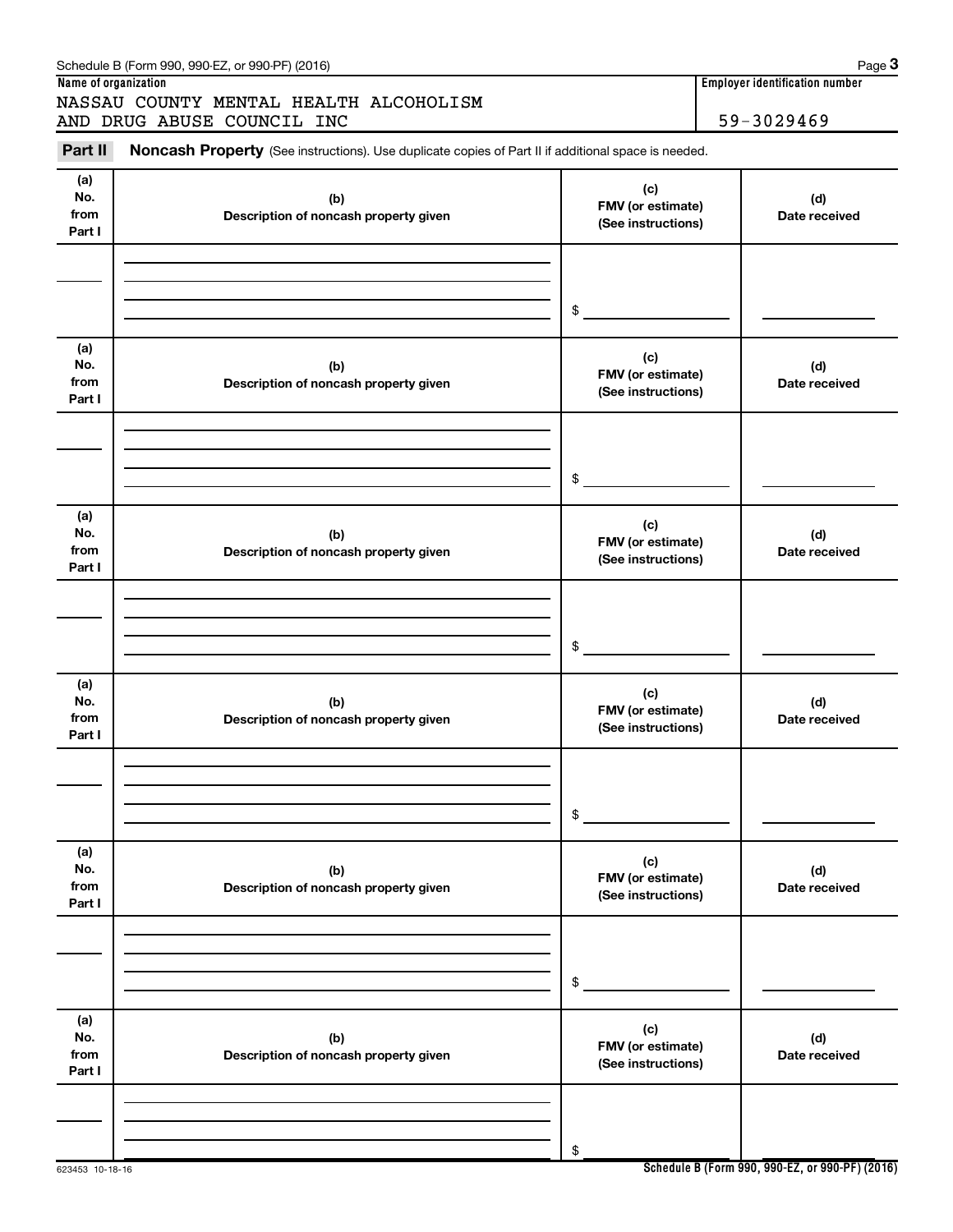| Name of organization      | Schedule B (Form 990, 990-EZ, or 990-PF) (2016)                                                                                                                                                                                                                                 |                                          | <b>Employer identification number</b>                                                                                                                    | Page 4 |  |  |  |  |
|---------------------------|---------------------------------------------------------------------------------------------------------------------------------------------------------------------------------------------------------------------------------------------------------------------------------|------------------------------------------|----------------------------------------------------------------------------------------------------------------------------------------------------------|--------|--|--|--|--|
|                           | NASSAU COUNTY MENTAL HEALTH ALCOHOLISM<br>AND DRUG ABUSE COUNCIL INC                                                                                                                                                                                                            |                                          | 59-3029469                                                                                                                                               |        |  |  |  |  |
| Part III                  | the year from any one contributor. Complete columns (a) through (e) and the following line entry. For organizations<br>completing Part III, enter the total of exclusively religious, charitable, etc., contributions of \$1,000 or less for the year. (Enter this info. once.) |                                          | Exclusively religious, charitable, etc., contributions to organizations described in section $501(c)(7)$ , (8), or (10) that total more than \$1,000 for |        |  |  |  |  |
|                           | Use duplicate copies of Part III if additional space is needed.                                                                                                                                                                                                                 |                                          |                                                                                                                                                          |        |  |  |  |  |
| (a) No.<br>from<br>Part I | (b) Purpose of gift                                                                                                                                                                                                                                                             | (c) Use of gift                          | (d) Description of how gift is held                                                                                                                      |        |  |  |  |  |
|                           |                                                                                                                                                                                                                                                                                 |                                          |                                                                                                                                                          |        |  |  |  |  |
|                           |                                                                                                                                                                                                                                                                                 | (e) Transfer of gift                     |                                                                                                                                                          |        |  |  |  |  |
|                           | Transferee's name, address, and ZIP + 4                                                                                                                                                                                                                                         | Relationship of transferor to transferee |                                                                                                                                                          |        |  |  |  |  |
|                           |                                                                                                                                                                                                                                                                                 |                                          |                                                                                                                                                          |        |  |  |  |  |
| (a) No.<br>from<br>Part I | (b) Purpose of gift                                                                                                                                                                                                                                                             | (c) Use of gift                          | (d) Description of how gift is held                                                                                                                      |        |  |  |  |  |
|                           |                                                                                                                                                                                                                                                                                 |                                          |                                                                                                                                                          |        |  |  |  |  |
|                           | (e) Transfer of gift                                                                                                                                                                                                                                                            |                                          |                                                                                                                                                          |        |  |  |  |  |
|                           | Transferee's name, address, and ZIP + 4                                                                                                                                                                                                                                         |                                          | Relationship of transferor to transferee                                                                                                                 |        |  |  |  |  |
|                           |                                                                                                                                                                                                                                                                                 |                                          |                                                                                                                                                          |        |  |  |  |  |
| (a) No.<br>from<br>Part I | (b) Purpose of gift                                                                                                                                                                                                                                                             | (c) Use of gift                          | (d) Description of how gift is held                                                                                                                      |        |  |  |  |  |
|                           |                                                                                                                                                                                                                                                                                 |                                          |                                                                                                                                                          |        |  |  |  |  |
|                           | (e) Transfer of gift                                                                                                                                                                                                                                                            |                                          |                                                                                                                                                          |        |  |  |  |  |
|                           | Transferee's name, address, and ZIP + 4                                                                                                                                                                                                                                         |                                          | Relationship of transferor to transferee                                                                                                                 |        |  |  |  |  |
|                           |                                                                                                                                                                                                                                                                                 |                                          |                                                                                                                                                          |        |  |  |  |  |
| (a) No.<br>from<br>Part I | (b) Purpose of gift                                                                                                                                                                                                                                                             | (c) Use of gift                          | (d) Description of how gift is held                                                                                                                      |        |  |  |  |  |
|                           |                                                                                                                                                                                                                                                                                 |                                          |                                                                                                                                                          |        |  |  |  |  |
|                           | (e) Transfer of gift                                                                                                                                                                                                                                                            |                                          |                                                                                                                                                          |        |  |  |  |  |
|                           | Transferee's name, address, and ZIP + 4                                                                                                                                                                                                                                         |                                          | Relationship of transferor to transferee                                                                                                                 |        |  |  |  |  |
|                           |                                                                                                                                                                                                                                                                                 |                                          |                                                                                                                                                          |        |  |  |  |  |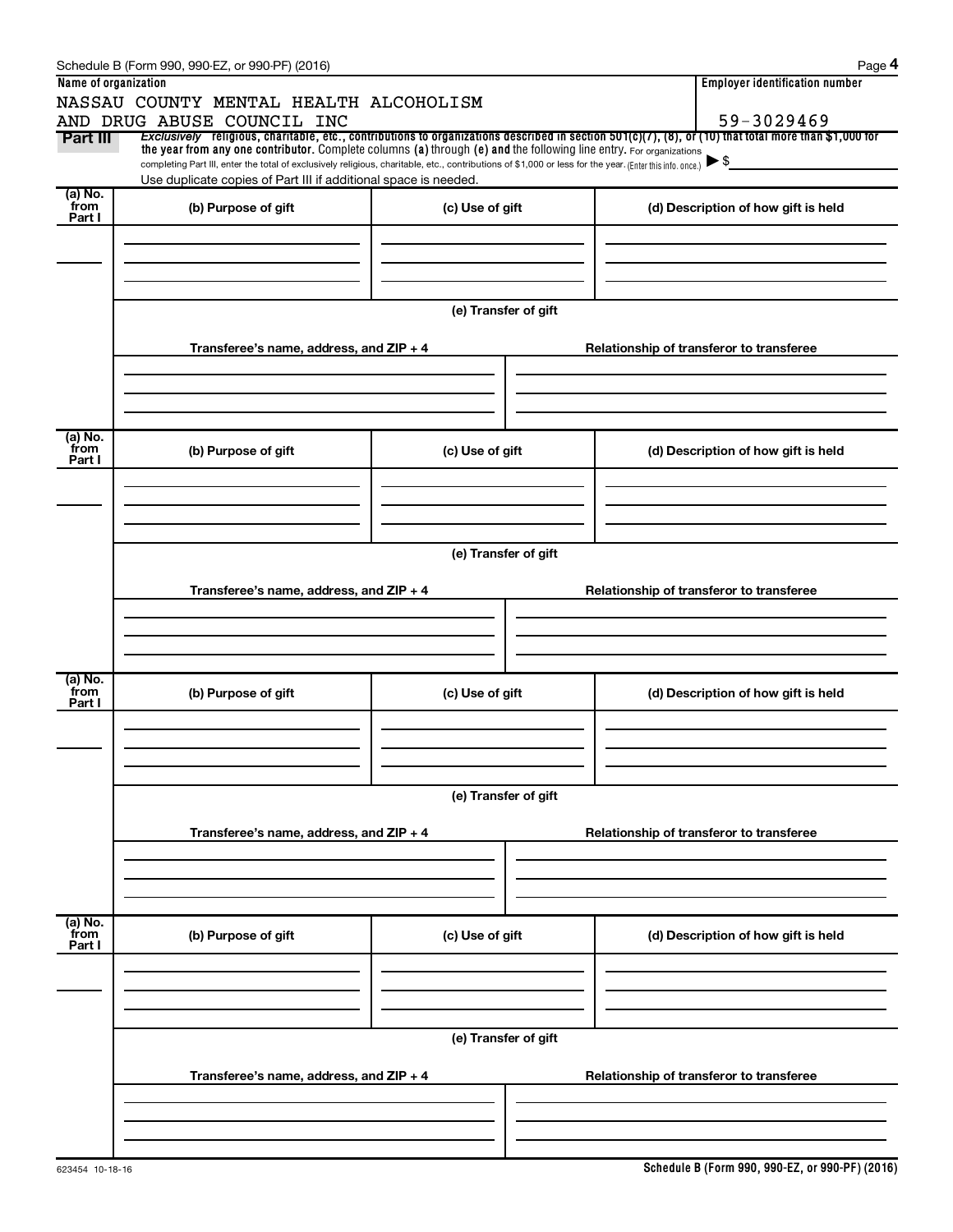# **SCHEDULE C**

Department of the Treasury Internal Revenue Service

# **Political Campaign and Lobbying Activities**<br> **Drganizations Exempt From Income Tax Under section 501(c) and section 527**

**Information about Schedule C (Form 990 or 990-EZ) and its instructions is at |**  *www.irs.gov/form990.* **(Form 990 or 990-EZ) For Organizations Exempt From Income Tax Under section 501(c) and section 527** Complete if the organization is described below. > Attach to Form 990 or Form 990-EZ. OMB No. 1545-0047 **Open to Public Inspection**

**If the organization answered "Yes," on Form 990, Part IV, line 3, or Form 990-EZ, Part V, line 46 (Political Campaign Activities), then**

- Section 501(c)(3) organizations: Complete Parts I-A and B. Do not complete Part I-C.
- Section 501(c) (other than section 501(c)(3)) organizations: Complete Parts I-A and C below. Do not complete Part I-B.
- Section 527 organizations: Complete Part I-A only.

### **If the organization answered "Yes," on Form 990, Part IV, line 4, or Form 990-EZ, Part VI, line 47 (Lobbying Activities), then**

- Section 501(c)(3) organizations that have filed Form 5768 (election under section 501(h)): Complete Part II-A. Do not complete Part II-B.
- Section 501(c)(3) organizations that have NOT filed Form 5768 (election under section 501(h)): Complete Part II-B. Do not complete Part II-A.

**If the organization answered "Yes," on Form 990, Part IV, line 5 (Proxy Tax) (see separate instructions) or Form 990-EZ, Part V, line 35c (Proxy Tax) (see separate instructions), then**

• Section 501(c)(4), (5), or (6) organizations: Complete Part III.

|          | Name of organization                    | NASSAU COUNTY MENTAL HEALTH ALCOHOLISM                                                                                                                                                                                                                                                                                                                                                                                             |           |                                                                             | <b>Employer identification number</b>                                                                                                                       |
|----------|-----------------------------------------|------------------------------------------------------------------------------------------------------------------------------------------------------------------------------------------------------------------------------------------------------------------------------------------------------------------------------------------------------------------------------------------------------------------------------------|-----------|-----------------------------------------------------------------------------|-------------------------------------------------------------------------------------------------------------------------------------------------------------|
|          |                                         | AND DRUG ABUSE COUNCIL INC                                                                                                                                                                                                                                                                                                                                                                                                         |           |                                                                             | 59-3029469                                                                                                                                                  |
| Part I-A |                                         | Complete if the organization is exempt under section 501(c) or is a section 527 organization.                                                                                                                                                                                                                                                                                                                                      |           |                                                                             |                                                                                                                                                             |
|          |                                         | 1 Provide a description of the organization's direct and indirect political campaign activities in Part IV.<br>2 Political campaign activity expenditures material content content content of \$<br>3 Volunteer hours for political campaign activities [11] [12] Martin Martin Martin Martin Martin Martin Martin Martin Martin Martin Martin Martin Martin Martin Martin Martin Martin Martin Martin Martin Martin Martin Martin |           |                                                                             |                                                                                                                                                             |
| Part I-B |                                         | Complete if the organization is exempt under section 501(c)(3).                                                                                                                                                                                                                                                                                                                                                                    |           |                                                                             |                                                                                                                                                             |
|          |                                         |                                                                                                                                                                                                                                                                                                                                                                                                                                    |           |                                                                             |                                                                                                                                                             |
|          |                                         |                                                                                                                                                                                                                                                                                                                                                                                                                                    |           |                                                                             |                                                                                                                                                             |
|          |                                         |                                                                                                                                                                                                                                                                                                                                                                                                                                    |           |                                                                             | Yes<br><b>No</b>                                                                                                                                            |
|          |                                         |                                                                                                                                                                                                                                                                                                                                                                                                                                    |           |                                                                             | Yes<br><b>No</b>                                                                                                                                            |
|          | <b>b</b> If "Yes," describe in Part IV. |                                                                                                                                                                                                                                                                                                                                                                                                                                    |           |                                                                             |                                                                                                                                                             |
|          |                                         | Part I-C Complete if the organization is exempt under section 501(c), except section 501(c)(3).                                                                                                                                                                                                                                                                                                                                    |           |                                                                             |                                                                                                                                                             |
|          |                                         | 1 Enter the amount directly expended by the filing organization for section 527 exempt function activities                                                                                                                                                                                                                                                                                                                         |           |                                                                             | >                                                                                                                                                           |
|          |                                         | 2 Enter the amount of the filing organization's funds contributed to other organizations for section 527                                                                                                                                                                                                                                                                                                                           |           |                                                                             |                                                                                                                                                             |
|          |                                         | exempt function activities material content and activities and activities are activities and activities and activities and activities and activities and activities and activities and activities and activities and activitie                                                                                                                                                                                                     |           | $\triangleright$ \$                                                         |                                                                                                                                                             |
|          |                                         | 3 Total exempt function expenditures. Add lines 1 and 2. Enter here and on Form 1120-POL,                                                                                                                                                                                                                                                                                                                                          |           |                                                                             |                                                                                                                                                             |
|          |                                         |                                                                                                                                                                                                                                                                                                                                                                                                                                    |           |                                                                             |                                                                                                                                                             |
|          |                                         |                                                                                                                                                                                                                                                                                                                                                                                                                                    |           |                                                                             | Yes<br><b>No</b>                                                                                                                                            |
| 5        |                                         | Enter the names, addresses and employer identification number (EIN) of all section 527 political organizations to which the filing organization                                                                                                                                                                                                                                                                                    |           |                                                                             |                                                                                                                                                             |
|          |                                         | made payments. For each organization listed, enter the amount paid from the filing organization's funds. Also enter the amount of political                                                                                                                                                                                                                                                                                        |           |                                                                             |                                                                                                                                                             |
|          |                                         | contributions received that were promptly and directly delivered to a separate political organization, such as a separate segregated fund or a<br>political action committee (PAC). If additional space is needed, provide information in Part IV.                                                                                                                                                                                 |           |                                                                             |                                                                                                                                                             |
|          |                                         |                                                                                                                                                                                                                                                                                                                                                                                                                                    |           |                                                                             |                                                                                                                                                             |
|          | (a) Name                                | (b) Address                                                                                                                                                                                                                                                                                                                                                                                                                        | $(c)$ EIN | (d) Amount paid from<br>filing organization's<br>funds. If none, enter -0-. | (e) Amount of political<br>contributions received and<br>promptly and directly<br>delivered to a separate<br>political organization.<br>If none, enter -0-. |
|          |                                         |                                                                                                                                                                                                                                                                                                                                                                                                                                    |           |                                                                             |                                                                                                                                                             |
|          |                                         |                                                                                                                                                                                                                                                                                                                                                                                                                                    |           |                                                                             |                                                                                                                                                             |
|          |                                         |                                                                                                                                                                                                                                                                                                                                                                                                                                    |           |                                                                             |                                                                                                                                                             |
|          |                                         |                                                                                                                                                                                                                                                                                                                                                                                                                                    |           |                                                                             |                                                                                                                                                             |
|          |                                         |                                                                                                                                                                                                                                                                                                                                                                                                                                    |           |                                                                             |                                                                                                                                                             |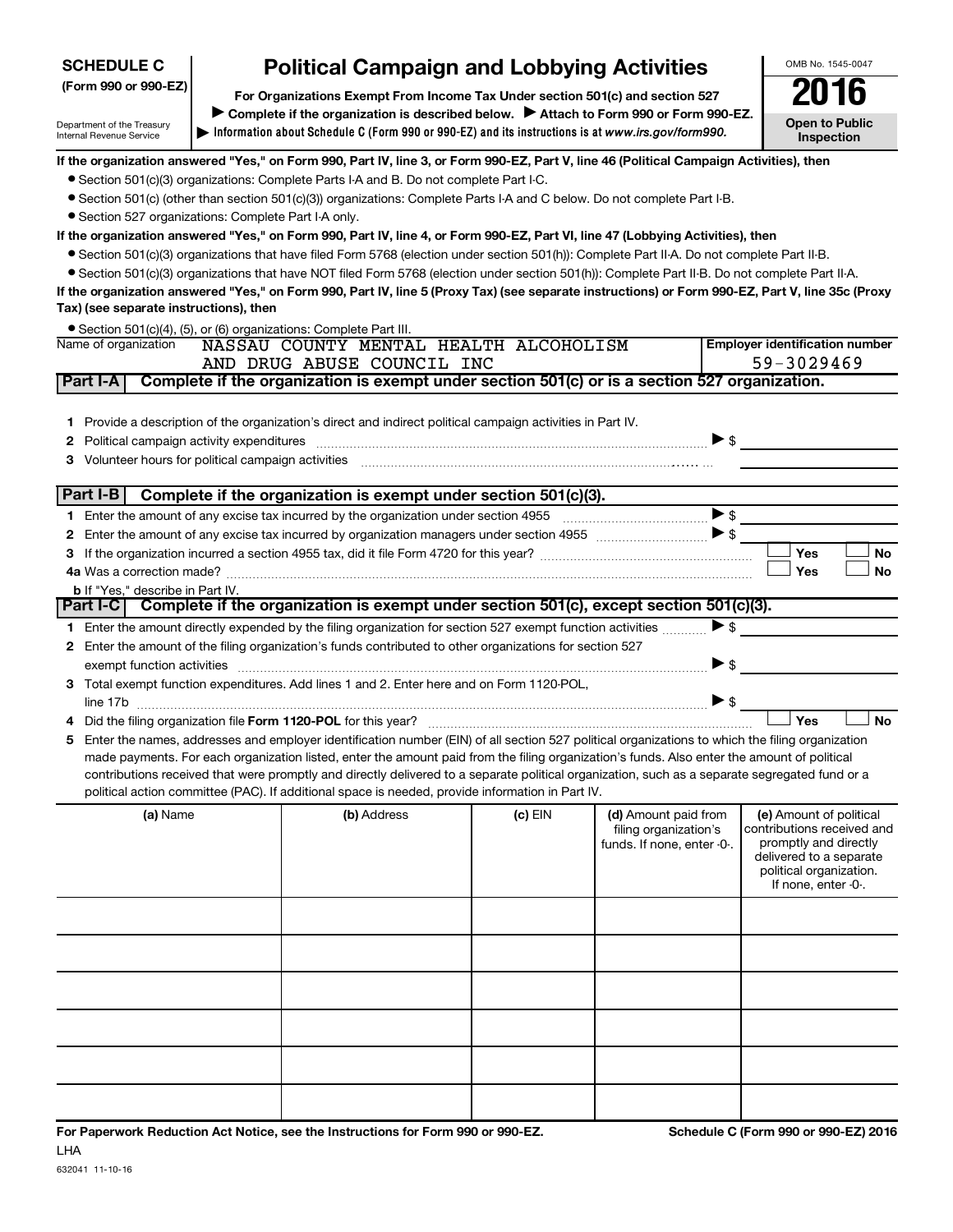59-3029469 Page 2

| Schedule C (Form 990 or 990-EZ) 2016 AND DRUG ABUSE COUNCIL INC                                                                                 |                                        |                                                                                  |                                                                                                                                   |                              | 59-3029469 $_{Page 2}$               |
|-------------------------------------------------------------------------------------------------------------------------------------------------|----------------------------------------|----------------------------------------------------------------------------------|-----------------------------------------------------------------------------------------------------------------------------------|------------------------------|--------------------------------------|
| Complete if the organization is exempt under section 501(c)(3) and filed Form 5768 (election under<br><b>Part II-A</b>                          |                                        |                                                                                  |                                                                                                                                   |                              |                                      |
| section 501(h)).                                                                                                                                |                                        |                                                                                  |                                                                                                                                   |                              |                                      |
| A Check $\blacktriangleright$                                                                                                                   |                                        |                                                                                  | if the filing organization belongs to an affiliated group (and list in Part IV each affiliated group member's name, address, EIN, |                              |                                      |
| expenses, and share of excess lobbying expenditures).                                                                                           |                                        |                                                                                  |                                                                                                                                   |                              |                                      |
| <b>B</b> Check $\blacktriangleright$                                                                                                            |                                        | if the filing organization checked box A and "limited control" provisions apply. |                                                                                                                                   |                              |                                      |
|                                                                                                                                                 | <b>Limits on Lobbying Expenditures</b> |                                                                                  |                                                                                                                                   | (a) Filing<br>organization's | (b) Affiliated group                 |
|                                                                                                                                                 |                                        | (The term "expenditures" means amounts paid or incurred.)                        |                                                                                                                                   | totals                       | totals                               |
|                                                                                                                                                 |                                        |                                                                                  |                                                                                                                                   |                              |                                      |
|                                                                                                                                                 |                                        |                                                                                  |                                                                                                                                   |                              |                                      |
|                                                                                                                                                 |                                        |                                                                                  |                                                                                                                                   |                              |                                      |
|                                                                                                                                                 |                                        |                                                                                  |                                                                                                                                   |                              |                                      |
| d Other exempt purpose expenditures                                                                                                             |                                        |                                                                                  |                                                                                                                                   |                              |                                      |
|                                                                                                                                                 |                                        |                                                                                  |                                                                                                                                   |                              |                                      |
| f Lobbying nontaxable amount. Enter the amount from the following table in both columns.<br>If the amount on line 1e, column $(a)$ or $(b)$ is: |                                        |                                                                                  |                                                                                                                                   |                              |                                      |
| Not over \$500,000                                                                                                                              |                                        | The lobbying nontaxable amount is:<br>20% of the amount on line 1e.              |                                                                                                                                   |                              |                                      |
| Over \$500,000 but not over \$1,000,000                                                                                                         |                                        | \$100,000 plus 15% of the excess over \$500,000.                                 |                                                                                                                                   |                              |                                      |
| Over \$1,000,000 but not over \$1,500,000                                                                                                       |                                        | \$175,000 plus 10% of the excess over \$1,000,000                                |                                                                                                                                   |                              |                                      |
| Over \$1,500,000 but not over \$17,000,000                                                                                                      |                                        | \$225,000 plus 5% of the excess over \$1,500,000.                                |                                                                                                                                   |                              |                                      |
| Over \$17,000,000                                                                                                                               | \$1,000,000.                           |                                                                                  |                                                                                                                                   |                              |                                      |
|                                                                                                                                                 |                                        |                                                                                  |                                                                                                                                   |                              |                                      |
| g Grassroots nontaxable amount (enter 25% of line 1f)                                                                                           |                                        |                                                                                  |                                                                                                                                   |                              |                                      |
| h Subtract line 1g from line 1a. If zero or less, enter -0-                                                                                     |                                        |                                                                                  |                                                                                                                                   |                              |                                      |
|                                                                                                                                                 |                                        |                                                                                  |                                                                                                                                   |                              |                                      |
| j If there is an amount other than zero on either line 1h or line 1i, did the organization file Form 4720                                       |                                        |                                                                                  |                                                                                                                                   |                              |                                      |
| reporting section 4911 tax for this year?                                                                                                       |                                        |                                                                                  |                                                                                                                                   |                              | Yes<br>No                            |
|                                                                                                                                                 |                                        | 4-Year Averaging Period Under section 501(h)                                     |                                                                                                                                   |                              |                                      |
| (Some organizations that made a section 501(h) election do not have to complete all of the five columns below.                                  |                                        |                                                                                  |                                                                                                                                   |                              |                                      |
|                                                                                                                                                 |                                        | See the separate instructions for lines 2a through 2f.)                          |                                                                                                                                   |                              |                                      |
|                                                                                                                                                 |                                        | Lobbying Expenditures During 4-Year Averaging Period                             |                                                                                                                                   |                              |                                      |
| Calendar year                                                                                                                                   | (a) 2013                               | (b) 2014                                                                         | $(c)$ 2015                                                                                                                        | $(d)$ 2016                   |                                      |
| (or fiscal year beginning in)                                                                                                                   |                                        |                                                                                  |                                                                                                                                   |                              | (e) Total                            |
|                                                                                                                                                 |                                        |                                                                                  |                                                                                                                                   |                              |                                      |
| 2a Lobbying nontaxable amount                                                                                                                   |                                        |                                                                                  |                                                                                                                                   |                              |                                      |
| <b>b</b> Lobbying ceiling amount                                                                                                                |                                        |                                                                                  |                                                                                                                                   |                              |                                      |
| (150% of line 2a, column(e))                                                                                                                    |                                        |                                                                                  |                                                                                                                                   |                              |                                      |
|                                                                                                                                                 |                                        |                                                                                  |                                                                                                                                   |                              |                                      |
| c Total lobbying expenditures                                                                                                                   |                                        |                                                                                  |                                                                                                                                   |                              |                                      |
|                                                                                                                                                 |                                        |                                                                                  |                                                                                                                                   |                              |                                      |
| d Grassroots nontaxable amount                                                                                                                  |                                        |                                                                                  |                                                                                                                                   |                              |                                      |
| e Grassroots ceiling amount                                                                                                                     |                                        |                                                                                  |                                                                                                                                   |                              |                                      |
| (150% of line 2d, column (e))                                                                                                                   |                                        |                                                                                  |                                                                                                                                   |                              |                                      |
|                                                                                                                                                 |                                        |                                                                                  |                                                                                                                                   |                              |                                      |
| f Grassroots lobbying expenditures                                                                                                              |                                        |                                                                                  |                                                                                                                                   |                              |                                      |
|                                                                                                                                                 |                                        |                                                                                  |                                                                                                                                   |                              | Schedule C (Form 990 or 990-EZ) 2016 |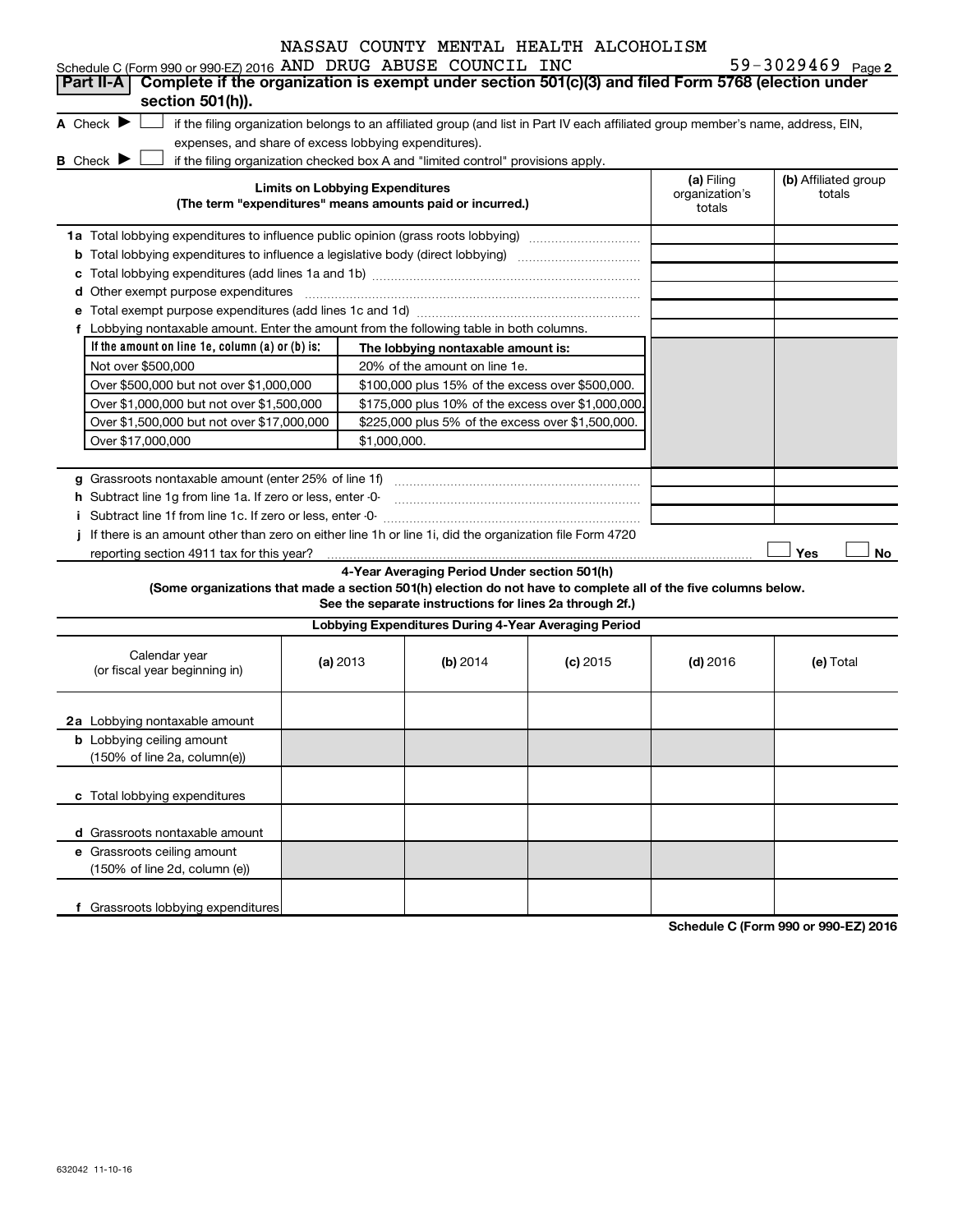#### 59-3029469 Page 3 Schedule C (Form 990 or 990-EZ) 2016 AND DRUG ABUSE COUNCILI INC 59-3UZ9469 Page **Part II-B Complete if the organization is exempt under section 501(c)(3) and has NOT filed Form 5768 (election under section 501(h)).** AND DRUG ABUSE COUNCIL INC 59-3029469

| For each "Yes," response on lines 1a through 1i below, provide in Part IV a detailed description                                                                                                                                    | (a)                     |                                                | (b)    |                                      |  |  |  |  |
|-------------------------------------------------------------------------------------------------------------------------------------------------------------------------------------------------------------------------------------|-------------------------|------------------------------------------------|--------|--------------------------------------|--|--|--|--|
| of the lobbying activity.                                                                                                                                                                                                           | Yes                     | No                                             | Amount |                                      |  |  |  |  |
| During the year, did the filing organization attempt to influence foreign, national, state or<br>1<br>local legislation, including any attempt to influence public opinion on a legislative matter                                  |                         |                                                |        |                                      |  |  |  |  |
| or referendum, through the use of:                                                                                                                                                                                                  |                         |                                                |        |                                      |  |  |  |  |
|                                                                                                                                                                                                                                     | $\overline{\textbf{x}}$ | x                                              |        |                                      |  |  |  |  |
| <b>b</b> Paid staff or management (include compensation in expenses reported on lines 1c through 1i)?                                                                                                                               |                         | X                                              |        |                                      |  |  |  |  |
|                                                                                                                                                                                                                                     |                         |                                                |        |                                      |  |  |  |  |
|                                                                                                                                                                                                                                     |                         | $\overline{\text{x}}$<br>$\overline{\text{x}}$ |        |                                      |  |  |  |  |
|                                                                                                                                                                                                                                     |                         | X                                              |        |                                      |  |  |  |  |
|                                                                                                                                                                                                                                     | $\overline{\text{x}}$   |                                                |        |                                      |  |  |  |  |
| g Direct contact with legislators, their staffs, government officials, or a legislative body?<br>h Rallies, demonstrations, seminars, conventions, speeches, lectures, or any similar means?                                        |                         | X                                              |        |                                      |  |  |  |  |
| <i>i</i> Other activities?                                                                                                                                                                                                          | $\overline{\text{x}}$   |                                                |        | 10,758.                              |  |  |  |  |
|                                                                                                                                                                                                                                     |                         |                                                |        | 10,758.                              |  |  |  |  |
| 2a Did the activities in line 1 cause the organization to be not described in section 501(c)(3)?                                                                                                                                    |                         | X                                              |        |                                      |  |  |  |  |
|                                                                                                                                                                                                                                     |                         |                                                |        |                                      |  |  |  |  |
| c If "Yes," enter the amount of any tax incurred by organization managers under section 4912                                                                                                                                        |                         |                                                |        |                                      |  |  |  |  |
| d If the filing organization incurred a section 4912 tax, did it file Form 4720 for this year?                                                                                                                                      |                         |                                                |        |                                      |  |  |  |  |
| Part III-A Complete if the organization is exempt under section 501(c)(4), section 501(c)(5), or section                                                                                                                            |                         |                                                |        |                                      |  |  |  |  |
| $501(c)(6)$ .                                                                                                                                                                                                                       |                         |                                                |        |                                      |  |  |  |  |
|                                                                                                                                                                                                                                     |                         |                                                | Yes    | No                                   |  |  |  |  |
| 1.                                                                                                                                                                                                                                  |                         | 1                                              |        |                                      |  |  |  |  |
| 2                                                                                                                                                                                                                                   |                         | $\mathbf{2}$                                   |        |                                      |  |  |  |  |
| Did the organization agree to carry over lobbying and political campaign activity expenditures from the prior year?<br>З                                                                                                            |                         | 3                                              |        |                                      |  |  |  |  |
| Part III-B Complete if the organization is exempt under section 501(c)(4), section 501(c)(5), or section<br>501(c)(6) and if either (a) BOTH Part III-A, lines 1 and 2, are answered "No," OR (b) Part III-A, line 3, is            |                         |                                                |        |                                      |  |  |  |  |
| answered "Yes."                                                                                                                                                                                                                     |                         |                                                |        |                                      |  |  |  |  |
| Dues, assessments and similar amounts from members [111] Dues, assessments and similar amounts and similar amounts from members [111] Dues, assessments and similar amounts from members [11] Dues and Supply and Supply and S<br>1 |                         | 1                                              |        |                                      |  |  |  |  |
| Section 162(e) nondeductible lobbying and political expenditures (do not include amounts of political<br>2                                                                                                                          |                         |                                                |        |                                      |  |  |  |  |
| expenses for which the section 527(f) tax was paid).                                                                                                                                                                                |                         |                                                |        |                                      |  |  |  |  |
|                                                                                                                                                                                                                                     |                         | 2a                                             |        |                                      |  |  |  |  |
| b Carryover from last year manufactured and contract the contract of the contract of the contract of the contract of contract of contract of contract of contract of contract of contract of contract of contract of contract       |                         | 2b                                             |        |                                      |  |  |  |  |
|                                                                                                                                                                                                                                     |                         | 2c                                             |        |                                      |  |  |  |  |
| Aggregate amount reported in section 6033(e)(1)(A) notices of nondeductible section 162(e) dues manufactured                                                                                                                        |                         | 3                                              |        |                                      |  |  |  |  |
| If notices were sent and the amount on line 2c exceeds the amount on line 3, what portion of the excess<br>4                                                                                                                        |                         |                                                |        |                                      |  |  |  |  |
| does the organization agree to carryover to the reasonable estimate of nondeductible lobbying and political                                                                                                                         |                         |                                                |        |                                      |  |  |  |  |
| expenditure next year?                                                                                                                                                                                                              |                         | 4                                              |        |                                      |  |  |  |  |
| 5 Taxable amount of lobbying and political expenditures (see instructions)                                                                                                                                                          |                         | 5                                              |        |                                      |  |  |  |  |
| <b>Part IV</b><br><b>Supplemental Information</b>                                                                                                                                                                                   |                         |                                                |        |                                      |  |  |  |  |
| Provide the descriptions required for Part I-A, line 1; Part I-B, line 4; Part I-C, line 5; Part II-A (affiliated group list); Part II-A, lines 1 and 2 (see                                                                        |                         |                                                |        |                                      |  |  |  |  |
| instructions); and Part II-B, line 1. Also, complete this part for any additional information.                                                                                                                                      |                         |                                                |        |                                      |  |  |  |  |
| PART II-B, LINE 1, LOBBYING ACTIVITIES:                                                                                                                                                                                             |                         |                                                |        |                                      |  |  |  |  |
| IN ORDER TO DEVELOP AND IMPLEMENT STRATEGIES TO ATTAIN CERTAIN PUBLIC                                                                                                                                                               |                         |                                                |        |                                      |  |  |  |  |
| FUNDING GOALS AND TO FOSTER MUTUALLY BENEFICIAL AND ONGOING                                                                                                                                                                         |                         |                                                |        |                                      |  |  |  |  |
| RELATIONSHIPS, THE ORGANIZATION COMMUNICATES WITH ELECTED OFFICIALS TO                                                                                                                                                              |                         |                                                |        |                                      |  |  |  |  |
| STAY APPRISED OF IMPORTANT STATE OF FLORIDA LEGISLATIVE, GOVERNANCE AND                                                                                                                                                             |                         |                                                |        |                                      |  |  |  |  |
| POLICY ISSUES THAT MAY SPECIFICALLY AFFECT THE ORGANIZATION'S MISSION                                                                                                                                                               |                         |                                                |        |                                      |  |  |  |  |
|                                                                                                                                                                                                                                     |                         |                                                |        | Schedule C (Form 990 or 990-EZ) 2016 |  |  |  |  |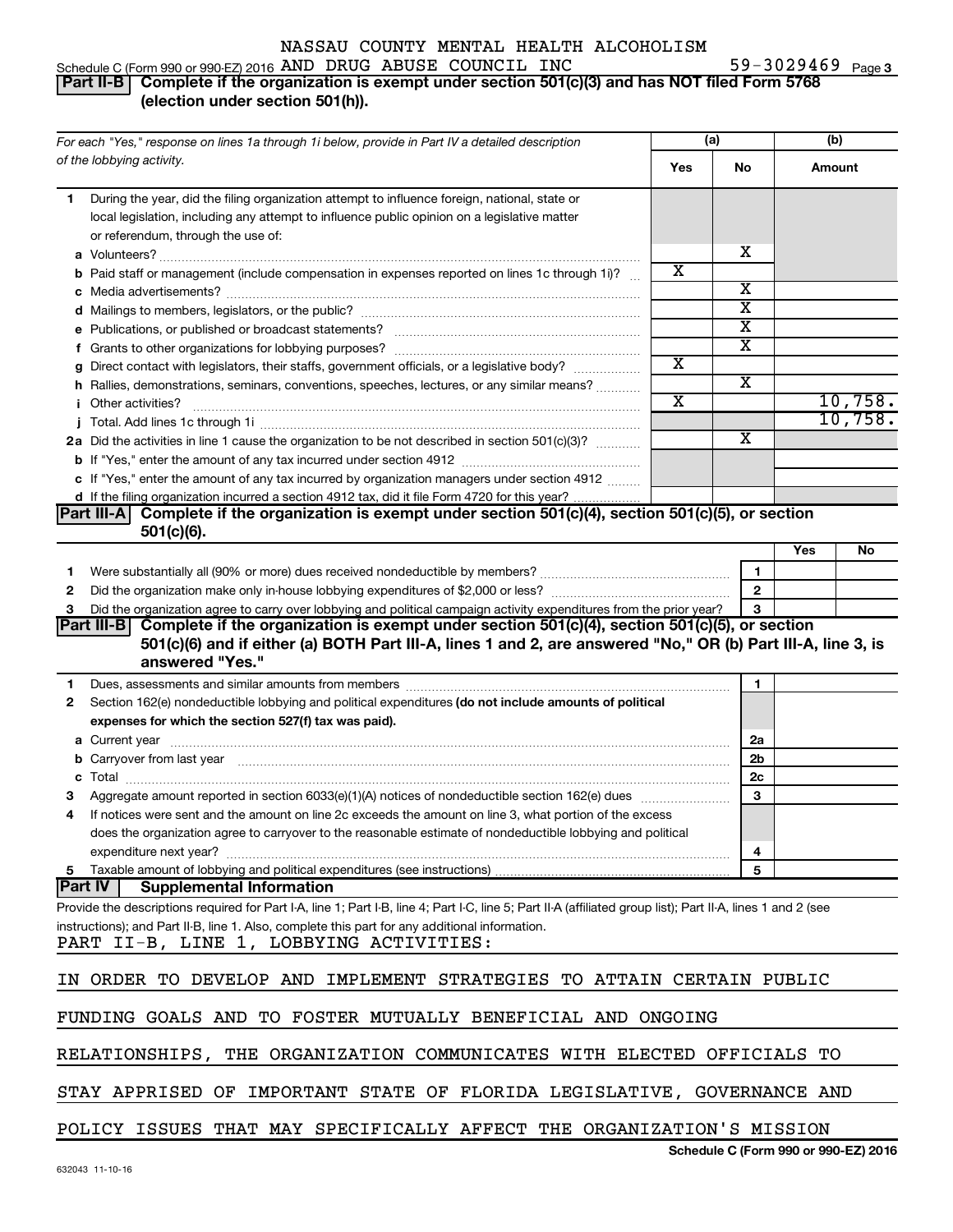|  |                            | NASSAU COUNTY MENTAL HEALTH ALCOHOLISM |
|--|----------------------------|----------------------------------------|
|  | AND DRUG ABUSE COUNCIL INC |                                        |

|  | Schedule C (Form 990 or 990-EZ) 2016 AND DRUG ABUSE COUNCIL INC<br><b>Part IV   Supplemental Information</b> (continued) |  |  | 59-3029469 Page 4                    |  |
|--|--------------------------------------------------------------------------------------------------------------------------|--|--|--------------------------------------|--|
|  |                                                                                                                          |  |  |                                      |  |
|  | AND PROGRAM SERVICES.                                                                                                    |  |  |                                      |  |
|  |                                                                                                                          |  |  |                                      |  |
|  |                                                                                                                          |  |  |                                      |  |
|  |                                                                                                                          |  |  |                                      |  |
|  |                                                                                                                          |  |  |                                      |  |
|  |                                                                                                                          |  |  |                                      |  |
|  |                                                                                                                          |  |  |                                      |  |
|  |                                                                                                                          |  |  |                                      |  |
|  |                                                                                                                          |  |  |                                      |  |
|  |                                                                                                                          |  |  |                                      |  |
|  |                                                                                                                          |  |  |                                      |  |
|  |                                                                                                                          |  |  |                                      |  |
|  |                                                                                                                          |  |  |                                      |  |
|  |                                                                                                                          |  |  |                                      |  |
|  |                                                                                                                          |  |  |                                      |  |
|  |                                                                                                                          |  |  |                                      |  |
|  |                                                                                                                          |  |  |                                      |  |
|  |                                                                                                                          |  |  |                                      |  |
|  |                                                                                                                          |  |  |                                      |  |
|  |                                                                                                                          |  |  |                                      |  |
|  |                                                                                                                          |  |  |                                      |  |
|  |                                                                                                                          |  |  |                                      |  |
|  |                                                                                                                          |  |  |                                      |  |
|  |                                                                                                                          |  |  |                                      |  |
|  |                                                                                                                          |  |  |                                      |  |
|  |                                                                                                                          |  |  |                                      |  |
|  |                                                                                                                          |  |  |                                      |  |
|  |                                                                                                                          |  |  | Schedule C (Form 990 or 990-EZ) 2016 |  |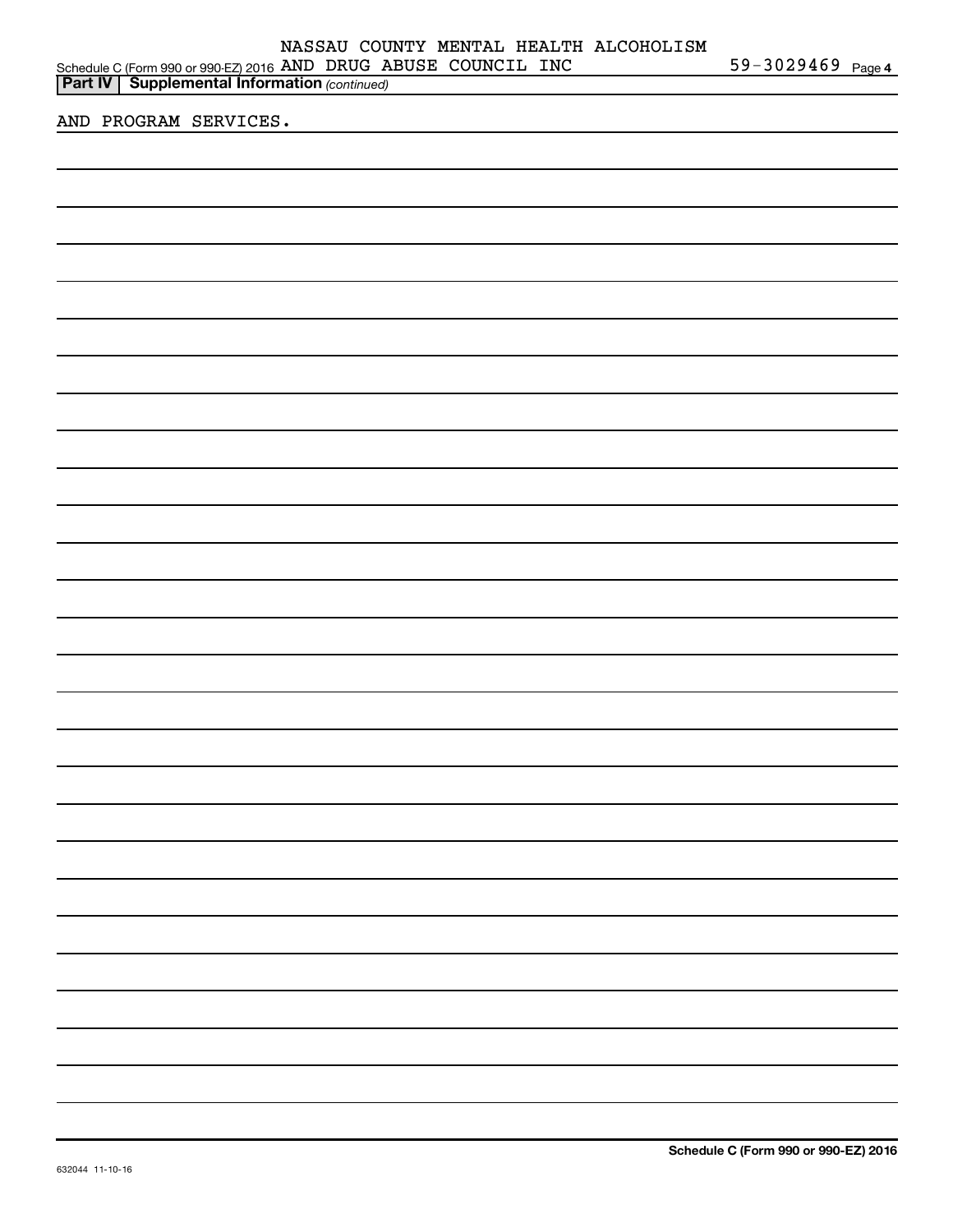| Complete if the organization answered "Yes" on Form 990,<br>(Form 990)<br>Part IV, line 6, 7, 8, 9, 10, 11a, 11b, 11c, 11d, 11e, 11f, 12a, or 12b.<br><b>Open to Public</b><br>Attach to Form 990.<br>Department of the Treasury<br>Inspection<br>Information about Schedule D (Form 990) and its instructions is at www.irs.gov/form990.<br>Internal Revenue Service<br>NASSAU COUNTY MENTAL HEALTH ALCOHOLISM<br><b>Employer identification number</b><br>Name of the organization<br>59-3029469<br>AND DRUG ABUSE COUNCIL INC<br>Organizations Maintaining Donor Advised Funds or Other Similar Funds or Accounts. Complete if the<br>Part I<br>organization answered "Yes" on Form 990, Part IV, line 6.<br>(a) Donor advised funds<br>(b) Funds and other accounts<br>1<br>Aggregate value of contributions to (during year)<br>2<br>З<br>4<br>Did the organization inform all donors and donor advisors in writing that the assets held in donor advised funds<br>5<br>Yes<br>Did the organization inform all grantees, donors, and donor advisors in writing that grant funds can be used only<br>6<br>for charitable purposes and not for the benefit of the donor or donor advisor, or for any other purpose conferring<br>Yes<br>impermissible private benefit?<br><b>Part II</b><br>Conservation Easements. Complete if the organization answered "Yes" on Form 990, Part IV, line 7.<br>Purpose(s) of conservation easements held by the organization (check all that apply).<br>1<br>Preservation of land for public use (e.g., recreation or education)<br>Preservation of a historically important land area<br>Protection of natural habitat<br>Preservation of a certified historic structure<br>Preservation of open space<br>2<br>Complete lines 2a through 2d if the organization held a qualified conservation contribution in the form of a conservation easement on the last<br>Held at the End of the Tax Year<br>day of the tax year.<br>2a<br>2b<br>2c<br>Number of conservation easements included in (c) acquired after 8/17/06, and not on a historic structure<br>d<br>2d<br>Number of conservation easements modified, transferred, released, extinguished, or terminated by the organization during the tax<br>3<br>$year \triangleright$<br>Number of states where property subject to conservation easement is located ><br>4<br>Does the organization have a written policy regarding the periodic monitoring, inspection, handling of<br>5<br>Yes<br>Staff and volunteer hours devoted to monitoring, inspecting, handling of violations, and enforcing conservation easements during the year<br>6<br>Amount of expenses incurred in monitoring, inspecting, handling of violations, and enforcing conservation easements during the year<br>7<br>▶ \$<br>Does each conservation easement reported on line 2(d) above satisfy the requirements of section 170(h)(4)(B)(i)<br>8<br>Yes<br>In Part XIII, describe how the organization reports conservation easements in its revenue and expense statement, and balance sheet, and<br>9<br>include, if applicable, the text of the footnote to the organization's financial statements that describes the organization's accounting for<br>conservation easements.<br>Part III   Organizations Maintaining Collections of Art, Historical Treasures, or Other Similar Assets.<br>Complete if the organization answered "Yes" on Form 990, Part IV, line 8.<br>1a If the organization elected, as permitted under SFAS 116 (ASC 958), not to report in its revenue statement and balance sheet works of art,<br>historical treasures, or other similar assets held for public exhibition, education, or research in furtherance of public service, provide, in Part XIII,<br>the text of the footnote to its financial statements that describes these items. | <b>Supplemental Financial Statements</b><br><b>SCHEDULE D</b> |  |  |  |  |  | OMB No. 1545-0047 |           |  |  |
|-------------------------------------------------------------------------------------------------------------------------------------------------------------------------------------------------------------------------------------------------------------------------------------------------------------------------------------------------------------------------------------------------------------------------------------------------------------------------------------------------------------------------------------------------------------------------------------------------------------------------------------------------------------------------------------------------------------------------------------------------------------------------------------------------------------------------------------------------------------------------------------------------------------------------------------------------------------------------------------------------------------------------------------------------------------------------------------------------------------------------------------------------------------------------------------------------------------------------------------------------------------------------------------------------------------------------------------------------------------------------------------------------------------------------------------------------------------------------------------------------------------------------------------------------------------------------------------------------------------------------------------------------------------------------------------------------------------------------------------------------------------------------------------------------------------------------------------------------------------------------------------------------------------------------------------------------------------------------------------------------------------------------------------------------------------------------------------------------------------------------------------------------------------------------------------------------------------------------------------------------------------------------------------------------------------------------------------------------------------------------------------------------------------------------------------------------------------------------------------------------------------------------------------------------------------------------------------------------------------------------------------------------------------------------------------------------------------------------------------------------------------------------------------------------------------------------------------------------------------------------------------------------------------------------------------------------------------------------------------------------------------------------------------------------------------------------------------------------------------------------------------------------------------------------------------------------------------------------------------------------------------------------------------------------------------------------------------------------------------------------------------------------------------------------------------------------------------------------------------------------------------------------------------------------------------------------------------------------------------------------------------------------------------------------------------------------------------------------------------------------------------------------------------------------------------------------------------------------|---------------------------------------------------------------|--|--|--|--|--|-------------------|-----------|--|--|
|                                                                                                                                                                                                                                                                                                                                                                                                                                                                                                                                                                                                                                                                                                                                                                                                                                                                                                                                                                                                                                                                                                                                                                                                                                                                                                                                                                                                                                                                                                                                                                                                                                                                                                                                                                                                                                                                                                                                                                                                                                                                                                                                                                                                                                                                                                                                                                                                                                                                                                                                                                                                                                                                                                                                                                                                                                                                                                                                                                                                                                                                                                                                                                                                                                                                                                                                                                                                                                                                                                                                                                                                                                                                                                                                                                                                                                                 |                                                               |  |  |  |  |  |                   |           |  |  |
|                                                                                                                                                                                                                                                                                                                                                                                                                                                                                                                                                                                                                                                                                                                                                                                                                                                                                                                                                                                                                                                                                                                                                                                                                                                                                                                                                                                                                                                                                                                                                                                                                                                                                                                                                                                                                                                                                                                                                                                                                                                                                                                                                                                                                                                                                                                                                                                                                                                                                                                                                                                                                                                                                                                                                                                                                                                                                                                                                                                                                                                                                                                                                                                                                                                                                                                                                                                                                                                                                                                                                                                                                                                                                                                                                                                                                                                 |                                                               |  |  |  |  |  |                   |           |  |  |
|                                                                                                                                                                                                                                                                                                                                                                                                                                                                                                                                                                                                                                                                                                                                                                                                                                                                                                                                                                                                                                                                                                                                                                                                                                                                                                                                                                                                                                                                                                                                                                                                                                                                                                                                                                                                                                                                                                                                                                                                                                                                                                                                                                                                                                                                                                                                                                                                                                                                                                                                                                                                                                                                                                                                                                                                                                                                                                                                                                                                                                                                                                                                                                                                                                                                                                                                                                                                                                                                                                                                                                                                                                                                                                                                                                                                                                                 |                                                               |  |  |  |  |  |                   |           |  |  |
|                                                                                                                                                                                                                                                                                                                                                                                                                                                                                                                                                                                                                                                                                                                                                                                                                                                                                                                                                                                                                                                                                                                                                                                                                                                                                                                                                                                                                                                                                                                                                                                                                                                                                                                                                                                                                                                                                                                                                                                                                                                                                                                                                                                                                                                                                                                                                                                                                                                                                                                                                                                                                                                                                                                                                                                                                                                                                                                                                                                                                                                                                                                                                                                                                                                                                                                                                                                                                                                                                                                                                                                                                                                                                                                                                                                                                                                 |                                                               |  |  |  |  |  |                   |           |  |  |
|                                                                                                                                                                                                                                                                                                                                                                                                                                                                                                                                                                                                                                                                                                                                                                                                                                                                                                                                                                                                                                                                                                                                                                                                                                                                                                                                                                                                                                                                                                                                                                                                                                                                                                                                                                                                                                                                                                                                                                                                                                                                                                                                                                                                                                                                                                                                                                                                                                                                                                                                                                                                                                                                                                                                                                                                                                                                                                                                                                                                                                                                                                                                                                                                                                                                                                                                                                                                                                                                                                                                                                                                                                                                                                                                                                                                                                                 |                                                               |  |  |  |  |  |                   |           |  |  |
|                                                                                                                                                                                                                                                                                                                                                                                                                                                                                                                                                                                                                                                                                                                                                                                                                                                                                                                                                                                                                                                                                                                                                                                                                                                                                                                                                                                                                                                                                                                                                                                                                                                                                                                                                                                                                                                                                                                                                                                                                                                                                                                                                                                                                                                                                                                                                                                                                                                                                                                                                                                                                                                                                                                                                                                                                                                                                                                                                                                                                                                                                                                                                                                                                                                                                                                                                                                                                                                                                                                                                                                                                                                                                                                                                                                                                                                 |                                                               |  |  |  |  |  |                   |           |  |  |
|                                                                                                                                                                                                                                                                                                                                                                                                                                                                                                                                                                                                                                                                                                                                                                                                                                                                                                                                                                                                                                                                                                                                                                                                                                                                                                                                                                                                                                                                                                                                                                                                                                                                                                                                                                                                                                                                                                                                                                                                                                                                                                                                                                                                                                                                                                                                                                                                                                                                                                                                                                                                                                                                                                                                                                                                                                                                                                                                                                                                                                                                                                                                                                                                                                                                                                                                                                                                                                                                                                                                                                                                                                                                                                                                                                                                                                                 |                                                               |  |  |  |  |  |                   |           |  |  |
|                                                                                                                                                                                                                                                                                                                                                                                                                                                                                                                                                                                                                                                                                                                                                                                                                                                                                                                                                                                                                                                                                                                                                                                                                                                                                                                                                                                                                                                                                                                                                                                                                                                                                                                                                                                                                                                                                                                                                                                                                                                                                                                                                                                                                                                                                                                                                                                                                                                                                                                                                                                                                                                                                                                                                                                                                                                                                                                                                                                                                                                                                                                                                                                                                                                                                                                                                                                                                                                                                                                                                                                                                                                                                                                                                                                                                                                 |                                                               |  |  |  |  |  |                   |           |  |  |
|                                                                                                                                                                                                                                                                                                                                                                                                                                                                                                                                                                                                                                                                                                                                                                                                                                                                                                                                                                                                                                                                                                                                                                                                                                                                                                                                                                                                                                                                                                                                                                                                                                                                                                                                                                                                                                                                                                                                                                                                                                                                                                                                                                                                                                                                                                                                                                                                                                                                                                                                                                                                                                                                                                                                                                                                                                                                                                                                                                                                                                                                                                                                                                                                                                                                                                                                                                                                                                                                                                                                                                                                                                                                                                                                                                                                                                                 |                                                               |  |  |  |  |  |                   |           |  |  |
|                                                                                                                                                                                                                                                                                                                                                                                                                                                                                                                                                                                                                                                                                                                                                                                                                                                                                                                                                                                                                                                                                                                                                                                                                                                                                                                                                                                                                                                                                                                                                                                                                                                                                                                                                                                                                                                                                                                                                                                                                                                                                                                                                                                                                                                                                                                                                                                                                                                                                                                                                                                                                                                                                                                                                                                                                                                                                                                                                                                                                                                                                                                                                                                                                                                                                                                                                                                                                                                                                                                                                                                                                                                                                                                                                                                                                                                 |                                                               |  |  |  |  |  |                   |           |  |  |
|                                                                                                                                                                                                                                                                                                                                                                                                                                                                                                                                                                                                                                                                                                                                                                                                                                                                                                                                                                                                                                                                                                                                                                                                                                                                                                                                                                                                                                                                                                                                                                                                                                                                                                                                                                                                                                                                                                                                                                                                                                                                                                                                                                                                                                                                                                                                                                                                                                                                                                                                                                                                                                                                                                                                                                                                                                                                                                                                                                                                                                                                                                                                                                                                                                                                                                                                                                                                                                                                                                                                                                                                                                                                                                                                                                                                                                                 |                                                               |  |  |  |  |  |                   |           |  |  |
|                                                                                                                                                                                                                                                                                                                                                                                                                                                                                                                                                                                                                                                                                                                                                                                                                                                                                                                                                                                                                                                                                                                                                                                                                                                                                                                                                                                                                                                                                                                                                                                                                                                                                                                                                                                                                                                                                                                                                                                                                                                                                                                                                                                                                                                                                                                                                                                                                                                                                                                                                                                                                                                                                                                                                                                                                                                                                                                                                                                                                                                                                                                                                                                                                                                                                                                                                                                                                                                                                                                                                                                                                                                                                                                                                                                                                                                 |                                                               |  |  |  |  |  |                   |           |  |  |
|                                                                                                                                                                                                                                                                                                                                                                                                                                                                                                                                                                                                                                                                                                                                                                                                                                                                                                                                                                                                                                                                                                                                                                                                                                                                                                                                                                                                                                                                                                                                                                                                                                                                                                                                                                                                                                                                                                                                                                                                                                                                                                                                                                                                                                                                                                                                                                                                                                                                                                                                                                                                                                                                                                                                                                                                                                                                                                                                                                                                                                                                                                                                                                                                                                                                                                                                                                                                                                                                                                                                                                                                                                                                                                                                                                                                                                                 |                                                               |  |  |  |  |  |                   | <b>No</b> |  |  |
|                                                                                                                                                                                                                                                                                                                                                                                                                                                                                                                                                                                                                                                                                                                                                                                                                                                                                                                                                                                                                                                                                                                                                                                                                                                                                                                                                                                                                                                                                                                                                                                                                                                                                                                                                                                                                                                                                                                                                                                                                                                                                                                                                                                                                                                                                                                                                                                                                                                                                                                                                                                                                                                                                                                                                                                                                                                                                                                                                                                                                                                                                                                                                                                                                                                                                                                                                                                                                                                                                                                                                                                                                                                                                                                                                                                                                                                 |                                                               |  |  |  |  |  |                   |           |  |  |
|                                                                                                                                                                                                                                                                                                                                                                                                                                                                                                                                                                                                                                                                                                                                                                                                                                                                                                                                                                                                                                                                                                                                                                                                                                                                                                                                                                                                                                                                                                                                                                                                                                                                                                                                                                                                                                                                                                                                                                                                                                                                                                                                                                                                                                                                                                                                                                                                                                                                                                                                                                                                                                                                                                                                                                                                                                                                                                                                                                                                                                                                                                                                                                                                                                                                                                                                                                                                                                                                                                                                                                                                                                                                                                                                                                                                                                                 |                                                               |  |  |  |  |  |                   |           |  |  |
|                                                                                                                                                                                                                                                                                                                                                                                                                                                                                                                                                                                                                                                                                                                                                                                                                                                                                                                                                                                                                                                                                                                                                                                                                                                                                                                                                                                                                                                                                                                                                                                                                                                                                                                                                                                                                                                                                                                                                                                                                                                                                                                                                                                                                                                                                                                                                                                                                                                                                                                                                                                                                                                                                                                                                                                                                                                                                                                                                                                                                                                                                                                                                                                                                                                                                                                                                                                                                                                                                                                                                                                                                                                                                                                                                                                                                                                 |                                                               |  |  |  |  |  |                   | No        |  |  |
|                                                                                                                                                                                                                                                                                                                                                                                                                                                                                                                                                                                                                                                                                                                                                                                                                                                                                                                                                                                                                                                                                                                                                                                                                                                                                                                                                                                                                                                                                                                                                                                                                                                                                                                                                                                                                                                                                                                                                                                                                                                                                                                                                                                                                                                                                                                                                                                                                                                                                                                                                                                                                                                                                                                                                                                                                                                                                                                                                                                                                                                                                                                                                                                                                                                                                                                                                                                                                                                                                                                                                                                                                                                                                                                                                                                                                                                 |                                                               |  |  |  |  |  |                   |           |  |  |
|                                                                                                                                                                                                                                                                                                                                                                                                                                                                                                                                                                                                                                                                                                                                                                                                                                                                                                                                                                                                                                                                                                                                                                                                                                                                                                                                                                                                                                                                                                                                                                                                                                                                                                                                                                                                                                                                                                                                                                                                                                                                                                                                                                                                                                                                                                                                                                                                                                                                                                                                                                                                                                                                                                                                                                                                                                                                                                                                                                                                                                                                                                                                                                                                                                                                                                                                                                                                                                                                                                                                                                                                                                                                                                                                                                                                                                                 |                                                               |  |  |  |  |  |                   |           |  |  |
|                                                                                                                                                                                                                                                                                                                                                                                                                                                                                                                                                                                                                                                                                                                                                                                                                                                                                                                                                                                                                                                                                                                                                                                                                                                                                                                                                                                                                                                                                                                                                                                                                                                                                                                                                                                                                                                                                                                                                                                                                                                                                                                                                                                                                                                                                                                                                                                                                                                                                                                                                                                                                                                                                                                                                                                                                                                                                                                                                                                                                                                                                                                                                                                                                                                                                                                                                                                                                                                                                                                                                                                                                                                                                                                                                                                                                                                 |                                                               |  |  |  |  |  |                   |           |  |  |
|                                                                                                                                                                                                                                                                                                                                                                                                                                                                                                                                                                                                                                                                                                                                                                                                                                                                                                                                                                                                                                                                                                                                                                                                                                                                                                                                                                                                                                                                                                                                                                                                                                                                                                                                                                                                                                                                                                                                                                                                                                                                                                                                                                                                                                                                                                                                                                                                                                                                                                                                                                                                                                                                                                                                                                                                                                                                                                                                                                                                                                                                                                                                                                                                                                                                                                                                                                                                                                                                                                                                                                                                                                                                                                                                                                                                                                                 |                                                               |  |  |  |  |  |                   |           |  |  |
|                                                                                                                                                                                                                                                                                                                                                                                                                                                                                                                                                                                                                                                                                                                                                                                                                                                                                                                                                                                                                                                                                                                                                                                                                                                                                                                                                                                                                                                                                                                                                                                                                                                                                                                                                                                                                                                                                                                                                                                                                                                                                                                                                                                                                                                                                                                                                                                                                                                                                                                                                                                                                                                                                                                                                                                                                                                                                                                                                                                                                                                                                                                                                                                                                                                                                                                                                                                                                                                                                                                                                                                                                                                                                                                                                                                                                                                 |                                                               |  |  |  |  |  |                   |           |  |  |
|                                                                                                                                                                                                                                                                                                                                                                                                                                                                                                                                                                                                                                                                                                                                                                                                                                                                                                                                                                                                                                                                                                                                                                                                                                                                                                                                                                                                                                                                                                                                                                                                                                                                                                                                                                                                                                                                                                                                                                                                                                                                                                                                                                                                                                                                                                                                                                                                                                                                                                                                                                                                                                                                                                                                                                                                                                                                                                                                                                                                                                                                                                                                                                                                                                                                                                                                                                                                                                                                                                                                                                                                                                                                                                                                                                                                                                                 |                                                               |  |  |  |  |  |                   |           |  |  |
|                                                                                                                                                                                                                                                                                                                                                                                                                                                                                                                                                                                                                                                                                                                                                                                                                                                                                                                                                                                                                                                                                                                                                                                                                                                                                                                                                                                                                                                                                                                                                                                                                                                                                                                                                                                                                                                                                                                                                                                                                                                                                                                                                                                                                                                                                                                                                                                                                                                                                                                                                                                                                                                                                                                                                                                                                                                                                                                                                                                                                                                                                                                                                                                                                                                                                                                                                                                                                                                                                                                                                                                                                                                                                                                                                                                                                                                 |                                                               |  |  |  |  |  |                   |           |  |  |
|                                                                                                                                                                                                                                                                                                                                                                                                                                                                                                                                                                                                                                                                                                                                                                                                                                                                                                                                                                                                                                                                                                                                                                                                                                                                                                                                                                                                                                                                                                                                                                                                                                                                                                                                                                                                                                                                                                                                                                                                                                                                                                                                                                                                                                                                                                                                                                                                                                                                                                                                                                                                                                                                                                                                                                                                                                                                                                                                                                                                                                                                                                                                                                                                                                                                                                                                                                                                                                                                                                                                                                                                                                                                                                                                                                                                                                                 |                                                               |  |  |  |  |  |                   |           |  |  |
|                                                                                                                                                                                                                                                                                                                                                                                                                                                                                                                                                                                                                                                                                                                                                                                                                                                                                                                                                                                                                                                                                                                                                                                                                                                                                                                                                                                                                                                                                                                                                                                                                                                                                                                                                                                                                                                                                                                                                                                                                                                                                                                                                                                                                                                                                                                                                                                                                                                                                                                                                                                                                                                                                                                                                                                                                                                                                                                                                                                                                                                                                                                                                                                                                                                                                                                                                                                                                                                                                                                                                                                                                                                                                                                                                                                                                                                 |                                                               |  |  |  |  |  |                   |           |  |  |
|                                                                                                                                                                                                                                                                                                                                                                                                                                                                                                                                                                                                                                                                                                                                                                                                                                                                                                                                                                                                                                                                                                                                                                                                                                                                                                                                                                                                                                                                                                                                                                                                                                                                                                                                                                                                                                                                                                                                                                                                                                                                                                                                                                                                                                                                                                                                                                                                                                                                                                                                                                                                                                                                                                                                                                                                                                                                                                                                                                                                                                                                                                                                                                                                                                                                                                                                                                                                                                                                                                                                                                                                                                                                                                                                                                                                                                                 |                                                               |  |  |  |  |  |                   |           |  |  |
|                                                                                                                                                                                                                                                                                                                                                                                                                                                                                                                                                                                                                                                                                                                                                                                                                                                                                                                                                                                                                                                                                                                                                                                                                                                                                                                                                                                                                                                                                                                                                                                                                                                                                                                                                                                                                                                                                                                                                                                                                                                                                                                                                                                                                                                                                                                                                                                                                                                                                                                                                                                                                                                                                                                                                                                                                                                                                                                                                                                                                                                                                                                                                                                                                                                                                                                                                                                                                                                                                                                                                                                                                                                                                                                                                                                                                                                 |                                                               |  |  |  |  |  |                   |           |  |  |
|                                                                                                                                                                                                                                                                                                                                                                                                                                                                                                                                                                                                                                                                                                                                                                                                                                                                                                                                                                                                                                                                                                                                                                                                                                                                                                                                                                                                                                                                                                                                                                                                                                                                                                                                                                                                                                                                                                                                                                                                                                                                                                                                                                                                                                                                                                                                                                                                                                                                                                                                                                                                                                                                                                                                                                                                                                                                                                                                                                                                                                                                                                                                                                                                                                                                                                                                                                                                                                                                                                                                                                                                                                                                                                                                                                                                                                                 |                                                               |  |  |  |  |  |                   |           |  |  |
|                                                                                                                                                                                                                                                                                                                                                                                                                                                                                                                                                                                                                                                                                                                                                                                                                                                                                                                                                                                                                                                                                                                                                                                                                                                                                                                                                                                                                                                                                                                                                                                                                                                                                                                                                                                                                                                                                                                                                                                                                                                                                                                                                                                                                                                                                                                                                                                                                                                                                                                                                                                                                                                                                                                                                                                                                                                                                                                                                                                                                                                                                                                                                                                                                                                                                                                                                                                                                                                                                                                                                                                                                                                                                                                                                                                                                                                 |                                                               |  |  |  |  |  |                   |           |  |  |
|                                                                                                                                                                                                                                                                                                                                                                                                                                                                                                                                                                                                                                                                                                                                                                                                                                                                                                                                                                                                                                                                                                                                                                                                                                                                                                                                                                                                                                                                                                                                                                                                                                                                                                                                                                                                                                                                                                                                                                                                                                                                                                                                                                                                                                                                                                                                                                                                                                                                                                                                                                                                                                                                                                                                                                                                                                                                                                                                                                                                                                                                                                                                                                                                                                                                                                                                                                                                                                                                                                                                                                                                                                                                                                                                                                                                                                                 |                                                               |  |  |  |  |  |                   |           |  |  |
|                                                                                                                                                                                                                                                                                                                                                                                                                                                                                                                                                                                                                                                                                                                                                                                                                                                                                                                                                                                                                                                                                                                                                                                                                                                                                                                                                                                                                                                                                                                                                                                                                                                                                                                                                                                                                                                                                                                                                                                                                                                                                                                                                                                                                                                                                                                                                                                                                                                                                                                                                                                                                                                                                                                                                                                                                                                                                                                                                                                                                                                                                                                                                                                                                                                                                                                                                                                                                                                                                                                                                                                                                                                                                                                                                                                                                                                 |                                                               |  |  |  |  |  |                   |           |  |  |
|                                                                                                                                                                                                                                                                                                                                                                                                                                                                                                                                                                                                                                                                                                                                                                                                                                                                                                                                                                                                                                                                                                                                                                                                                                                                                                                                                                                                                                                                                                                                                                                                                                                                                                                                                                                                                                                                                                                                                                                                                                                                                                                                                                                                                                                                                                                                                                                                                                                                                                                                                                                                                                                                                                                                                                                                                                                                                                                                                                                                                                                                                                                                                                                                                                                                                                                                                                                                                                                                                                                                                                                                                                                                                                                                                                                                                                                 |                                                               |  |  |  |  |  |                   | <b>No</b> |  |  |
|                                                                                                                                                                                                                                                                                                                                                                                                                                                                                                                                                                                                                                                                                                                                                                                                                                                                                                                                                                                                                                                                                                                                                                                                                                                                                                                                                                                                                                                                                                                                                                                                                                                                                                                                                                                                                                                                                                                                                                                                                                                                                                                                                                                                                                                                                                                                                                                                                                                                                                                                                                                                                                                                                                                                                                                                                                                                                                                                                                                                                                                                                                                                                                                                                                                                                                                                                                                                                                                                                                                                                                                                                                                                                                                                                                                                                                                 |                                                               |  |  |  |  |  |                   |           |  |  |
|                                                                                                                                                                                                                                                                                                                                                                                                                                                                                                                                                                                                                                                                                                                                                                                                                                                                                                                                                                                                                                                                                                                                                                                                                                                                                                                                                                                                                                                                                                                                                                                                                                                                                                                                                                                                                                                                                                                                                                                                                                                                                                                                                                                                                                                                                                                                                                                                                                                                                                                                                                                                                                                                                                                                                                                                                                                                                                                                                                                                                                                                                                                                                                                                                                                                                                                                                                                                                                                                                                                                                                                                                                                                                                                                                                                                                                                 |                                                               |  |  |  |  |  |                   |           |  |  |
|                                                                                                                                                                                                                                                                                                                                                                                                                                                                                                                                                                                                                                                                                                                                                                                                                                                                                                                                                                                                                                                                                                                                                                                                                                                                                                                                                                                                                                                                                                                                                                                                                                                                                                                                                                                                                                                                                                                                                                                                                                                                                                                                                                                                                                                                                                                                                                                                                                                                                                                                                                                                                                                                                                                                                                                                                                                                                                                                                                                                                                                                                                                                                                                                                                                                                                                                                                                                                                                                                                                                                                                                                                                                                                                                                                                                                                                 |                                                               |  |  |  |  |  |                   |           |  |  |
|                                                                                                                                                                                                                                                                                                                                                                                                                                                                                                                                                                                                                                                                                                                                                                                                                                                                                                                                                                                                                                                                                                                                                                                                                                                                                                                                                                                                                                                                                                                                                                                                                                                                                                                                                                                                                                                                                                                                                                                                                                                                                                                                                                                                                                                                                                                                                                                                                                                                                                                                                                                                                                                                                                                                                                                                                                                                                                                                                                                                                                                                                                                                                                                                                                                                                                                                                                                                                                                                                                                                                                                                                                                                                                                                                                                                                                                 |                                                               |  |  |  |  |  |                   |           |  |  |
|                                                                                                                                                                                                                                                                                                                                                                                                                                                                                                                                                                                                                                                                                                                                                                                                                                                                                                                                                                                                                                                                                                                                                                                                                                                                                                                                                                                                                                                                                                                                                                                                                                                                                                                                                                                                                                                                                                                                                                                                                                                                                                                                                                                                                                                                                                                                                                                                                                                                                                                                                                                                                                                                                                                                                                                                                                                                                                                                                                                                                                                                                                                                                                                                                                                                                                                                                                                                                                                                                                                                                                                                                                                                                                                                                                                                                                                 |                                                               |  |  |  |  |  |                   |           |  |  |
|                                                                                                                                                                                                                                                                                                                                                                                                                                                                                                                                                                                                                                                                                                                                                                                                                                                                                                                                                                                                                                                                                                                                                                                                                                                                                                                                                                                                                                                                                                                                                                                                                                                                                                                                                                                                                                                                                                                                                                                                                                                                                                                                                                                                                                                                                                                                                                                                                                                                                                                                                                                                                                                                                                                                                                                                                                                                                                                                                                                                                                                                                                                                                                                                                                                                                                                                                                                                                                                                                                                                                                                                                                                                                                                                                                                                                                                 |                                                               |  |  |  |  |  |                   | No        |  |  |
|                                                                                                                                                                                                                                                                                                                                                                                                                                                                                                                                                                                                                                                                                                                                                                                                                                                                                                                                                                                                                                                                                                                                                                                                                                                                                                                                                                                                                                                                                                                                                                                                                                                                                                                                                                                                                                                                                                                                                                                                                                                                                                                                                                                                                                                                                                                                                                                                                                                                                                                                                                                                                                                                                                                                                                                                                                                                                                                                                                                                                                                                                                                                                                                                                                                                                                                                                                                                                                                                                                                                                                                                                                                                                                                                                                                                                                                 |                                                               |  |  |  |  |  |                   |           |  |  |
|                                                                                                                                                                                                                                                                                                                                                                                                                                                                                                                                                                                                                                                                                                                                                                                                                                                                                                                                                                                                                                                                                                                                                                                                                                                                                                                                                                                                                                                                                                                                                                                                                                                                                                                                                                                                                                                                                                                                                                                                                                                                                                                                                                                                                                                                                                                                                                                                                                                                                                                                                                                                                                                                                                                                                                                                                                                                                                                                                                                                                                                                                                                                                                                                                                                                                                                                                                                                                                                                                                                                                                                                                                                                                                                                                                                                                                                 |                                                               |  |  |  |  |  |                   |           |  |  |
|                                                                                                                                                                                                                                                                                                                                                                                                                                                                                                                                                                                                                                                                                                                                                                                                                                                                                                                                                                                                                                                                                                                                                                                                                                                                                                                                                                                                                                                                                                                                                                                                                                                                                                                                                                                                                                                                                                                                                                                                                                                                                                                                                                                                                                                                                                                                                                                                                                                                                                                                                                                                                                                                                                                                                                                                                                                                                                                                                                                                                                                                                                                                                                                                                                                                                                                                                                                                                                                                                                                                                                                                                                                                                                                                                                                                                                                 |                                                               |  |  |  |  |  |                   |           |  |  |
|                                                                                                                                                                                                                                                                                                                                                                                                                                                                                                                                                                                                                                                                                                                                                                                                                                                                                                                                                                                                                                                                                                                                                                                                                                                                                                                                                                                                                                                                                                                                                                                                                                                                                                                                                                                                                                                                                                                                                                                                                                                                                                                                                                                                                                                                                                                                                                                                                                                                                                                                                                                                                                                                                                                                                                                                                                                                                                                                                                                                                                                                                                                                                                                                                                                                                                                                                                                                                                                                                                                                                                                                                                                                                                                                                                                                                                                 |                                                               |  |  |  |  |  |                   |           |  |  |
|                                                                                                                                                                                                                                                                                                                                                                                                                                                                                                                                                                                                                                                                                                                                                                                                                                                                                                                                                                                                                                                                                                                                                                                                                                                                                                                                                                                                                                                                                                                                                                                                                                                                                                                                                                                                                                                                                                                                                                                                                                                                                                                                                                                                                                                                                                                                                                                                                                                                                                                                                                                                                                                                                                                                                                                                                                                                                                                                                                                                                                                                                                                                                                                                                                                                                                                                                                                                                                                                                                                                                                                                                                                                                                                                                                                                                                                 |                                                               |  |  |  |  |  |                   |           |  |  |
|                                                                                                                                                                                                                                                                                                                                                                                                                                                                                                                                                                                                                                                                                                                                                                                                                                                                                                                                                                                                                                                                                                                                                                                                                                                                                                                                                                                                                                                                                                                                                                                                                                                                                                                                                                                                                                                                                                                                                                                                                                                                                                                                                                                                                                                                                                                                                                                                                                                                                                                                                                                                                                                                                                                                                                                                                                                                                                                                                                                                                                                                                                                                                                                                                                                                                                                                                                                                                                                                                                                                                                                                                                                                                                                                                                                                                                                 |                                                               |  |  |  |  |  |                   |           |  |  |
|                                                                                                                                                                                                                                                                                                                                                                                                                                                                                                                                                                                                                                                                                                                                                                                                                                                                                                                                                                                                                                                                                                                                                                                                                                                                                                                                                                                                                                                                                                                                                                                                                                                                                                                                                                                                                                                                                                                                                                                                                                                                                                                                                                                                                                                                                                                                                                                                                                                                                                                                                                                                                                                                                                                                                                                                                                                                                                                                                                                                                                                                                                                                                                                                                                                                                                                                                                                                                                                                                                                                                                                                                                                                                                                                                                                                                                                 |                                                               |  |  |  |  |  |                   |           |  |  |
| <b>b</b> If the organization elected, as permitted under SFAS 116 (ASC 958), to report in its revenue statement and balance sheet works of art, historical                                                                                                                                                                                                                                                                                                                                                                                                                                                                                                                                                                                                                                                                                                                                                                                                                                                                                                                                                                                                                                                                                                                                                                                                                                                                                                                                                                                                                                                                                                                                                                                                                                                                                                                                                                                                                                                                                                                                                                                                                                                                                                                                                                                                                                                                                                                                                                                                                                                                                                                                                                                                                                                                                                                                                                                                                                                                                                                                                                                                                                                                                                                                                                                                                                                                                                                                                                                                                                                                                                                                                                                                                                                                                      |                                                               |  |  |  |  |  |                   |           |  |  |
| treasures, or other similar assets held for public exhibition, education, or research in furtherance of public service, provide the following amounts                                                                                                                                                                                                                                                                                                                                                                                                                                                                                                                                                                                                                                                                                                                                                                                                                                                                                                                                                                                                                                                                                                                                                                                                                                                                                                                                                                                                                                                                                                                                                                                                                                                                                                                                                                                                                                                                                                                                                                                                                                                                                                                                                                                                                                                                                                                                                                                                                                                                                                                                                                                                                                                                                                                                                                                                                                                                                                                                                                                                                                                                                                                                                                                                                                                                                                                                                                                                                                                                                                                                                                                                                                                                                           |                                                               |  |  |  |  |  |                   |           |  |  |
| relating to these items:                                                                                                                                                                                                                                                                                                                                                                                                                                                                                                                                                                                                                                                                                                                                                                                                                                                                                                                                                                                                                                                                                                                                                                                                                                                                                                                                                                                                                                                                                                                                                                                                                                                                                                                                                                                                                                                                                                                                                                                                                                                                                                                                                                                                                                                                                                                                                                                                                                                                                                                                                                                                                                                                                                                                                                                                                                                                                                                                                                                                                                                                                                                                                                                                                                                                                                                                                                                                                                                                                                                                                                                                                                                                                                                                                                                                                        |                                                               |  |  |  |  |  |                   |           |  |  |
| \$                                                                                                                                                                                                                                                                                                                                                                                                                                                                                                                                                                                                                                                                                                                                                                                                                                                                                                                                                                                                                                                                                                                                                                                                                                                                                                                                                                                                                                                                                                                                                                                                                                                                                                                                                                                                                                                                                                                                                                                                                                                                                                                                                                                                                                                                                                                                                                                                                                                                                                                                                                                                                                                                                                                                                                                                                                                                                                                                                                                                                                                                                                                                                                                                                                                                                                                                                                                                                                                                                                                                                                                                                                                                                                                                                                                                                                              |                                                               |  |  |  |  |  |                   |           |  |  |
| $\blacktriangleright$ \$<br>(ii) Assets included in Form 990, Part X                                                                                                                                                                                                                                                                                                                                                                                                                                                                                                                                                                                                                                                                                                                                                                                                                                                                                                                                                                                                                                                                                                                                                                                                                                                                                                                                                                                                                                                                                                                                                                                                                                                                                                                                                                                                                                                                                                                                                                                                                                                                                                                                                                                                                                                                                                                                                                                                                                                                                                                                                                                                                                                                                                                                                                                                                                                                                                                                                                                                                                                                                                                                                                                                                                                                                                                                                                                                                                                                                                                                                                                                                                                                                                                                                                            |                                                               |  |  |  |  |  |                   |           |  |  |
| If the organization received or held works of art, historical treasures, or other similar assets for financial gain, provide<br>2                                                                                                                                                                                                                                                                                                                                                                                                                                                                                                                                                                                                                                                                                                                                                                                                                                                                                                                                                                                                                                                                                                                                                                                                                                                                                                                                                                                                                                                                                                                                                                                                                                                                                                                                                                                                                                                                                                                                                                                                                                                                                                                                                                                                                                                                                                                                                                                                                                                                                                                                                                                                                                                                                                                                                                                                                                                                                                                                                                                                                                                                                                                                                                                                                                                                                                                                                                                                                                                                                                                                                                                                                                                                                                               |                                                               |  |  |  |  |  |                   |           |  |  |
| the following amounts required to be reported under SFAS 116 (ASC 958) relating to these items:                                                                                                                                                                                                                                                                                                                                                                                                                                                                                                                                                                                                                                                                                                                                                                                                                                                                                                                                                                                                                                                                                                                                                                                                                                                                                                                                                                                                                                                                                                                                                                                                                                                                                                                                                                                                                                                                                                                                                                                                                                                                                                                                                                                                                                                                                                                                                                                                                                                                                                                                                                                                                                                                                                                                                                                                                                                                                                                                                                                                                                                                                                                                                                                                                                                                                                                                                                                                                                                                                                                                                                                                                                                                                                                                                 |                                                               |  |  |  |  |  |                   |           |  |  |
| $\blacktriangleright$ \$<br>а                                                                                                                                                                                                                                                                                                                                                                                                                                                                                                                                                                                                                                                                                                                                                                                                                                                                                                                                                                                                                                                                                                                                                                                                                                                                                                                                                                                                                                                                                                                                                                                                                                                                                                                                                                                                                                                                                                                                                                                                                                                                                                                                                                                                                                                                                                                                                                                                                                                                                                                                                                                                                                                                                                                                                                                                                                                                                                                                                                                                                                                                                                                                                                                                                                                                                                                                                                                                                                                                                                                                                                                                                                                                                                                                                                                                                   |                                                               |  |  |  |  |  |                   |           |  |  |
| $\blacktriangleright$ \$                                                                                                                                                                                                                                                                                                                                                                                                                                                                                                                                                                                                                                                                                                                                                                                                                                                                                                                                                                                                                                                                                                                                                                                                                                                                                                                                                                                                                                                                                                                                                                                                                                                                                                                                                                                                                                                                                                                                                                                                                                                                                                                                                                                                                                                                                                                                                                                                                                                                                                                                                                                                                                                                                                                                                                                                                                                                                                                                                                                                                                                                                                                                                                                                                                                                                                                                                                                                                                                                                                                                                                                                                                                                                                                                                                                                                        |                                                               |  |  |  |  |  |                   |           |  |  |

632051 08-29-16 **For Paperwork Reduction Act Notice, see the Instructions for Form 990. Schedule D (Form 990) 2016** LHA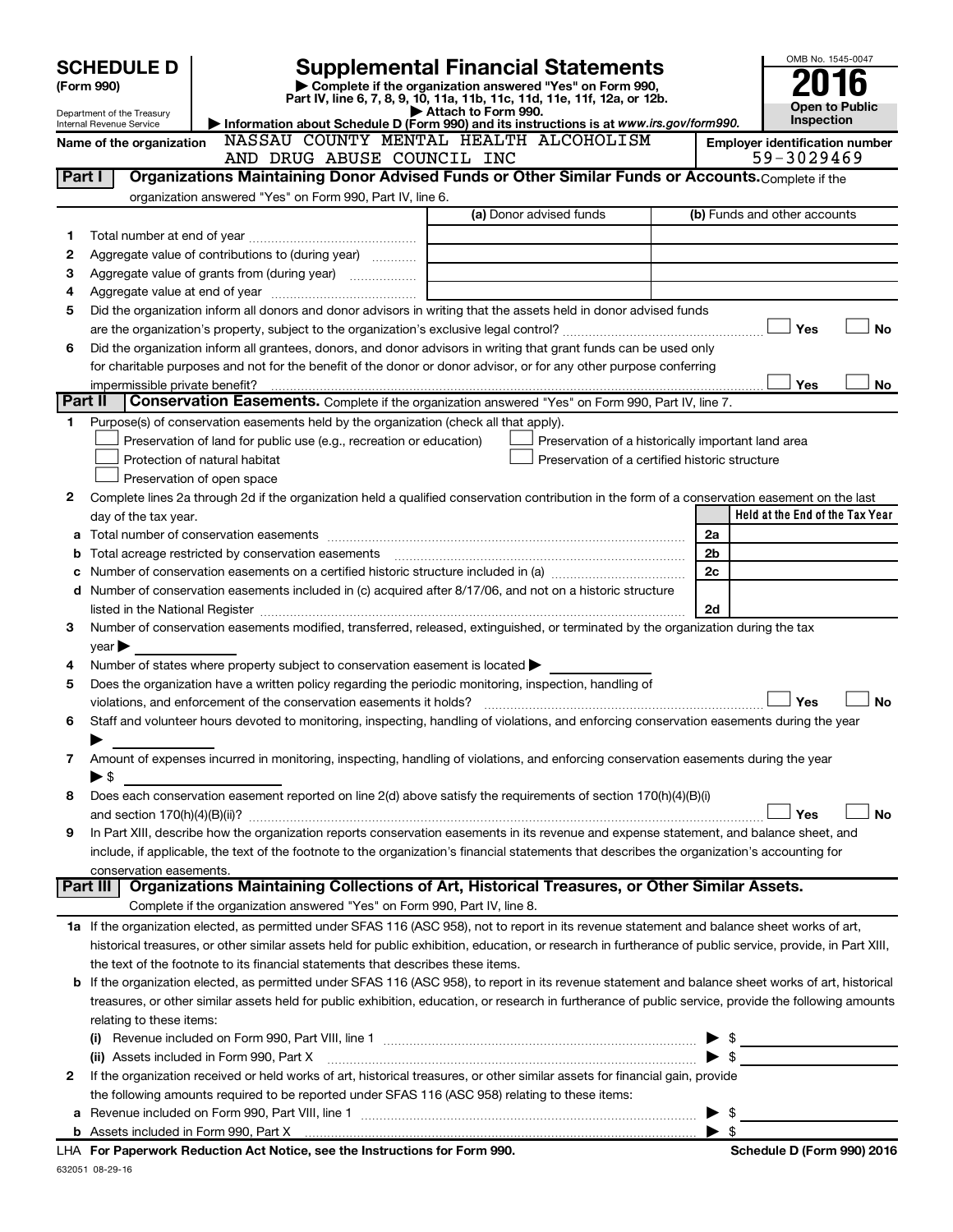|               |                                                                                                                                                   | NASSAU COUNTY MENTAL HEALTH ALCOHOLISM |   |                |                                                                                                                                                                                                                               |              |                 |                                                                             |           |
|---------------|---------------------------------------------------------------------------------------------------------------------------------------------------|----------------------------------------|---|----------------|-------------------------------------------------------------------------------------------------------------------------------------------------------------------------------------------------------------------------------|--------------|-----------------|-----------------------------------------------------------------------------|-----------|
|               | Schedule D (Form 990) 2016                                                                                                                        | AND DRUG ABUSE COUNCIL INC             |   |                |                                                                                                                                                                                                                               |              |                 | 59-3029469 Page 2                                                           |           |
|               | Part III<br>Organizations Maintaining Collections of Art, Historical Treasures, or Other Similar Assets (continued)                               |                                        |   |                |                                                                                                                                                                                                                               |              |                 |                                                                             |           |
| 3             | Using the organization's acquisition, accession, and other records, check any of the following that are a significant use of its collection items |                                        |   |                |                                                                                                                                                                                                                               |              |                 |                                                                             |           |
|               | (check all that apply):                                                                                                                           |                                        |   |                |                                                                                                                                                                                                                               |              |                 |                                                                             |           |
| a             | Public exhibition                                                                                                                                 | d                                      |   |                | Loan or exchange programs                                                                                                                                                                                                     |              |                 |                                                                             |           |
| b             | Scholarly research                                                                                                                                | e                                      |   |                | Other and the contract of the contract of the contract of the contract of the contract of the contract of the contract of the contract of the contract of the contract of the contract of the contract of the contract of the |              |                 |                                                                             |           |
| c             | Preservation for future generations                                                                                                               |                                        |   |                |                                                                                                                                                                                                                               |              |                 |                                                                             |           |
| 4             | Provide a description of the organization's collections and explain how they further the organization's exempt purpose in Part XIII.              |                                        |   |                |                                                                                                                                                                                                                               |              |                 |                                                                             |           |
| 5             | During the year, did the organization solicit or receive donations of art, historical treasures, or other similar assets                          |                                        |   |                |                                                                                                                                                                                                                               |              |                 |                                                                             |           |
|               |                                                                                                                                                   |                                        |   |                |                                                                                                                                                                                                                               |              |                 | Yes                                                                         | No        |
|               | Part IV<br><b>Escrow and Custodial Arrangements.</b> Complete if the organization answered "Yes" on Form 990, Part IV, line 9, or                 |                                        |   |                |                                                                                                                                                                                                                               |              |                 |                                                                             |           |
|               | reported an amount on Form 990, Part X, line 21.                                                                                                  |                                        |   |                |                                                                                                                                                                                                                               |              |                 |                                                                             |           |
|               | 1a Is the organization an agent, trustee, custodian or other intermediary for contributions or other assets not included                          |                                        |   |                |                                                                                                                                                                                                                               |              |                 |                                                                             |           |
|               | on Form 990, Part X? [11] matter continuum matter contract to the contract of the contract of the contract of t                                   |                                        |   |                |                                                                                                                                                                                                                               |              |                 | Yes                                                                         | <b>No</b> |
|               | b If "Yes," explain the arrangement in Part XIII and complete the following table:                                                                |                                        |   |                |                                                                                                                                                                                                                               |              |                 |                                                                             |           |
|               |                                                                                                                                                   |                                        |   |                |                                                                                                                                                                                                                               |              |                 | Amount                                                                      |           |
|               |                                                                                                                                                   |                                        |   |                |                                                                                                                                                                                                                               |              | 1c              |                                                                             |           |
|               |                                                                                                                                                   |                                        |   |                |                                                                                                                                                                                                                               |              | 1d              |                                                                             |           |
| е             | Distributions during the year manufactured and an account of the state of the state of the state of the state o                                   |                                        |   |                |                                                                                                                                                                                                                               |              | 1e              |                                                                             |           |
| f             |                                                                                                                                                   |                                        |   |                |                                                                                                                                                                                                                               |              | 1f              |                                                                             |           |
|               | 2a Did the organization include an amount on Form 990, Part X, line 21, for escrow or custodial account liability?                                |                                        |   |                |                                                                                                                                                                                                                               |              |                 | Yes                                                                         | No        |
|               | <b>b</b> If "Yes," explain the arrangement in Part XIII. Check here if the explanation has been provided on Part XIII                             |                                        |   |                |                                                                                                                                                                                                                               |              |                 |                                                                             |           |
| <b>Part V</b> | Endowment Funds. Complete if the organization answered "Yes" on Form 990, Part IV, line 10.                                                       |                                        |   |                |                                                                                                                                                                                                                               |              |                 |                                                                             |           |
|               |                                                                                                                                                   | (a) Current year                       |   | (b) Prior year |                                                                                                                                                                                                                               |              |                 | (c) Two years back $\vert$ (d) Three years back $\vert$ (e) Four years back |           |
|               | 1a Beginning of year balance                                                                                                                      |                                        |   |                |                                                                                                                                                                                                                               |              |                 |                                                                             |           |
| b             |                                                                                                                                                   |                                        |   |                |                                                                                                                                                                                                                               |              |                 |                                                                             |           |
| с             | Net investment earnings, gains, and losses                                                                                                        |                                        |   |                |                                                                                                                                                                                                                               |              |                 |                                                                             |           |
|               |                                                                                                                                                   |                                        |   |                |                                                                                                                                                                                                                               |              |                 |                                                                             |           |
|               | e Other expenditures for facilities                                                                                                               |                                        |   |                |                                                                                                                                                                                                                               |              |                 |                                                                             |           |
|               |                                                                                                                                                   |                                        |   |                |                                                                                                                                                                                                                               |              |                 |                                                                             |           |
|               | f Administrative expenses                                                                                                                         |                                        |   |                |                                                                                                                                                                                                                               |              |                 |                                                                             |           |
| g             |                                                                                                                                                   |                                        |   |                |                                                                                                                                                                                                                               |              |                 |                                                                             |           |
| 2             | Provide the estimated percentage of the current year end balance (line 1g, column (a)) held as:                                                   |                                        |   |                |                                                                                                                                                                                                                               |              |                 |                                                                             |           |
| а             | Board designated or quasi-endowment                                                                                                               |                                        | % |                |                                                                                                                                                                                                                               |              |                 |                                                                             |           |
|               | Permanent endowment                                                                                                                               | %                                      |   |                |                                                                                                                                                                                                                               |              |                 |                                                                             |           |
|               | <b>c</b> Temporarily restricted endowment $\blacktriangleright$                                                                                   | %                                      |   |                |                                                                                                                                                                                                                               |              |                 |                                                                             |           |
|               | The percentages on lines 2a, 2b, and 2c should equal 100%.                                                                                        |                                        |   |                |                                                                                                                                                                                                                               |              |                 |                                                                             |           |
|               | 3a Are there endowment funds not in the possession of the organization that are held and administered for the organization                        |                                        |   |                |                                                                                                                                                                                                                               |              |                 |                                                                             |           |
|               | by:                                                                                                                                               |                                        |   |                |                                                                                                                                                                                                                               |              |                 |                                                                             | Yes<br>No |
|               | (i)                                                                                                                                               |                                        |   |                |                                                                                                                                                                                                                               |              |                 | 3a(i)                                                                       |           |
|               |                                                                                                                                                   |                                        |   |                |                                                                                                                                                                                                                               |              |                 | 3a(ii)                                                                      |           |
|               |                                                                                                                                                   |                                        |   |                |                                                                                                                                                                                                                               |              |                 | 3b                                                                          |           |
| 4             | Describe in Part XIII the intended uses of the organization's endowment funds.                                                                    |                                        |   |                |                                                                                                                                                                                                                               |              |                 |                                                                             |           |
|               | Land, Buildings, and Equipment.<br><b>Part VI</b>                                                                                                 |                                        |   |                |                                                                                                                                                                                                                               |              |                 |                                                                             |           |
|               | Complete if the organization answered "Yes" on Form 990, Part IV, line 11a. See Form 990, Part X, line 10.                                        |                                        |   |                |                                                                                                                                                                                                                               |              |                 |                                                                             |           |
|               | Description of property                                                                                                                           | (a) Cost or other                      |   |                | (b) Cost or other                                                                                                                                                                                                             |              | (c) Accumulated | (d) Book value                                                              |           |
|               |                                                                                                                                                   | basis (investment)                     |   |                | basis (other)                                                                                                                                                                                                                 | depreciation |                 |                                                                             |           |
|               |                                                                                                                                                   |                                        |   |                | 967, 286.                                                                                                                                                                                                                     |              |                 |                                                                             | 967,286.  |
| b             |                                                                                                                                                   |                                        |   |                | 1,906,688.                                                                                                                                                                                                                    |              | 409,839.        | 1,496,849.                                                                  |           |
|               |                                                                                                                                                   |                                        |   |                | 90,666.                                                                                                                                                                                                                       |              | 29,758.         |                                                                             | 60,908.   |
| d             |                                                                                                                                                   |                                        |   |                | 272,897.                                                                                                                                                                                                                      |              | 216,043.        |                                                                             | 56,854.   |
|               |                                                                                                                                                   |                                        |   |                | 134,151.                                                                                                                                                                                                                      |              | $113,050$ .     |                                                                             | 21,101.   |
|               | Total. Add lines 1a through 1e. (Column (d) must equal Form 990, Part X, column (B), line 10c.)                                                   |                                        |   |                |                                                                                                                                                                                                                               |              |                 | 2,602,998.                                                                  |           |

**Schedule D (Form 990) 2016**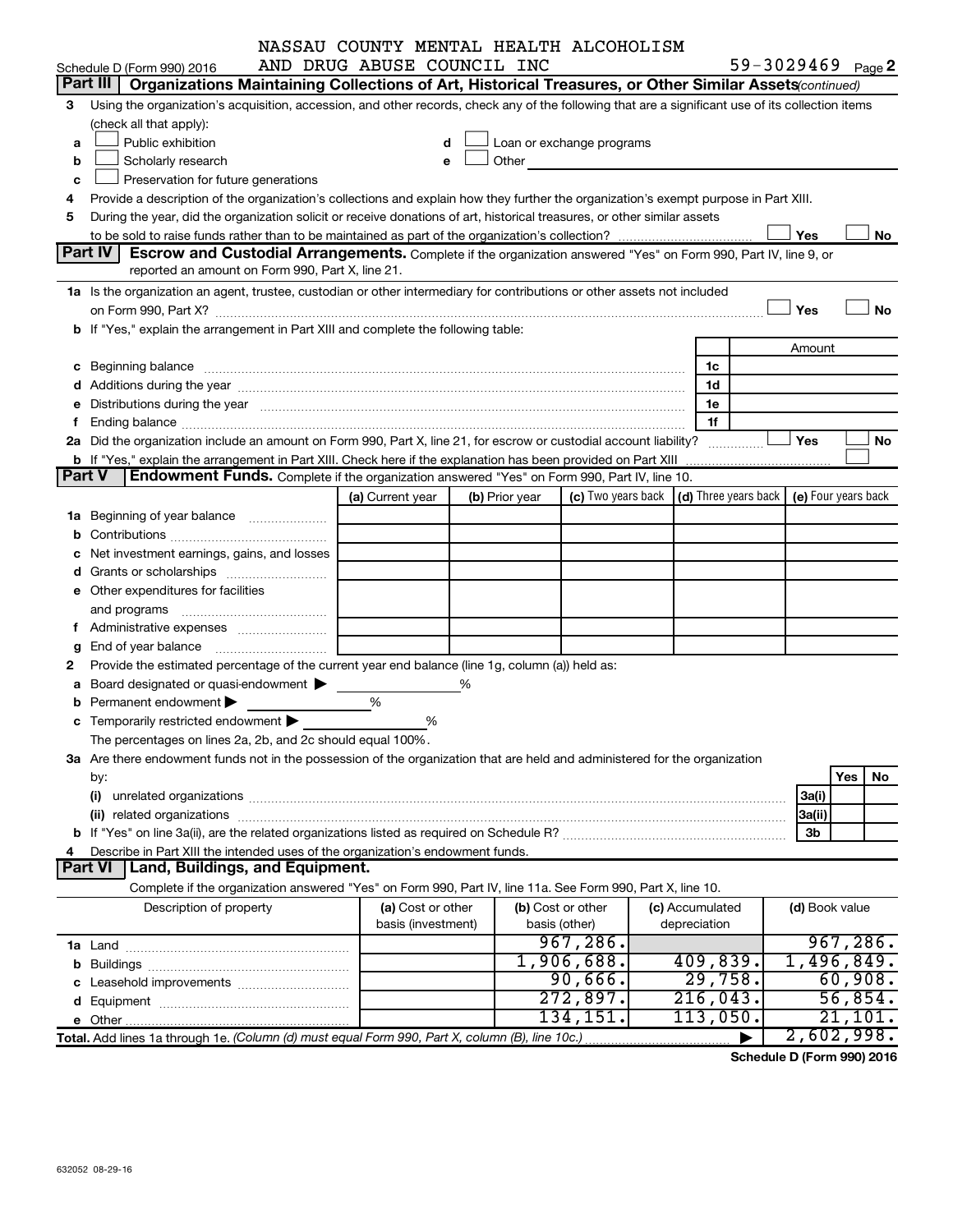| Schedule D (Form 990) 2016                                                                                                                           | AND DRUG ABUSE COUNCIL INC |                | $59 - 3029469$ Page 3                                     |
|------------------------------------------------------------------------------------------------------------------------------------------------------|----------------------------|----------------|-----------------------------------------------------------|
| <b>Part VII</b> Investments - Other Securities.                                                                                                      |                            |                |                                                           |
| Complete if the organization answered "Yes" on Form 990, Part IV, line 11b. See Form 990, Part X, line 12.                                           |                            |                |                                                           |
| (a) Description of security or category (including name of security)                                                                                 | (b) Book value             |                | (c) Method of valuation: Cost or end-of-year market value |
| (1) Financial derivatives                                                                                                                            |                            |                |                                                           |
|                                                                                                                                                      |                            |                |                                                           |
|                                                                                                                                                      |                            |                |                                                           |
| $(3)$ Other                                                                                                                                          |                            |                |                                                           |
| (A)                                                                                                                                                  |                            |                |                                                           |
| (B)                                                                                                                                                  |                            |                |                                                           |
| (C)                                                                                                                                                  |                            |                |                                                           |
| (D)                                                                                                                                                  |                            |                |                                                           |
| (E)                                                                                                                                                  |                            |                |                                                           |
| (F)                                                                                                                                                  |                            |                |                                                           |
| (G)                                                                                                                                                  |                            |                |                                                           |
| (H)                                                                                                                                                  |                            |                |                                                           |
|                                                                                                                                                      |                            |                |                                                           |
| Total. (Col. (b) must equal Form 990, Part X, col. (B) line 12.)                                                                                     |                            |                |                                                           |
| Part VIII Investments - Program Related.                                                                                                             |                            |                |                                                           |
| Complete if the organization answered "Yes" on Form 990, Part IV, line 11c. See Form 990, Part X, line 13.                                           |                            |                |                                                           |
| (a) Description of investment                                                                                                                        | (b) Book value             |                | (c) Method of valuation: Cost or end-of-year market value |
| (1)                                                                                                                                                  |                            |                |                                                           |
| (2)                                                                                                                                                  |                            |                |                                                           |
| (3)                                                                                                                                                  |                            |                |                                                           |
| (4)                                                                                                                                                  |                            |                |                                                           |
| (5)                                                                                                                                                  |                            |                |                                                           |
|                                                                                                                                                      |                            |                |                                                           |
| (6)                                                                                                                                                  |                            |                |                                                           |
| (7)                                                                                                                                                  |                            |                |                                                           |
| (8)                                                                                                                                                  |                            |                |                                                           |
| (9)                                                                                                                                                  |                            |                |                                                           |
| Total. (Col. (b) must equal Form 990, Part X, col. (B) line 13.)                                                                                     |                            |                |                                                           |
| Part IX<br><b>Other Assets.</b>                                                                                                                      |                            |                |                                                           |
| Complete if the organization answered "Yes" on Form 990, Part IV, line 11d. See Form 990, Part X, line 15.                                           |                            |                |                                                           |
|                                                                                                                                                      | (a) Description            |                | (b) Book value                                            |
| (1)                                                                                                                                                  |                            |                |                                                           |
| (2)                                                                                                                                                  |                            |                |                                                           |
| (3)                                                                                                                                                  |                            |                |                                                           |
| (4)                                                                                                                                                  |                            |                |                                                           |
|                                                                                                                                                      |                            |                |                                                           |
| (5)                                                                                                                                                  |                            |                |                                                           |
| (6)                                                                                                                                                  |                            |                |                                                           |
| (7)                                                                                                                                                  |                            |                |                                                           |
| (8)                                                                                                                                                  |                            |                |                                                           |
| (9)                                                                                                                                                  |                            |                |                                                           |
| Total. (Column (b) must equal Form 990, Part X, col. (B) line 15.)                                                                                   |                            |                |                                                           |
| <b>Other Liabilities.</b><br>Part X                                                                                                                  |                            |                |                                                           |
| Complete if the organization answered "Yes" on Form 990, Part IV, line 11e or 11f. See Form 990, Part X, line 25.                                    |                            |                |                                                           |
| (a) Description of liability<br>1.                                                                                                                   |                            | (b) Book value |                                                           |
| Federal income taxes<br>(1)                                                                                                                          |                            |                |                                                           |
| <b>ACCRUED COMPENSATED ABSENCES</b><br>(2)                                                                                                           |                            | 75,288.        |                                                           |
|                                                                                                                                                      |                            |                |                                                           |
| (3)                                                                                                                                                  |                            |                |                                                           |
| (4)                                                                                                                                                  |                            |                |                                                           |
| (5)                                                                                                                                                  |                            |                |                                                           |
| (6)                                                                                                                                                  |                            |                |                                                           |
| (7)                                                                                                                                                  |                            |                |                                                           |
| (8)                                                                                                                                                  |                            |                |                                                           |
| (9)                                                                                                                                                  |                            |                |                                                           |
| Total. (Column (b) must equal Form 990, Part X, col. (B) line 25.)                                                                                   |                            | 75,288.        |                                                           |
| 2. Liability for uncertain tax positions. In Part XIII, provide the text of the footnote to the organization's financial statements that reports the |                            |                |                                                           |
|                                                                                                                                                      |                            |                |                                                           |

organization's liability for uncertain tax positions under FIN 48 (ASC 740). Check here if the text of the footnote has been provided in Part XIII  $\boxed{\text{X}}$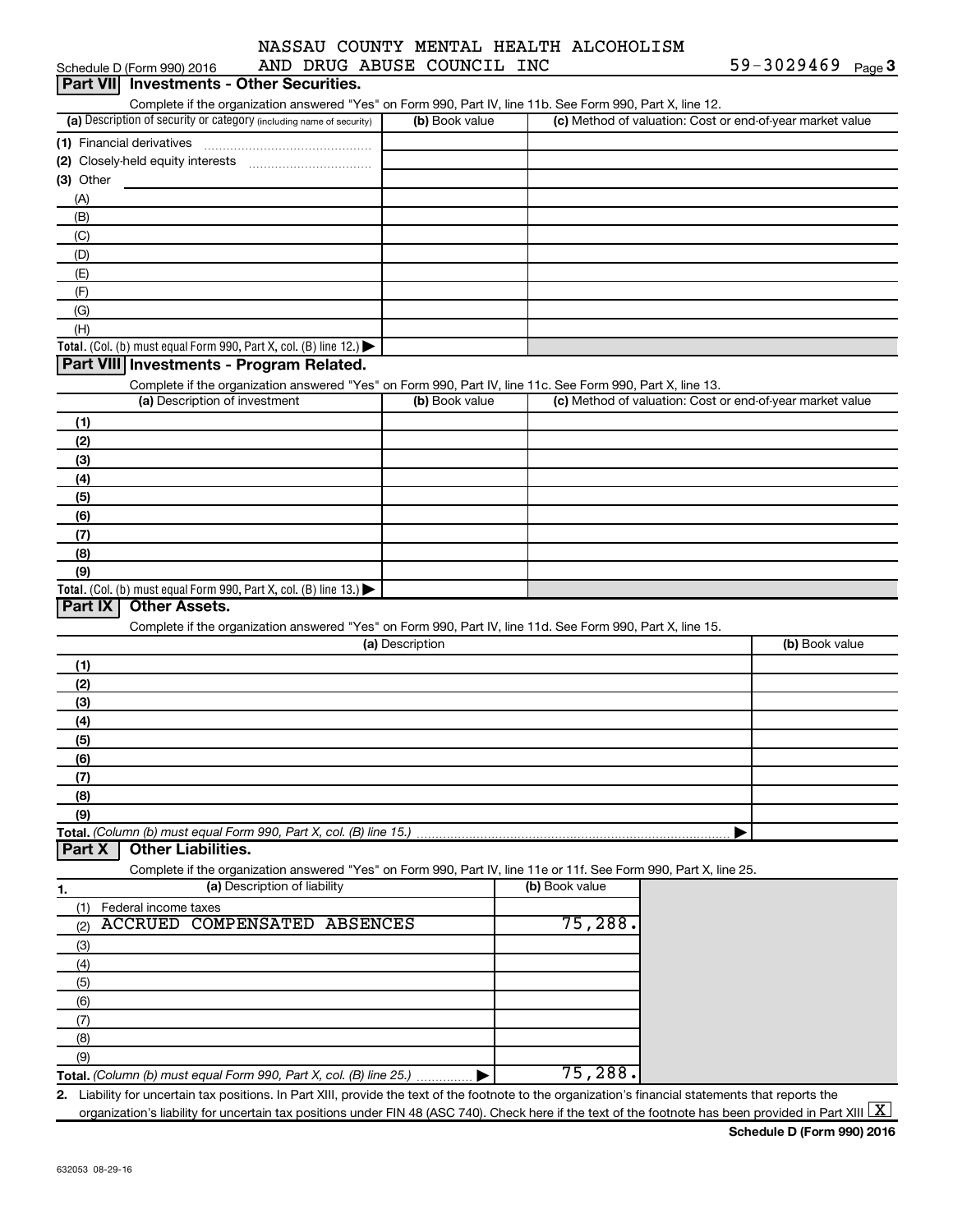| NASSAU COUNTY MENTAL HEALTH ALCOHOLISM |  |
|----------------------------------------|--|
|----------------------------------------|--|

|    | AND DRUG ABUSE COUNCIL INC<br>Schedule D (Form 990) 2016                                                                                                                                                                            |                |        |                | $59 - 3029469$ Page 4 |
|----|-------------------------------------------------------------------------------------------------------------------------------------------------------------------------------------------------------------------------------------|----------------|--------|----------------|-----------------------|
|    | <b>Part XI</b><br>Reconciliation of Revenue per Audited Financial Statements With Revenue per Return.                                                                                                                               |                |        |                |                       |
|    | Complete if the organization answered "Yes" on Form 990, Part IV, line 12a.                                                                                                                                                         |                |        |                |                       |
| 1. | Total revenue, gains, and other support per audited financial statements [11] [11] Total revenue, gains, and other support per audited financial statements                                                                         |                |        | $\mathbf{1}$   | 3,654,238.            |
| 2  | Amounts included on line 1 but not on Form 990, Part VIII, line 12:                                                                                                                                                                 |                |        |                |                       |
| a  | Net unrealized gains (losses) on investments [111] [12] matter and the unrealized gains (losses) on investments                                                                                                                     | 2a             |        |                |                       |
| b  |                                                                                                                                                                                                                                     | 2 <sub>b</sub> |        |                |                       |
| C  | Recoveries of prior year grants [11] matter contracts and prior year grants and prior year grants and prior year grants and prior year of the state of the state of the state of the state of the state of the state of the st      | 2c             |        |                |                       |
| d  | Other (Describe in Part XIII.) <b>Construction Contract Construction</b> Chern Construction Construction Construction                                                                                                               | 2d             | 5,776. |                |                       |
| e  | Add lines 2a through 2d                                                                                                                                                                                                             |                |        | 2e             | 5,776.                |
| 3  |                                                                                                                                                                                                                                     |                |        | 3              | 3,648,462.            |
|    | Amounts included on Form 990, Part VIII, line 12, but not on line 1:                                                                                                                                                                |                |        |                |                       |
| a  |                                                                                                                                                                                                                                     | 4a             |        |                |                       |
| b  |                                                                                                                                                                                                                                     | 4 <sub>b</sub> |        |                |                       |
|    | Add lines 4a and 4b                                                                                                                                                                                                                 |                |        | 4c             | 0.                    |
| 5  |                                                                                                                                                                                                                                     |                |        | 5              | 3,648,462.            |
|    | Part XII Reconciliation of Expenses per Audited Financial Statements With Expenses per Return.                                                                                                                                      |                |        |                |                       |
|    |                                                                                                                                                                                                                                     |                |        |                |                       |
|    | Complete if the organization answered "Yes" on Form 990, Part IV, line 12a.                                                                                                                                                         |                |        |                |                       |
| 1  |                                                                                                                                                                                                                                     |                |        | $\blacksquare$ | 3,561,411.            |
| 2  | Amounts included on line 1 but not on Form 990, Part IX, line 25:                                                                                                                                                                   |                |        |                |                       |
| a  |                                                                                                                                                                                                                                     | 2a             |        |                |                       |
| b  |                                                                                                                                                                                                                                     | 2 <sub>b</sub> |        |                |                       |
|    |                                                                                                                                                                                                                                     | 2c             |        |                |                       |
|    | Other (Describe in Part XIII.) (COLORGIAL CONSERVITY) (CONSERVITY) (CONSERVITY) (CONSERVITY) (CONSERVITY)                                                                                                                           | 2d             | 5,776. |                |                       |
| e  | Add lines 2a through 2d <b>[10]</b> University of the state of the state of the state of the state of the state of the state of the state of the state of the state of the state of the state of the state of the state of the stat |                |        | 2e             | 5,776.                |
| З  |                                                                                                                                                                                                                                     |                |        | $\mathbf{a}$   | 3,555,635.            |
| 4  | Amounts included on Form 990, Part IX, line 25, but not on line 1:                                                                                                                                                                  |                |        |                |                       |
| a  |                                                                                                                                                                                                                                     | 4a             |        |                |                       |
|    | Other (Describe in Part XIII.) (2000) (2000) (2000) (2010) (2010) (2010) (2010) (2010) (2010) (2010) (2010) (20                                                                                                                     | 4 <sub>h</sub> |        |                |                       |
| C. | Add lines 4a and 4b                                                                                                                                                                                                                 |                |        | 4с             | 0.                    |
|    | <b>Part XIII Supplemental Information.</b>                                                                                                                                                                                          |                |        | 5              | 3,555,635.            |

Provide the descriptions required for Part II, lines 3, 5, and 9; Part III, lines 1a and 4; Part IV, lines 1b and 2b; Part V, line 4; Part X, line 2; Part XI, lines 2d and 4b; and Part XII, lines 2d and 4b. Also complete this part to provide any additional information.

# PART X, LINE 2:

| THE ORGANIZATION EVALUATES ITS TAX POSITIONS TAKEN FOR ANY UNCERTAINTIES  |
|---------------------------------------------------------------------------|
| IN ACCORDANCE WITH AUTHORITATIVE GUIDANCE. THE ORGANIZATION RECOGNIZES    |
| THE TAX BENEFIT FROM AN UNCERTAIN TAX POSITION ONLY IF IT IS MORE LIKELY  |
| THAN NOT THAT THE TAX POSITION WILL BE UPHELD UPON EXAMINATION BY TAXING  |
| AUTHORITIES. MANAGEMENT BELIEVES THAT IT HAS APPROPRIATE SUPPORT FOR ANY  |
| TAX POSITIONS TAKEN AND DOES NOT HAVE ANY UNCERTAIN TAX POSITIONS THAT    |
| WOULD REQUIRE RECOGNITION OF A LIABILITY OR DISCLOSURE IN THE FINANCIAL   |
| STATEMENTS AS OF JUNE 30, 2017. THE ORGANIZATION'S RETURN OF              |
| ORGANIZATION EXEMPT FROM INCOME TAX (FORM 990) FOR FISCAL YEARS ENDING ON |
| OR AFTER JUNE 30, 2014 REMAINS SUBJECT TO EXAMINATION BY FEDERAL AND      |
| STATE TAXING AUTHORITIES.                                                 |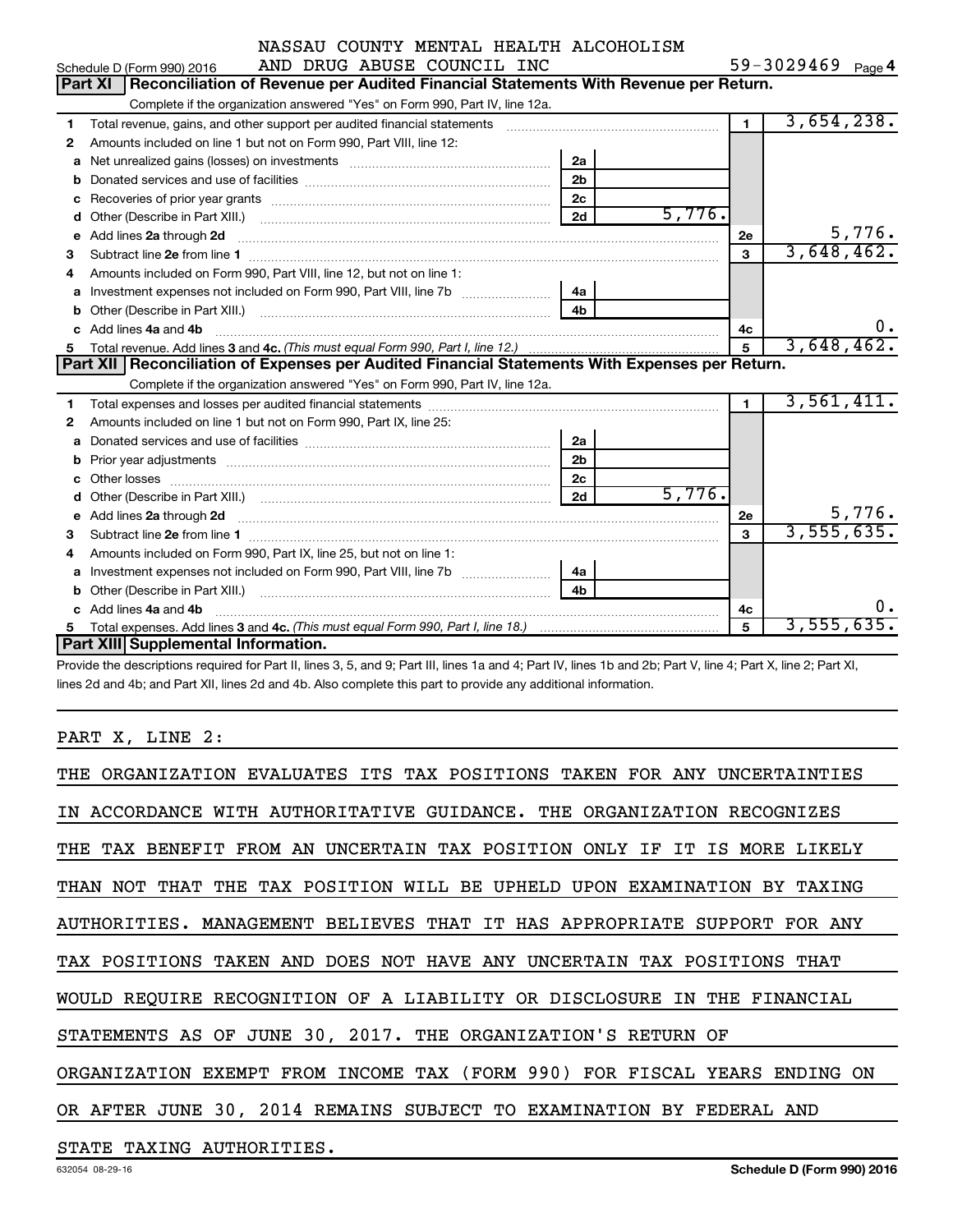| NASSAU COUNTY MENTAL HEALTH ALCOHOLISM<br>AND DRUG ABUSE COUNCIL INC         | 59-3029469 Page 5 |
|------------------------------------------------------------------------------|-------------------|
| Schedule D (Form 990) 2016<br>Part XIII Supplemental Information (continued) |                   |
|                                                                              |                   |
|                                                                              |                   |
| PART XI, LINE 2D - OTHER ADJUSTMENTS:                                        |                   |
| DIRECT FUNDRAISING EXPENSES                                                  | 5,776.            |
|                                                                              |                   |
|                                                                              |                   |
| PART XII, LINE 2D - OTHER ADJUSTMENTS:                                       |                   |
| DIRECT FUNDRAISING EXPENSES                                                  | 5,776.            |
|                                                                              |                   |
|                                                                              |                   |
|                                                                              |                   |
|                                                                              |                   |
|                                                                              |                   |
|                                                                              |                   |
|                                                                              |                   |
|                                                                              |                   |
|                                                                              |                   |
|                                                                              |                   |
|                                                                              |                   |
|                                                                              |                   |
|                                                                              |                   |
|                                                                              |                   |
|                                                                              |                   |
|                                                                              |                   |
|                                                                              |                   |
|                                                                              |                   |
|                                                                              |                   |
|                                                                              |                   |
|                                                                              |                   |
|                                                                              |                   |
|                                                                              |                   |
|                                                                              |                   |
|                                                                              |                   |
|                                                                              |                   |
|                                                                              |                   |
|                                                                              |                   |
|                                                                              |                   |
|                                                                              |                   |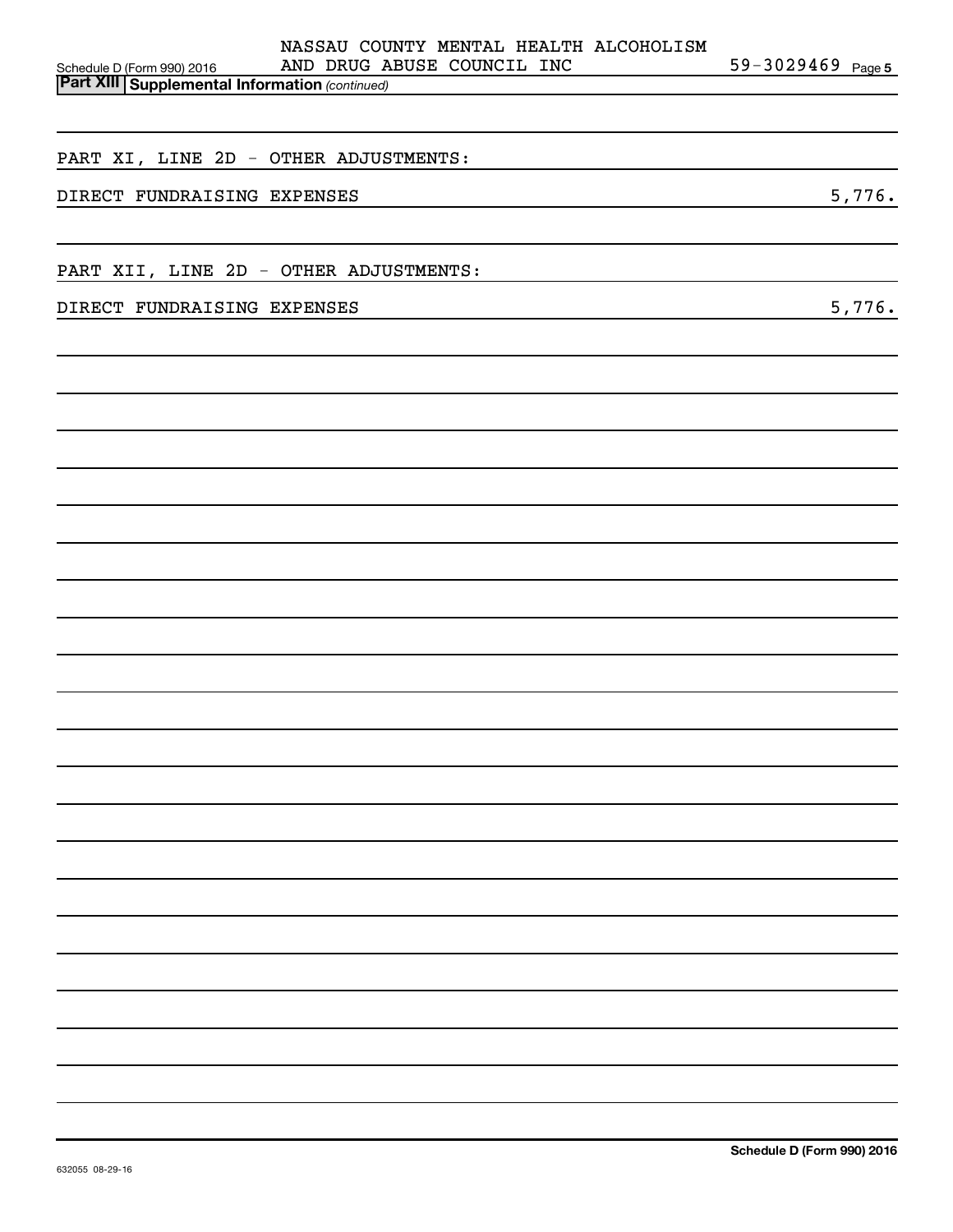| <b>SCHEDULE G</b><br>(Form 990 or 990-EZ)<br>Department of the Treasury<br>Internal Revenue Service                                                                              |                                  | Supplemental Information Regarding Fundraising or Gaming Activities<br>Complete if the organization answered "Yes" on Form 990, Part IV, line 17, 18, or 19, or if the<br>organization entered more than \$15,000 on Form 990-EZ, line 6a.<br>Attach to Form 990 or Form 990-EZ.<br>Information about Schedule G (Form 990 or 990-EZ) and its instructions is at WWW.irs.gov/form990.                                                                                                                                                                                                                          |                               |                                           |                                                              |                                                                            | OMB No. 1545-0047<br>016<br><b>Open to Public</b><br><b>Inspection</b> |
|----------------------------------------------------------------------------------------------------------------------------------------------------------------------------------|----------------------------------|----------------------------------------------------------------------------------------------------------------------------------------------------------------------------------------------------------------------------------------------------------------------------------------------------------------------------------------------------------------------------------------------------------------------------------------------------------------------------------------------------------------------------------------------------------------------------------------------------------------|-------------------------------|-------------------------------------------|--------------------------------------------------------------|----------------------------------------------------------------------------|------------------------------------------------------------------------|
| Name of the organization                                                                                                                                                         |                                  | NASSAU COUNTY MENTAL HEALTH ALCOHOLISM<br>AND DRUG ABUSE COUNCIL INC                                                                                                                                                                                                                                                                                                                                                                                                                                                                                                                                           |                               |                                           |                                                              | 59-3029469                                                                 | <b>Employer identification number</b>                                  |
| Part I                                                                                                                                                                           | required to complete this part.  | Fundraising Activities. Complete if the organization answered "Yes" on Form 990, Part IV, line 17. Form 990-EZ filers are not                                                                                                                                                                                                                                                                                                                                                                                                                                                                                  |                               |                                           |                                                              |                                                                            |                                                                        |
| Mail solicitations<br>a<br>b<br>$\lfloor x \rfloor$ Phone solicitations<br>c<br>$\overline{X}$ In-person solicitations<br>d<br>compensated at least \$5,000 by the organization. | Internet and email solicitations | 1 Indicate whether the organization raised funds through any of the following activities. Check all that apply.<br>$f\left[\frac{X}{X}\right]$ Solicitation of government grants<br>$g\mid X$ Special fundraising events<br>2 a Did the organization have a written or oral agreement with any individual (including officers, directors, trustees, or<br>key employees listed in Form 990, Part VII) or entity in connection with professional fundraising services?<br>b If "Yes," list the 10 highest paid individuals or entities (fundraisers) pursuant to agreements under which the fundraiser is to be |                               |                                           | $e$ $\boxed{\text{X}}$ Solicitation of non-government grants | Yes                                                                        | <b>No</b>                                                              |
| (i) Name and address of individual<br>or entity (fundraiser)                                                                                                                     |                                  | (ii) Activity                                                                                                                                                                                                                                                                                                                                                                                                                                                                                                                                                                                                  | have custody<br>or control of | (iii) Did<br>fundraiser<br>contributions? | (iv) Gross receipts<br>from activity                         | (v) Amount paid<br>to (or retained by)<br>fundraiser<br>listed in col. (i) | (vi) Amount paid<br>to (or retained by)<br>organization                |
|                                                                                                                                                                                  |                                  |                                                                                                                                                                                                                                                                                                                                                                                                                                                                                                                                                                                                                | Yes                           | No.                                       |                                                              |                                                                            |                                                                        |
|                                                                                                                                                                                  |                                  |                                                                                                                                                                                                                                                                                                                                                                                                                                                                                                                                                                                                                |                               |                                           |                                                              |                                                                            |                                                                        |
|                                                                                                                                                                                  |                                  |                                                                                                                                                                                                                                                                                                                                                                                                                                                                                                                                                                                                                |                               |                                           |                                                              |                                                                            |                                                                        |
|                                                                                                                                                                                  |                                  |                                                                                                                                                                                                                                                                                                                                                                                                                                                                                                                                                                                                                |                               |                                           |                                                              |                                                                            |                                                                        |
|                                                                                                                                                                                  |                                  |                                                                                                                                                                                                                                                                                                                                                                                                                                                                                                                                                                                                                |                               |                                           |                                                              |                                                                            |                                                                        |
|                                                                                                                                                                                  |                                  |                                                                                                                                                                                                                                                                                                                                                                                                                                                                                                                                                                                                                |                               |                                           |                                                              |                                                                            |                                                                        |
|                                                                                                                                                                                  |                                  |                                                                                                                                                                                                                                                                                                                                                                                                                                                                                                                                                                                                                |                               |                                           |                                                              |                                                                            |                                                                        |
|                                                                                                                                                                                  |                                  |                                                                                                                                                                                                                                                                                                                                                                                                                                                                                                                                                                                                                |                               |                                           |                                                              |                                                                            |                                                                        |
|                                                                                                                                                                                  |                                  |                                                                                                                                                                                                                                                                                                                                                                                                                                                                                                                                                                                                                |                               |                                           |                                                              |                                                                            |                                                                        |
|                                                                                                                                                                                  |                                  |                                                                                                                                                                                                                                                                                                                                                                                                                                                                                                                                                                                                                |                               |                                           |                                                              |                                                                            |                                                                        |
| Total                                                                                                                                                                            |                                  |                                                                                                                                                                                                                                                                                                                                                                                                                                                                                                                                                                                                                |                               |                                           |                                                              |                                                                            |                                                                        |
| or licensing.                                                                                                                                                                    |                                  | 3 List all states in which the organization is registered or licensed to solicit contributions or has been notified it is exempt from registration                                                                                                                                                                                                                                                                                                                                                                                                                                                             |                               |                                           |                                                              |                                                                            |                                                                        |
|                                                                                                                                                                                  |                                  |                                                                                                                                                                                                                                                                                                                                                                                                                                                                                                                                                                                                                |                               |                                           |                                                              |                                                                            |                                                                        |
|                                                                                                                                                                                  |                                  |                                                                                                                                                                                                                                                                                                                                                                                                                                                                                                                                                                                                                |                               |                                           |                                                              |                                                                            |                                                                        |
|                                                                                                                                                                                  |                                  |                                                                                                                                                                                                                                                                                                                                                                                                                                                                                                                                                                                                                |                               |                                           |                                                              |                                                                            |                                                                        |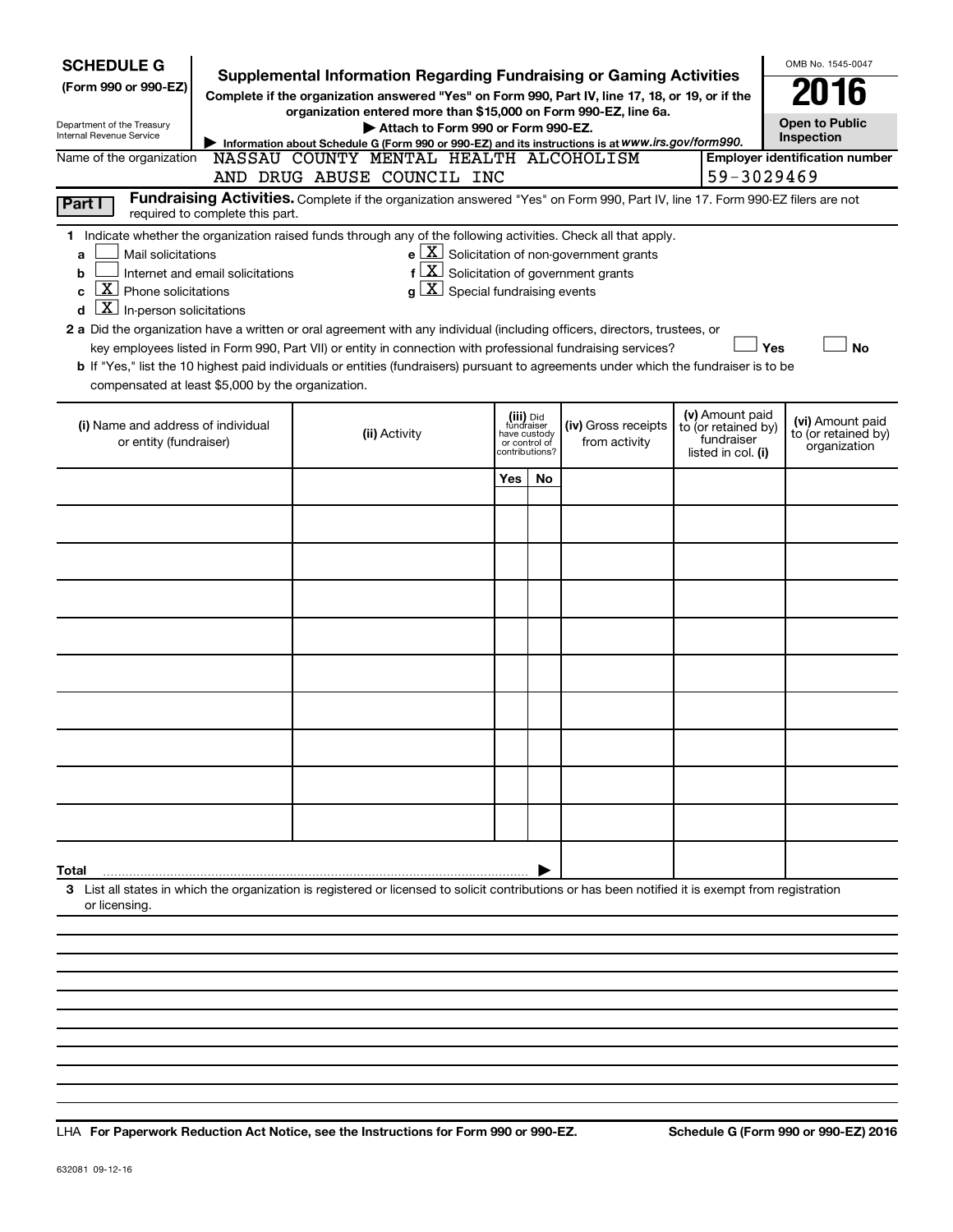NASSAU COUNTY MENTAL HEALTH ALCOHOLISM 59-3029469 <sub>Page 2</sub> Schedule G (Form 990 or 990-EZ) 2016 AND DRUG ABUSE COUNCIL INC  $59-3029469$  Page Part II | Fundraising Events. Complete if the organization answered "Yes" on Form 990, Part IV, line 18, or reported more than \$15,000 of fundraising event contributions and gross income on Form 990-EZ, lines 1 and 6b. List events with gross receipts greater than \$5,000. **(a)** Event  $#1$  **(b)** Event  $#2$ (c) Other events **(d)**  Total events GOLF NONE (add col. (a) through TOURNAMENT CONCERT col. **(c)**) (event type) (event type) (total number) Revenue 19,090. 2,035. 21,125. **1** Gross receipts ~~~~~~~~~~~~~~ 15,680. 15,680. **2** Less: Contributions ~~~~~~~~~~~  $3,410.$  2,035. 1 5,445. **3** Gross income (line 1 minus line 2) . . . . . . . . . . . . 996. 996. **4** Cash prizes ~~~~~~~~~~~~~~~ **5** Noncash prizes ~~~~~~~~~~~~~ Direct Expenses Direct Expenses 2,480. 2,480. **6** Rent/facility costs ~~~~~~~~~~~~ 930. 930. **7** Food and beverages **with the State Proof 8** Entertainment ~~~~~~~~~~~~~~ 1,370. 1,370. **9** Other direct expenses  $\ldots$  **............................** 5,776. **10** Direct expense summary. Add lines 4 through 9 in column (d) ~~~~~~~~~~~~~~~~~~~~~~~~ | -331.**11** Net income summary. Subtract line 10 from line 3, column (d) | Part III | Gaming. Complete if the organization answered "Yes" on Form 990, Part IV, line 19, or reported more than \$15,000 on Form 990-EZ, line 6a. (b) Pull tabs/instant (d) Total gaming (add **(a)** Bingo **a b ingo**/progressive bingo **(c)** Other gaming Revenue bingo/progressive bingo col. (a) through col. (c)) **1** Gross revenue ... **2** Cash prizes ~~~~~~~~~~~~~~~ Direct Expenses Direct Expenses **3** Noncash prizes ~~~~~~~~~~~~~ **4** Rent/facility costs ~~~~~~~~~~~~ **5** Other direct expenses  $|\Box$  Yes  $\qquad \%$   $|\Box$  Yes  $\qquad \%$   $|\Box$ **Yes Yes Yes** % % %  $|\Box$  No  $|\Box$  No  $|\Box$ **6** Volunteer labor ~~~~~~~~~~~~~ **No No No 7** Direct expense summary. Add lines 2 through 5 in column (d) ~~~~~~~~~~~~~~~~~~~~~~~~ |

**9** Enter the state(s) in which the organization conducts gaming activities:

**8** Net gaming income summary. Subtract line 7 from line 1, column (d)

| a Is the organization licensed to conduct gaming activities in each of these states? |  | No |
|--------------------------------------------------------------------------------------|--|----|
| <b>b</b> If "No," explain:                                                           |  |    |

|

**10 a Yes No** Were any of the organization's gaming licenses revoked, suspended, or terminated during the tax year? ~~~~~~~~~ † † **b** If "Yes," explain:

632082 09-12-16

**Schedule G (Form 990 or 990-EZ) 2016**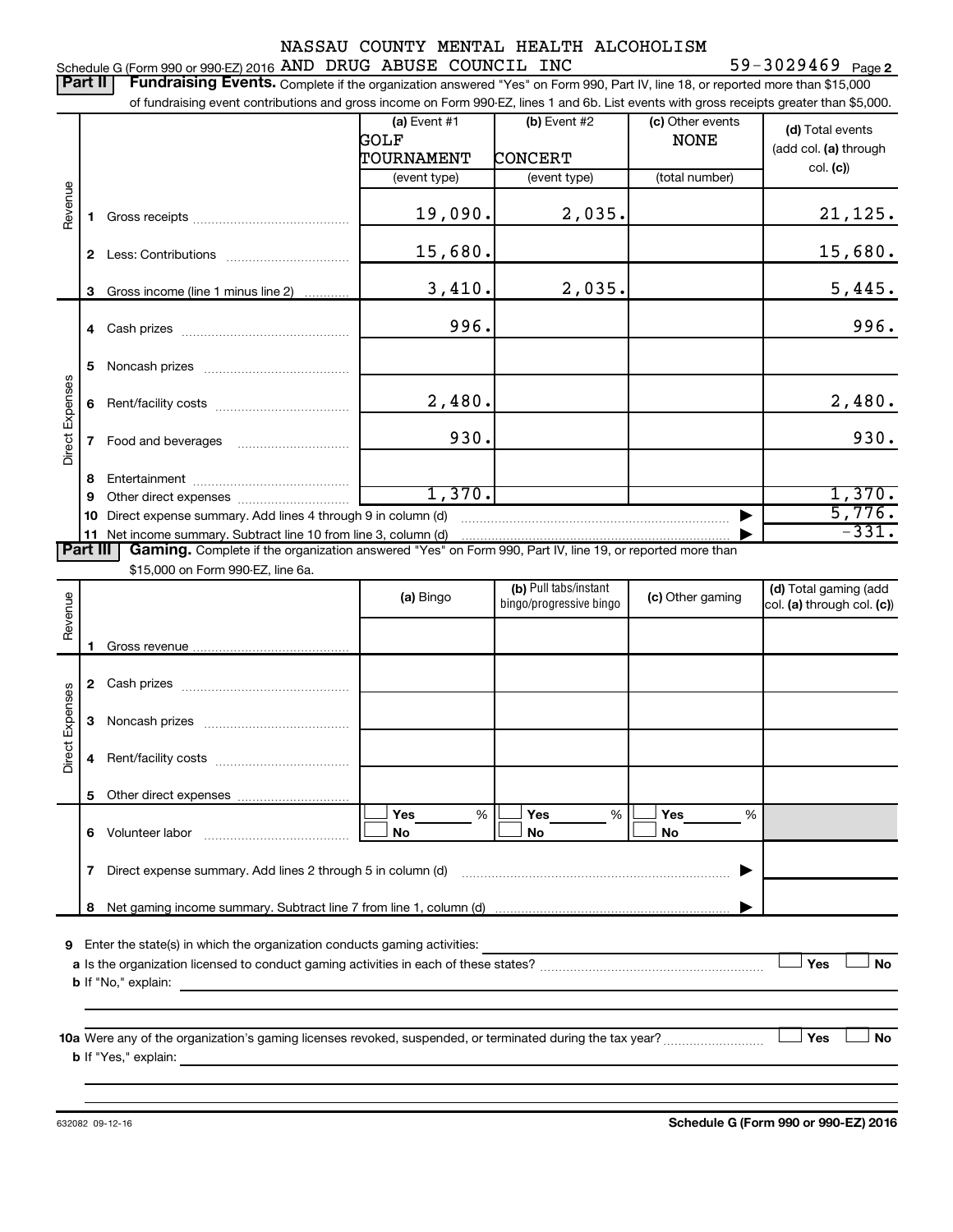|    | NASSAU COUNTY MENTAL HEALTH ALCOHOLISM                                                                                                                                                                                                                                                              |                   |           |
|----|-----------------------------------------------------------------------------------------------------------------------------------------------------------------------------------------------------------------------------------------------------------------------------------------------------|-------------------|-----------|
|    | Schedule G (Form 990 or 990-EZ) 2016 AND DRUG ABUSE COUNCIL INC                                                                                                                                                                                                                                     | 59-3029469 Page 3 |           |
|    |                                                                                                                                                                                                                                                                                                     | $\Box$ Yes        | No        |
|    | 12 Is the organization a grantor, beneficiary or trustee of a trust, or a member of a partnership or other entity formed                                                                                                                                                                            |                   |           |
|    |                                                                                                                                                                                                                                                                                                     | $\Box$ Yes        | No        |
|    | 13 Indicate the percentage of gaming activity conducted in:<br>a The organization's facility <b>contract to the contract of the contract of the contract of the contract of the contract of the contract of the contract of the contract of the contract of the contract of the contract of the</b> |                   | %         |
|    | b An outside facility www.communications.com/news/communications.com/news/communications.com/news/communicatio                                                                                                                                                                                      | 13 <sub>b</sub>   | $\%$      |
|    | 14 Enter the name and address of the person who prepares the organization's gaming/special events books and records:                                                                                                                                                                                |                   |           |
|    |                                                                                                                                                                                                                                                                                                     |                   |           |
|    | Name $\blacktriangleright$<br><u> 1989 - Johann Barn, fransk politik amerikansk politik (d. 1989)</u>                                                                                                                                                                                               |                   |           |
|    | Address $\blacktriangleright$<br>and the control of the control of the control of the control of the control of the control of the control of the                                                                                                                                                   |                   |           |
|    |                                                                                                                                                                                                                                                                                                     |                   | <b>No</b> |
|    |                                                                                                                                                                                                                                                                                                     |                   |           |
|    | of gaming revenue retained by the third party $\triangleright$ \$                                                                                                                                                                                                                                   |                   |           |
|    | c If "Yes," enter name and address of the third party:                                                                                                                                                                                                                                              |                   |           |
|    |                                                                                                                                                                                                                                                                                                     |                   |           |
|    | Name $\blacktriangleright$<br><u> 1989 - John Harry Harry Harry Harry Harry Harry Harry Harry Harry Harry Harry Harry Harry Harry Harry Harry H</u>                                                                                                                                                 |                   |           |
|    |                                                                                                                                                                                                                                                                                                     |                   |           |
|    | Address $\blacktriangleright$                                                                                                                                                                                                                                                                       |                   |           |
| 16 | Gaming manager information:                                                                                                                                                                                                                                                                         |                   |           |
|    |                                                                                                                                                                                                                                                                                                     |                   |           |
|    | Name $\blacktriangleright$<br><u> 1980 - Jan Barnett, fransk politiker (d. 1980)</u>                                                                                                                                                                                                                |                   |           |
|    | Gaming manager compensation > \$                                                                                                                                                                                                                                                                    |                   |           |
|    |                                                                                                                                                                                                                                                                                                     |                   |           |
|    | Description of services provided > example and the contract of the contract of the contract of the contract of                                                                                                                                                                                      |                   |           |
|    |                                                                                                                                                                                                                                                                                                     |                   |           |
|    |                                                                                                                                                                                                                                                                                                     |                   |           |
|    | Director/officer<br>Employee<br>Independent contractor                                                                                                                                                                                                                                              |                   |           |
|    |                                                                                                                                                                                                                                                                                                     |                   |           |
|    | 17 Mandatory distributions:                                                                                                                                                                                                                                                                         |                   |           |
|    | a Is the organization required under state law to make charitable distributions from the gaming proceeds to                                                                                                                                                                                         |                   |           |
|    | retain the state gaming license?                                                                                                                                                                                                                                                                    | Yes               | <b>No</b> |
|    | <b>b</b> Enter the amount of distributions required under state law to be distributed to other exempt organizations or spent in the                                                                                                                                                                 |                   |           |
|    | organization's own exempt activities during the tax year $\triangleright$ \$                                                                                                                                                                                                                        |                   |           |
|    | <b>Part IV</b><br>Supplemental Information. Provide the explanations required by Part I, line 2b, columns (iii) and (v); and Part III, lines 9, 9b, 10b, 15b,<br>15c, 16, and 17b, as applicable. Also provide any additional information. See instructions                                         |                   |           |
|    |                                                                                                                                                                                                                                                                                                     |                   |           |
|    |                                                                                                                                                                                                                                                                                                     |                   |           |
|    |                                                                                                                                                                                                                                                                                                     |                   |           |
|    |                                                                                                                                                                                                                                                                                                     |                   |           |
|    |                                                                                                                                                                                                                                                                                                     |                   |           |
|    |                                                                                                                                                                                                                                                                                                     |                   |           |
|    |                                                                                                                                                                                                                                                                                                     |                   |           |
|    |                                                                                                                                                                                                                                                                                                     |                   |           |
|    |                                                                                                                                                                                                                                                                                                     |                   |           |
|    |                                                                                                                                                                                                                                                                                                     |                   |           |
|    |                                                                                                                                                                                                                                                                                                     |                   |           |
|    |                                                                                                                                                                                                                                                                                                     |                   |           |
|    |                                                                                                                                                                                                                                                                                                     |                   |           |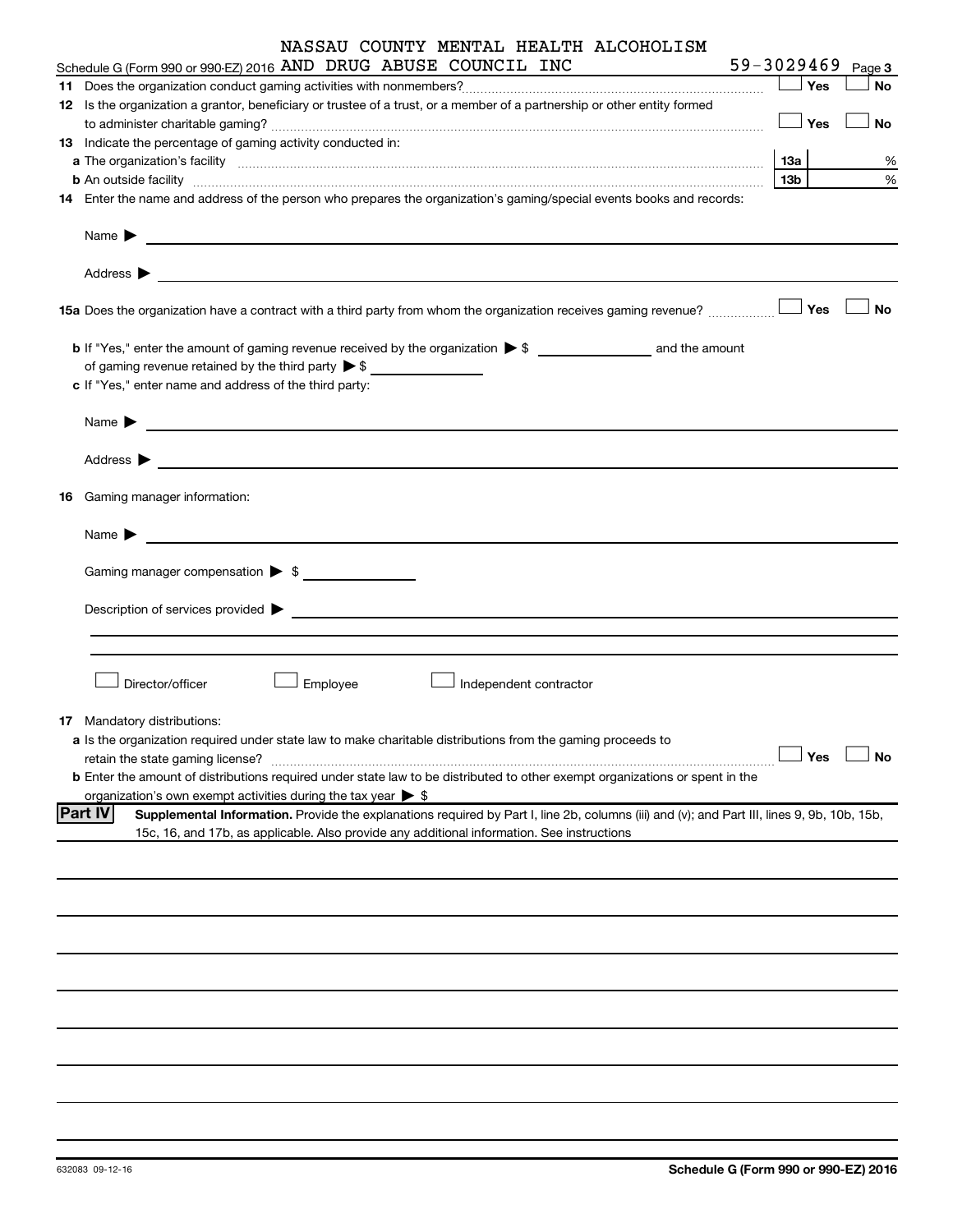|                                                                                                     | NASSAU COUNTY MENTAL HEALTH ALCOHOLISM<br>AND DRUG ABUSE COUNCIL INC | $59 - 3029469$ Page 4 |  |
|-----------------------------------------------------------------------------------------------------|----------------------------------------------------------------------|-----------------------|--|
| Schedule G (Form 990 or 990-EZ) AND DRUG A<br><b>Part IV   Supplemental Information</b> (continued) |                                                                      |                       |  |
|                                                                                                     |                                                                      |                       |  |
|                                                                                                     |                                                                      |                       |  |
|                                                                                                     |                                                                      |                       |  |
|                                                                                                     |                                                                      |                       |  |
|                                                                                                     |                                                                      |                       |  |
|                                                                                                     |                                                                      |                       |  |
|                                                                                                     |                                                                      |                       |  |
|                                                                                                     |                                                                      |                       |  |
|                                                                                                     |                                                                      |                       |  |
|                                                                                                     |                                                                      |                       |  |
|                                                                                                     |                                                                      |                       |  |
|                                                                                                     |                                                                      |                       |  |
|                                                                                                     |                                                                      |                       |  |
|                                                                                                     |                                                                      |                       |  |
|                                                                                                     |                                                                      |                       |  |
|                                                                                                     |                                                                      |                       |  |
|                                                                                                     |                                                                      |                       |  |
|                                                                                                     |                                                                      |                       |  |
|                                                                                                     |                                                                      |                       |  |
|                                                                                                     |                                                                      |                       |  |
|                                                                                                     |                                                                      |                       |  |
|                                                                                                     |                                                                      |                       |  |
|                                                                                                     |                                                                      |                       |  |
|                                                                                                     |                                                                      |                       |  |
|                                                                                                     |                                                                      |                       |  |
|                                                                                                     |                                                                      |                       |  |
|                                                                                                     |                                                                      |                       |  |
|                                                                                                     |                                                                      |                       |  |
|                                                                                                     |                                                                      |                       |  |
|                                                                                                     |                                                                      |                       |  |
|                                                                                                     |                                                                      |                       |  |
|                                                                                                     |                                                                      |                       |  |
|                                                                                                     |                                                                      |                       |  |
|                                                                                                     |                                                                      |                       |  |
|                                                                                                     |                                                                      |                       |  |
|                                                                                                     |                                                                      |                       |  |
|                                                                                                     |                                                                      |                       |  |
|                                                                                                     |                                                                      |                       |  |
|                                                                                                     |                                                                      |                       |  |
|                                                                                                     |                                                                      |                       |  |
|                                                                                                     |                                                                      |                       |  |
|                                                                                                     |                                                                      |                       |  |
|                                                                                                     |                                                                      |                       |  |
|                                                                                                     |                                                                      |                       |  |
|                                                                                                     |                                                                      |                       |  |
|                                                                                                     |                                                                      |                       |  |
|                                                                                                     |                                                                      |                       |  |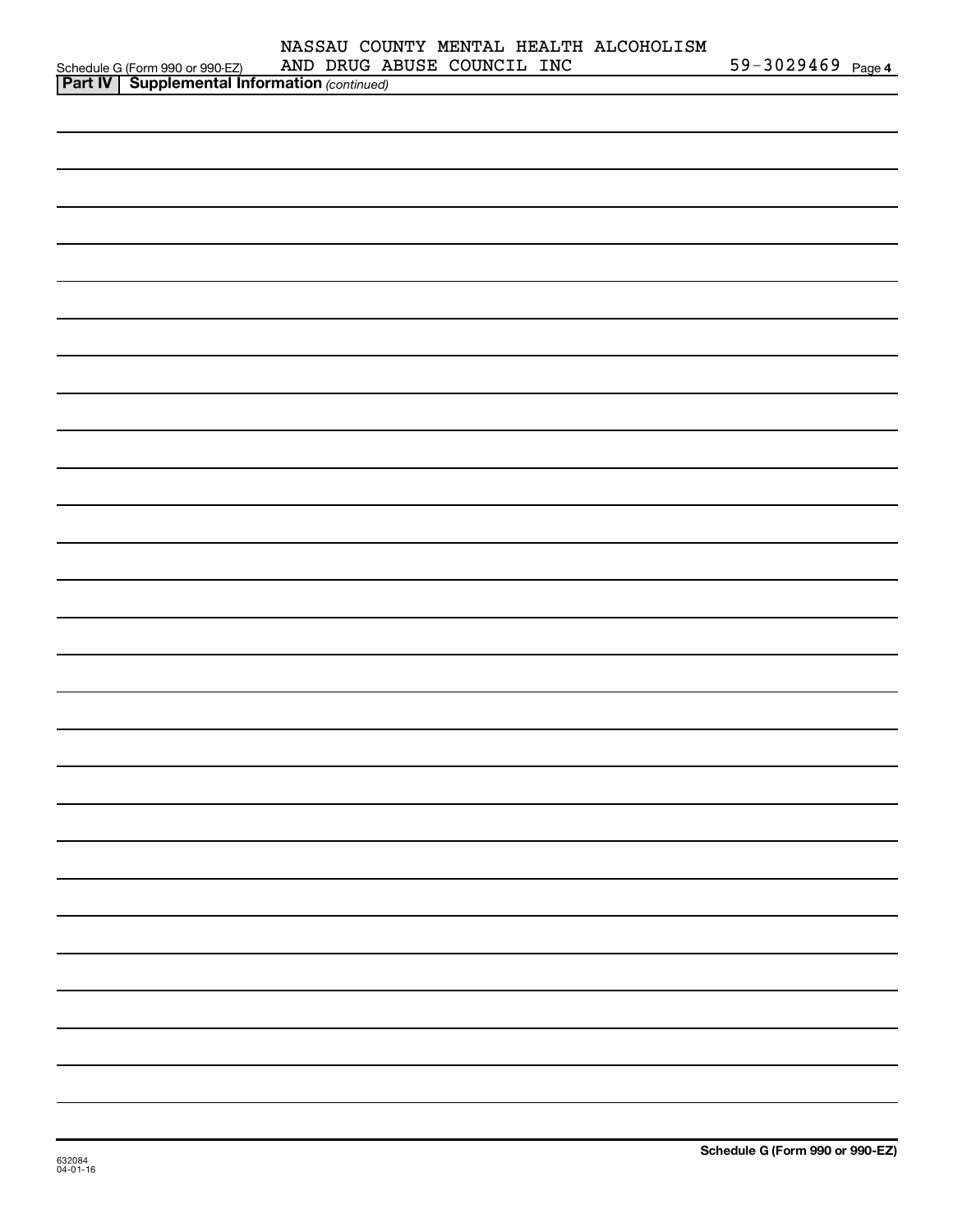|    | <b>SCHEDULE J</b>                                                                                             | <b>Compensation Information</b>                                                                                                                                                                                                                 |                                       | OMB No. 1545-0047          |     |                         |  |  |
|----|---------------------------------------------------------------------------------------------------------------|-------------------------------------------------------------------------------------------------------------------------------------------------------------------------------------------------------------------------------------------------|---------------------------------------|----------------------------|-----|-------------------------|--|--|
|    | (Form 990)                                                                                                    | For certain Officers, Directors, Trustees, Key Employees, and Highest                                                                                                                                                                           |                                       |                            |     |                         |  |  |
|    |                                                                                                               |                                                                                                                                                                                                                                                 | 2016                                  |                            |     |                         |  |  |
|    | Department of the Treasury                                                                                    | Complete if the organization answered "Yes" on Form 990, Part IV, line 23.<br>Attach to Form 990.                                                                                                                                               |                                       | <b>Open to Public</b>      |     |                         |  |  |
|    | Internal Revenue Service                                                                                      | Information about Schedule J (Form 990) and its instructions is at www.irs.gov/form990.                                                                                                                                                         |                                       | Inspection                 |     |                         |  |  |
|    | Name of the organization                                                                                      | NASSAU COUNTY MENTAL HEALTH ALCOHOLISM                                                                                                                                                                                                          | <b>Employer identification number</b> |                            |     |                         |  |  |
|    |                                                                                                               | AND DRUG ABUSE COUNCIL INC                                                                                                                                                                                                                      |                                       | 59-3029469                 |     |                         |  |  |
|    | Part I                                                                                                        | <b>Questions Regarding Compensation</b>                                                                                                                                                                                                         |                                       |                            |     |                         |  |  |
|    |                                                                                                               |                                                                                                                                                                                                                                                 |                                       |                            | Yes | No                      |  |  |
| 1a |                                                                                                               | Check the appropriate box(es) if the organization provided any of the following to or for a person listed on Form 990,                                                                                                                          |                                       |                            |     |                         |  |  |
|    |                                                                                                               | Part VII, Section A, line 1a. Complete Part III to provide any relevant information regarding these items.                                                                                                                                      |                                       |                            |     |                         |  |  |
|    | First-class or charter travel                                                                                 | Housing allowance or residence for personal use                                                                                                                                                                                                 |                                       |                            |     |                         |  |  |
|    | Travel for companions                                                                                         | Payments for business use of personal residence                                                                                                                                                                                                 |                                       |                            |     |                         |  |  |
|    |                                                                                                               | Health or social club dues or initiation fees<br>Tax indemnification and gross-up payments                                                                                                                                                      |                                       |                            |     |                         |  |  |
|    |                                                                                                               | Discretionary spending account<br>Personal services (such as, maid, chauffeur, chef)                                                                                                                                                            |                                       |                            |     |                         |  |  |
|    |                                                                                                               |                                                                                                                                                                                                                                                 |                                       |                            |     |                         |  |  |
|    |                                                                                                               | <b>b</b> If any of the boxes on line 1a are checked, did the organization follow a written policy regarding payment or                                                                                                                          |                                       |                            |     |                         |  |  |
|    |                                                                                                               |                                                                                                                                                                                                                                                 |                                       | 1b                         |     |                         |  |  |
| 2  |                                                                                                               | Did the organization require substantiation prior to reimbursing or allowing expenses incurred by all directors,                                                                                                                                |                                       |                            |     |                         |  |  |
|    |                                                                                                               |                                                                                                                                                                                                                                                 |                                       | $\mathbf{2}$               |     |                         |  |  |
|    |                                                                                                               |                                                                                                                                                                                                                                                 |                                       |                            |     |                         |  |  |
| 3  |                                                                                                               | Indicate which, if any, of the following the filing organization used to establish the compensation of the organization's<br>CEO/Executive Director. Check all that apply. Do not check any boxes for methods used by a related organization to |                                       |                            |     |                         |  |  |
|    |                                                                                                               | establish compensation of the CEO/Executive Director, but explain in Part III.                                                                                                                                                                  |                                       |                            |     |                         |  |  |
|    | Compensation committee                                                                                        | Written employment contract                                                                                                                                                                                                                     |                                       |                            |     |                         |  |  |
|    |                                                                                                               |                                                                                                                                                                                                                                                 |                                       |                            |     |                         |  |  |
|    |                                                                                                               | Compensation survey or study<br>Independent compensation consultant<br>$ \mathbf{X} $ Approval by the board or compensation committee<br>Form 990 of other organizations                                                                        |                                       |                            |     |                         |  |  |
|    |                                                                                                               |                                                                                                                                                                                                                                                 |                                       |                            |     |                         |  |  |
| 4  |                                                                                                               | During the year, did any person listed on Form 990, Part VII, Section A, line 1a, with respect to the filing                                                                                                                                    |                                       |                            |     |                         |  |  |
|    | organization or a related organization:                                                                       |                                                                                                                                                                                                                                                 |                                       |                            |     |                         |  |  |
| а  |                                                                                                               | Receive a severance payment or change-of-control payment?                                                                                                                                                                                       |                                       | 4a                         |     | х                       |  |  |
| b  |                                                                                                               |                                                                                                                                                                                                                                                 |                                       | 4b                         |     | $\overline{\textbf{X}}$ |  |  |
| с  |                                                                                                               |                                                                                                                                                                                                                                                 |                                       | 4c                         |     | X                       |  |  |
|    | If "Yes" to any of lines 4a-c, list the persons and provide the applicable amounts for each item in Part III. |                                                                                                                                                                                                                                                 |                                       |                            |     |                         |  |  |
|    |                                                                                                               |                                                                                                                                                                                                                                                 |                                       |                            |     |                         |  |  |
|    |                                                                                                               | Only section 501(c)(3), 501(c)(4), and 501(c)(29) organizations must complete lines 5-9.                                                                                                                                                        |                                       |                            |     |                         |  |  |
|    |                                                                                                               | For persons listed on Form 990, Part VII, Section A, line 1a, did the organization pay or accrue any compensation                                                                                                                               |                                       |                            |     |                         |  |  |
|    | contingent on the revenues of:                                                                                |                                                                                                                                                                                                                                                 |                                       |                            |     |                         |  |  |
|    |                                                                                                               |                                                                                                                                                                                                                                                 |                                       | 5a                         |     | х                       |  |  |
|    |                                                                                                               |                                                                                                                                                                                                                                                 |                                       | 5b                         |     | X                       |  |  |
|    |                                                                                                               | If "Yes" on line 5a or 5b, describe in Part III.                                                                                                                                                                                                |                                       |                            |     |                         |  |  |
| 6  |                                                                                                               | For persons listed on Form 990, Part VII, Section A, line 1a, did the organization pay or accrue any compensation                                                                                                                               |                                       |                            |     |                         |  |  |
|    | contingent on the net earnings of:                                                                            |                                                                                                                                                                                                                                                 |                                       |                            |     |                         |  |  |
|    |                                                                                                               |                                                                                                                                                                                                                                                 |                                       | 6а                         |     | х                       |  |  |
|    |                                                                                                               |                                                                                                                                                                                                                                                 |                                       | 6b                         |     | $\overline{\text{X}}$   |  |  |
|    |                                                                                                               | If "Yes" on line 6a or 6b, describe in Part III.                                                                                                                                                                                                |                                       |                            |     |                         |  |  |
|    |                                                                                                               | 7 For persons listed on Form 990, Part VII, Section A, line 1a, did the organization provide any nonfixed payments                                                                                                                              |                                       |                            |     |                         |  |  |
|    |                                                                                                               |                                                                                                                                                                                                                                                 |                                       | 7                          |     | x                       |  |  |
| 8  |                                                                                                               | Were any amounts reported on Form 990, Part VII, paid or accrued pursuant to a contract that was subject to the                                                                                                                                 |                                       |                            |     |                         |  |  |
|    |                                                                                                               |                                                                                                                                                                                                                                                 |                                       | 8                          |     | x                       |  |  |
| 9  |                                                                                                               | If "Yes" on line 8, did the organization also follow the rebuttable presumption procedure described in                                                                                                                                          |                                       |                            |     |                         |  |  |
|    |                                                                                                               |                                                                                                                                                                                                                                                 |                                       | 9                          |     |                         |  |  |
|    |                                                                                                               | LHA For Paperwork Reduction Act Notice, see the Instructions for Form 990.                                                                                                                                                                      |                                       | Schedule J (Form 990) 2016 |     |                         |  |  |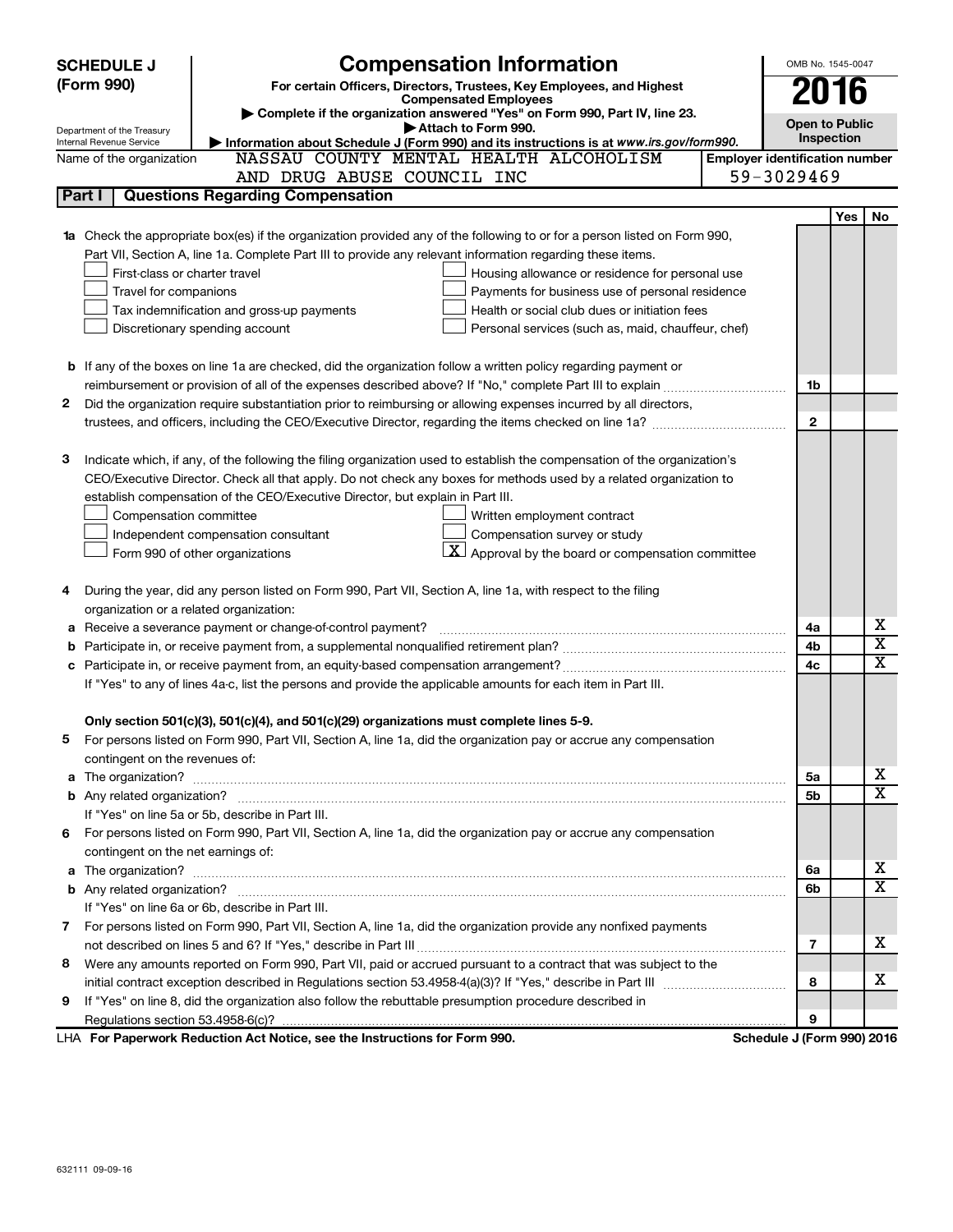Schedule J (Form 990) 2016 AND DRUG ABUSE COUNCIL INC 59-3029469

**2**

Part II | Officers, Directors, Trustees, Key Employees, and Highest Compensated Employees. Use duplicate copies if additional space is needed.

For each individual whose compensation must be reported on Schedule J, report compensation from the organization on row (i) and from related organizations, described in the instructions, on row (ii). Do not list any individuals that aren't listed on Form 990, Part VII.

Note: The sum of columns (B)(i)-(iii) for each listed individual must equal the total amount of Form 990, Part VII, Section A, line 1a, applicable column (D) and (E) amounts for that individual.

|                                |             |                          | (B) Breakdown of W-2 and/or 1099-MISC compensation |                                           | (C) Retirement and             | (D) Nontaxable              | (E) Total of columns        | (F) Compensation                                           |  |
|--------------------------------|-------------|--------------------------|----------------------------------------------------|-------------------------------------------|--------------------------------|-----------------------------|-----------------------------|------------------------------------------------------------|--|
| (A) Name and Title             |             | (i) Base<br>compensation | (ii) Bonus &<br>incentive<br>compensation          | (iii) Other<br>reportable<br>compensation | other deferred<br>compensation | benefits                    | $(B)(i)-(D)$                | in column (B)<br>reported as deferred<br>on prior Form 990 |  |
| <b>LAUREEN PAGEL</b><br>(1)    | (i)         | 108, 114.                | $\overline{0}$ .                                   | $\overline{\mathfrak{o}}$ .               | $\overline{0}$ .               | $\overline{\mathfrak{o}}$ . | 108, 114.                   | $\overline{0}$ .                                           |  |
| CHIEF EXECUTIVE OFFICER        | (ii)        | $\overline{0}$ .         | $\overline{0}$ .                                   | σ.                                        | $\overline{\mathfrak{o}}$ .    | $\overline{0}$ .            | $\overline{\mathfrak{o}}$ . | $\overline{0}$ .                                           |  |
| DR AKUA OWUSU<br>(2)           | (i)         | 197,993.                 | $\overline{0}$ .                                   | σ.                                        | σ.                             | σ.                          | 197,993.                    | $\overline{0}$ .                                           |  |
| MEDICAL DIRECTOR/PSYCHIATR     | (ii)        | $\overline{0}$ .         | $\overline{0}$ .                                   | σ.                                        | σ.                             | $\overline{0}$ .            | $\overline{\mathfrak{o}}$ . | $\overline{0}$ .                                           |  |
| EMMANUEL APPIADU<br>(3)        | (i)         | 124, 271.                | $\overline{0}$ .                                   | σ.                                        | σ.                             | $\overline{0}$ .            | 124, 271.                   | $\overline{0}$ .                                           |  |
| ADV REG NURSE PRACTITIONER     | (ii)        | $\overline{0}$ .         | $\overline{0}$ .                                   | $\overline{0}$ .                          | $\overline{0}$ .               | $\overline{0}$ .            | σ.                          | $\overline{0}$ .                                           |  |
| PAULA SLAYTON<br>(4)           | (i)         | 44,390.                  | $\overline{0}$ .                                   | $\overline{0}$ .                          | $\overline{0}$ .               | $\overline{0}$ .            | 44,390.                     | $\overline{0}$ .                                           |  |
| FORMER CHIEF FINANCIAL OFFICER | (ii)        | $\overline{0}$ .         | $\overline{0}$ .                                   | $\overline{0}$ .                          | σ.                             | σ.                          | $\overline{0}$ .            | $\overline{0}$ .                                           |  |
|                                | $(\sf{i})$  |                          |                                                    |                                           |                                |                             |                             |                                                            |  |
|                                | (ii)        |                          |                                                    |                                           |                                |                             |                             |                                                            |  |
|                                | (i)         |                          |                                                    |                                           |                                |                             |                             |                                                            |  |
|                                | (ii)        |                          |                                                    |                                           |                                |                             |                             |                                                            |  |
|                                | (i)         |                          |                                                    |                                           |                                |                             |                             |                                                            |  |
|                                | (ii)        |                          |                                                    |                                           |                                |                             |                             |                                                            |  |
|                                | (i)         |                          |                                                    |                                           |                                |                             |                             |                                                            |  |
|                                | (ii)        |                          |                                                    |                                           |                                |                             |                             |                                                            |  |
|                                | (i)         |                          |                                                    |                                           |                                |                             |                             |                                                            |  |
|                                | (ii)        |                          |                                                    |                                           |                                |                             |                             |                                                            |  |
|                                | (i)         |                          |                                                    |                                           |                                |                             |                             |                                                            |  |
|                                | (ii)        |                          |                                                    |                                           |                                |                             |                             |                                                            |  |
|                                | (i)         |                          |                                                    |                                           |                                |                             |                             |                                                            |  |
|                                | (ii)        |                          |                                                    |                                           |                                |                             |                             |                                                            |  |
|                                | (i)         |                          |                                                    |                                           |                                |                             |                             |                                                            |  |
|                                | (ii)        |                          |                                                    |                                           |                                |                             |                             |                                                            |  |
|                                | (i)         |                          |                                                    |                                           |                                |                             |                             |                                                            |  |
|                                | (ii)        |                          |                                                    |                                           |                                |                             |                             |                                                            |  |
|                                | (i)<br>(ii) |                          |                                                    |                                           |                                |                             |                             |                                                            |  |
|                                |             |                          |                                                    |                                           |                                |                             |                             |                                                            |  |
|                                | (i)<br>(ii) |                          |                                                    |                                           |                                |                             |                             |                                                            |  |
|                                | (i)         |                          |                                                    |                                           |                                |                             |                             |                                                            |  |
|                                | (ii)        |                          |                                                    |                                           |                                |                             |                             |                                                            |  |
|                                |             |                          |                                                    |                                           |                                |                             |                             |                                                            |  |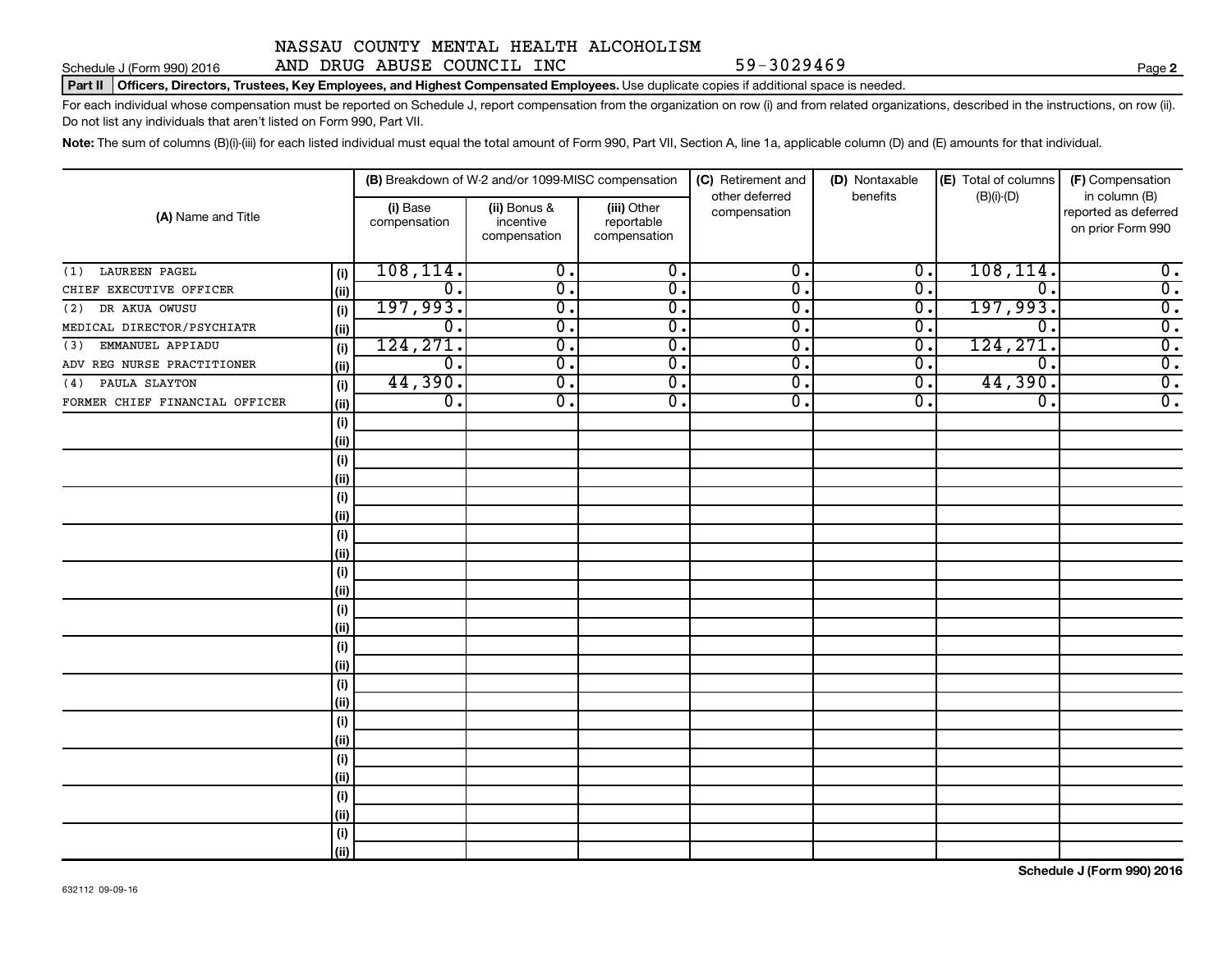**Part III Supplemental Information**

Provide the information, explanation, or descriptions required for Part I, lines 1a, 1b, 3, 4a, 4b, 4c, 5a, 5b, 6a, 6b, 7, and 8, and for Part II. Also complete this part for any additional information.

**Schedule J (Form 990) 2016**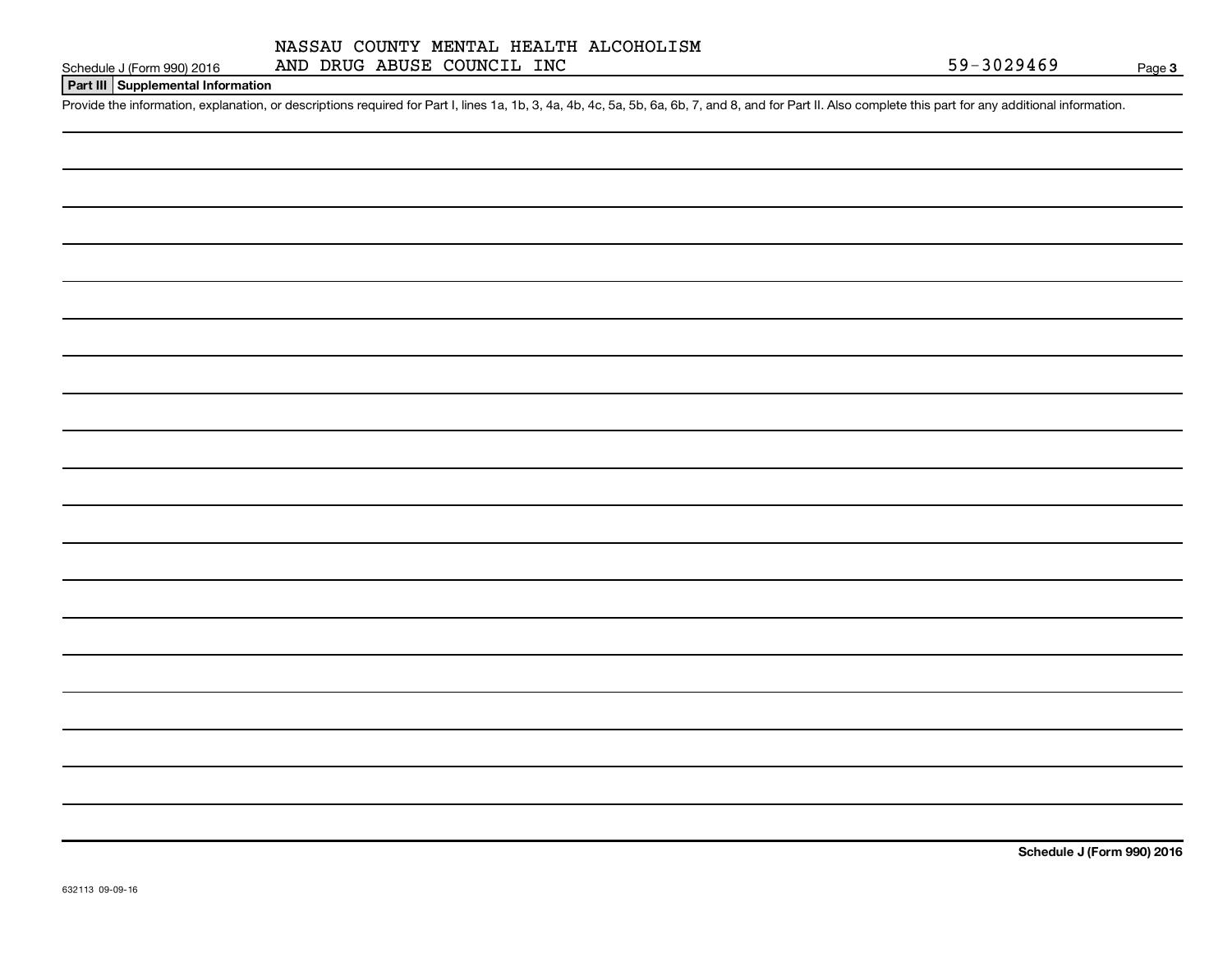**(Form 990 or 990-EZ)**

Department of the Treasury Internal Revenue Service Name of the organization

**SCHEDULE O Supplemental Information to Form 990 or 990-EZ 2016**

**Information about Schedule O (Form 990 or 990-EZ) and its instructions is at WWW.irs.gov/form990. Complete to provide information for responses to specific questions on Form 990 or 990-EZ or to provide any additional information. | Attach to Form 990 or 990-EZ.**



NASSAU COUNTY MENTAL HEALTH ALCOHOLISM AND DRUG ABUSE COUNCIL INC  $\vert$  59-3029469

FORM 990, PART I, LINE 1, DESCRIPTION OF ORGANIZATION MISSION:

COMMUNITY EDUCATION AND AWARENESS.

FORM 990, PART III, LINE 4D, OTHER PROGRAM SERVICES:

CHILDREN SUBSTANCE ABUSE PROGRAM

EXPENSES \$ 218,904. INCLUDING GRANTS OF \$ 0. REVENUE \$ 15,969.

FORM 990, PART VI, SECTION A, LINE 2:

NANCY BELL AND SARAH BELL

FORM 990, PART VI, SECTION B, LINE 11B:

MANAGEMENT REVIEWS AND APPROVES FORM 990 PREPARED BY THE ORGANIZATION'S

INDEPENDENT ACCOUNTANT PRIOR TO SUBMISSION TO THE IRS. THE BOARD OF

DIRECTORS ARE PROVIDED A COPY OF FORM 990 TO REVIEW, BUT THE ORGANIZATION

DOES NOT REQUIRE DIRECTOR APPROVAL.

FORM 990, PART VI, SECTION B, LINE 12C:

THE ORGANIZATION REQUIRES OFFICERS, DIRECTORS, AND KEY EMPLOYEES TO

IMMEDIATELY DISCLOSE INTERESTS THAT COULD GIVE RISE TO CONFLICTS.

FORM 990, PART VI, SECTION B, LINE 15:

FORM 990, PART VI, SEC B, LINE 15A-

THE BOARD OF DIRECTORS DETERMINES THE CHIEF EXECUTIVE OFFICER'S

COMPENSATION UPON THOROUGH REVIEW OF ALL PERTINENT FACTS AND CIRCUMSTANCES.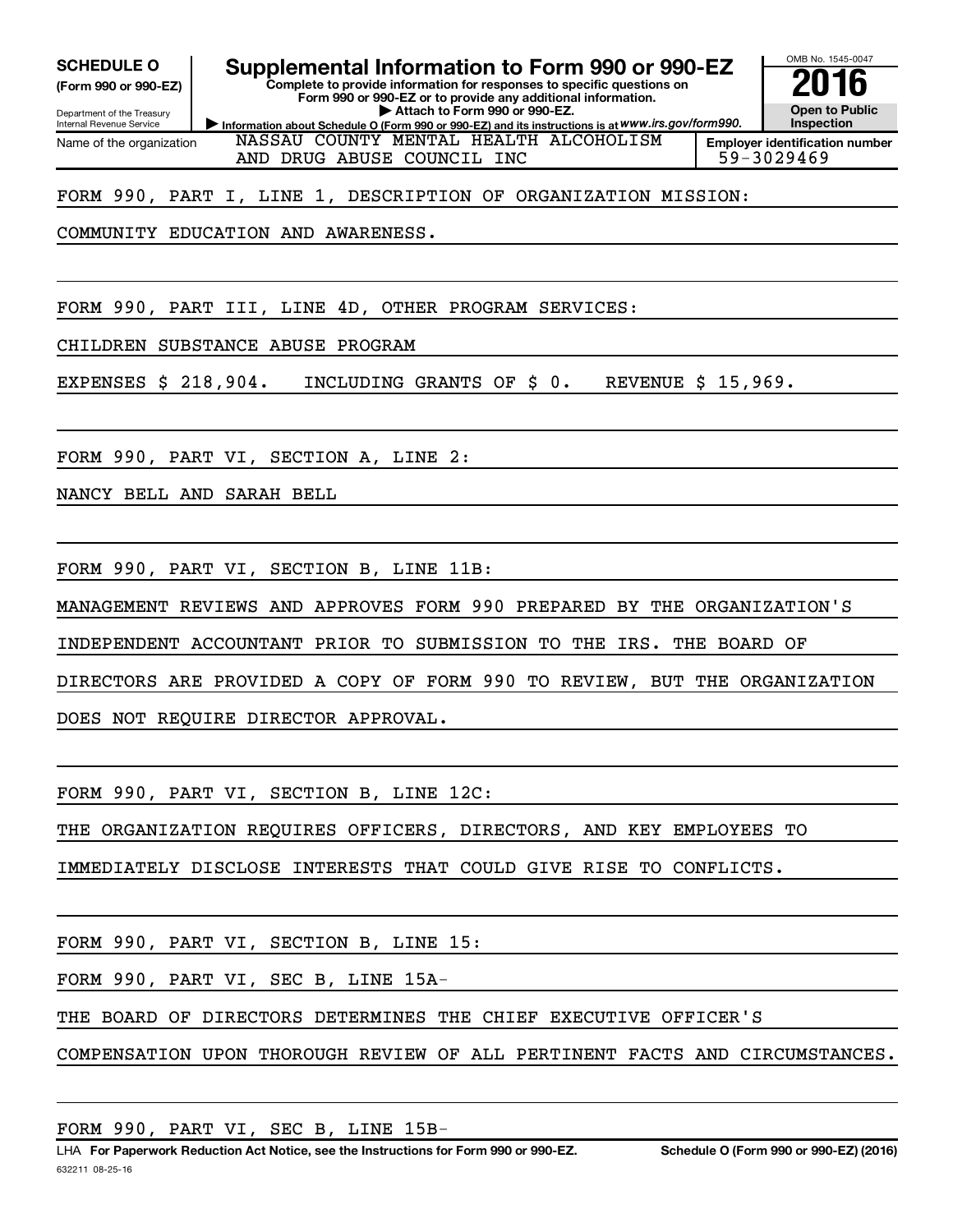|                 | Name of the organization  NASSAU  COUNTY  MENTAL  HEALTH  ALCOHOLISM<br>AND DRUG ABUSE COUNCIL INC |  | <b>Employer identification number</b><br>59-3029469 |
|-----------------|----------------------------------------------------------------------------------------------------|--|-----------------------------------------------------|
|                 | THE CHIEF EXECUTIVE OFFICER DETERMINES OTHER OFFICERS' AND KEY EMPLOYEES'                          |  |                                                     |
|                 | COMPENSATION BASED UPON THOROUGH REVIEW OF ALL PERTINENT FACTS AND                                 |  |                                                     |
| CIRCUMSTANCES.  |                                                                                                    |  |                                                     |
|                 |                                                                                                    |  |                                                     |
|                 | FORM 990, PART VI, SECTION C, LINE 19:                                                             |  |                                                     |
|                 | THE ORGANIZATION MAKES ITS GOVERNING DOCUMENTS, CONFLICT OF INTEREST                               |  |                                                     |
|                 | POLICY, AND FINANCIAL STATEMENTS AVAILABLE TO THE PUBLIC UPON REQUEST.                             |  |                                                     |
|                 |                                                                                                    |  |                                                     |
|                 |                                                                                                    |  |                                                     |
|                 |                                                                                                    |  |                                                     |
|                 |                                                                                                    |  |                                                     |
|                 |                                                                                                    |  |                                                     |
|                 |                                                                                                    |  |                                                     |
|                 |                                                                                                    |  |                                                     |
|                 |                                                                                                    |  |                                                     |
|                 |                                                                                                    |  |                                                     |
|                 |                                                                                                    |  |                                                     |
|                 |                                                                                                    |  |                                                     |
|                 |                                                                                                    |  |                                                     |
|                 |                                                                                                    |  |                                                     |
|                 |                                                                                                    |  |                                                     |
|                 |                                                                                                    |  |                                                     |
|                 |                                                                                                    |  |                                                     |
|                 |                                                                                                    |  |                                                     |
|                 |                                                                                                    |  |                                                     |
|                 |                                                                                                    |  |                                                     |
|                 |                                                                                                    |  |                                                     |
|                 |                                                                                                    |  |                                                     |
| 632212 08-25-16 |                                                                                                    |  | Schedule O (Form 990 or 990-EZ) (2016)              |
|                 |                                                                                                    |  |                                                     |
|                 |                                                                                                    |  |                                                     |

Schedule O (Form 990 or 990-EZ) (2016)

Name of the organization NASSAU COUNTY MENTAL HEALTH ALCOHOLISM

**2**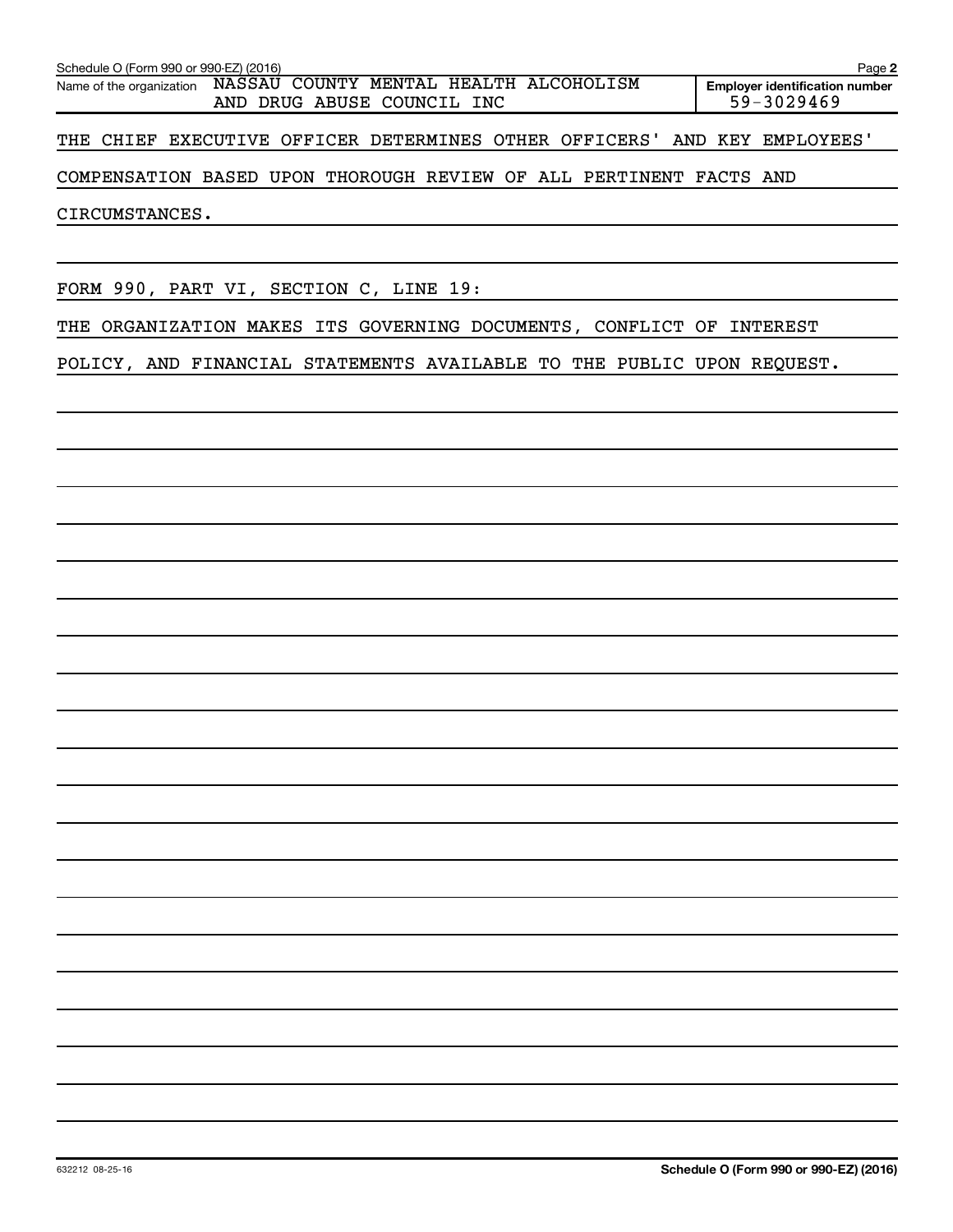|                                                                                                                                                                                                                                  |                                                                                                     |                                            | <b>Depreciation and Amortization</b>                   |        |                              |  |                             |                | OMB No. 1545-0172                                                                                                                         |  |
|----------------------------------------------------------------------------------------------------------------------------------------------------------------------------------------------------------------------------------|-----------------------------------------------------------------------------------------------------|--------------------------------------------|--------------------------------------------------------|--------|------------------------------|--|-----------------------------|----------------|-------------------------------------------------------------------------------------------------------------------------------------------|--|
| 4562<br>990<br>(Including Information on Listed Property)<br>Form                                                                                                                                                                |                                                                                                     |                                            |                                                        |        |                              |  |                             |                |                                                                                                                                           |  |
| Attach to your tax return.<br>Department of the Treasury<br>Attachment<br>Sequence No. 179                                                                                                                                       |                                                                                                     |                                            |                                                        |        |                              |  |                             |                |                                                                                                                                           |  |
| Information about Form 4562 and its separate instructions is at www.irs.gov/form4562.<br>(99)<br>Internal Revenue Service<br>Business or activity to which this form relates<br>Name(s) shown on return<br>Identifying number    |                                                                                                     |                                            |                                                        |        |                              |  |                             |                |                                                                                                                                           |  |
| NASSAU COUNTY MENTAL HEALTH ALCOHOLISM                                                                                                                                                                                           |                                                                                                     |                                            |                                                        |        |                              |  |                             |                |                                                                                                                                           |  |
| AND DRUG ABUSE COUNCIL INC                                                                                                                                                                                                       |                                                                                                     |                                            |                                                        |        |                              |  | <b>FORM 990 PAGE 10</b>     |                | 59-3029469                                                                                                                                |  |
| Part I                                                                                                                                                                                                                           |                                                                                                     |                                            |                                                        |        |                              |  |                             |                | Election To Expense Certain Property Under Section 179 Note: If you have any listed property, complete Part V before you complete Part I. |  |
| Maximum amount (see instructions)<br>1.                                                                                                                                                                                          |                                                                                                     |                                            |                                                        |        |                              |  |                             | $\mathbf{1}$   | 500,000.                                                                                                                                  |  |
|                                                                                                                                                                                                                                  |                                                                                                     |                                            |                                                        |        |                              |  |                             |                |                                                                                                                                           |  |
| Threshold cost of section 179 property before reduction in limitation measurements are all the section 179 property before reduction in limitation measurements and the section 179 property before reduction in limitation<br>3 |                                                                                                     |                                            |                                                        |        |                              |  |                             | 3              | 2,010,000.                                                                                                                                |  |
| 4                                                                                                                                                                                                                                |                                                                                                     |                                            |                                                        |        |                              |  |                             | $\overline{4}$ |                                                                                                                                           |  |
| 5                                                                                                                                                                                                                                |                                                                                                     |                                            |                                                        |        |                              |  |                             |                |                                                                                                                                           |  |
| 6                                                                                                                                                                                                                                | (a) Description of property                                                                         |                                            |                                                        |        | (b) Cost (business use only) |  | (c) Elected cost            |                |                                                                                                                                           |  |
|                                                                                                                                                                                                                                  |                                                                                                     |                                            |                                                        |        |                              |  |                             |                |                                                                                                                                           |  |
|                                                                                                                                                                                                                                  |                                                                                                     |                                            |                                                        |        |                              |  |                             |                |                                                                                                                                           |  |
|                                                                                                                                                                                                                                  |                                                                                                     |                                            |                                                        |        |                              |  |                             |                |                                                                                                                                           |  |
|                                                                                                                                                                                                                                  |                                                                                                     |                                            |                                                        |        |                              |  |                             |                |                                                                                                                                           |  |
| 7 Listed property. Enter the amount from line 29 [11] [12] [12] Listed property. Enter the amount from line 29                                                                                                                   |                                                                                                     |                                            |                                                        |        | $\overline{7}$               |  |                             |                |                                                                                                                                           |  |
|                                                                                                                                                                                                                                  |                                                                                                     |                                            |                                                        |        |                              |  |                             | 8              |                                                                                                                                           |  |
|                                                                                                                                                                                                                                  |                                                                                                     |                                            |                                                        |        |                              |  |                             | 9              |                                                                                                                                           |  |
|                                                                                                                                                                                                                                  |                                                                                                     |                                            |                                                        |        |                              |  |                             | 10             |                                                                                                                                           |  |
| 11.                                                                                                                                                                                                                              |                                                                                                     |                                            |                                                        |        |                              |  |                             | 11             |                                                                                                                                           |  |
|                                                                                                                                                                                                                                  |                                                                                                     |                                            |                                                        |        |                              |  |                             | 12             |                                                                                                                                           |  |
| 13 Carryover of disallowed deduction to 2017. Add lines 9 and 10, less line 12<br>Note: Don't use Part II or Part III below for listed property. Instead, use Part V.                                                            |                                                                                                     |                                            |                                                        |        | - 13                         |  |                             |                |                                                                                                                                           |  |
| Part II                                                                                                                                                                                                                          | Special Depreciation Allowance and Other Depreciation (Don't include listed property.)              |                                            |                                                        |        |                              |  |                             |                |                                                                                                                                           |  |
| 14 Special depreciation allowance for qualified property (other than listed property) placed in service during                                                                                                                   |                                                                                                     |                                            |                                                        |        |                              |  |                             |                |                                                                                                                                           |  |
|                                                                                                                                                                                                                                  |                                                                                                     |                                            |                                                        |        |                              |  |                             | 14             |                                                                                                                                           |  |
| the tax year                                                                                                                                                                                                                     |                                                                                                     |                                            |                                                        |        |                              |  |                             | 15             |                                                                                                                                           |  |
| 16 Other depreciation (including ACRS)                                                                                                                                                                                           |                                                                                                     |                                            |                                                        |        |                              |  |                             | 16             | 90,098.                                                                                                                                   |  |
| Part III                                                                                                                                                                                                                         | MACRS Depreciation (Don't include listed property.) (See instructions.)                             |                                            |                                                        |        |                              |  |                             |                |                                                                                                                                           |  |
|                                                                                                                                                                                                                                  |                                                                                                     |                                            | <b>Section A</b>                                       |        |                              |  |                             |                |                                                                                                                                           |  |
|                                                                                                                                                                                                                                  |                                                                                                     |                                            |                                                        |        |                              |  |                             | 17             | 16,038.                                                                                                                                   |  |
| 18 If you are electing to group any assets placed in service during the tax year into one or more general asset accounts, check here                                                                                             |                                                                                                     |                                            |                                                        |        |                              |  |                             |                |                                                                                                                                           |  |
|                                                                                                                                                                                                                                  | Section B - Assets Placed in Service During 2016 Tax Year Using the General Depreciation System     |                                            |                                                        |        |                              |  |                             |                |                                                                                                                                           |  |
| (a) Classification of property                                                                                                                                                                                                   |                                                                                                     | (b) Month and<br>year placed<br>in service | (c) Basis for depreciation<br>(business/investment use |        | (d) Recovery<br>period       |  | (e) Convention   (f) Method |                | (g) Depreciation deduction                                                                                                                |  |
|                                                                                                                                                                                                                                  |                                                                                                     |                                            | only - see instructions)                               |        |                              |  |                             |                |                                                                                                                                           |  |
| 3-year property<br>19a                                                                                                                                                                                                           |                                                                                                     |                                            | 16, 543.                                               |        | $\overline{5}$               |  | ΗY                          | 200DB          | 3,309.                                                                                                                                    |  |
| 5-year property<br>b<br>7-year property                                                                                                                                                                                          |                                                                                                     |                                            |                                                        | 9,179. | 7                            |  | НY                          | 200DB          | 1,311.                                                                                                                                    |  |
| с<br>10-year property<br>d                                                                                                                                                                                                       |                                                                                                     |                                            |                                                        | 1,500. | 10                           |  | HY                          | 200DB          | 150.                                                                                                                                      |  |
| 15-year property<br>е                                                                                                                                                                                                            |                                                                                                     |                                            |                                                        | 4,562. | $\overline{15}$              |  | НY                          | 150DB          | 228.                                                                                                                                      |  |
| f<br>20-year property                                                                                                                                                                                                            |                                                                                                     |                                            |                                                        |        |                              |  |                             |                |                                                                                                                                           |  |
| 25-year property<br>g                                                                                                                                                                                                            |                                                                                                     |                                            |                                                        |        | 25 yrs.                      |  |                             | S/L            |                                                                                                                                           |  |
|                                                                                                                                                                                                                                  |                                                                                                     | $\prime$                                   |                                                        |        | 27.5 yrs.                    |  | MМ                          | S/L            |                                                                                                                                           |  |
| h<br>Residential rental property                                                                                                                                                                                                 |                                                                                                     | $\prime$                                   |                                                        |        | 27.5 yrs.                    |  | MМ                          | S/L            |                                                                                                                                           |  |
|                                                                                                                                                                                                                                  |                                                                                                     | 06/17                                      |                                                        | 2,200. | 39 yrs.                      |  | MМ                          | S/L            | $2\cdot$                                                                                                                                  |  |
| Nonresidential real property<br>j.                                                                                                                                                                                               |                                                                                                     | 01/17                                      | 30,041.39                                              |        |                              |  | MM                          | S/L            | 353.                                                                                                                                      |  |
|                                                                                                                                                                                                                                  | Section C - Assets Placed in Service During 2016 Tax Year Using the Alternative Depreciation System |                                            |                                                        |        |                              |  |                             |                |                                                                                                                                           |  |
| Class life<br>20a                                                                                                                                                                                                                |                                                                                                     |                                            |                                                        |        |                              |  |                             | S/L            |                                                                                                                                           |  |
| b<br>12-year                                                                                                                                                                                                                     |                                                                                                     |                                            |                                                        |        | 12 yrs.                      |  |                             | S/L            |                                                                                                                                           |  |
| 40-year<br>с                                                                                                                                                                                                                     |                                                                                                     | $\prime$                                   |                                                        |        | 40 yrs.                      |  | MМ                          | S/L            |                                                                                                                                           |  |
| Part IV                                                                                                                                                                                                                          | <b>Summary (See instructions.)</b>                                                                  |                                            |                                                        |        |                              |  |                             |                |                                                                                                                                           |  |
| 21 Listed property. Enter amount from line 28                                                                                                                                                                                    |                                                                                                     |                                            |                                                        |        |                              |  |                             | 21             |                                                                                                                                           |  |
| 22 Total. Add amounts from line 12, lines 14 through 17, lines 19 and 20 in column (g), and line 21.                                                                                                                             |                                                                                                     |                                            |                                                        |        |                              |  |                             |                |                                                                                                                                           |  |
| Enter here and on the appropriate lines of your return. Partnerships and S corporations - see instr.                                                                                                                             |                                                                                                     |                                            |                                                        |        |                              |  |                             | 22             | 111,489.                                                                                                                                  |  |
| 23 For assets shown above and placed in service during the current year, enter the                                                                                                                                               |                                                                                                     |                                            |                                                        |        |                              |  |                             |                |                                                                                                                                           |  |
|                                                                                                                                                                                                                                  |                                                                                                     |                                            |                                                        |        | 23                           |  |                             |                |                                                                                                                                           |  |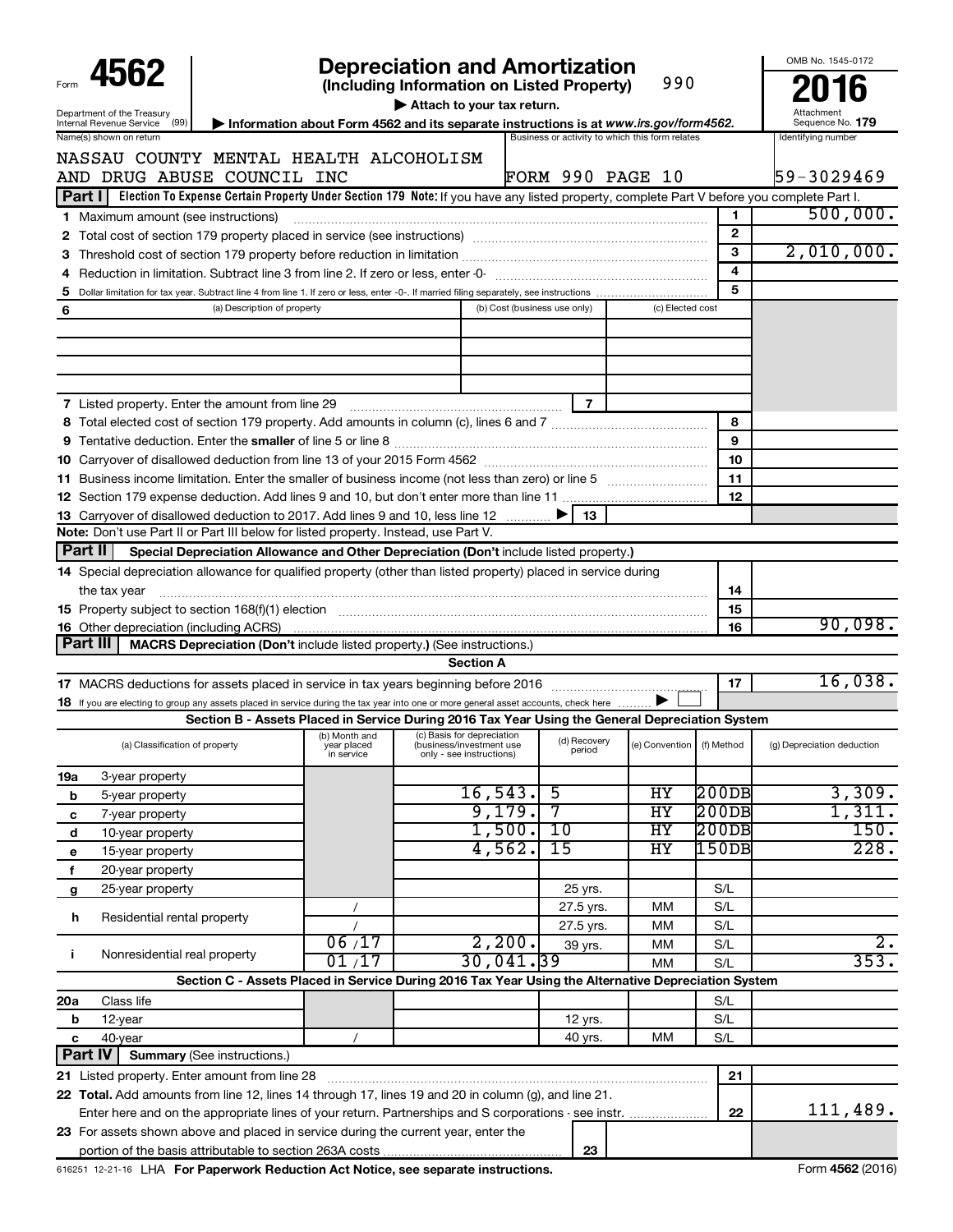|                                                                                                                                                                                                                     |                              | NASSAU COUNTY MENTAL HEALTH ALCOHOLISM<br>AND DRUG ABUSE COUNCIL INC                                                 |                             |                                            |                       |                                                             |     |                                             |                       |                                      |     |                           | 59-3029469 Page 2             |                                |
|---------------------------------------------------------------------------------------------------------------------------------------------------------------------------------------------------------------------|------------------------------|----------------------------------------------------------------------------------------------------------------------|-----------------------------|--------------------------------------------|-----------------------|-------------------------------------------------------------|-----|---------------------------------------------|-----------------------|--------------------------------------|-----|---------------------------|-------------------------------|--------------------------------|
| Form 4562 (2016)<br>Listed Property (Include automobiles, certain other vehicles, certain aircraft, certain computers, and property used for entertainment,<br>Part V                                               |                              |                                                                                                                      |                             |                                            |                       |                                                             |     |                                             |                       |                                      |     |                           |                               |                                |
| recreation, or amusement.)                                                                                                                                                                                          |                              |                                                                                                                      |                             |                                            |                       |                                                             |     |                                             |                       |                                      |     |                           |                               |                                |
| Note: For any vehicle for which you are using the standard mileage rate or deducting lease expense, complete only 24a, 24b, columns<br>(a) through (c) of Section A, all of Section B, and Section C if applicable. |                              |                                                                                                                      |                             |                                            |                       |                                                             |     |                                             |                       |                                      |     |                           |                               |                                |
|                                                                                                                                                                                                                     |                              | Section A - Depreciation and Other Information (Caution: See the instructions for limits for passenger automobiles.) |                             |                                            |                       |                                                             |     |                                             |                       |                                      |     |                           |                               |                                |
| 24a Do you have evidence to support the business/investment use claimed?                                                                                                                                            |                              |                                                                                                                      |                             |                                            |                       | Yes                                                         |     | No   24b If "Yes," is the evidence written? |                       |                                      |     |                           | Yes                           | No                             |
| (a)                                                                                                                                                                                                                 | (b)                          | (c)                                                                                                                  |                             | (d)                                        |                       | (e)                                                         |     | (f)                                         | (g)                   |                                      |     | (h)                       |                               | (i)                            |
| Type of property<br>(list vehicles first)                                                                                                                                                                           | Date<br>placed in<br>service | Business/<br>investment<br>use percentage                                                                            |                             | Cost or<br>other basis                     |                       | Basis for depreciation<br>(business/investment<br>use only) |     | Recovery<br>period                          | Method/<br>Convention |                                      |     | Depreciation<br>deduction |                               | Elected<br>section 179<br>cost |
| 25 Special depreciation allowance for qualified listed property placed in service during the tax year and                                                                                                           |                              |                                                                                                                      |                             |                                            |                       |                                                             |     |                                             |                       |                                      |     |                           |                               |                                |
|                                                                                                                                                                                                                     |                              |                                                                                                                      |                             |                                            |                       |                                                             |     |                                             |                       | 25                                   |     |                           |                               |                                |
| 26 Property used more than 50% in a qualified business use:                                                                                                                                                         |                              |                                                                                                                      |                             |                                            |                       |                                                             |     |                                             |                       |                                      |     |                           |                               |                                |
|                                                                                                                                                                                                                     | ÷                            | %                                                                                                                    |                             |                                            |                       |                                                             |     |                                             |                       |                                      |     |                           |                               |                                |
|                                                                                                                                                                                                                     | 生产生                          | %<br>%                                                                                                               |                             |                                            |                       |                                                             |     |                                             |                       |                                      |     |                           |                               |                                |
| 27 Property used 50% or less in a qualified business use:                                                                                                                                                           | $\cdot$                      |                                                                                                                      |                             |                                            |                       |                                                             |     |                                             |                       |                                      |     |                           |                               |                                |
|                                                                                                                                                                                                                     |                              | %                                                                                                                    |                             |                                            |                       |                                                             |     |                                             | $S/L -$               |                                      |     |                           |                               |                                |
|                                                                                                                                                                                                                     | 主义<br>4. 14                  | %                                                                                                                    |                             |                                            |                       |                                                             |     |                                             | $S/L -$               |                                      |     |                           |                               |                                |
|                                                                                                                                                                                                                     | $\mathcal{X}$ .<br>$\pm$     | %                                                                                                                    |                             |                                            |                       |                                                             |     |                                             | $S/L -$               |                                      |     |                           |                               |                                |
|                                                                                                                                                                                                                     |                              |                                                                                                                      |                             |                                            |                       |                                                             |     |                                             |                       | 28                                   |     |                           |                               |                                |
|                                                                                                                                                                                                                     |                              |                                                                                                                      |                             |                                            |                       |                                                             |     |                                             |                       |                                      |     | 29                        |                               |                                |
|                                                                                                                                                                                                                     |                              |                                                                                                                      |                             | Section B - Information on Use of Vehicles |                       |                                                             |     |                                             |                       |                                      |     |                           |                               |                                |
| Complete this section for vehicles used by a sole proprietor, partner, or other "more than 5% owner," or related person. If you provided vehicles                                                                   |                              |                                                                                                                      |                             |                                            |                       |                                                             |     |                                             |                       |                                      |     |                           |                               |                                |
| to your employees, first answer the questions in Section C to see if you meet an exception to completing this section for those vehicles.                                                                           |                              |                                                                                                                      |                             |                                            |                       |                                                             |     |                                             |                       |                                      |     |                           |                               |                                |
|                                                                                                                                                                                                                     |                              |                                                                                                                      |                             |                                            |                       |                                                             |     |                                             |                       |                                      |     |                           |                               |                                |
|                                                                                                                                                                                                                     |                              |                                                                                                                      |                             | (a)                                        |                       | (b)                                                         |     | (c)                                         | (d)                   |                                      |     | (e)                       | (f)                           |                                |
| <b>30</b> Total business/investment miles driven during the                                                                                                                                                         |                              |                                                                                                                      | Vehicle                     |                                            |                       | Vehicle                                                     |     | Vehicle<br>Vehicle                          |                       | Vehicle                              |     | Vehicle                   |                               |                                |
| year (don't include commuting miles)                                                                                                                                                                                |                              |                                                                                                                      |                             |                                            |                       |                                                             |     |                                             |                       |                                      |     |                           |                               |                                |
| 31 Total commuting miles driven during the year                                                                                                                                                                     |                              |                                                                                                                      |                             |                                            |                       |                                                             |     |                                             |                       |                                      |     |                           |                               |                                |
| <b>32</b> Total other personal (noncommuting) miles                                                                                                                                                                 |                              |                                                                                                                      |                             |                                            |                       |                                                             |     |                                             |                       |                                      |     |                           |                               |                                |
|                                                                                                                                                                                                                     |                              |                                                                                                                      |                             |                                            |                       |                                                             |     |                                             |                       |                                      |     |                           |                               |                                |
| 33 Total miles driven during the year.                                                                                                                                                                              |                              |                                                                                                                      |                             |                                            |                       |                                                             |     |                                             |                       |                                      |     |                           |                               |                                |
|                                                                                                                                                                                                                     |                              |                                                                                                                      |                             |                                            |                       |                                                             |     |                                             |                       |                                      |     |                           |                               |                                |
| <b>34</b> Was the vehicle available for personal use                                                                                                                                                                |                              |                                                                                                                      | Yes                         | No                                         | Yes                   | No                                                          | Yes | No                                          | Yes                   | No                                   | Yes | No                        | Yes                           | No                             |
|                                                                                                                                                                                                                     |                              |                                                                                                                      |                             |                                            |                       |                                                             |     |                                             |                       |                                      |     |                           |                               |                                |
| 35 Was the vehicle used primarily by a more                                                                                                                                                                         |                              |                                                                                                                      |                             |                                            |                       |                                                             |     |                                             |                       |                                      |     |                           |                               |                                |
| than 5% owner or related person?                                                                                                                                                                                    |                              |                                                                                                                      |                             |                                            |                       |                                                             |     |                                             |                       |                                      |     |                           |                               |                                |
| <b>36</b> Is another vehicle available for personal                                                                                                                                                                 |                              |                                                                                                                      |                             |                                            |                       |                                                             |     |                                             |                       |                                      |     |                           |                               |                                |
|                                                                                                                                                                                                                     |                              |                                                                                                                      |                             |                                            |                       |                                                             |     |                                             |                       |                                      |     |                           |                               |                                |
|                                                                                                                                                                                                                     |                              | Section C - Questions for Employers Who Provide Vehicles for Use by Their Employees                                  |                             |                                            |                       |                                                             |     |                                             |                       |                                      |     |                           |                               |                                |
| Answer these questions to determine if you meet an exception to completing Section B for vehicles used by employees who aren't more than 5%                                                                         |                              |                                                                                                                      |                             |                                            |                       |                                                             |     |                                             |                       |                                      |     |                           |                               |                                |
| owners or related persons.                                                                                                                                                                                          |                              |                                                                                                                      |                             |                                            |                       |                                                             |     |                                             |                       |                                      |     |                           |                               |                                |
| 37 Do you maintain a written policy statement that prohibits all personal use of vehicles, including commuting, by your                                                                                             |                              |                                                                                                                      |                             |                                            |                       |                                                             |     |                                             |                       |                                      |     |                           | Yes                           | No.                            |
| 38 Do you maintain a written policy statement that prohibits personal use of vehicles, except commuting, by your                                                                                                    |                              |                                                                                                                      |                             |                                            |                       |                                                             |     |                                             |                       |                                      |     |                           |                               |                                |
|                                                                                                                                                                                                                     |                              |                                                                                                                      |                             |                                            |                       |                                                             |     |                                             |                       |                                      |     |                           |                               |                                |
|                                                                                                                                                                                                                     |                              |                                                                                                                      |                             |                                            |                       |                                                             |     |                                             |                       |                                      |     |                           |                               |                                |
| 40 Do you provide more than five vehicles to your employees, obtain information from your employees about                                                                                                           |                              |                                                                                                                      |                             |                                            |                       |                                                             |     |                                             |                       |                                      |     |                           |                               |                                |
|                                                                                                                                                                                                                     |                              |                                                                                                                      |                             |                                            |                       |                                                             |     |                                             |                       |                                      |     |                           |                               |                                |
|                                                                                                                                                                                                                     |                              |                                                                                                                      |                             |                                            |                       |                                                             |     |                                             |                       |                                      |     |                           |                               |                                |
| Note: If your answer to 37, 38, 39, 40, or 41 is "Yes," don't complete Section B for the covered vehicles.                                                                                                          |                              |                                                                                                                      |                             |                                            |                       |                                                             |     |                                             |                       |                                      |     |                           |                               |                                |
| <b>Part VI</b><br>Amortization                                                                                                                                                                                      |                              |                                                                                                                      |                             |                                            |                       |                                                             |     |                                             |                       |                                      |     |                           |                               |                                |
| (a)                                                                                                                                                                                                                 |                              |                                                                                                                      | (b)                         |                                            | (c)                   |                                                             |     | (d)                                         |                       | (e)                                  |     |                           | (f)                           |                                |
| Description of costs                                                                                                                                                                                                |                              |                                                                                                                      | Date amortization<br>begins |                                            | Amortizable<br>amount |                                                             |     | Code<br>section                             |                       | Amortization<br>period or percentage |     |                           | Amortization<br>for this year |                                |
| 42 Amortization of costs that begins during your 2016 tax year:                                                                                                                                                     |                              |                                                                                                                      |                             |                                            |                       |                                                             |     |                                             |                       |                                      |     |                           |                               |                                |
|                                                                                                                                                                                                                     |                              |                                                                                                                      |                             |                                            |                       |                                                             |     |                                             |                       |                                      |     |                           |                               |                                |
|                                                                                                                                                                                                                     |                              |                                                                                                                      |                             |                                            |                       |                                                             |     |                                             |                       |                                      |     |                           |                               |                                |
| 43 Amortization of costs that began before your 2016 tax year                                                                                                                                                       |                              |                                                                                                                      |                             |                                            |                       |                                                             |     |                                             |                       |                                      | 43  |                           |                               |                                |

**44 Total.** Add amounts in column (f). See the instructions for where to report

# NAS IND THE THE TALL OF THE VE

**43 44**